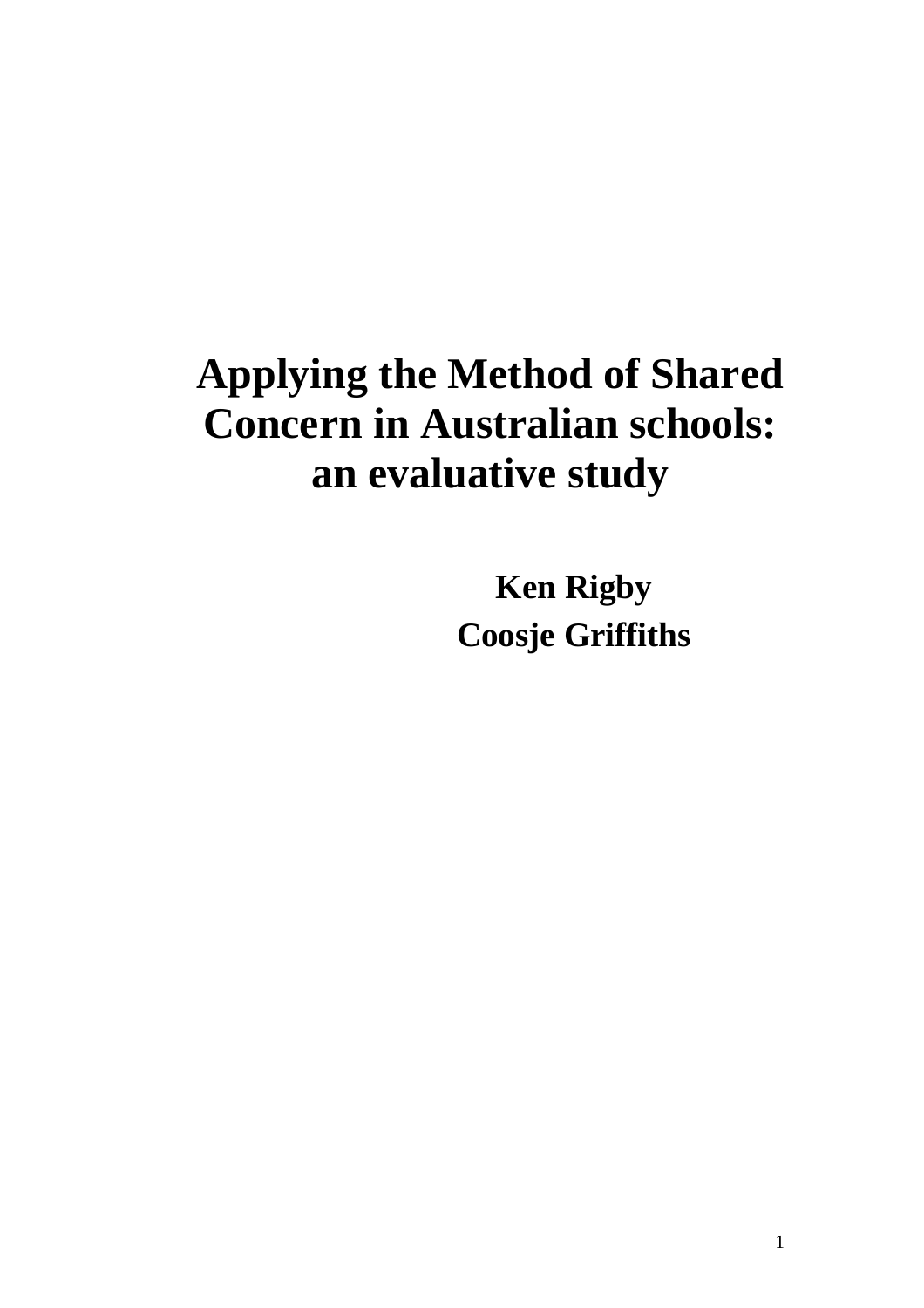# **ACKNOWLEDGEMENTS**

Acknowledgements for contributions to this report are owed to the following organisations that provided valuable support:

Department of Education, Employment and Workplace Relations University of South Australia Department of Education and Training (Western Australia) Department of Education (Tasmania) Catholic Education (South Australia) Catholic Education (Diocese of Ballarat)

In addition, special thanks are due to Ms Tracey Weatherilt of the Department of Education and Training (Western Australia) for her generous and expert advice in the planning of the study and interpretations of the findings, and also to Ms Jacqueline Van Velsen, Youth Services, Catholic Education, Ballarat, for her encouragement and practical assistance in accessing schools in Victoria. Acknowledgement is also due to Ms Andrea Rankin of the University of South Australia for her expert assistance in the editing of this document

We are extremely grateful to the staff and students from seventeen schools who participated in the project and the parents of the participating students for their support. To preserve the anonymity of schools and individuals their names cannot be given. Special thanks are due to the practitioners and principals at each of the schools for undertaking what was a time consuming and exacting task in providing us with the information needed for the completion of this study.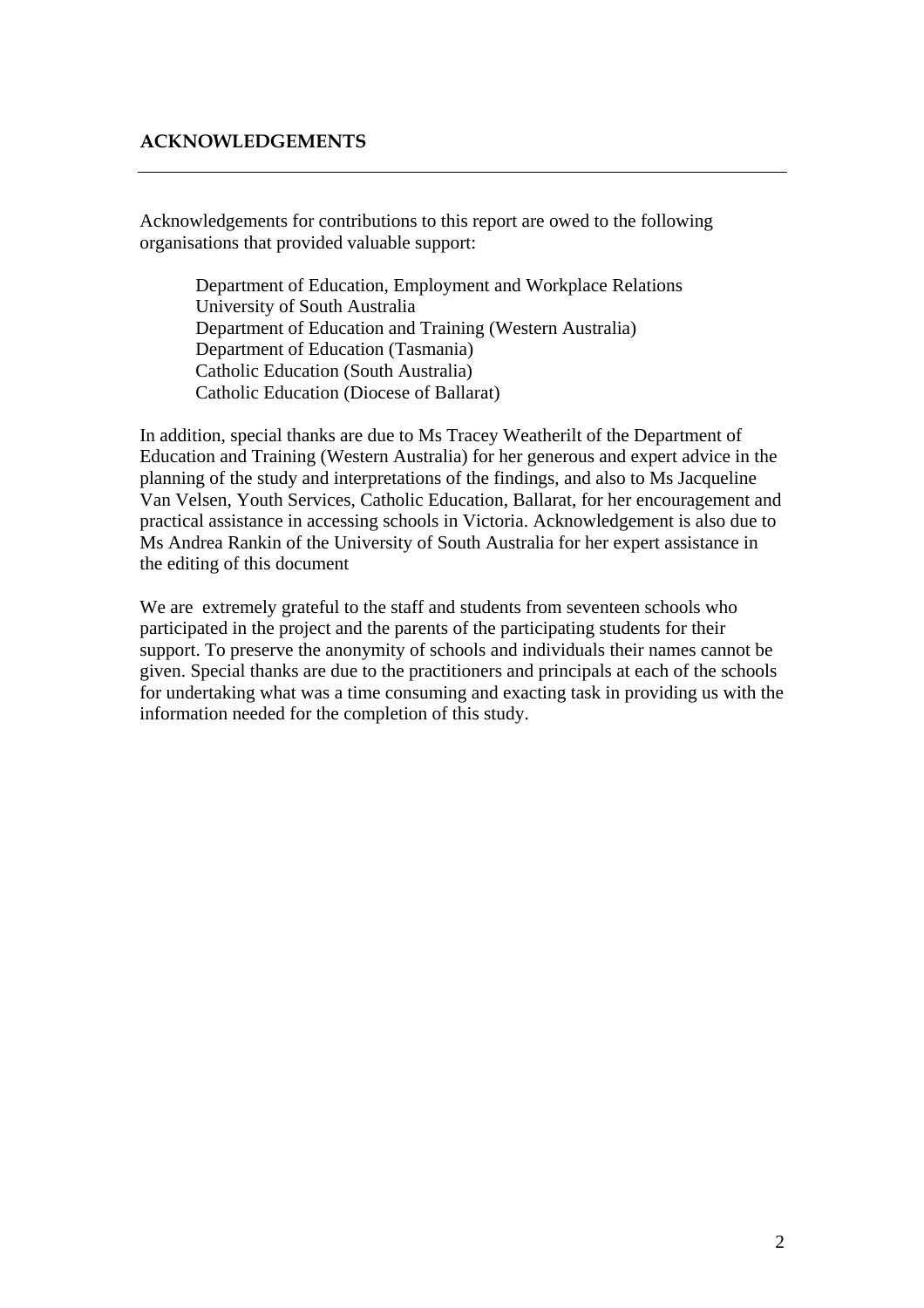# **CONTENTS**

| Relationship between the Method of Shared Concern and other intervention methods 17    |  |
|----------------------------------------------------------------------------------------|--|
|                                                                                        |  |
|                                                                                        |  |
|                                                                                        |  |
|                                                                                        |  |
|                                                                                        |  |
|                                                                                        |  |
|                                                                                        |  |
|                                                                                        |  |
|                                                                                        |  |
|                                                                                        |  |
| Case Study 1: Girls harassing an orphaned boy in a secondary school 27                 |  |
| Case Study 2: Boys sexually harassing a girl in a secondary school  32                 |  |
| Case Study 3: Girls bullying a 'provocative' girl in a primary school  35              |  |
| Case Study 4: Students bullying a staff member in a special school 39                  |  |
| Case Study 5: Girls bullying an overweight girl in a secondary school 41               |  |
| Case Study 6: Boys bullying in response to racial provocation in a secondary school 45 |  |
|                                                                                        |  |
| Case Study 8: Boys bullying a socially inadequate boy in a secondary school 52         |  |
|                                                                                        |  |
| Case Study 10: Boys harassing an 'annoying' girl in a secondary school  58             |  |
| Case Study 11: Girls 'cyber bullying' another girl in a secondary school  63           |  |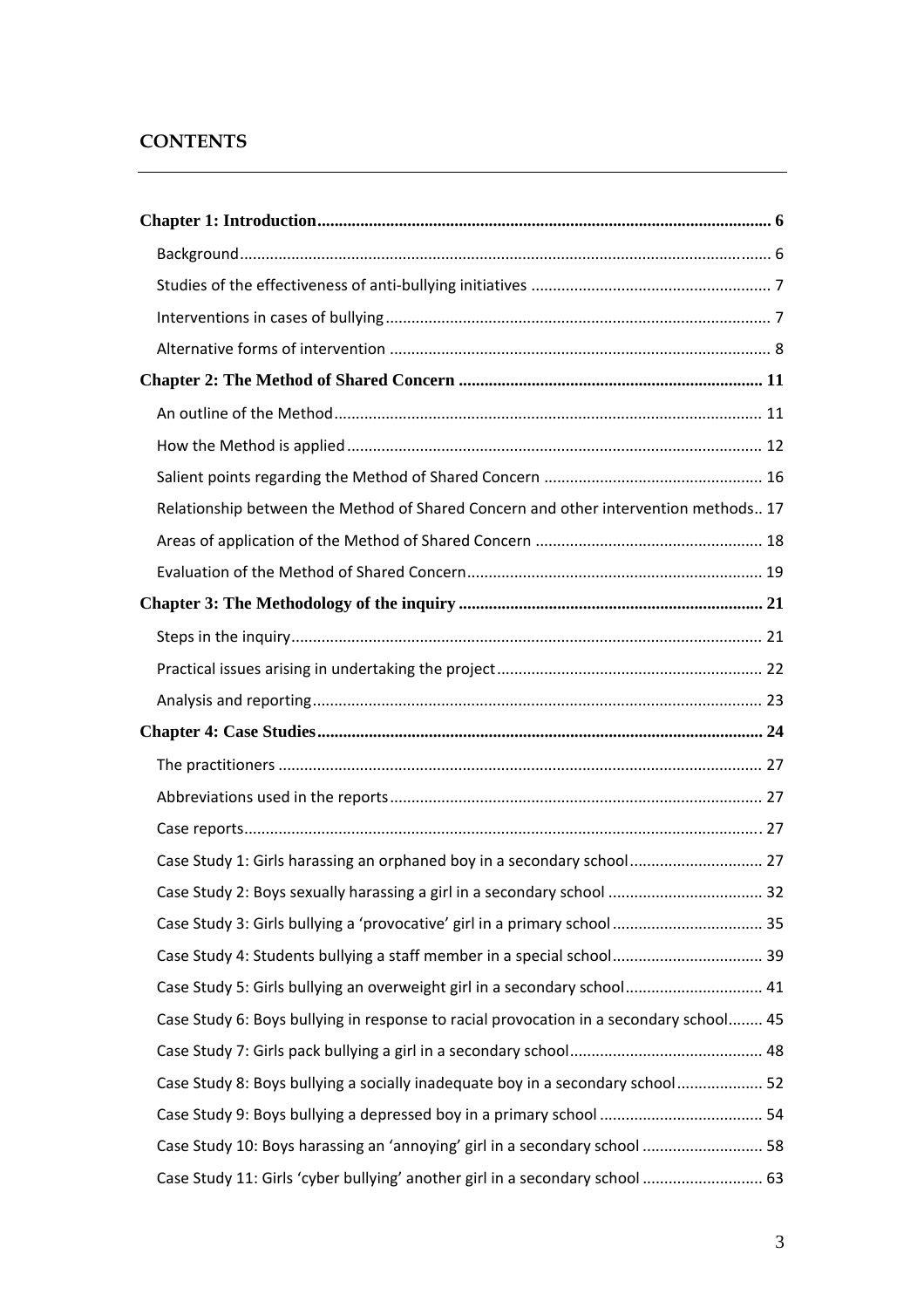| Case Study 12: Boys teasing a boy for being 'short' in a primary school 66                  |
|---------------------------------------------------------------------------------------------|
|                                                                                             |
| Case Study 14: A boy bullying a girl of different ethnicity in a secondary school 73        |
|                                                                                             |
|                                                                                             |
| Case Study 17: Girls bullying another girl with perceived social skill deficits in an upper |
|                                                                                             |
|                                                                                             |
|                                                                                             |
|                                                                                             |
|                                                                                             |
|                                                                                             |
|                                                                                             |
|                                                                                             |
|                                                                                             |
|                                                                                             |
|                                                                                             |
|                                                                                             |
|                                                                                             |
| Perceived difficulties of practitioners in applying the Method in schools 97                |
|                                                                                             |
|                                                                                             |
|                                                                                             |
|                                                                                             |
| Relationship between the Method of Shared Concern and other intervention methods 101        |
|                                                                                             |
|                                                                                             |
|                                                                                             |
|                                                                                             |
|                                                                                             |
|                                                                                             |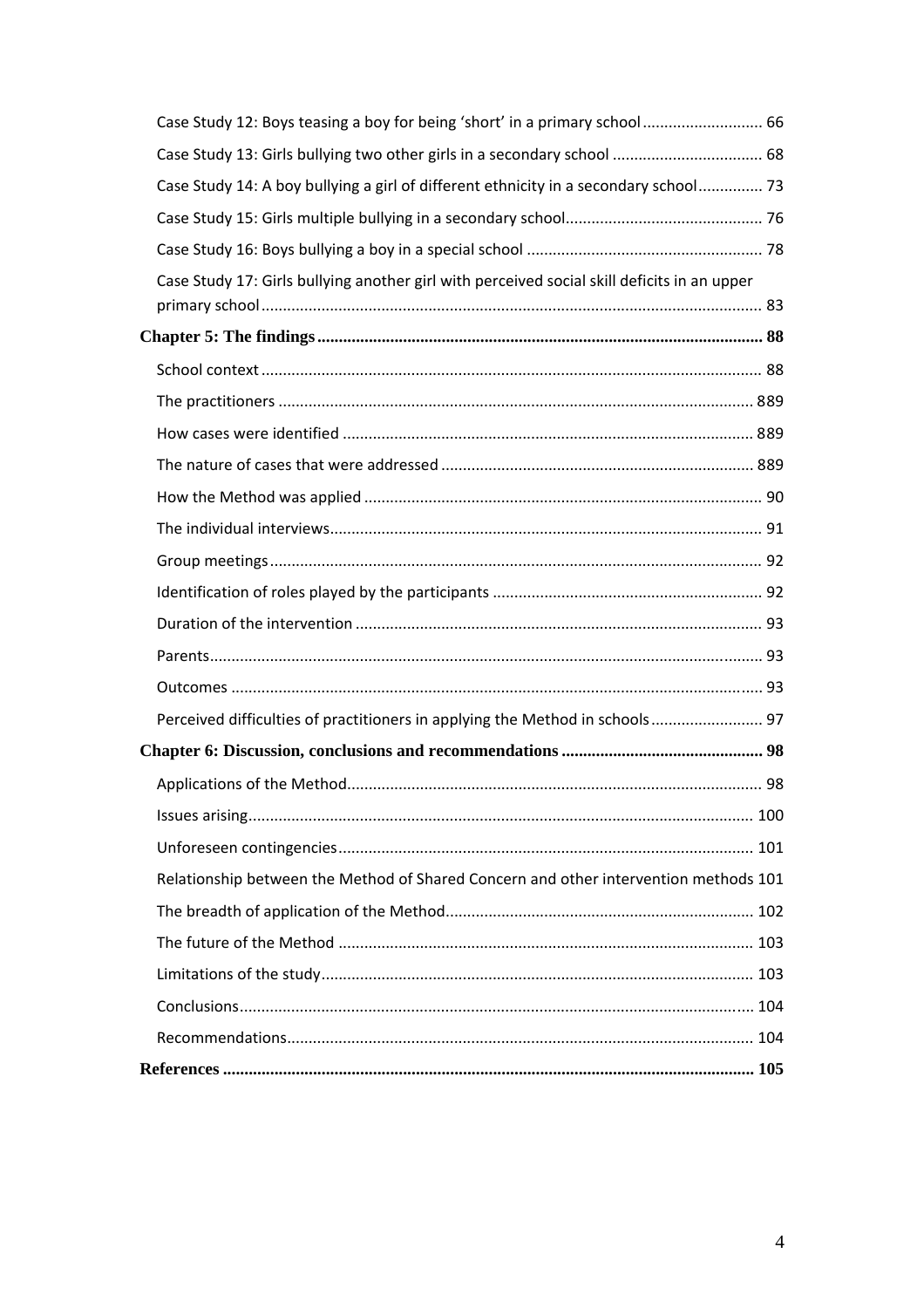# **Tables**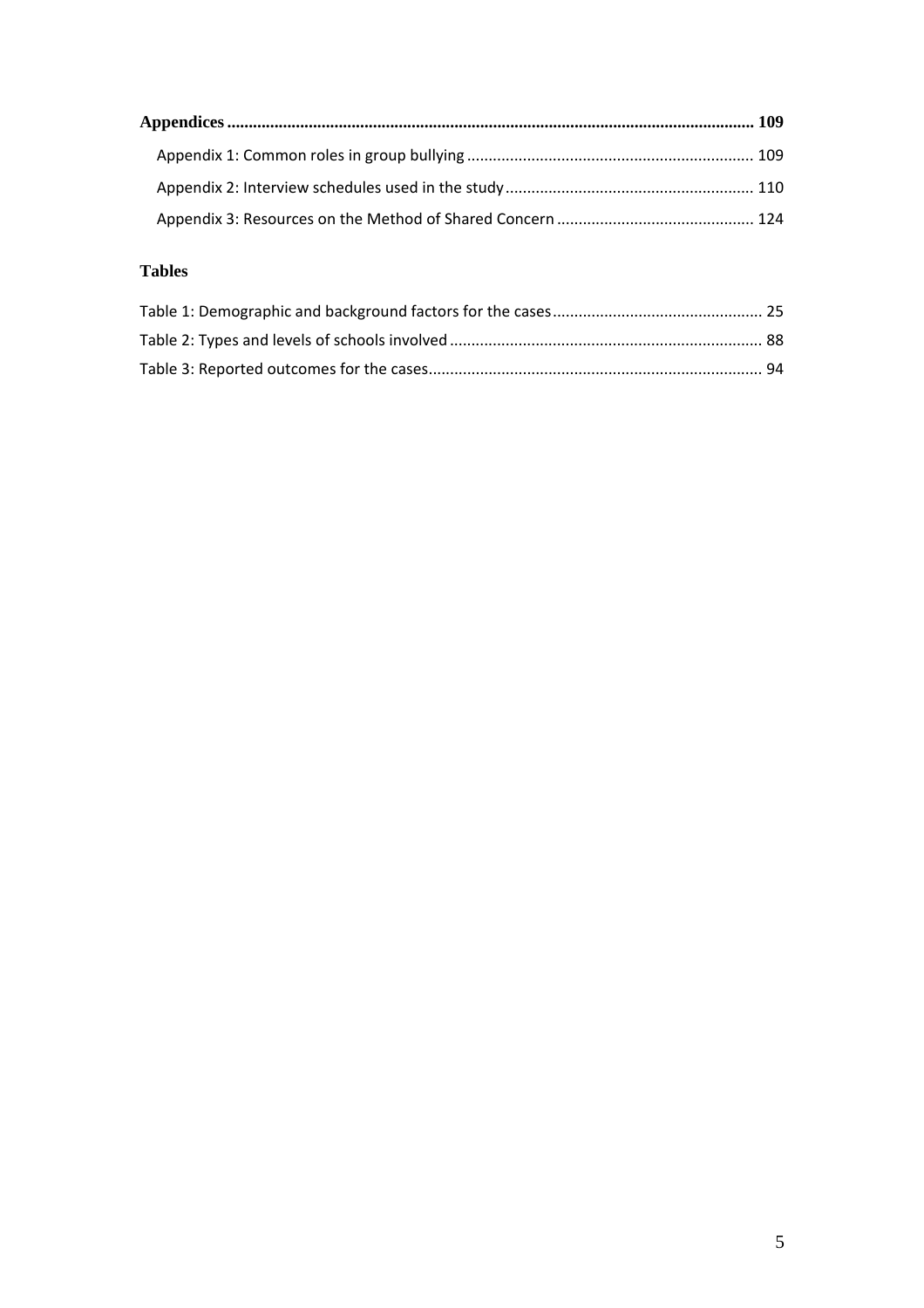# <span id="page-5-0"></span> **CHAPTER 1: INTRODUCTION**

The general aim of this inquiry is to provide a description and evaluation of the Method of Shared Concern, a non-punitive method of addressing cases on bullying in schools. It inquires into how the Method is being applied in a sample of Australian schools in 2008 and examines its general effectiveness.

Specifically, the inquiry examines how in practice the Method is being employed by practitioners in Australian schools. As such, the aim is to obtain detailed accounts of a number of cases, focusing on:

- what the practitioner did in applying the method, the decisions they made and the outcomes achieved at each stage of the process
- how the students involved in the intervention actually reacted
- what problems were encountered
- reflections of the practitioner and researcher on the applications.

The effectiveness of the Method was to be judged according to two criteria:

- 1. whether the application of the Method brought about a cessation or reduction in the bullying experienced by the person or persons being targeted
- 2. the effects on other persons taking part in the interventions process, including those who had participated and the person acting as the practitioner.

### **Background**

Bullying has for some years been identified as a major problem affecting school communities throughout the world (Smith et al. 1999). It is generally agreed that bullying can be defined as the systematic abuse of power in interpersonal relations. It involves a more powerful person or group deliberately seeking to hurt or threaten an individual or group that is unable to defend themselves adequately. Typically, bullying involves a series of negative acts. Bullying may take a variety of forms, both direct, as in physically attacking someone or verbally abusing them, and indirect, as in unfairly excluding people, spreading rumours, or sending hurtful anonymous emails. It has been estimated that about half the students attending school have experienced some kind and degree of bullying. In Australia, one child in six has reported being bullied on a weekly basis (Rigby 1998).

The harm done to vulnerable children who have been bullied has been extensively researched. Both physical and psychological consequences have been identified (Hawker & Boulton 2000; Bond et al. 2001; Rigby 2005a). Long-term negative effects on the mental health of victims have been reported (Olweus 1993). In addition, it is known that students who continually engage in bullying at school tend to be more clinically depressed and suicidal than others (Rigby & Slee 1999) and are more inclined to act aggressively towards others in the wider society, both contemporaneously (Rigby & Cox 1993; Andershed, Kerr & Stattin 2001; Van der Wal, de Wit & Hirasing 2003), and after leaving school (Farrington 1993; Olweus 1993).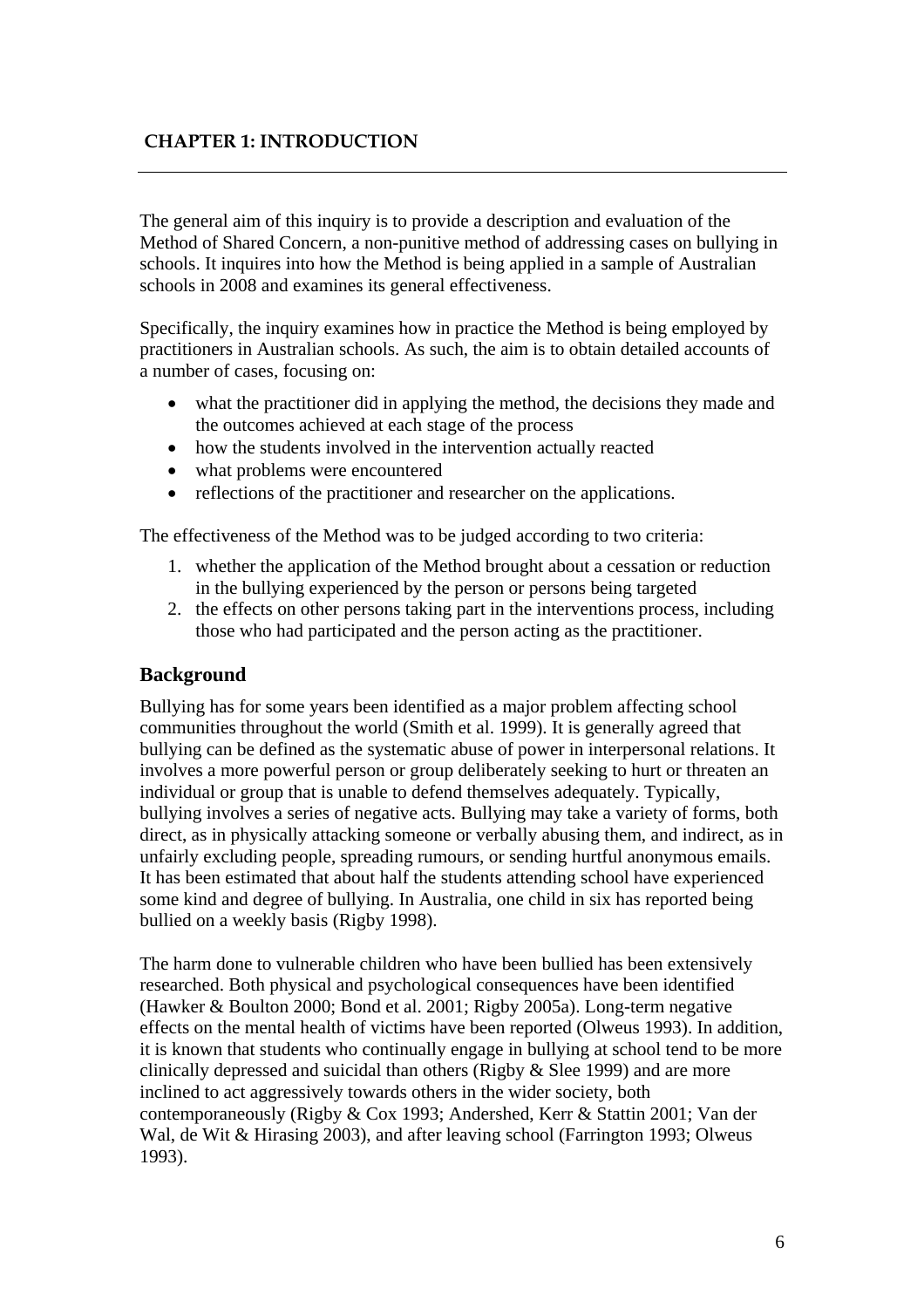<span id="page-6-0"></span>Bullying in schools has been identified as a major concern for Australian educational jurisdictions in the *National Safe Schools Framework* (Student Learning and Support Services Taskforce of the Ministerial Council on Education, Employment, Training & Youth Affairs 2003). Anti-bullying policies are now mandated throughout Australian schools and it is evident that a variety of anti-bullying programs are being implemented (see Rigby & Thomas 2003 and also McGrath 2006). As yet, however, there is limited information about what measures (if any) are being taken that are effective in reducing school bullying.

# **Studies of the effectiveness of anti-bullying initiatives**

A number of published inquiries have sought to evaluate the effectiveness of work undertaken by schools to reduce the prevalence of bullying. Inquiries meeting stringent validity criteria are described and discussed in a recent book containing accounts of major interventions around the world (Smith, Pepler & Rigby 2004). More recent surveys of program effectiveness have been undertaken by Vreeman and Carroll (2007), Baldry and Farrington (2007), and Rigby and Slee (2008). The reported outcomes have, on the whole, been disappointing, with an average reduction of cases of bullying of around 15%. However, interventions in some schools have been much more successful with obtained reductions in excess of 60% (see, for example, Salmivalli et al. 2004). The obvious question is: What are such schools doing to achieve outstanding results?

To date, there is no satisfactory answer to this question. In part, this is because the programs have typically contained multiple elements, for instance, risk management procedures, working with children in classrooms, peer support, punitive methods of dealing with cases, restorative practices and problem-solving approaches to behaviour management. Hence, changes in the rate of bullying cannot be logically attributed to one particular measure. What is needed are inquiries which enable one to identify the impact of particular elements. In this study we examine interventions carried out by schools when they address cases of bullying that come to their attention and, in particular, the Method of Shared Concern (Pikas 1989, 2002).

# **Interventions in cases of bullying**

It is generally agreed that preventative methods are needed to address bullying, for example, through systematic surveillance of student behaviour, the use of curriculum content to encourage prosocial behaviour, and the training of students as peer supporters or mediators. A great deal of work has been done in recent years to promote such activities. However, despite these endeavours, schools are continually required to intervene when cases of bullying occur. In fact, research assessing the effectiveness of such interventions has revealed that in many cases the interventions undertaken by teachers are ineffective.

The question of how schools can best intervene in cases of bullying is one of major concern among teachers, as is evident in the diversity of judgements among teachers in Australia and overseas on how to respond to cases of bullying in schools (Rigby & Bauman 2007; Bauman, Rigby & Hoppa 2008).

The most relevant source of information on how effective interventions can be is students, especially those who have been bullied and gone to a teacher or counsellor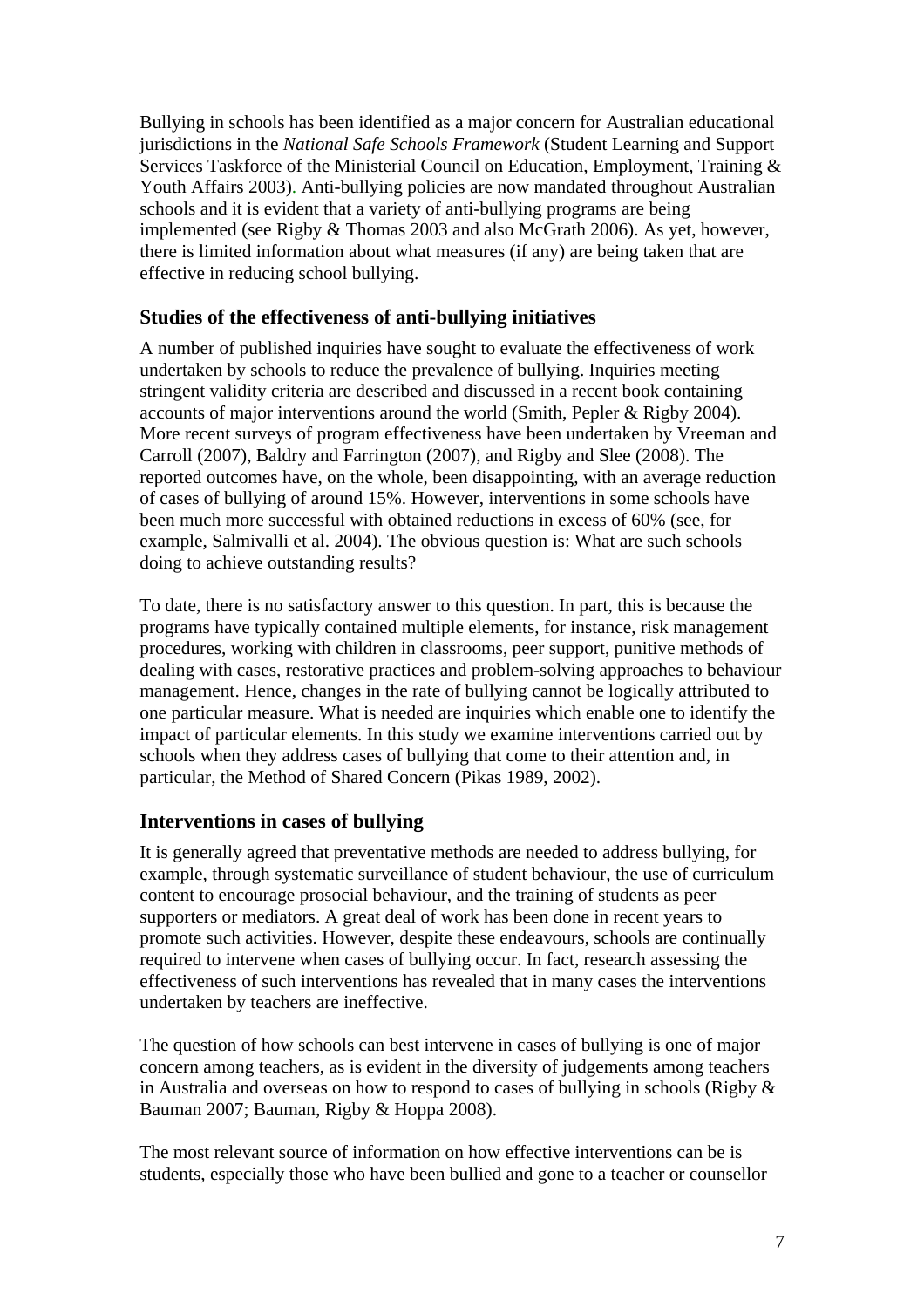<span id="page-7-0"></span>for help. In Australia, approximately 30% of children report having been bullied at school (Rigby & Barnes 2002). Many victims go to teachers as a last resort. The stigma against 'telling a teacher' is such that many children are dissuaded from doing so. They greatly prefer to tell their friends or parents (Rigby 2008). So we may conclude that cases that come before teachers as a result of victims informing teachers are, on the whole, relatively serious ones.

Several studies tell us what happened after the teachers had been told. A large-scale study in England by Smith and Shu (2000) involving over 2000 students aged 10-14 years revealed that, according to students, in 9% of cases teachers did nothing. When teachers did act, 16% of students reported that the bullying got worse and 29% reported that the situation did not change. In a US study (Fekkes, Pijpers & Verloove-Vanhorick 2005), among the 58% of children who had been bullied several times a week and actually told a teacher about it, only 28% reported that the teacher was successful in stopping the bullying. Twenty percent said the teacher tried to stop it to no effect, 10% said the teacher tried to stop the bullying but it became worse, and 8% did not try to stop the bullying These are all grim statistics which suggest that telling a teacher is not a particularly effective strategy.

Similar results have been reported in Australia. As in England, telling a teacher is less common than telling a friend or a parent. What is revealing about an Australian study conducted by Rigby and Barnes (2002) with an even larger sample of students (over 38,000 aged 8-16 years) is that outcomes from telling depended greatly on the age of the informant. Among young students (around 8 years of age) some 65% of the respondents indicated that telling had made things better in some way. Among older students, around 16 years of age, about half of them said it made no difference. Regardless of age, however, approximately 10% reported that after telling, the situation got worse.

It must be concluded therefore that, in general, interventions with cases of bullying in schools have not on the whole been successful; especially they have achieved quite limited success when applied to cases involving secondary school students.

### **Alternative forms of intervention**

A number of alternative methods have been proposed for addressing cases of bullying in schools. These include:

- (i) the traditional disciplinary approach relying largely on the deterrent effect of punishment
- (ii) restorative practices whereby students are induced to reflect upon their 'wrongdoing' and act so as to restore a damaged relationship
- (iii)strengthening the potential target, especially through the use of assertiveness training
- (iv)mediation conducted by a counsellor, teacher or trained student to resolve the conflict between the aggressor and the target
- (v) the Support Group Method, sometimes called the No Blame Approach, as proposed by Robinson and Maines (1997)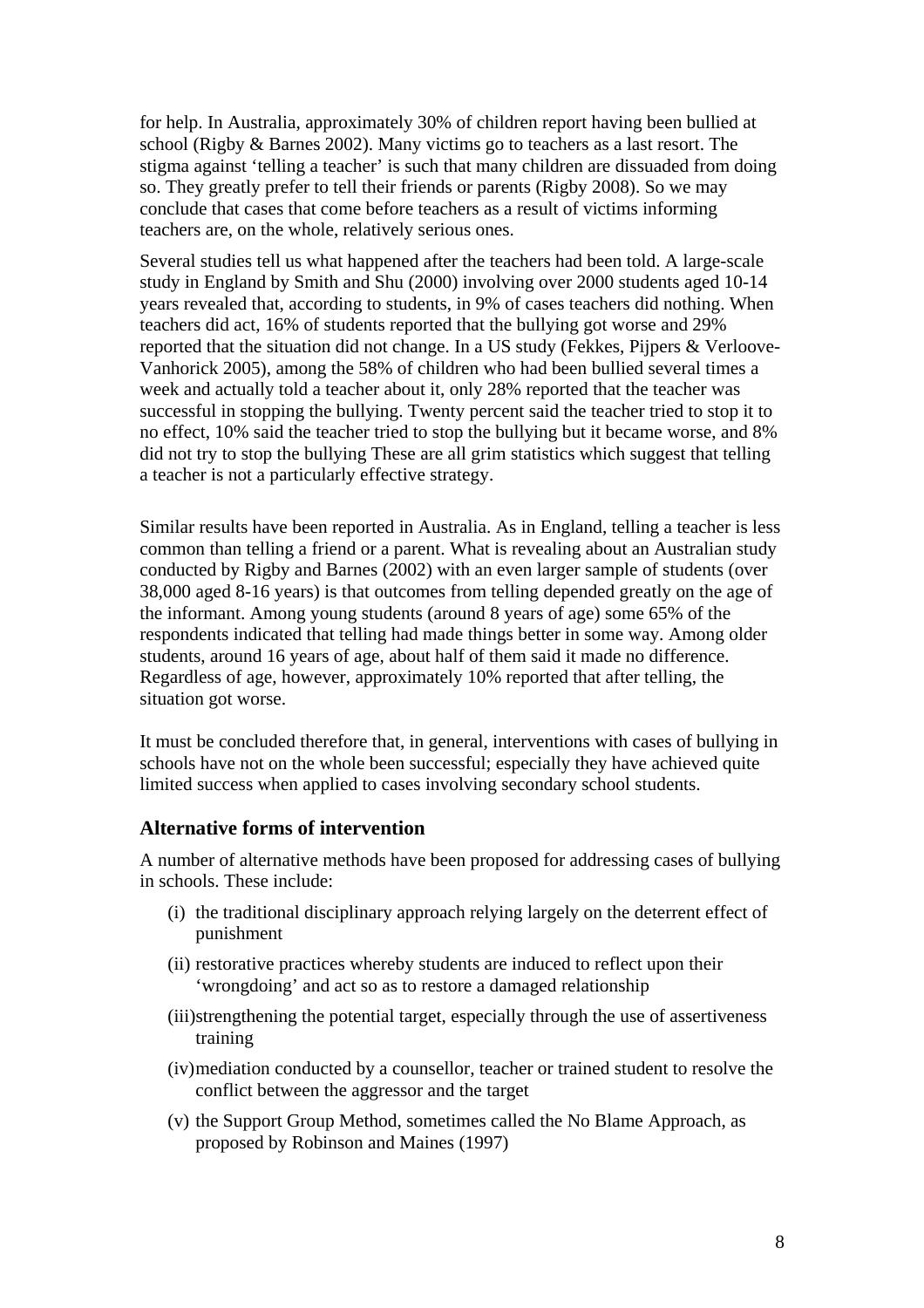(vi)the Method of Shared Concern, as proposed originally by Anatol Pikas (1989, 2002).

To date, no systematic attempt has been made to evaluate the comparative effectiveness of these six approaches. By far the most commonly used approach is (i) the traditional disciplinary approach. According to a survey conducted in Australia, approximately 75% of teachers believe they would use such a method in a case of low to moderate severity (Rigby & Bauman 2007). Given that the outcome from teacher interventions tends to achieve quite limited success – and the disciplinary approach is overwhelmingly the main method employed – empirical support for the effectiveness of this approach is unlikely to prove highly significant.

As a result of the perceived inadequacy of the disciplinary approach in reducing bullying, many schools have been abandoning or strictly limiting its use. It is sometimes claimed that being punished for a bullying offence increases the motivation to seek revenge on the target who is presumed to be the informer. Equally damaging and less overt ways of continuing the bullying without getting caught are often devised – and the target is no better off. Providing adequate protection for the target is often difficult as it requires a great deal of surveillance. Disciplinary approaches commonly assume that an individual perpetrator is entirely responsible for the offence. This is quite often not the case. As Salmivalli (1999) has shown, a number of students may play decisive roles such as reinforcing or assisting one or more ringleaders in carrying out acts of bullying. The causes of bullying may be traceable less to the deviant personalities or motivation of individual students than to the way a group of students operate. Hence schools are increasingly looking for new and more comprehensive ways of dealing with cases.

Probably the most widely used alternative, non-punitive approach to dealing with cases of bullying in Australia is through the use of restorative practices (Thorsborne & Vinegrad 2006). Such practices may be applied at different levels or contexts: with individuals implicated in bully/victim problems; in classrooms, and sometimes through wider community involvement. Restorative practices are being promoted and encouraged by some Australian educational authorities; for instance, their use is being mandated by some educational jurisdictions and teachers often express their satisfaction with the use of this approach. However, its success in actually reducing bullying has not been established. According to an inquiry conducted by the Youth Justice Board in the United Kingdom (2004) drawing upon results from 26 schools, restorative justice conferences were not found to reduce levels of victimisation in schools.

Recognising that the imbalance of power between the bully or bullies and the target may at times be small and not necessarily fixed, some educators have emphasised the importance of the targeted person developing skills that enable them to become less vulnerable. Such skills include acting more assertively and making friends who would provide necessary support. In Australia, Evelyn Field (1999) has been prominent in suggesting techniques that targets can employ and ways in which vulnerable children can be coached to become successfully assertive. To date, no evaluations have been reported of the effectiveness of this approach. Generally it is agreed that where the imbalance of power is relatively small and the victimised student is willing and able to acquire the necessary skills, some cases of bullying may be successfully addressed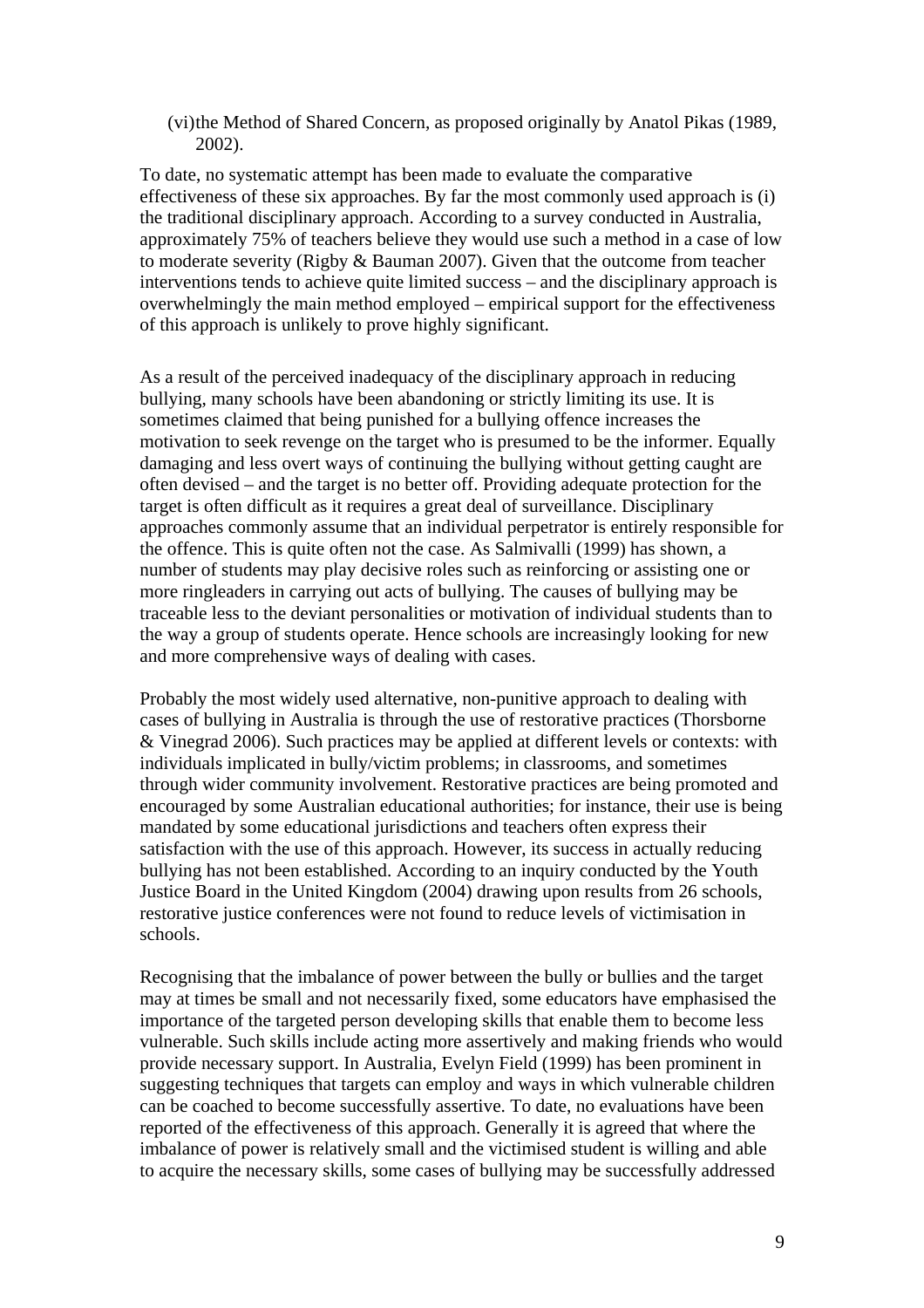in this way. However, there are clearly many cases in which the imbalance of power cannot readily (if at all) be overcome, as when an individual is being continually harassed by a group of students or is being attacked by a much stronger person.

Mediation has been put forward as a means of dealing with cases of bullying and employed in some schools. This may be carried out by a trained adult mediator or (in some cases) by a student trained as a peer mediator. Where students in conflict are amenable to being 'mediated' this approach can be successful, as long as the mediator is able to maintain strict neutrality. Remaining neutral is considered difficult or impossible in cases where the perpetrator is perceived to be behaving unjustly and steadfastly demanding an unfair outcome, as is generally the case in bullying. Where both parties want the conflict to be resolved, or can be induced to see that it is in their interest that the problem be resolved, mediation can be effective. However, in a large number of cases such a situation is difficult to achieve unless skilled preliminary work has been undertaken, as may sometimes occur when the Method of Shared Concern is employed.

Another approach is the Support Group Method (Robinson & Maines 1997), formerly called the No Blame Approach. This is a non-punitive approach which has been used widely in England and in some schools in Australia. It can begin when a student is identified by the school as being bullied. He or she is interviewed to discover what has been happening and especially how the student has been affected by the bullying. The student is invited to describe graphically the distress that has been, or is being, experienced and to identify the perpetrators. It is made clear that the perpetrators will not be punished. A meeting is then convened with the perpetrators, together with a number of other students who are thought to be helpful in resolving the problem. The practitioner explains how the target has been feeling and asks each member of the group to indicate how they can help to improve the situation. Subsequently the outcome is carefully monitored through interviews with the perpetrators and the target. Among users the approach is popular, as indicated in recent research reported by Smith, Howard and Thompson (2008, in press).

The Method of Shared Concern is also a non-punitive approach, originating through the work of Anatol Pikas (1989, 2002). It has been employed in schools in a range of countries, including Sweden, Finland, England, Scotland, Spain, Canada and Australia. Broadly, it seeks to resolve bully/victim problems by empowering participating students in the course of a series of meetings to find an acceptable and durable solution that will prevent the bullying from continuing. Specifically, how this is done is covered in the next chapter.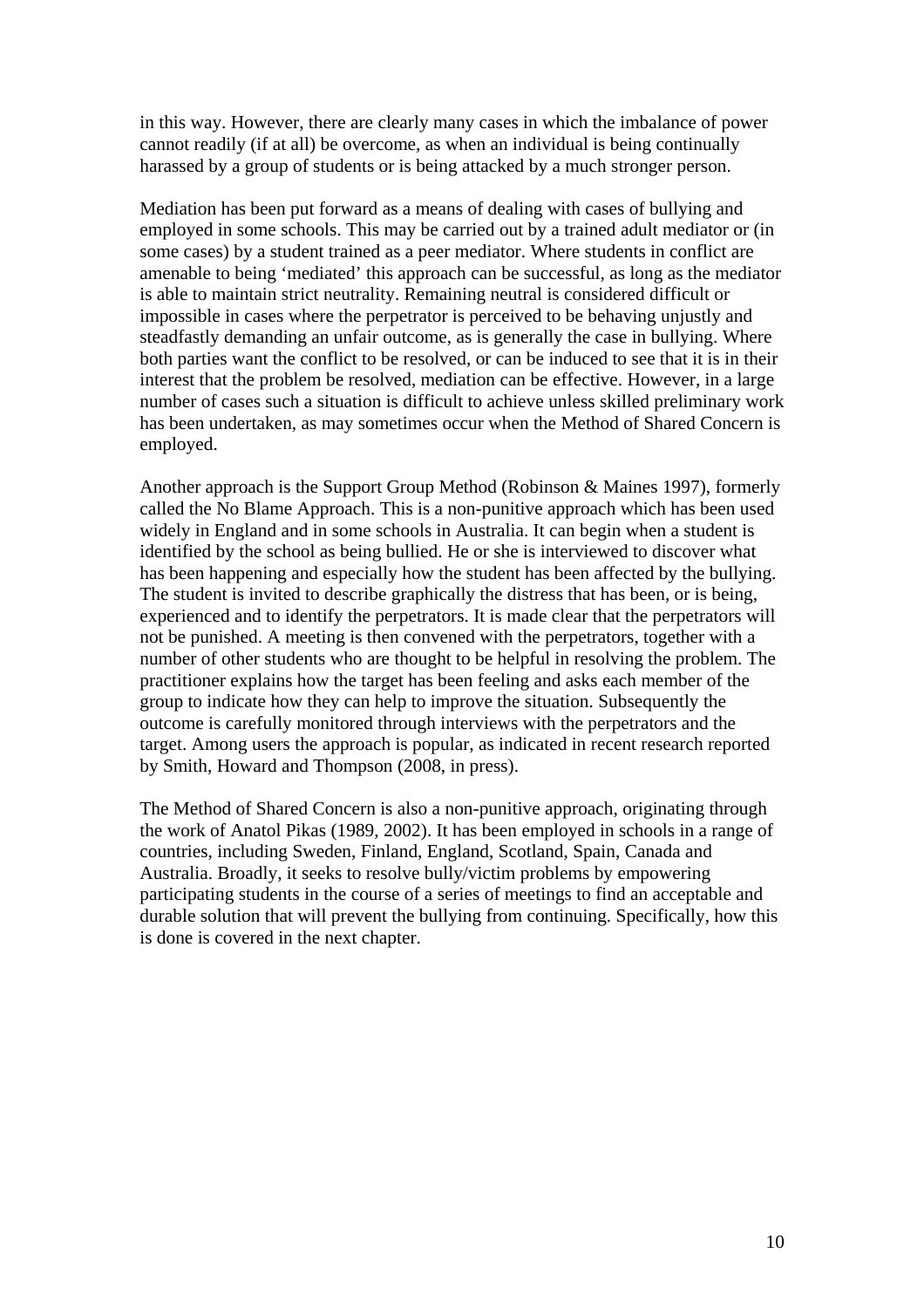<span id="page-10-0"></span>The Method of Shared Concern originated through the work of Anatol Pikas, a Swedish psychologist, in Sweden in the 1980s (published 1989). Further developments were published in 2002. The name he gave to the method was 'Shared Concern Method', abbreviated as SCm. Some have continued to use this title; however, most writers, including Smith and Sharp (1994), Sullivan (2000), Murphy and Lewers (2000), Rigby (2005b), and McGrath and Noble (2006), use a more anglicised nomenclature and called it 'The Method of Shared Concern'.

Pikas has provided no manual or writings in English describing in detail how the Method should be applied. His influence in Australia has been largely through workshops he gave in Adelaide, Perth and Melbourne in 1994 and 2006. The authors of this report attended these workshops and are broadly agreed on the main features of the approach. There have been variations in interpretation and application of the Method. For instance, one description provided by the Australian 'Friendly Schools' initiative includes only the first two stages of the procedure (Erceg  $& Cross 2008$ ). In 2007, Readymade Productions produced a DVD to provide training for teachers in the use of the Method.

It should be noted that the term 'shared concern' is often used loosely to refer to any approach in which a teacher or counsellor conveys to others a feeling of concern for the victim of school bullying. For example, it is sometimes said that practitioners of restorative practices may express their sympathy or concern for such a victim as a means of bringing home to the perpetrator the harm they have done. In this study we are not concerned with the somewhat casual or incidental usage of the term, but rather with the method of intervention based upon the work of Anatol Pikas.

The following is an account of the Method as it is broadly understood.

# **An outline of the Method**

The Method of Shared Concern is a non-punitive method of dealing with bully/victim incidents aimed at empowering students who have contributed to the bullying or become aware of the bullying to act so as to resolve the problem. It involves a multistage process, beginning with individual interviews leading on to group meetings. It is assumed that the bullying is strongly influenced by the relationships the students have with each other. According to Pikas, the originator of the Method, this intervention process can cause a shift in the group dynamics, and provide an environment in which the parties may engage in a negotiation process to bring about a peaceful and sustainable outcome.

It can be applied in a school under these conditions:

- 1. The principles and procedures of the Method (as explained below) are understood by staff members and its use has general support in the school community.
- 2. There is a staff member or members trained in the procedure to work through the Method in detail and follow the recommended procedure.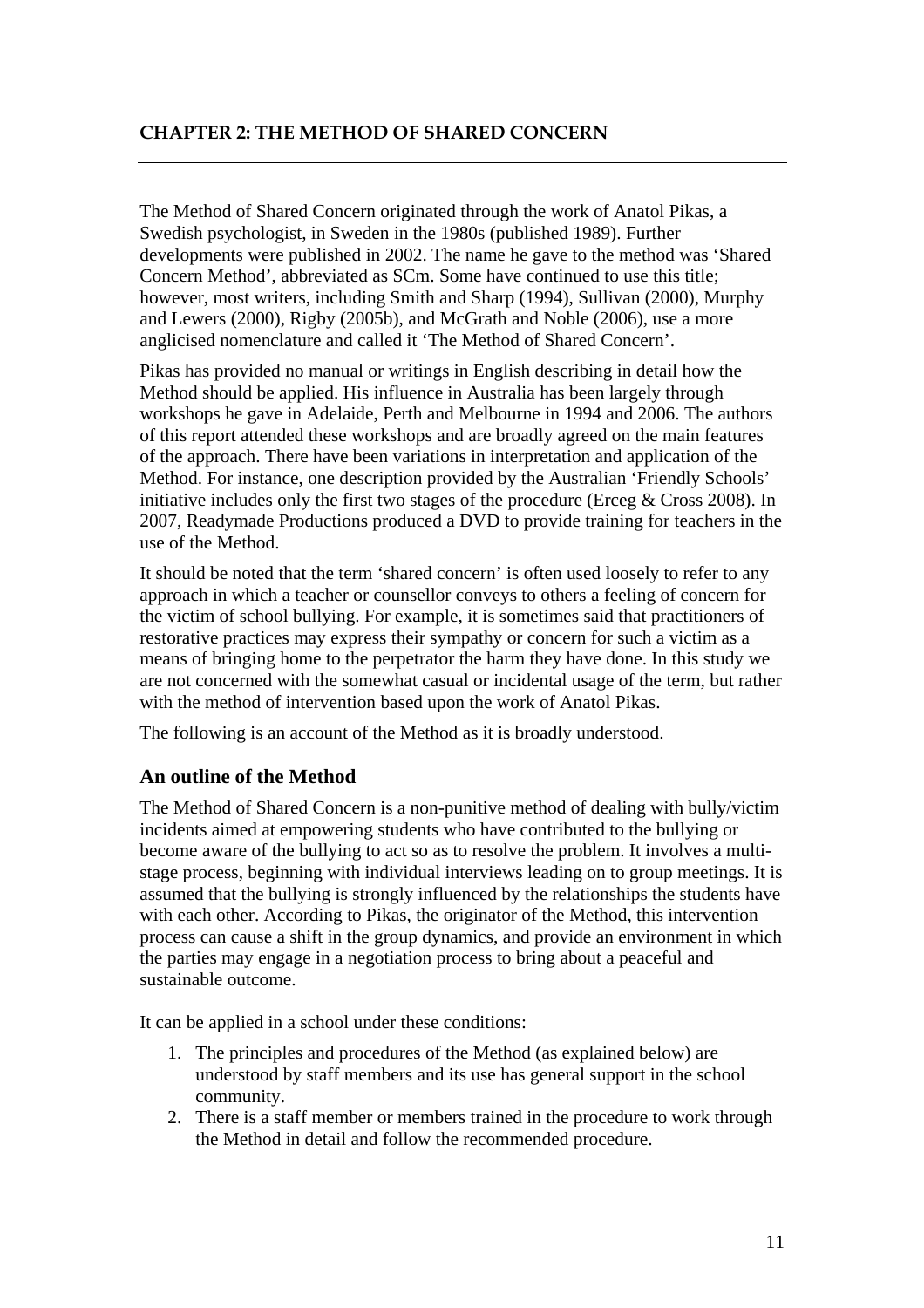- <span id="page-11-0"></span>3. Cases chosen for its application are those which do **not** involve very severe incidents, such as serious assaults, or ones of low severity that can be dealt with less formally.
- 4. There is active participation by a group of students who have become involved in the problem.

In the following description of the procedure and rationale for the Method, those suspected of undertaking the bullying are referred to, for convenience, as 'the suspected bullies'. It is not intended to imply that the children so described possess some fixed quality that determines that they will invariably act in a bullying manner. On other occasions they may act differently and actually help those being victimised. The Method in fact aims at empowering them to become part of the solution to a problematic situation. The person(s) who are being bullied are referred to as the 'Target(s)'. Similarly, it is not intended that children identified as being targeted by the bullies possess a fixed quality that determines that they will be victimised. At other times and in other contexts, they may be treated differently and may eventually become free of bullying or harassment from others. The person implementing the intervention is described as the 'practitioner.'

# **How the Method is applied**

The Method of Shared Concern involves the following stages.

# **A. Individuals involved in a bully/victim problem are identified.**

Reliable information is needed in relation to:

- a) the person or persons being bullied by another individual or group
- b) the person or persons continually engaged in carrying out the bullying.

Information about what has been happening is **ideally** obtained through observations and/or receiving reports rather than through someone talking directly with the Target. Sometimes, however, the child or parent may report the incident to a staff member. In such cases, the child may be at risk from the bullies and care needs to taken to ensure their protection. The risk is reduced when it is made clear to all concerned that no punishment is intended.

# **B. A number of students are identified as likely to have taken part in the bullying, or to have supported it in some way.**

Each student is seen in turn, starting (if known) with the likely ringleader. (Under some circumstances, if desired, other students aware of the problem – for example, bystanders – may be included, as they may sometimes play an important role in influencing the bullying.) It has become customary to differentiate between the different roles bystanders may play, as suggested by Salmivalli (1999). (See Appendix 1.)

The interview must take place in private and without interruptions. The meeting begins with the interviewer inviting the student to sit in a chair opposite (without an intervening desk) and waiting for eye contact before the interaction begins. At these meetings with individual students, it is important **not** to make any accusations.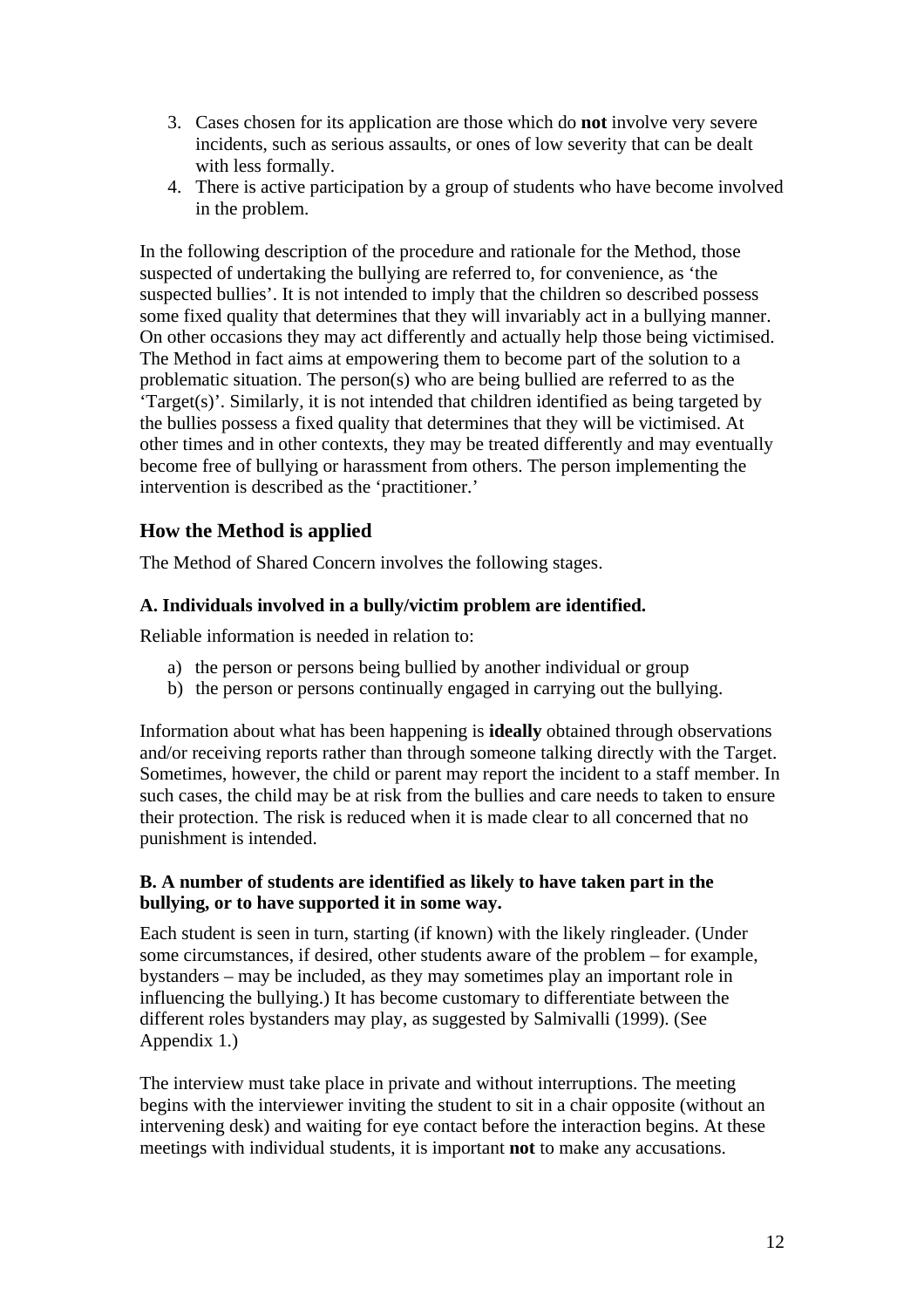The practitioner first explains their role – to help children feel safe at school, then points out that it has been noticed that a particular student has been having a hard time at school with other students. The practitioner describes what has been discovered about the plight of this student, for example, being upset, isolated or staying away from school. Once the concerns of the practitioner have been clearly – and sincerely – conveyed, the student is asked to say what he or she has noticed or knows about the situation.

As soon as the student has acknowledged some awareness (not guilt) relating to what has been happening, they are asked directly **what can be done to help improve matters**. Note that the interviewer is not trying to 'get to the bottom of the matter' and apportion blame, but to produce a constructive response that will help to change the situation.

Commonly, suggestions **are** made about what can be done by the student. But if they are not, the practitioner may make suggestions, ones that are not difficult to carry out. Strong approval is expressed for any constructive proposals; then another meeting (at an agreed time) is arranged to see how things have gone. Importantly, at this meeting no threats are made nor any warnings given. The remaining students in the group are seen, again individually, and the procedure repeated.

# *Example of a possible interaction between the practitioner and a suspected bully*  **PHASE ONE**

**Practitioner (P):** I hear that Tom [the Target] has been having a hard time at school. I am feeling concerned about him. [P mentions a few things that suggest he has been having a hard time, then continues.] I gather that you know Tom. [P waits for acknowledgement.] I'd like you to help me to understand what has been happening to him. What have you noticed about him lately?

**Suspected bully (SB):** [long pause; P waits] Well, he does sometimes seem a bit down. Some kids have been teasing him. Just having fun. Nothing big.

**P:** Oh, so it does seem that things aren't so good for him right now.

**SB:** I suppose so.

# **PHASE TWO**

### **This can begin as soon as there is any acknowledgment that the situation for Tom is not good.**

**P:** I am wondering if you can think of anything that could make things a bit better for Tom.

**SB:** [long pause] Well, I suppose I could stop making fun of him – like calling him names.

**P:** [enthusiastically – not grudgingly] That would be excellent. So you are going to stop teasing him. That's a good start. Now let's meet again in a couple of days' time and see how things are going. Thank you for coming and talking to me to help the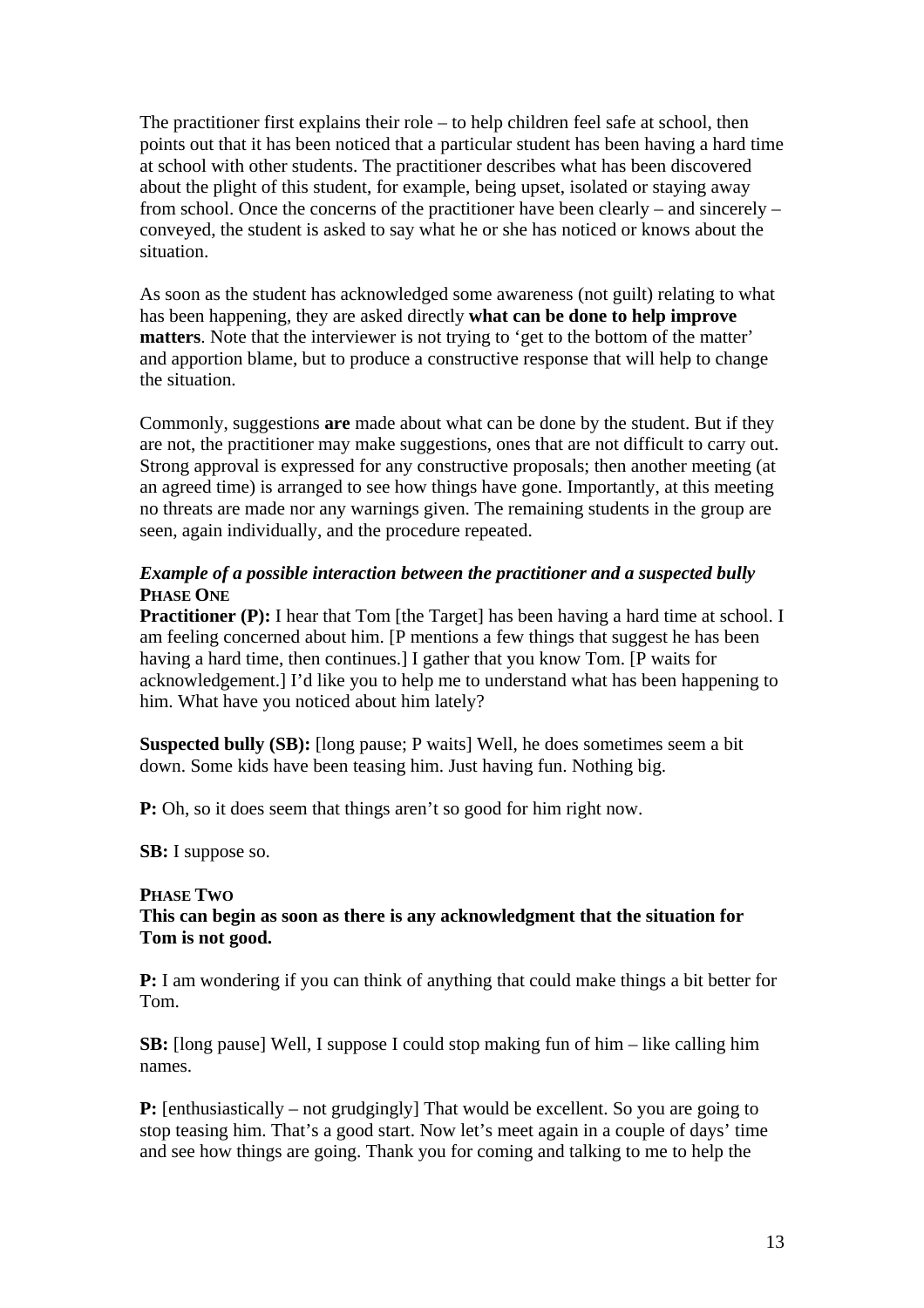situation for Tom. I will see you again soon. [P makes sure to negotiate with the student precisely when and where they will meet.]

### *Some variations*

- 1. The SB may deny knowledge of what has gone on. This may be due to genuine ignorance, or more likely (if sound preliminary work has been done) to an unreadiness to cooperate. One can briefly change the subject. If Tom is, or has been, part of the friendship group with SB or takes part in any activities with the SB, P may ask about what things they do together; then return to Tom's current condition – and how he seems to be these days. (This sometimes enables the student to recognise a change that has occurred and to acknowledge some concern.) If no progress is made, it may be necessary to say: 'Well, it seems like you haven't noticed anything or you don't want to talk about it today. Please keep your eye out for anything – and we can talk again later.' (A common mistake is to **assume** the SB has engaged in the bullying behaviour and must be pressured to acknowledge a real concern for the Target. With this Method it is quite wrong to ask SBs how they would feel if they had been treated in such a way. In no way does the Method seek to induce a sense of shame or guilt).
- 2. The bully may deny any **personal** involvement and say that somebody else has been upsetting Tom. One might say: 'Well, you have some influence with X. I wonder if you could have a word with her. She would listen to what you might say.'
- 3. The student may pressure the **practitioner** to say why they have come to suspect him or her of doing such a thing. Here P needs to carefully make it clear that the suspicion is **not** based on what the victim has said, but rather on reports from (unspecified) others, and, ideally, through personal observation. P should never get into an argument over this. Return to one's main theme: that is, the admittedly hard time being experienced by T and what can be done about it.

# **C. The Target is interviewed.**

The targeted person (T) is seen **after** all the SBs have been interviewed.

P begins by explaining their role and ask how things are going, expressing concern, sympathy and support over what has been happening. It is important that a trusting relationship is developed. However, questions need to be asked to find out whether T has been doing something to bring on the bullying – that is, by acting as a provocative victim. Importantly, no blame should be directed at the student. This line of questioning must be done sensitively. Often the victim is wholly innocent.

P discloses that they have actually talked with the SBs individually and there has been an undertaking to do some things to improve the situation. T is asked to look out for signs of change. P arranges to meet again with T to see how things develop.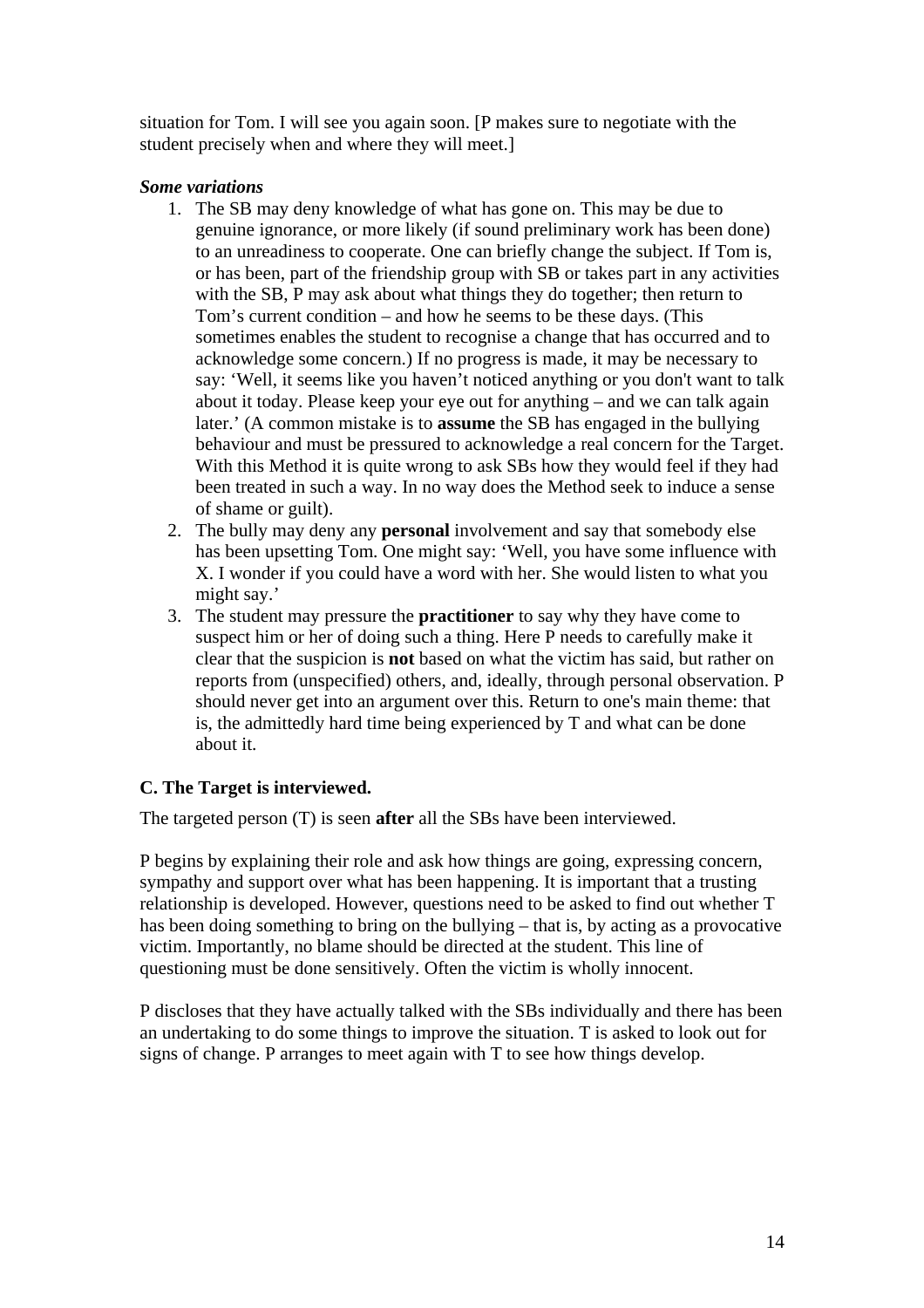### **D. Several days later, follow-up meetings are held with individual bullies (as previously arranged).**

The aim here is to ascertain whether the SBs have carried out actions, as promised, to improve the situation. Only when P is satisfied that progress is being made can a meeting be convened with the whole group of SBs.

# **E. At the group meeting of Suspected Bullies, each member is asked to say what they have done to try to improve the situation.**

This commonly has the effect of promoting further positive social interactions with T. It is usually possible to:

- (i) compliment members on the progress that has been made
- (ii) 'fall in with' (or elicit) a suggestion from members of the group that T be invited to join them for a last meeting to finally resolve the problem.

P should bear in mind that sometimes the group members may believe that T has been, in some ways, provocative or unreasonable, and concessions or adjustments may be required of T. It is therefore sensible to discuss any reservations that the SBs may have about how to relate to T, and to help them formulate a plan or proposal to put to T. P may then ask each member of the group what they are prepared to say at the final meeting. Such preparation of the group for this meeting is essential.

### **F. At a brief meeting with the Target, he or she can normally be induced to join the group for a final meeting, with assurances that progress can be made at the meeting.**

However, if T is not willing to come along, his or her feelings and decision must be respected.

# **G. At the meeting with the Suspected Bullies and the Target present, sometimes called the Summit Meeting, the students are enabled by the Practitioner to express their thoughts about how they wish to proceed to resolve the issue.**

Typically, if the SBs have, in fact, experienced a sense of genuine concern about the target and have taken steps to improve relations, the meeting serves the purpose of confirming that the problem has been successfully addressed. P may nevertheless discuss with the students what they might do if there is a relapse – and emphasise the need to keep channels of communication open.

There are occasions when each side harbours some resentment. This can occur when T has behaved provocatively and the 'bullies' want to see a change in T's behaviour. **The SBs are given the opportunity to put forward their agreed proposal, as formulated with P's assistance at the previous meeting**. (Some preparation for this meeting may also be carried out previously with T.) At this stage P plays the role of the mediator. Typically, adjustments take place on each side. The aim here is to help the students reach an acceptable agreement about how each will behave towards the other in future. This may (if deemed necessary) take the form of a written contract which everyone signs.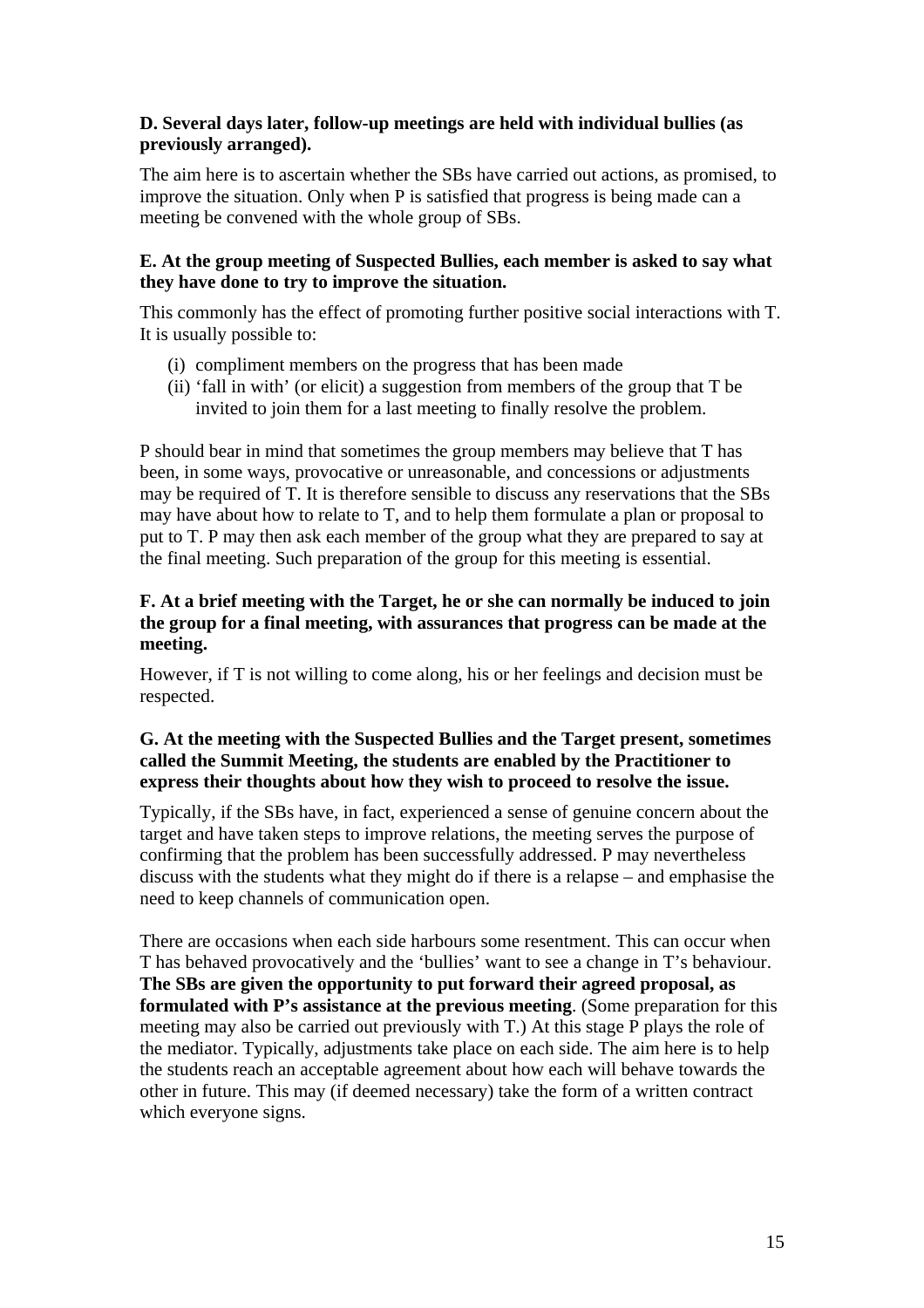# <span id="page-15-0"></span>**Salient points regarding the Method of Shared Concern**

- 1. The Method of Shared Concern is an approach to dealing with cases of bullying in schools which benefits both the target of the bullying and the person or persons undertaking the bullying.
- 2. The approach is 'solution focused', that is, the emphasis is upon bringing about desirable changes in the participants rather than discovering who is to blame and applying sanctions.
- 3. It is assumed that those engaging in the bullying are typically (not always) insensitive to the harm or the extent of the harm they are doing to their targets. This insensitivity is commonly due in part to their involvement in a group which seems to give legitimacy to their bullying activities and prevents them from feeling personally responsible for the outcomes.
- 4. What they gain mostly through the bullying is a sense of being part of a group which is 'having fun', thereby strengthening their connectedness with each other and boosting their collective self-esteem.
- 5. There may also be some apprehension on the part of some of the bullying students that they might be targeted by the leader or others if they do not take part in the bullying. The practitioner should be aware this possibility. However, it is generally **not** useful to raise the matter with the student**.**
- 6. **As individuals**, the bullies commonly feel uncomfortable about what is being done. At some level they may at times feel that they would like the bullying to stop.
- 7. A hostile blaming attitude on the part of an authority figure such as the practitioner is likely to **increase** the desire to continue bullying and unite the bullies more strongly. Hence any accusations could be counterproductive.
- 8. Working with individuals initially is likely to elicit a more positive response than working with them in a group. Often students in a group close ranks and some 'hide' behind others; moreover, the situation is harder to control.
- 9. Although the method involves a non-blaming approach, it does **not** in any way seek to excuse or condone bullying. It is in fact quite direct and confrontational. It strongly invites and expects a responsible response.
- 10. Having individually-made promises to the practitioner generally means that members of the bullying group will not talk to each other about what has transpired. Group influence is thereby weakened.
- 11. Careful monitoring of what ensues after promises or commitments have been made is absolutely essential.
- 12. Interviewing the Target first should be avoided, if this is at all possible, because if the bullies suspect that the Target has informed on them, he or she will be further endangered. In some cases the Target has already informed and will therefore need to be protected. The Target is safer if the bullies understand that no punishment is going to be applied.
- 13. Students who are targeted are not always 'innocent', and it is important to understand what they may be doing to provoke the bullying. In some cases, one may need to work directly on changing a Target's provocative way of behaving.
- 14. It is important to see the whole group of suspected bullies together, but **only**  after progress has clearly been made towards improving the situation. The aim at this meeting is to make public what they have done to help the situation, to congratulate them, and (if necessary) work through any residual problems with the group.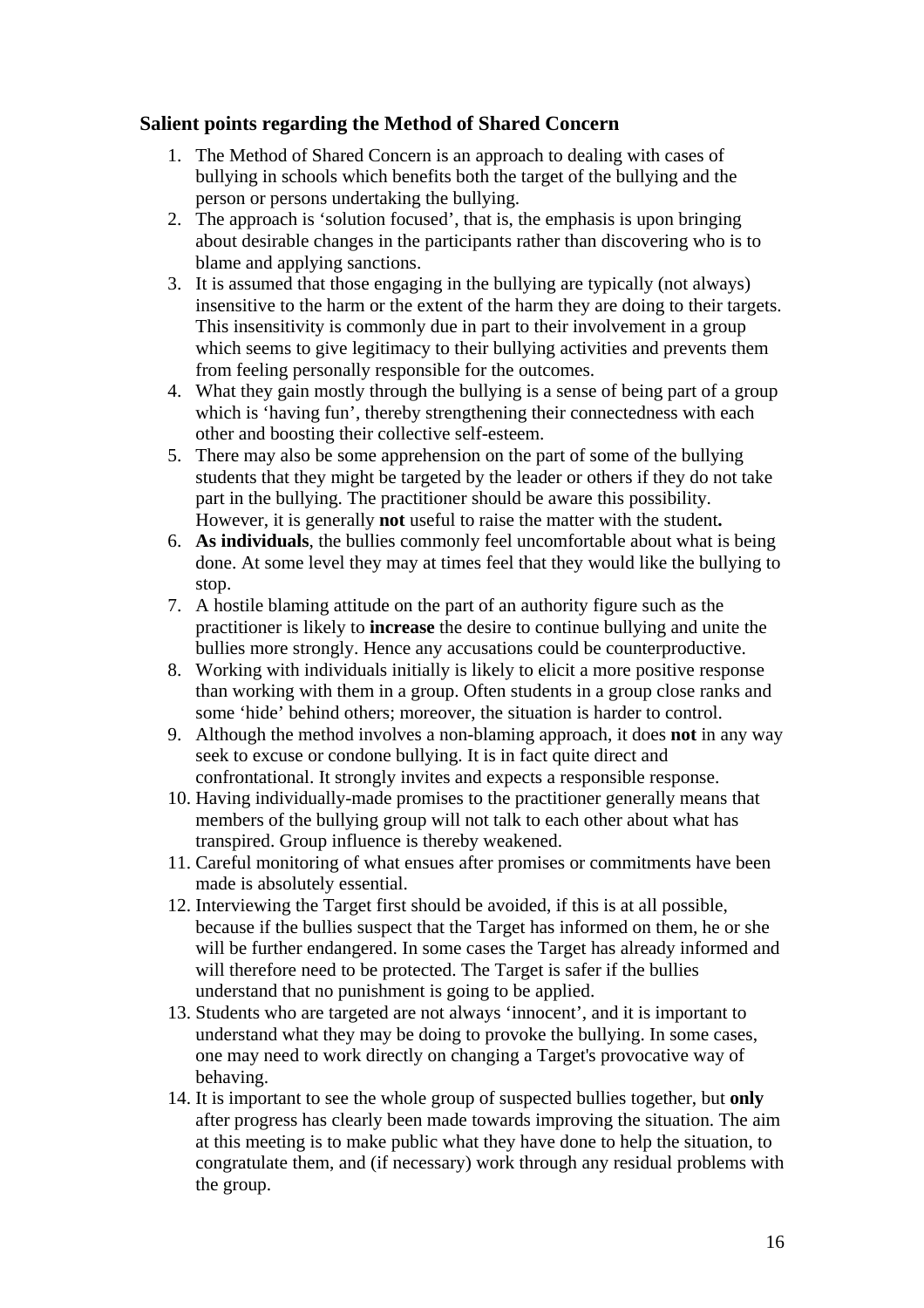- 15. Good planning and preparation for the final meeting is essential. Where there are some unresolved issues, for example, when the target is seen as provoking some of the bullying, the bullies may be encouraged to formulate a reasonable proposal to put to the target. In the final stage the practitioner will need to act the part of mediator.
- 16. Essentially, the Method aims at producing desirable change in the attitudes and behaviour of students who have bullied through a modification of the dynamics of the group with which they identify.
- 17. Although the aim is to re-individualise bullies, the idea is **not** to 'break up' groups (students have a right to enjoy being in a group) but eventually to change their attitudes and behaviour towards the Target and towards other potential targets.
- 18. The time taken to reach a solution to the problem may vary, sometimes lasting no more than several days. Sometimes it takes repeated meetings and may extend over weeks. The Method aims at producing a lasting solution to the problem and this can be achieved best by implementing each stage of the procedure. In the long run this saves time that may otherwise need to be spent attending to recurring, unresolved conflicts that involve the students.
- 19. It is considered desirable that those taking part in the process be interviewed again some weeks later to discover how they felt about their participation and whether the bullying really had stopped.

# **Relationship between the Method of Shared Concern and other intervention methods**

The Method of Shared Concern differs radically from the most widely used approach to addressing cases of bullying, that is, the traditional disciplinary approach. Most strikingly, it seeks to resolve cases of bullying without the use of punishment. In this regard it is similar to restorative practices and the Support Group Method (Robinson & Maines, 1997). But it differs crucially from restorative practices in not seeking to induce or take advantage of a sense of remorse in the assumed bully as a step towards getting the 'wrongdoer' to act in a restorative manner and bring about a satisfactory relationship with the person who has been targeted. In place of 'remorse' it seeks to cultivate a sense of 'empathy' with the Target. It differs also in emphasising that enduring solutions to the problem of bullying can best be accomplished through the use of group meetings involving those students who have participated in bully/victim incidents.

It differs also from the Support Group Method in that Shared Concern begins by arranging a series of meeting with **individuals** suspected of bullying someone, rather than engaging in discussions immediately with a group of students among whom are suspected bullies. It assumes that working first with individuals and then with groups of those involved is the most practical and effective way of proceeding.

Mediation may form part of the Method, but only after adequate preparations have been made with the participating students. As previously discussed, mediation tends to be ineffective when there is a substantial imbalance of power between perpetrators and the target, but can be effective when the attitudes of students have been modified through the experience of first taking part in individual meetings with a skilled practitioner, and subsequently participating in group discussions.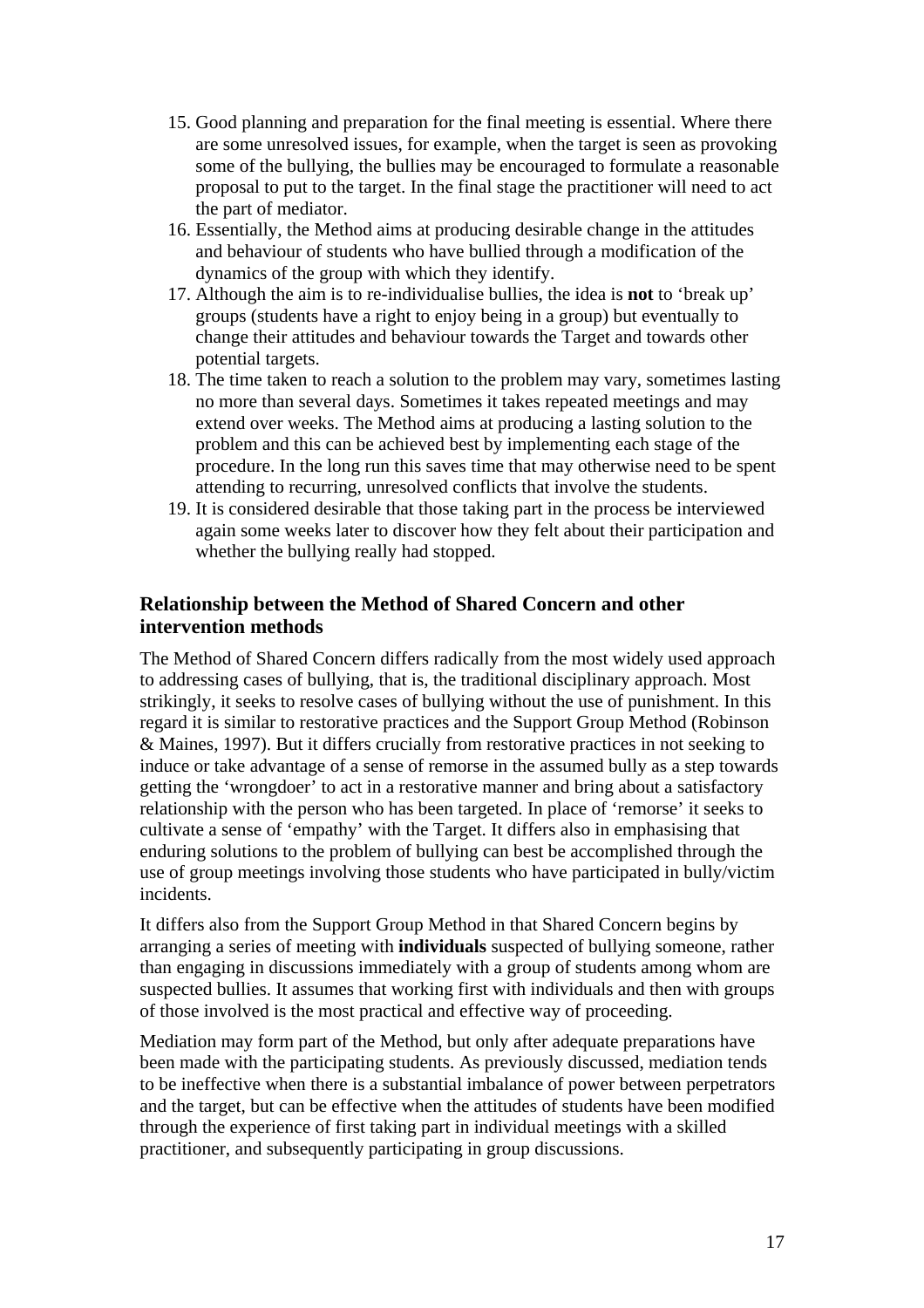In the course of working with the target of the bullying, the approach of 'strengthening the victim' may in some circumstance be employed as part of the Method of Shared Concern. The Target may be helped to become more assertive and to avoid needlessly antagonising others. The Target may also be able to play a more positive and effective role in the mediation process. However, it is recognised that 'strengthening the victim' is only part of the process, relevant in some circumstances but not in others.

Especially in one respect, the Method of Shared Concern is unique in that it encounters the students implicated in the bullying both individually and in a group setting. It recognises that changes need to occur at both the individual and group level. Subtly, it enables the group dynamics to change so that those who have bullied are no longer motivated to continue or (in the case of the Target) provoke the bullying

# **Areas of application of the Method of Shared Concern**

It is generally agreed that not all cases of bullying can be appropriately treated using the Method of Shared Concern. It should not be used in cases of very severe and criminal bullying; nor in cases in which the bullying is relatively mild, for which some individual counselling may be sufficient. Where the bullying is very severe, pressures on the school are commonly such that disciplinary measures need to be taken; in some cases police action. The Method is considered most appropriate in cases of moderate-level severity where it is possible to identify a number of students who have become involved in the bullying as perpetrators, victim or bystanders.

It is not always evident whether an act of bullying involves group participation. Establishing the extent to which 'group' is involved as opposed to an 'individual' may not easy. Sometimes even the target may be unaware of the people who are encouraging and supporting the bullying and may think that one individual perpetrator is entirely responsible. Similarly, a person carrying out the bullying may think of themselves as acting independently, even when the action is being supported, sometimes passively, by others. Self-report measures probably underestimate group involvement and may sometimes result in individuals being viewed mistakenly as the sole perpetrators. Even so, according to an Australian survey involving over 30,000 respondents aged 8-18 years to an anonymous questionnaire, students who report having engaged in bullying at school are more likely to report that they have bullied as part of group than as an individual (Rigby 2002, Appendix 3, p. 283). This suggests that when bullying takes place in a school there is usually some degree of group involvement.

The age range over which the Method of Shared Concern can appropriately be used is, as yet, undetermined. Pikas, the originator of the Method, has argued that it is best suited to problems involving older, secondary students, on the grounds that a greater level of cognitive maturity is sometimes required of the participants. He argued that controlling student behaviour through the assertion of teacher authority, termed 'authoritative suggestion', can be much more effective with younger students, and that the application of the Method of Shared Concern was more appropriate for working with older students. This view is consistent with reports from Stevens, de Bourdeaudhuij and Van Oost (2000) who reported that, in their large-scale intervention in Flanders using the traditional disciplinary Olweus intervention program, much poorer outcomes were obtained with samples of older students. Nevertheless, there is some evidence that the Method of Shared Concern can be used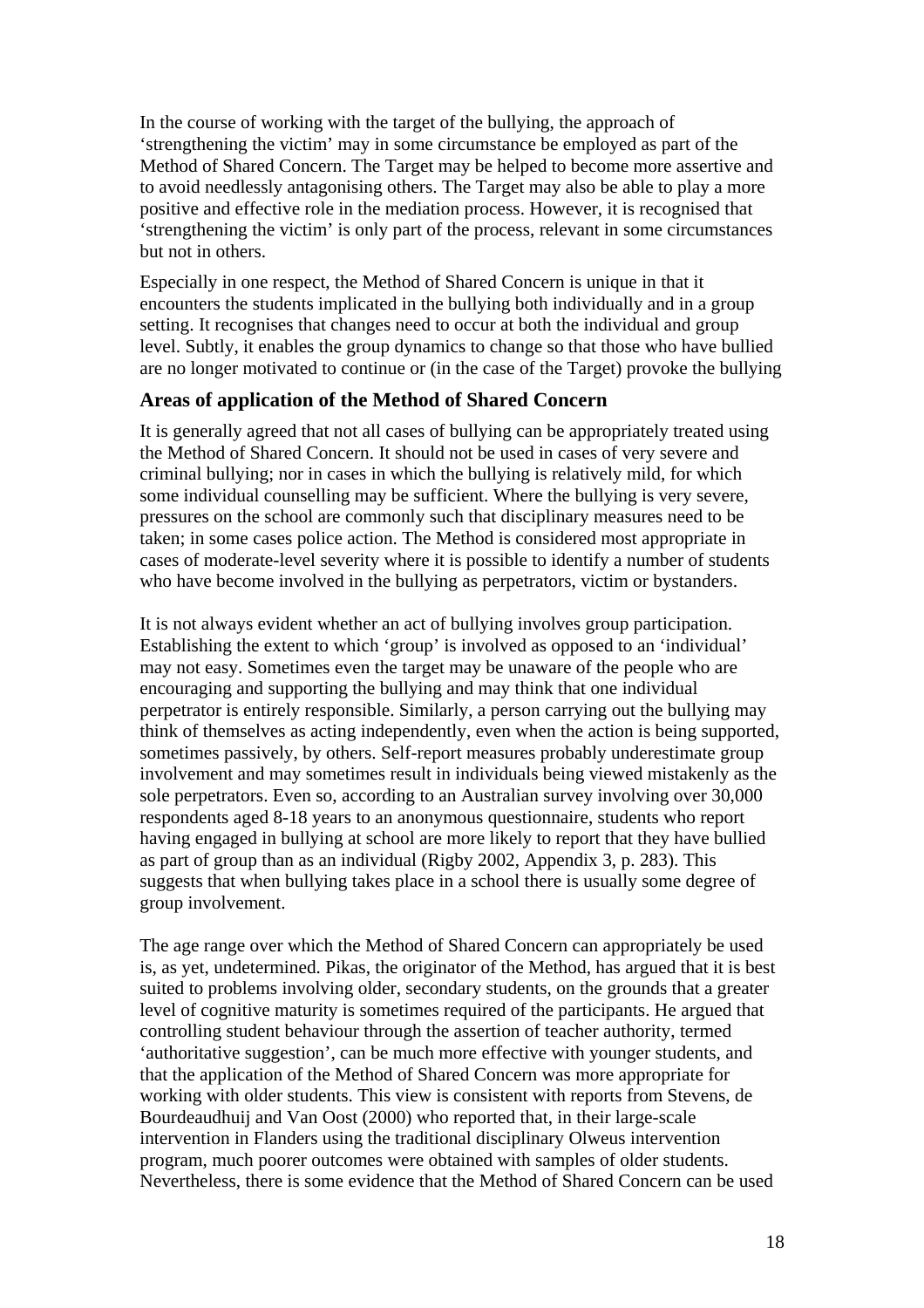effectively with younger students. Duncan (1996) reported that successful interventions were obtained using the Method with children in the second and third years of primary school in Scotland.

One important area of application of the Method of Shared Concern is in cases where the Target is behaving in a provocative manner. Unlike most other methods, including the traditional disciplinary approach, restorative practices and the Support Group Method, it is **not** assumed that the target is wholly 'innocent'. It recognises that some students seem to elicit aggressive responses from others, consciously or unconsciously. According to Solberg, Olweus and Endressen (2007) approximately 15% of victims of school bullying can be classified as provocative victims, with boys being more likely than girls to fit this category. In cases where there is some degree of provocation, the reactions of the students who engage in bullying may seem to them to be justified. However, when the reactions involve sustained and disproportionate aggression, the behaviour of the more powerful party can certainly be called 'bullying' and must be addressed. Some form of mediation then appears necessary. Both sides need to change their behaviour if harmony is to be established or restored. Unfortunately, this is difficult to achieve when there is an imbalance of power. The Method of Shared Concern is considered unique in seeking to address this problem through group meetings in which mediation becomes possible.

# **Evaluation of the Method of Shared Concern**

The Method of Shared Concern has been used in anti-bullying programs in a number of countries. These include England (Smith & Sharp 1994), Spain (Ortega, Del Rey & Mora-Merchan 2004), Finland (Salmivalli et al. 2004) and Australia (Peterson & Rigby 1999; Griffiths 2001). Clearly the Method of Shared Concern has been seen as an important component in the development of anti-bullying programs around the world. In each case, the programs noted above have been reported as producing significant reductions in bullying behaviour. However, the fact that the programs contained other elements, for example peer support activities, prevents one from attributing the reduction in bullying solely to the use of the Method.

Some published reports have focused specifically on the effectiveness of the Method. Studies conducted in secondary schools in Sheffield, England, revealed that reductions in bullying were reported by three out of four students with whom the Method had been applied, and that five of the six teachers responsible for employing the Method claimed that it had reduced the frequency and severity of the bullying (Smith & Sharp 1994). A further study in Scotland reported that the Method was applied successfully or very successfully in 34 out of 38 cases among children aged 7-16 years (Duncan 1996). More recently Smith (2001) reported on a survey of 155 schools across England to discover how teachers rate the Method of Shared Concern. On a five-point scale from 1 (not at all satisfied) to five (extremely satisfied), the average rating of 3.9 was well above the midpoint on the scale. Thus, some overseas reports provide indications of considerable success when the Method is applied. These include rated outcomes following specific applications as well as practitioner satisfaction with its use.

In Australia, comparatively little evaluation of the Method has taken place. The use of the Method in a secondary school in New South Wales appears to have contributed to a significant reduction in self-reported victimisation in Year 7 and was rated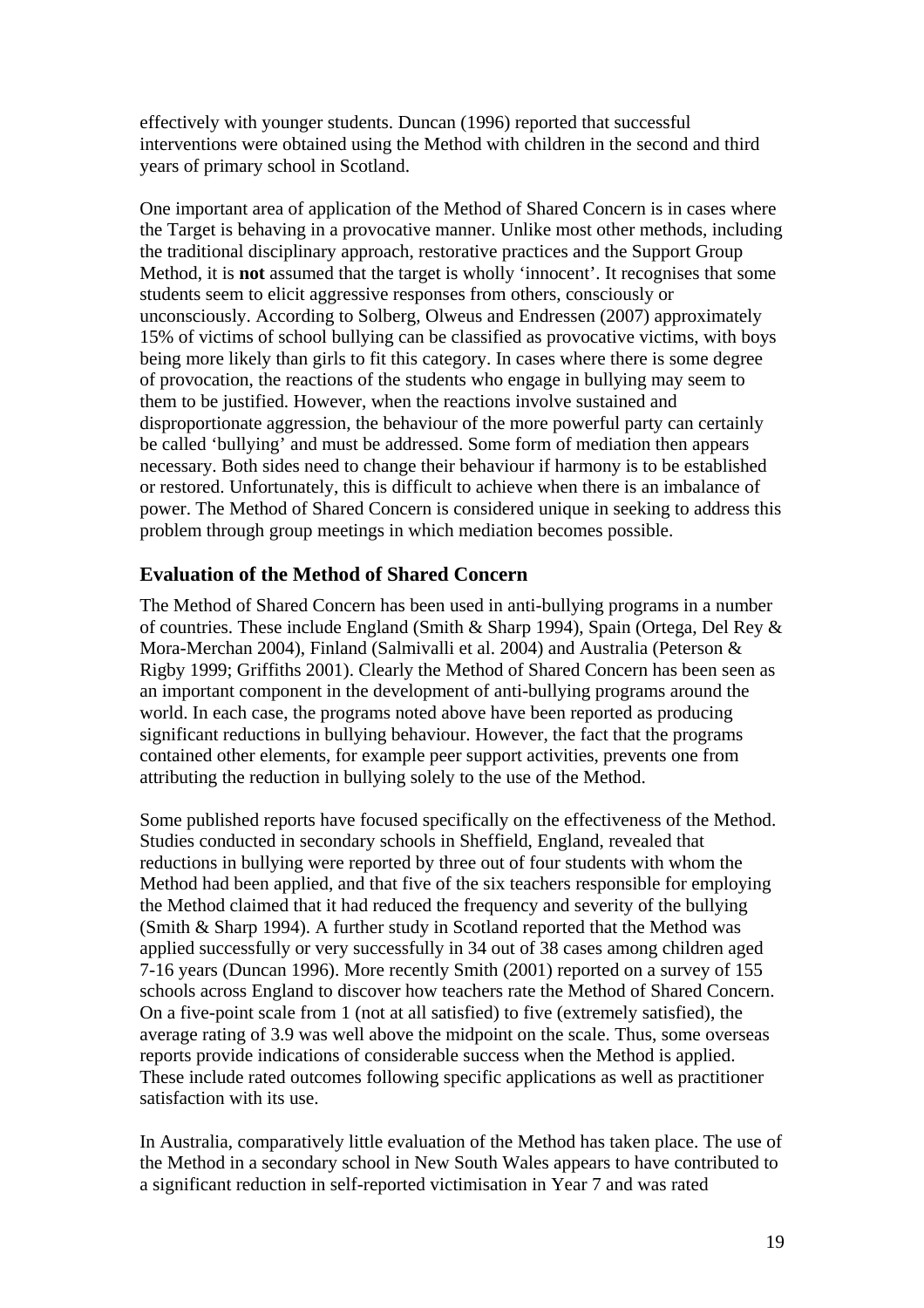positively by students (Petersen & Rigby 1999). Reports obtained by Griffiths (2001) in Western Australia from trained school personnel/school psychologists using the Method indicated between 85-100% success rates in upper primary and secondary schools. This suggested that the Method could have a high rate of success in Australia, but a more focused study was clearly required before such a claim could be firmly advanced.

Finally, evaluations of the Method have hitherto simply reported on the perceived 'success' of the process. No studies have examined in detail actual applications of the Method to discover how, in practice, the Method is being applied and in practical terms what issues arise when practitioners in Australia use it.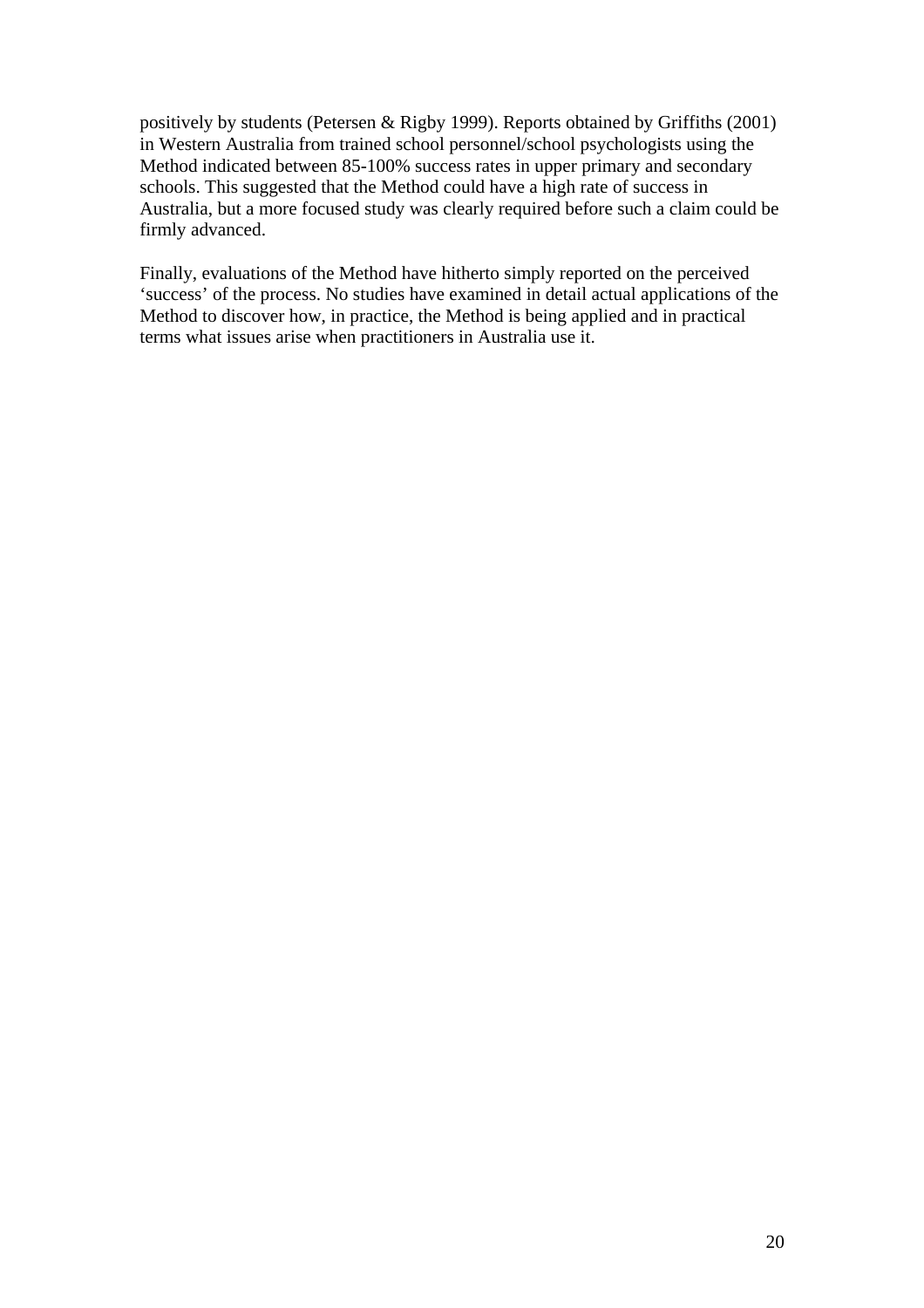# **CHAPTER 3: THE METHODOLOGY OF THE INQUIRY**

This inquiry employed a mainly qualitative methodology. It involved a detailed study of applications of the Method of Shared Concern undertaken by schools with actual cases of bullying. Use was made of written reports on cases addressed by the school, and interview data were obtained from those taking part, namely, the practitioner of the Method, the students identified as having some involvement or knowledge of the bullying, and the school principal.

Broadly, the aims were to establish:

- (i) the circumstances in which the method was applied
- (ii) how in detail the method was applied
- (iii)what transpired in the course of the application
- (iv)outcomes from the application.

### **Steps in the inquiry**

#### **Step one: Identifying schools**

Step one involved identifying schools willing to take part in the inquiry which met the following criteria.

- A practitioner familiar with the Method of Shared Concern and prepared to apply it in a suitable case was available.
- The case was deemed suitable if it involved bullying of moderate severity, neither very low in severity, as in occasional teasing, or very severe, as in violent assault.
- The use of the Method was supported by the school principal who agreed to be interviewed on how the school was addressing bullying. (This provided a useful context in which to appraise the Method.)
- Commitment was made to ethical conditions related to the conducting of the research. These included:
	- (i) obtaining ethical approval from relevant bodies such as the University of South Australia and the educational jurisdictions in which the schools were situated, including both government and non-government bodies
	- (ii) informed consent from all those participating in the inquiry, including the parents of the students who were interviewed.
- The researchers undertook not to provide any information in their report that could identify those who had taken part or the institutions which had facilitated the research.
- The practitioner undertook to provide a detailed report on what had transpired in the course of applying the Method along lines indicated in a proforma that was provided; and to be interviewed, for which purpose an interview schedule was used (see Appendix 2)
- The practitioner also undertook to identify a colleague at the school prepared to interview the students who had taken part in the process, several weeks after the final meeting with the practitioner (see Appendix 2). This was to ensure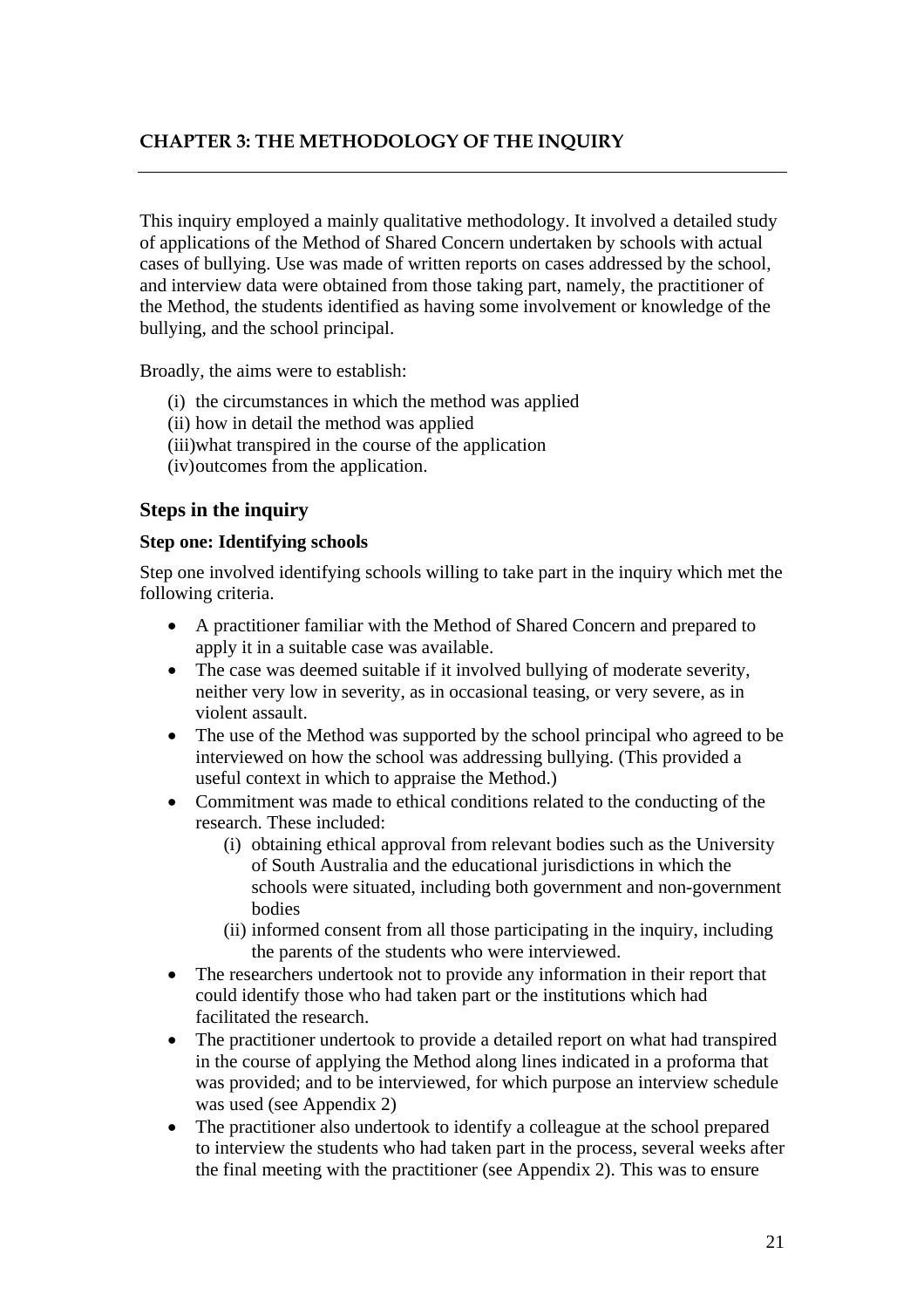that data collected regarding the effectiveness of the application was obtained by the person who had not applied the Method.

# **Step 2: Interviewing practitioners**

Before undertaking any intervention using the Method, practitioners of the Method were interviewed to ascertain their background and experience relevant to its application. What was required of them was discussed in detail. They were informed that they should first contact the researcher before undertaking the intervention and discuss the suitability of any proposed case.

# **Step 3: Receiving reports from practitioners**

Reports with detailed responses to the questions provided about the case were received from the practitioners. The researcher then visited the school and interviewed the practitioner. Typically this involved 1-1.5 hours.

### **Step 4: Receiving reports from the staff colleague and interviewing the school principal**

Reports from the staff member who interviewed students who had participated in the inquiry were received, and the school principal was interviewed by the researcher.

# **Practical issues arising in undertaking the project**

Considerable interest in the project was evident from the inquiries that were received following dissemination of information to schools briefly describing the project. Dissemination was done through the assistance of the South Australian Department of Education and Children's Services, Catholic Education (Diocese of Ballarat), and informal contacts made with schools for whom the researchers had worked as consultants or provided workshops on the Method of Shared Concern.

Expressions of interest were obtained from a much larger number of schools than the project required. For example, in South Australia where Professor Rigby carried out the work, some 35 schools indicated their interest in participating. Each was contacted and the nature of the required commitment explained. A similar response was obtained in Western Australia where Ms Coosje Griffiths conducted the study. However, it became evident that although there was considerable interest in the project many of the interested schools were not able to allocate the necessary time or resources. In South Australia, only 6 of the 35 schools were ultimately able to undertake the tasks required of them. To achieve an adequate sample of schools it was necessary to go outside South Australia and Western Australia. Effective collaboration proved possible with schools prepared to undertake the project in Victoria and Tasmania. In the end 17 schools participated in the study.

The reasons given for the non-participation of interested schools were essentially practical. On reflection, many of the schools reported that the demands that would be placed upon the staff and especially on the practitioners were very high, requiring considerable time and effort in providing the detailed reports required of them on the individual meetings with Suspected Bullies and Targets, as well as participating in extensive interviews with the researcher. In addition the project required informed consent from parents or guardians. This requirement generally does not apply to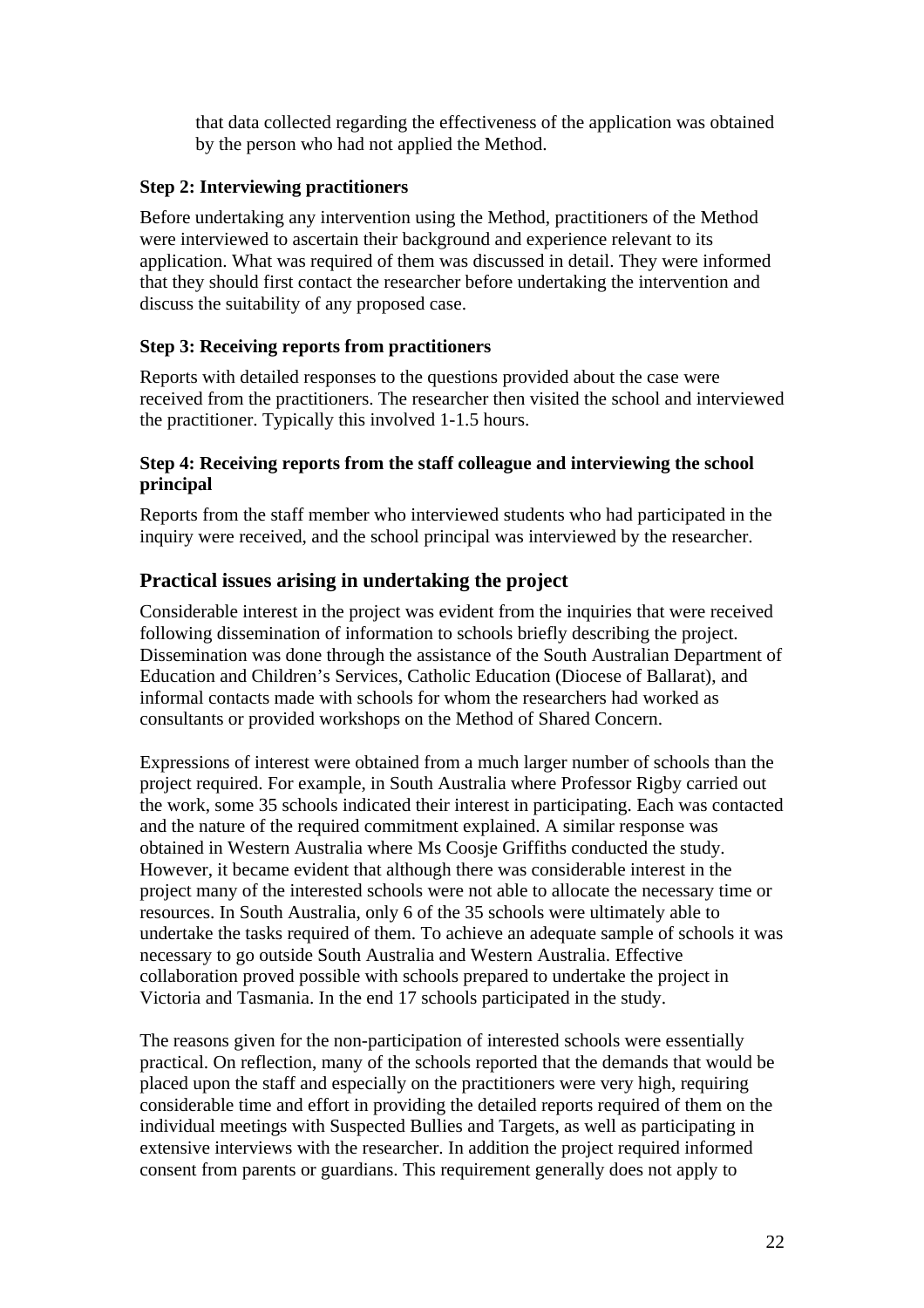schools which are using the Method. Some schools claimed that there were other competing projects being undertaken at the time and their involvement in the proposed project was currently impracticable. Finally, there were schools claiming that it had proved impossible to find cases of bullying among their students that were appropriate for the use of the Method. This latter claim was probably a rationalisation on the part of schools that were unprepared to use scarce resources in undertaking and reporting upon the intervention.

A second issue related to the degree of detail provided by the schools. In relation to all of the cases, the practitioners applied the Method conscientiously and detailed as far as possible how the process was applied and with what outcomes. There were nevertheless some minor differences in what was provided, for example, due to absences and non-attendance of some children from meetings with the practitioner and some variations in the way the method was applied. These variations are described in Chapter 5.

# **Analysis and reporting**

For the most part, analyses were qualitative and involved a detailed examination of the content of responses in the course of semi-structured interviews conducted with:

- (i) practitioners of the Method
- (ii) school principals
- (iii)students who had been involved in the process, as Suspected Bullies, Targets or bystanders.

Given the sensitive nature of this inquiry, respondents were assured of confidentiality.

Where appropriate, rating scales were used to assess some aspects of evaluations of the intervention, namely:

- the degree of concern for the Target expressed by the Suspected Bullies in the individual interviews
- the confidence expressed by the practitioner in achieving a cessation of the bullying
- the readiness or otherwise of the practitioner to continue with the method in future
- the degree of satisfaction expressed by the students who had taken part in the process.

Problems and difficulties encountered by the practitioners were identified.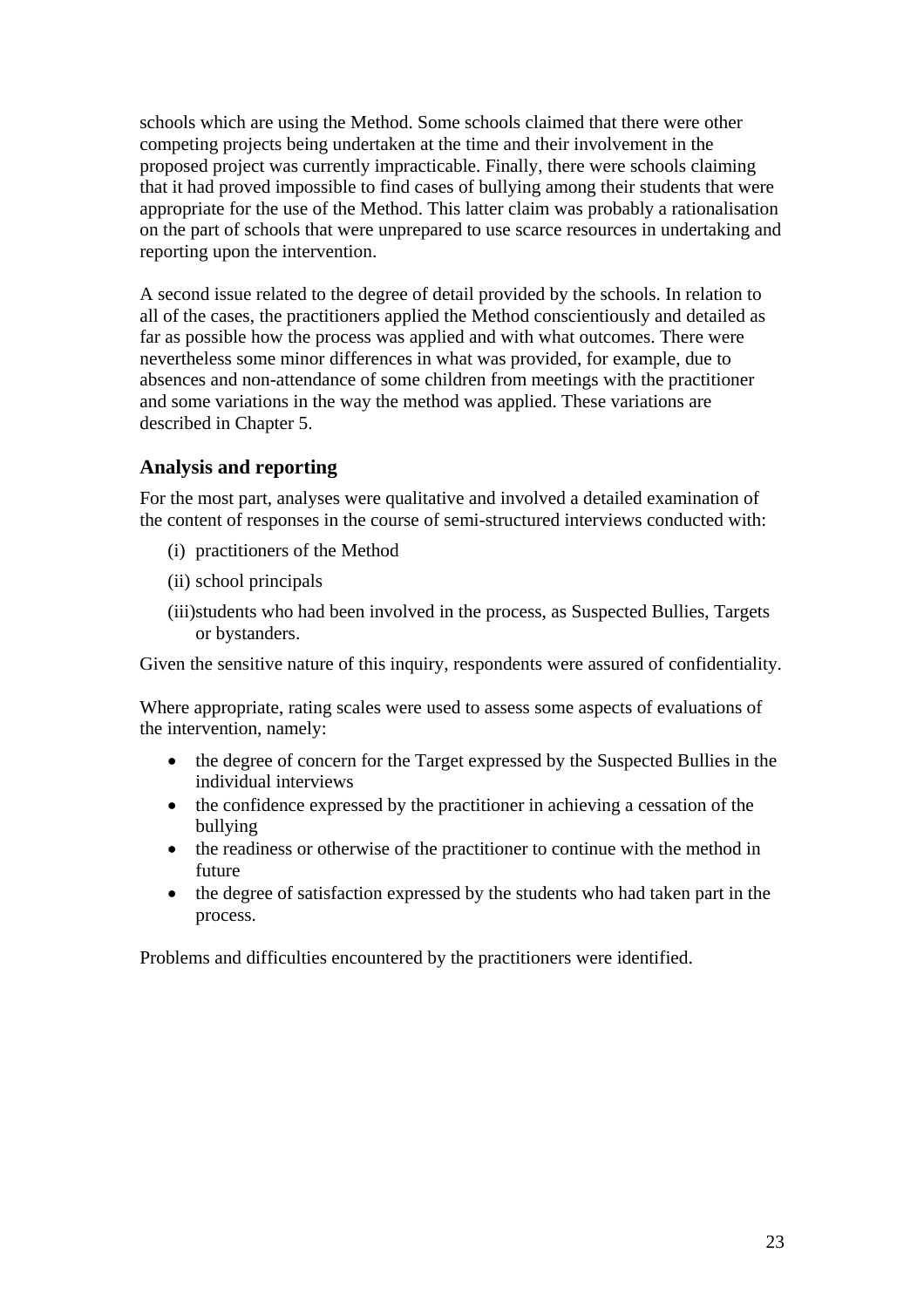# **CHAPTER 4: CASE STUDIES**

The following account of cases of bullying and how they were dealt with is based upon several sources:

- (i) the written report supplied by the practitioner
- (ii) the content of the interview conducted with the practitioner after receiving the report
- (iii)the written reports supplied by a colleague of the practitioner who interviewed the Suspected Bullies or bystanders and the Target of the bullying.

Further background information was obtained from the school principal regarding the context in which the intervention took place. Appendix 2 contains the interview schedules employed in this study.

Cases for this study were obtained and described by Professor Ken Rigby of the University of South Australia (Case Studies 1-12) and Ms Coosje Griffiths of the Western Australian Department of Education and Training (Case Studies 13-17). To maintain the anonymity of the schools at which the studies were conducted, the identity of the schools and the persons assisting in this inquiry are not provided. However, it is acknowledged that permission to approach the schools was provided by the following state educational jurisdictions: the South Australian Department of Education and Children's Services, the Western Australian Department of Education and Training, and the Tasmanian Department of Education. Catholic Education South Australia and West Victoria (Diocese of Ballarat) also supported and facilitated the research. Cases were obtained from a wide range of schools, including primary, secondary and special.

Table 1 provides a summary of the cases with respect to demographic factors and the nature of the bullying that occurred.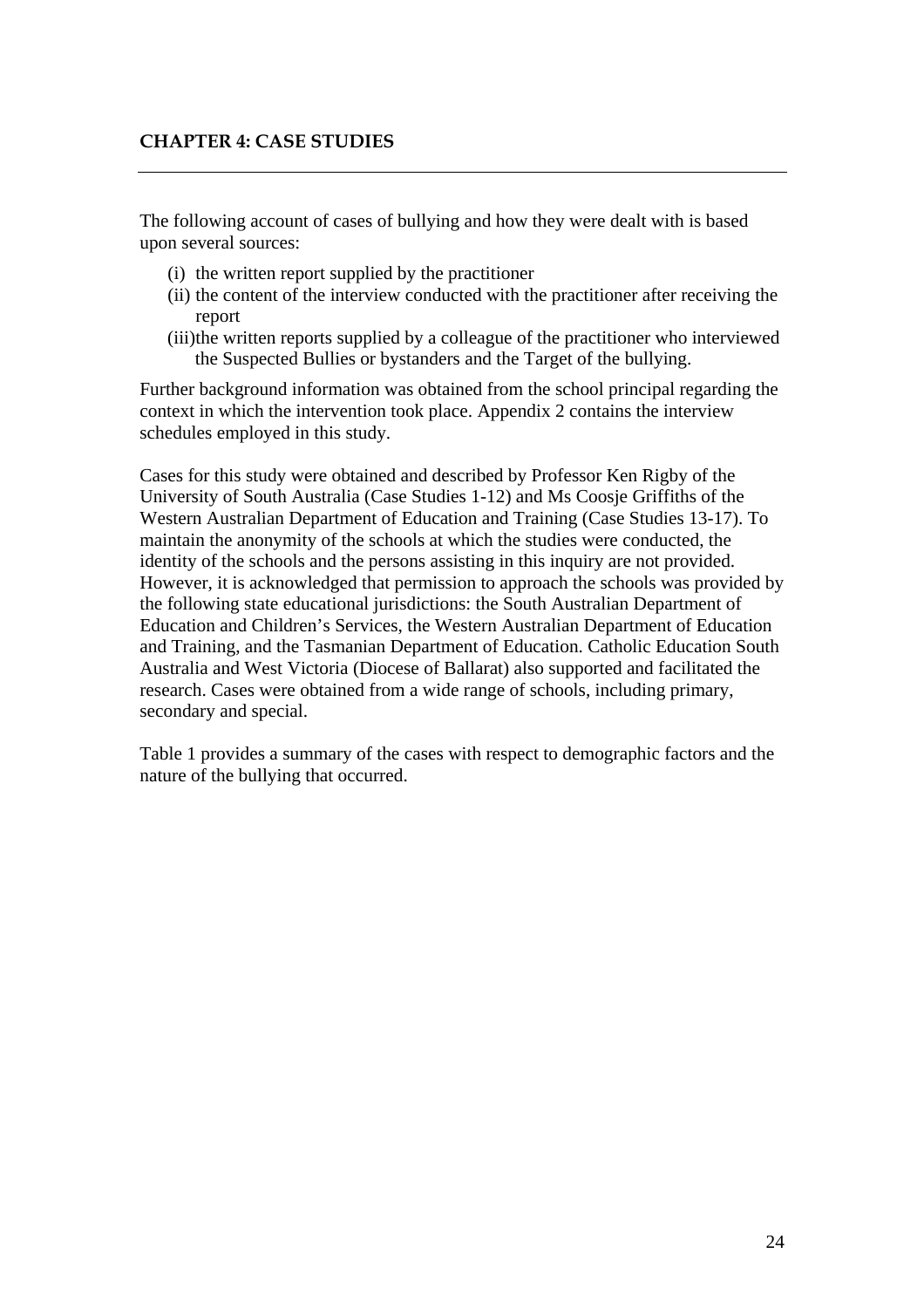| <b>Case</b>    | <b>School</b>                     | <b>Suspected Bullies/bystanders</b> |           |          | Target/s      |     | <b>Nature of the bullying</b> |                                                                                                 |
|----------------|-----------------------------------|-------------------------------------|-----------|----------|---------------|-----|-------------------------------|-------------------------------------------------------------------------------------------------|
|                |                                   | <b>Gender and</b><br>number         | Age       | Year     | <b>Gender</b> | Age | Year                          |                                                                                                 |
| 1              | Lower<br>secondary                | F(x5)                               | 12        | 7        | M             | 12  |                               | Repeated offensive comments made about a boy<br>regarding his parentage                         |
|                |                                   | M(x2)                               | 12        |          |               |     |                               |                                                                                                 |
| $\overline{2}$ | Lower<br>secondary                | M(x3)                               | 14        | 9        |               | 14  |                               | Sexual harassment aimed at severely embarrassing a<br>girl                                      |
| $\overline{3}$ | <b>Upper primary</b>              | F(x5)                               | $10 - 11$ | 5        |               | 10  |                               | Verbal ridicule, to some extent provoked by the<br>Target                                       |
|                |                                   | M(x)                                | 11        | 5        |               |     |                               |                                                                                                 |
| 4              | Special/<br>alternative<br>school | M(x4)                               | $14 - 18$ | $8 - 10$ | M             | 53  | <b>Staff</b>                  | Rude comments and ridicule of a staff member<br>during a school excursion                       |
|                |                                   | F(x)                                | 14        | 10       |               |     |                               |                                                                                                 |
| 5              | Lower<br>secondary                | F(x5)                               | 13        | 8        |               | 13  |                               | Ridicule directed at a girl who was overweight                                                  |
| 6              | Lower<br>secondary                | M(x3)                               | 13        | 8        |               | 13  |                               | Some physical and verbal harassment, to some extent<br>provoked by the Target's racial comments |
| 7              | Lower<br>secondary                | F(x4)                               | 14        | g        | F(x2)         | 14  |                               | Name-calling, put-downs and threats directed at two<br>other female students in particular      |
| 8              | Lower<br>secondary                | M(x4)                               | 14        | 8        | M             | 15  |                               | Verbal ridicule and some low level physical<br>harassment                                       |

#### **TABLE 1: DEMOGRAPHIC AND BACKGROUND FACTORS FOR THE CASES**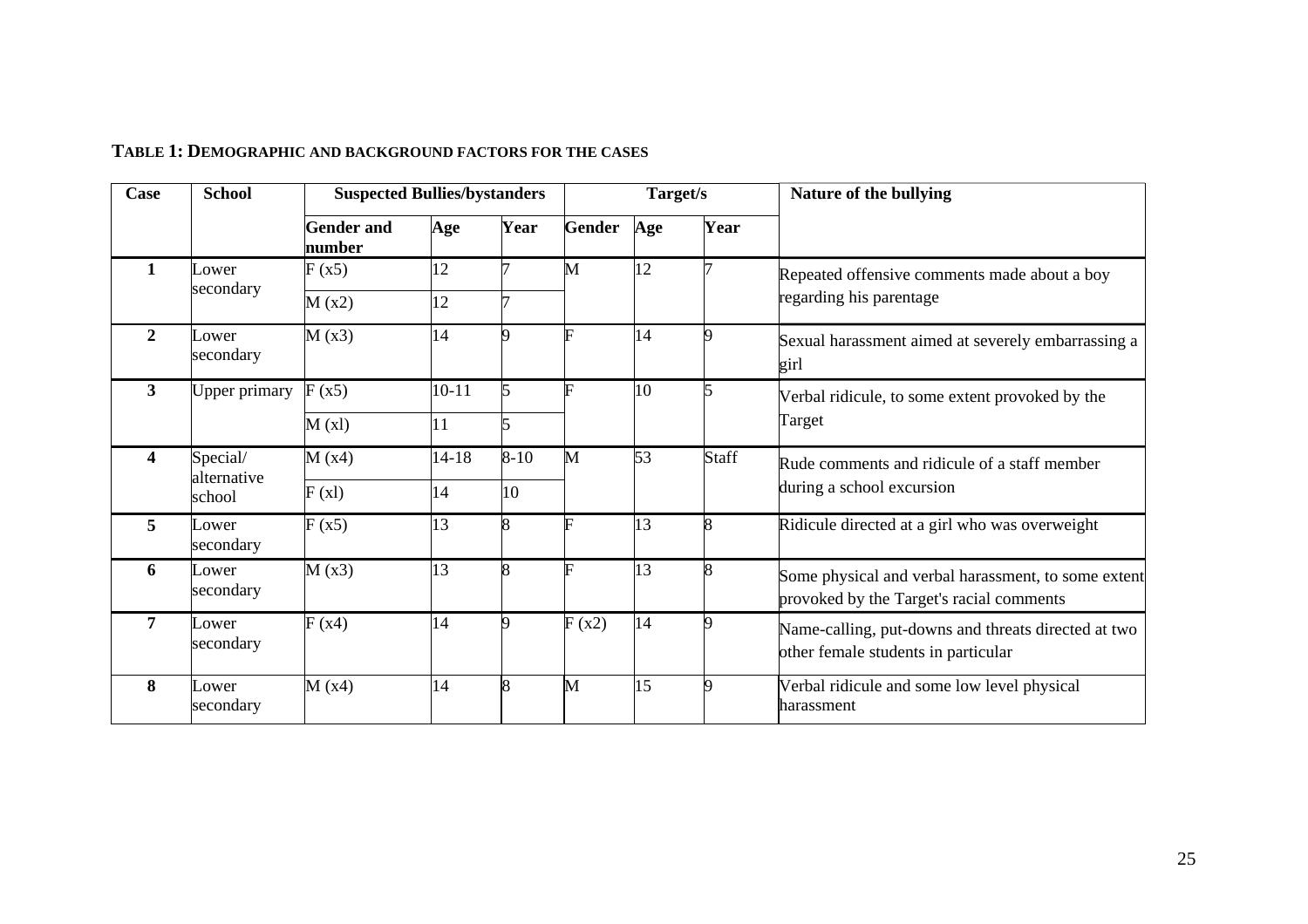| <b>School</b><br>Case |                         | <b>Suspected Bullies/bystanders</b> |           |      | Target/s      |     |      | Nature of the bullying                                                                 |
|-----------------------|-------------------------|-------------------------------------|-----------|------|---------------|-----|------|----------------------------------------------------------------------------------------|
|                       |                         | <b>Gender and</b><br>number         | Age       | Year | <b>Gender</b> | Age | Year |                                                                                        |
| 9                     | <b>Upper primary</b>    | M(x3)                               | $10-12$   | 6/7  | M             | 12  |      | Continual teasing to bring about an emotional<br>response                              |
| 10                    | Lower<br>secondary      | M(x2)                               | 15        | 9    | F             | 15  |      | Constant unpleasant teasing and damage to the<br>Target's property                     |
| 11                    | Upper<br>secondary      | F(x2)                               | 15 & 16   | 9&10 | F             | 15  | 10   | Production of content material for a website to<br>abuse the Target                    |
| 12                    | Lower primary           | M(x2)                               |           | 3    | M             | 8   | R    | Constant ridicule relating to the Target's height                                      |
| 13                    | Lower<br>secondary      | F(x4)                               | 15        | 19   | F(x2)         | 15  | q    | Verbal bullying and threats of violence                                                |
| 14                    | Upper<br>secondary      | M (one<br>only)                     | 14        | Q    | F             | 18  | 12   | Ridicule and racist comments, and attacks on the<br>Target's property                  |
| 15                    | Upper<br>secondary      | F(x2)<br>By $(x2)$                  | 15        | 10   | F             | 15  | 10   | Frequent verbal teasing and mean tricks                                                |
| 16                    | Special/<br>alternative | M(x4)                               | 13        | 8    | M             | 13  |      | Name-calling, put-downs and physical threats                                           |
| 17                    | <b>Upper primary</b>    | F(x6)                               | $12 - 13$ |      | F             | 12  |      | Serious bullying, punching, threatening, name-<br>calling, things thrown and exclusion |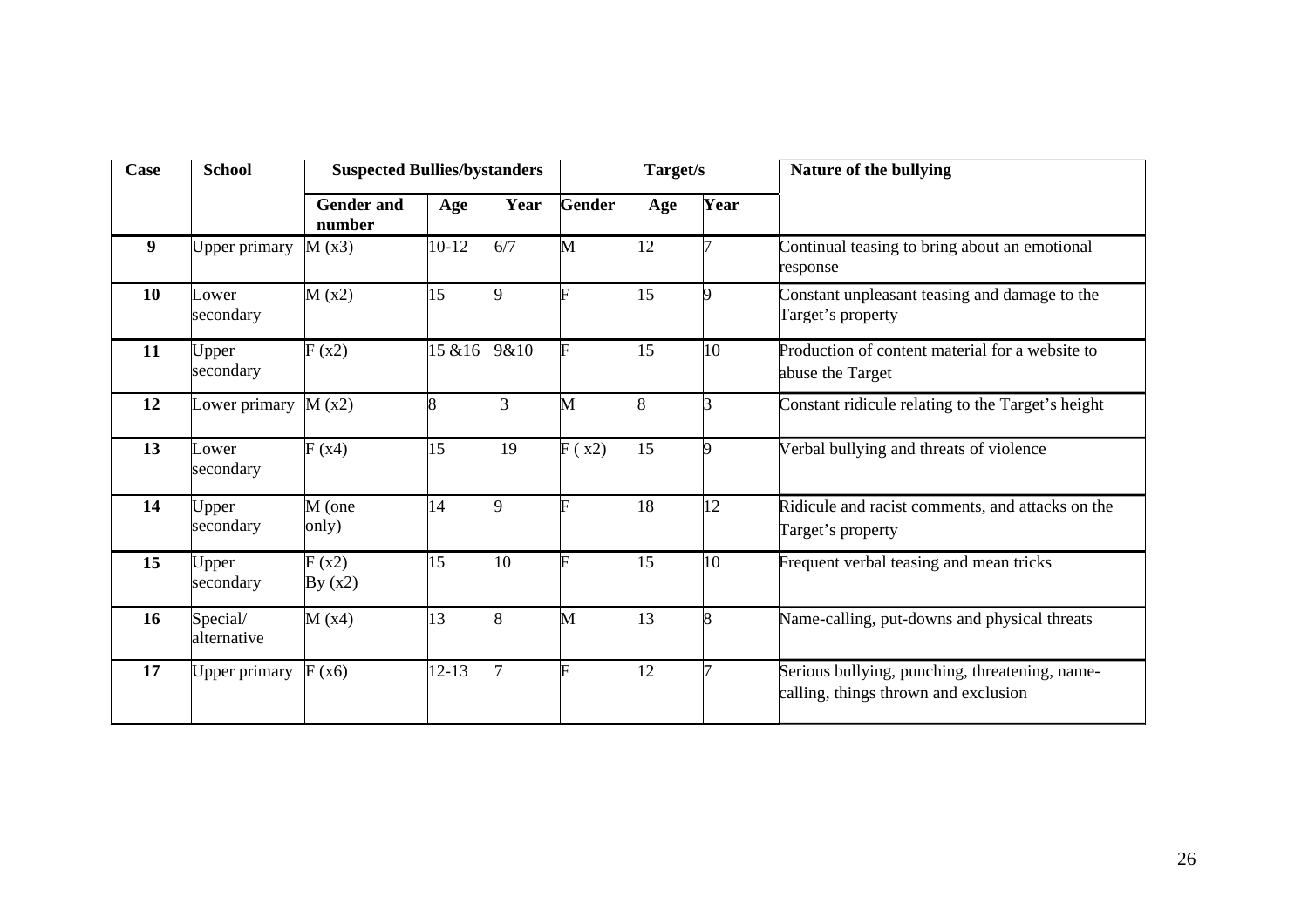# **The practitioners**

The practitioners consisted of teachers, counsellors or psychologists who had agreed to participate in the project by applying the Method of Shared Concern in an appropriate case of bullying, and report on its application. As explained in the Methodology (Chapter 3), they also undertook to be interviewed by the researcher at the conclusion of the intervention, and to arrange for a colleague at the school to conduct a post-intervention interview with each of the students who had taken part in the process.

In total, 18 practitioners were involved in the cases. (In one case two practitioners worked together.) All the practitioners had become familiar with the Method of Shared Concern and were experienced in working with student behaviour problems. However, there were considerable differences in training and experience in using the Method. These differences ranged from having attended training workshops with Professor Pikas (the originator of the Method) or with trainers trained by him and subsequently practising the Method for several years as a school counsellor, to having viewed a training video and read accounts of the Method prior to implementing the procedure for the first time. Of the 18 practitioners, seven were experienced users of the Method. The other 11 had used approaches that contained some elements of the Method of Shared Concern, for example, in being non-punitive and solution-focused in their approach, but had not used a full application of the Method previously.

# **Abbreviations used in the reports**

Those taking part in the interviews conducted by the practitioner and staff member are described herein as SB1, SB2 etc to denote respectively the first Suspected Bully interviewed, the second and so on. The practitioner is referred to as P. The target of the bullying is referred to as T. Bystanders are abbreviated to By1, By2 and so on.

# **Case reports**

Details of the cases as obtained from practitioners are given below. These are based in part on written reports provided by the practitioners, and from interviews conducted with each of them on conclusion of the intervention (see Appendix 2a for the schedule used as a guide in conducting the interview.) Additional information was obtained from the practitioner's colleague who conducted the post-intervention interviews with the SBs and the Target (see Appendix 2b.) Finally, the school principal or delegated person was interviewed (see Appendix 2c.)

As agreed, information regarding the identity of the school and its location is not provided so that confidentiality is preserved. In some cases it was possible to obtain more detail about the interventions than others. Where possible, estimates of the degree of concern showed by the SBs or bystanders for the Target were obtained. These were scored on a five-point scale, with 1 indicating 'no concern' and 5 'great concern'. At the end of each case, a commentary provided by the researcher draws attention to key features and issues raised by the intervention. The cases, obtained during 2008, are arranged in chronological order.

# **Case Study 1: Girls harassing an orphaned boy in a secondary school**

It was reported to the practitioner by another teacher that a boy had been repeatedly harassed by a group of girls at a school camp. The boy (aged 14 years) had been adopted by an Australian family from an orphanage in Romania. Offensive comments were repeatedly made by the girls relating to the boy's biological parenting. Given that there was clearly a group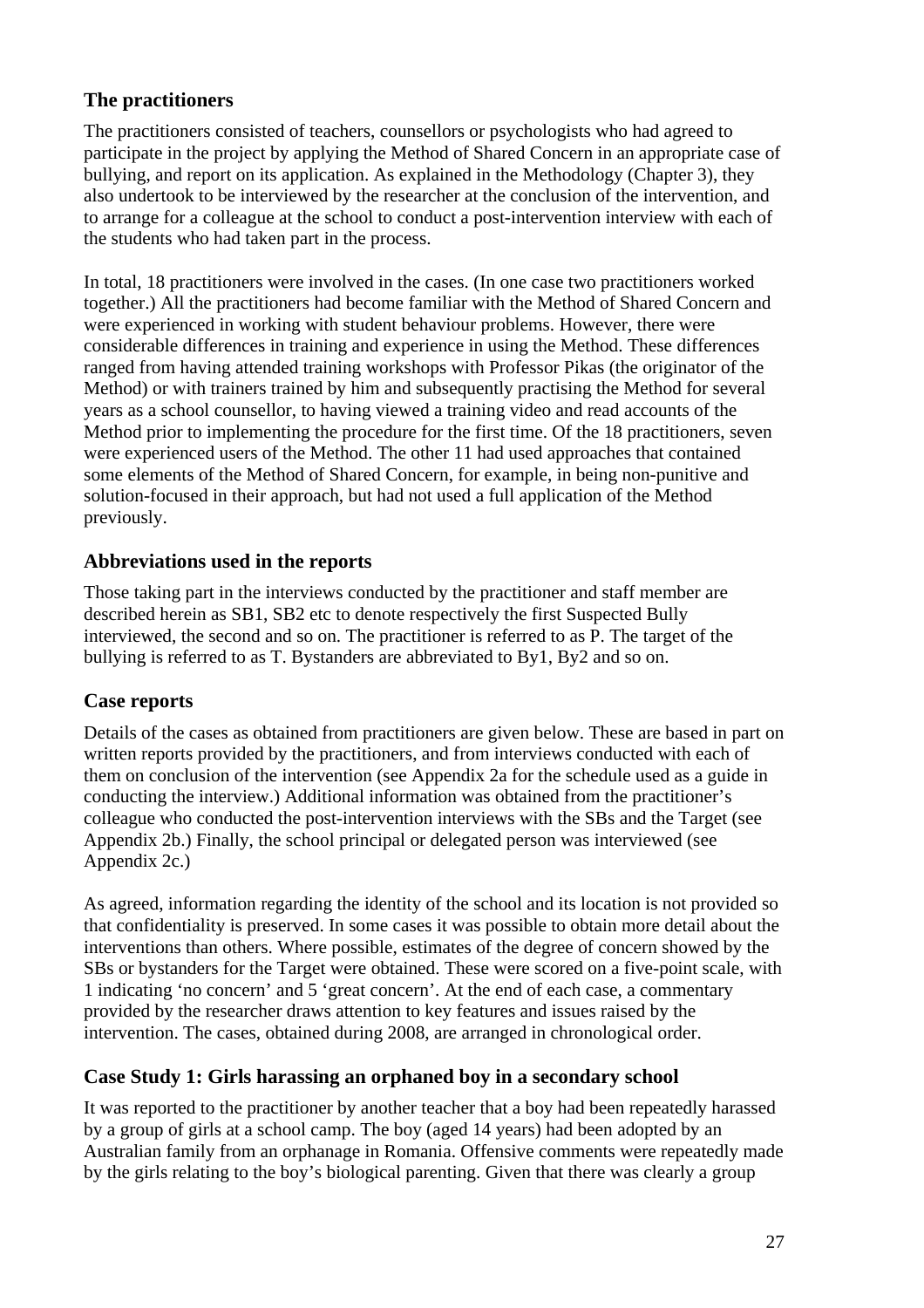involvement and the bullying was of moderate severity, Shared Concern was the selected intervention method.

The practitioner was an experienced male teacher, head of Middle School and in his fourth year at the school. He was completing a Masters in Educational Leadership. P had attended a workshop on the Method of Shared Concern, and had viewed a training video on the Method. Previously he had used elements of the Method in counselling students but not the entire process.

### **Individual interviews**

### *The Suspected Bullies*

On the basis of reports from a teacher, five girls and two boys were identified as Suspected Bullies or bystanders. All the students were in Year 7, aged 12 years and had an Anglo-Australian background. The one believed to have the most power in the group was interviewed first. Each of the interviews took place in the practitioner's office where no interruptions could occur.

**SB1** (female**)** at first seemed intimidated by the process and suspicious of the interview. However, she was entirely willing to cooperate and assist with providing information and offer to contribute to a solution. She willingly acknowledged that the subject of the taunts was having a slightly difficult time and had lost some of his 'spark'. SB1 showed some concern for the situation but appeared to be more interested in a resolution for her own welfare than the subject's. She readily volunteered the names of other students who may have been implicated in making upsetting statements. SB1 suggested that she could make some positive comments towards this student to help him feel more comfortable in the class. P agreed with SB1 that he would meet with her in the week following the coming Easter break. She was happy to meet with P but this may have been partly because she was too intimidated to object. The interview progressed well. P thought that that the short duration was a positive aspect. SB1 became less alarmed as the interview progressed and as P continually reiterated that she was not in trouble. P also stated explicitly that he was not intending to allocate any punishment for this, but was simply trying to work towards a resolution with her and others' help. SB1 agreed that she would say some positive things to T to help him feel that he was included in the group. It was agreed that they would meet to see how things were going after Easter.

**SB2** (female**)** seemed less intimidated by the process than SB1 and was willing to engage in the discussion. She appeared a little anxious, but more guarded, and suspicious of the process. P constantly reiterated that this was not about blame or punishment but just about trying to make everyone feel safe and included. SB2 was very reluctant to acknowledge any concern with the victim or that there was any problem at all. She was also very keen to blame a group of boys for their part in the situation and would not acknowledge any responsibility for it herself. P found it very challenging because other students had spoken very openly about the situation and clearly implicated her and others and she was unwilling to accept any responsibility. It took a significant effort of restraint on the part of P not to move into the area of accusation. SB2 showed very little concern for the situation and was therefore a little tentative in suggesting ways that she could improve it. One suggestion she did make was that she could try to divert any negative conversations or comments that were directed towards T. SB1 seemed quite confident and comfortable manipulating situations in this way.

P thought the interview went well but was disappointed with the extent to which it was possible to pinpoint SB2's role in it. Her overall reluctance to admit any responsibility or any concern suggested to P that she was the ringleader.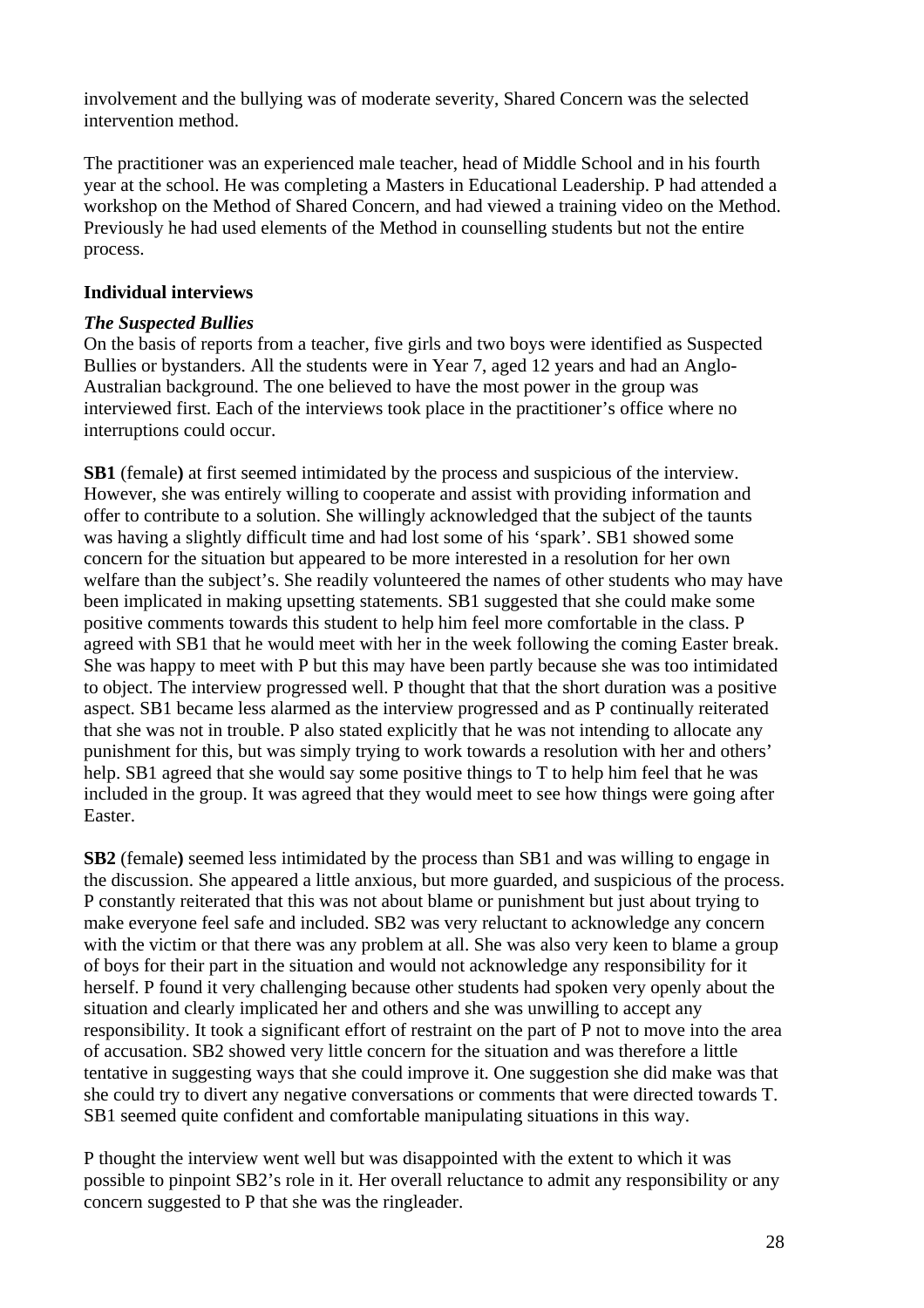**SB3** (female) was very open in her willingness to identify situations that may have caused T to be upset. She readily acknowledged that he was not as happy as he had been at the start of the year. She identified two males who had been involved in making additional comments to T on the bus. SB3 willingly showed concern for the situation and understood that T was less happy. She readily suggested she could check in daily with T and just ask how he was going. P explained that this need only be a very brief conversation but that this would make a significant difference to how he was going. P arranged for a r future meeting in the week after Easter. P's impression was that this was a very open and honest interview and that SB3 not only identified the situation but was willing to help resolve it.

**SB4** (female) was open, friendly and willing to engage in the process. It took a little discussion for SB4 to acknowledge that T was having a hard time. However, she then readily identified things that could be contributing to him encountering some difficulties. Initially, SB4 suggested that she could intervene and stop the other students making negative comments to T. P indicated that he felt this might be the role of the teacher and that she shouldn't put herself out to this extent. She then suggested that she would try to include T more in group activities. P said again that she shouldn't put herself out to any extent but agreed that this would be an excellent way of helping him to feel better about his role in the group. They agreed that they would meet again following Easter to see how things were progressing. P thought that SB4 may be verging on a bystander rather than being a Suspected Bully, resulting in her conduct in the interview being very open and helpful.

**SB5** (female) appeared to be completely open and friendly in engaging in the process. She was aware, to some limited extent, that T may have been a little unhappy. She was also aware of him becoming frustrated more frequently. In discussion, she was able to show absolute concern for the situation as she had an autistic brother and was aware of him being teased at times. She suggested that she was happy to intervene and that if she saw students teasing T she would ask them not to. P suggested that it was a significant imposition for her to do this but she said that she was happy to do it because of the situation with her brother. P indicated that he would meet with her briefly after the Easter break to ask how that was going. The interview with SB5 was very clear and open and easy for P to conduct.

**SB6** (male**)** was a little apprehensive; mostly the interview found him in a guarded state and unwilling to share information. He acknowledged that T had become frustrated and lost his temper but was unwilling or unable to identify anything that could have contributed to this. He laid the blame fairly and squarely with T for being so frustrated. He had no recollection of any events that he or others had been involved in that could have contributed to this. It made the interview somewhat difficult because he refused or could not identify a situation of concern. P's approach was slightly different with him. P asked him if he could watch out for any situations that may be causing T to become frustrated. He agreed that this was a reasonable thing to request and that he would watch out for this. P explained that he would meet with him after the Easter break to check with him to see how he was progressing with this and to see if he had identified any situations.

**SB7** (male) openly conceded that T didn't seem quite as happy as he had been. He readily identified that this was caused by a number of girls asking inappropriate questions of T, including questions about which girls he liked. The conversation was conducted openly and without suspicion. SB7 did appear to show some concern for T. He did not, however, concede that he was in anyway involved in causing the problem. SB7 agreed that he would help by telling a teacher if he saw any instances of this occurring. Initially he said he would intervene but when P suggested that this might cause him a bit of embarrassment he agreed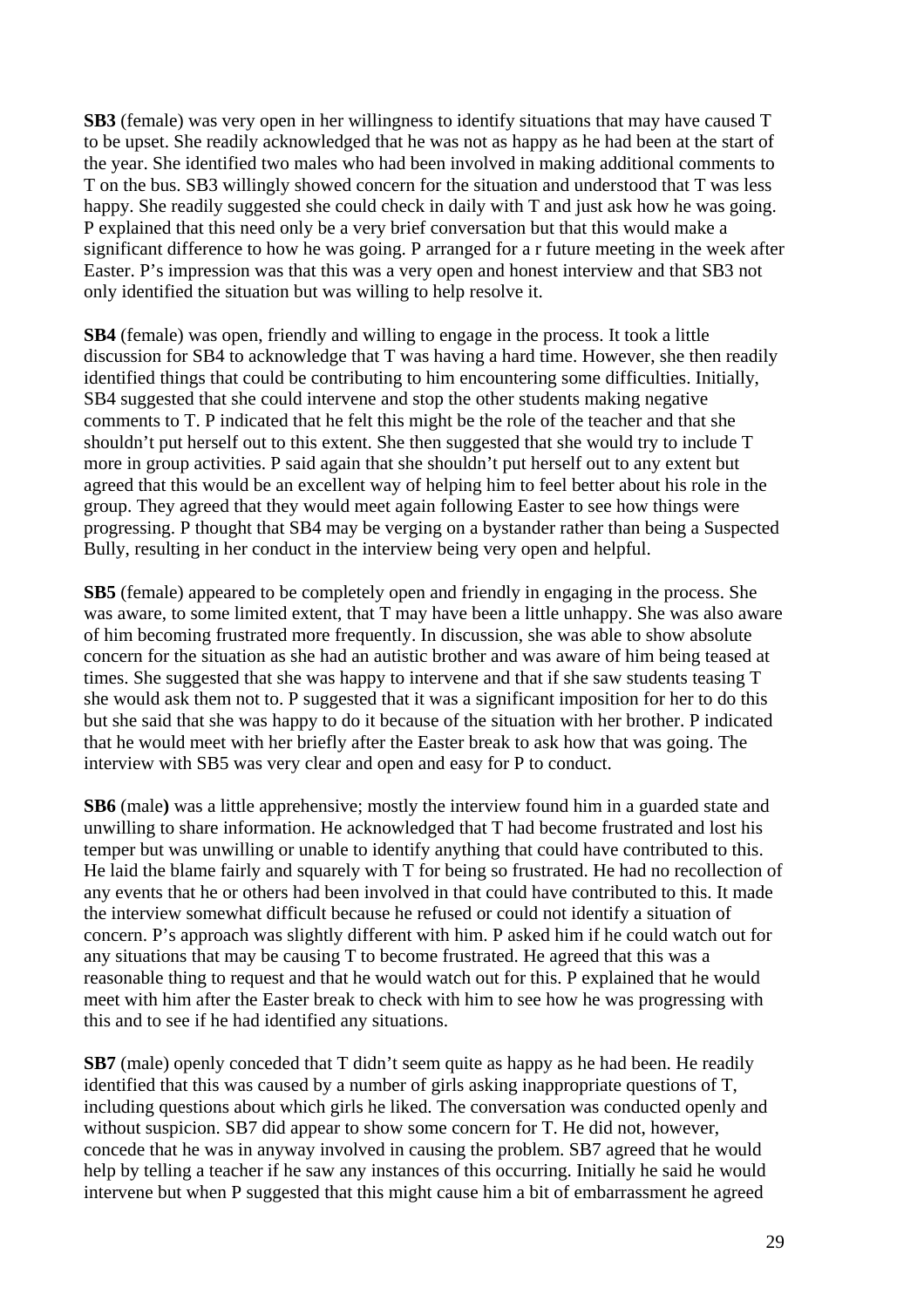and said that he would just prefer to tell a teacher. He agreed that he would report to a teacher if any teasing occurred that he observed. P indicated that he would follow-up with him after the Easter break and thanked him for his willingness to help.

In summary, on the whole the interviews had gone well, with most of the interviewees showing some concern, although the level varied between individuals from 1 to 5. Suggestions from the interviewees on how T could be helped included: I will say positive things about T to help him feel part of the group; I will check with T and ask how he is going; I will include T more in group activities; I will intervene if aware of T being teased; and I will tell a teacher if I see instances of T being asked inappropriate questions. It was felt that most of them had taken personal responsibility for helping to improve the situation.

# *The Target*

This interview took place, as with others, in P's office several days later and lasted about 12 minutes. The Target was a boy aged 14 in Year 7, from Romania. He had been diagnosed as having a learning difficulty in the area of literacy. He was nevertheless a keen student who very much wanted to be involved in lessons.

He was open and presented as not greatly concerned about the harassment he had received, and said that he had been receiving good help from the staff at the camp where the problem was identified. He acknowledged the difficulties he had had at the camp from girls asking inappropriate questions about his family. (He denied that any boys had been involved.) He felt that the class should understand the importance of accepting people for who they are and could be spoken to about this. (P pointed out that this might result in some students feeling that they were being implicated wrongly and that those responsible for the harassment were perhaps the ones who needed to be spoken with.) T was not aware of any way he could have provoked the harassment. On the basis of what other students had told him, P thought that T's behaviour in class – seeking to answer the majority of questions and an unwillingness to listen to others and acknowledge their input – could have been frustrating for some students. T was very receptive to being involved in the Shared Concern process when it was explained to him.

**Further individual meetings**: Meetings were held with individuals after the Easter break. Three of them had forgotten their commitment to help, but renewed their promises. However, according to each of the SBs the situation had improved. T confirmed that the bullying had stopped.

# **Group meetings**

# *Meetings with the Suspected Bullies*

Given the relatively large number of group members it was decided to hold separate meetings – first with the five girls, then with the two boys. The meeting with the girls was brief (5 minutes). The girls were thanked for their cooperation and a further meeting was suggested (by P) to include T. A further brief meeting (5 minutes) was then held with the two boys. They were also thanked for what each had done to help. In both groups an agreement was reached to invite T to join them in a further meeting.

In this application of the Method no preparations were made about what would be said at this next meeting.

### *Summit meeting (SBs plus the Target)*

Prior to holding this meeting P had met with T who was agreeable to taking part. The meetings were conducted separately with the male and female SBs. In each case there was a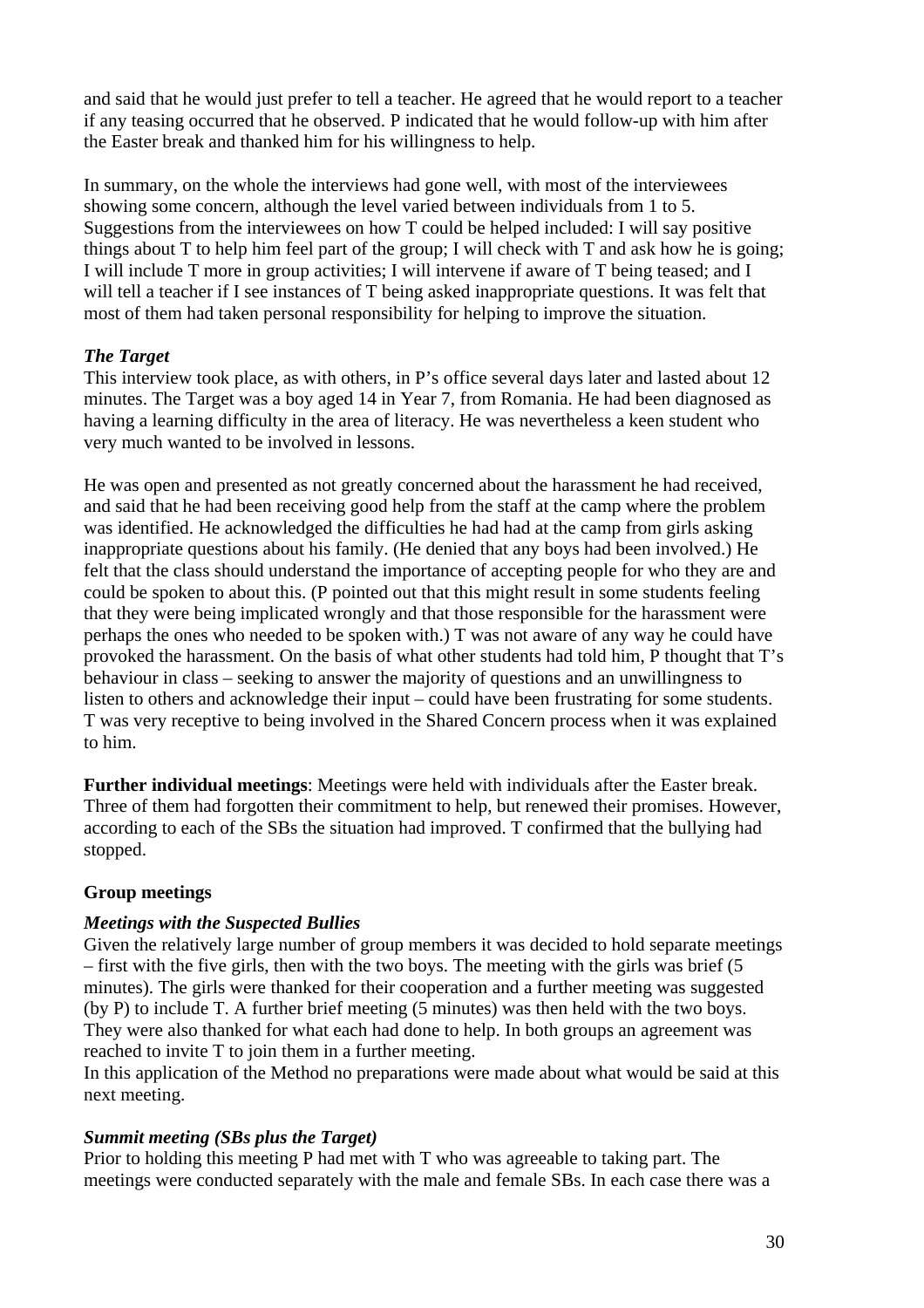recognition that thanks to their cooperation the bullying had stopped. P felt confident that the problem had been resolved.

# **Post-intervention interviews**

These were conducted 3 weeks later, as arranged, by a colleague of the practitioner**.** 

# *Interviews with the Suspected Bullies*

Interviews were conducted individually with SB1, SB3, SB4, SB5, SB6 and SB7 (SB2 was absent and unavailable for an interview). All of the respondents indicated that the meetings had helped to improve the situation for T and that it was a good idea to use this process with other young people to solve similar problems. All of them reported feeling positive about the meetings, except one (SB7) who said 'I didn't mind that much'. Others were more enthusiastic, for example: 'I felt that we dealt with the situation well' (SB4) and 'Looking back, I have learnt that we have to try to solve our problems' (SB3). They all indicated that there had been positive changes: 'Well, it has made us talk about the situation and made us realise what we had done (SB3), 'No-one has teased T which has made it better for him' (SB7) and 'I think because of these meetings it has improved the friendships T has made' (SB4).

# *Interview with the Target*

When asked to say how he felt about having taken part T said: 'It made it better to cope with this type of thing.' The situation had improved: 'I was not bothered and their teasing stopped. Students are more accepting of me. I now enjoy school more.' T thought it was a good idea to use the process with young people with similar problems. He added: 'I think it is a great idea. We were able to think about what had been said to us.'

# *Interview with the school principal*

The principal recognised the issue of bullying as an important one to which more attention must be drawn and more effective ways of dealing with the matter developed and utilised. Work to counter bullying had already been given a high priority through the development of a Peer Relations Policy which has been explained through meetings with students and parents. Considerable emphasis had been placed on surveillance at the school, for instance, by making use of cameras stationed strategically at locker areas, outside toilets and in the underpass linking parts of the campus. Surveys of bullying behaviour have been employed in Years 7 and 8, supplemented by small group interviews. Staff have taken part in workshops focusing on problems of peer relations. Lunchtime clubs have been formed to assist in this regard.

A range of methods have been used in dealing with cases of bullying. These include the use of disciplinary action, helping some children to be more assertive, and mediation in suitable cases. Restorative practices have been used and some outside training made available to assist. Some students are trained to provide peer support. The Method of Shared Concern was seen as a useful technique for some cases and its use is strongly supported. It was observed that it depended for success on the capacity of students to experience empathy for others, which may occur at a later stage of development. Two concerns were expressed about the Method: whether sufficient time can be made available for its application; and whether parents can understand and accept the rationale for its use.

# **Commentary on the case**

P believed that the Method of Shared Concern had proved to be a very effective tool for guiding students towards a resolution of issues of bullying. Importantly, he saw it as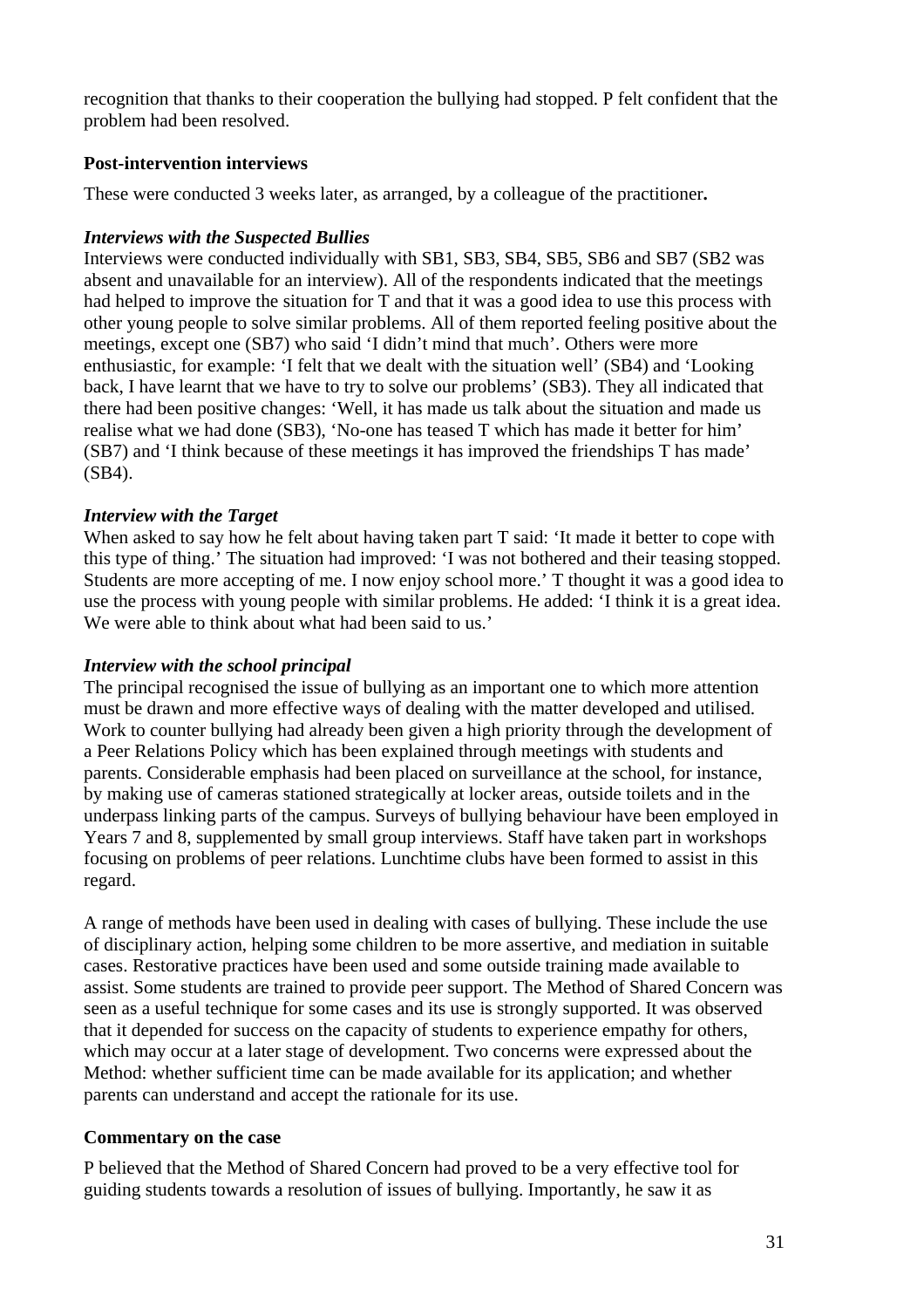providing an approach to achieve long-term restoration of respectful relationships within a group where normal social conduct had broken down. He was keen to use the Method again in similar circumstances. However, he recognised a possibility of conflict with parents who feel that unless punishment is applied to the perpetrator the school is seen as 'doing nothing'. Finally, he observed that although the resolution of the case could be attributed to the rationale underlying the Method, he could not dismiss the possibility that the SBs were reacting, in part, pragmatically to the authoritative direction of the practitioner.

In this application of the Method, emphasis was placed largely on the individual interviews with participants. Group meetings were held primarily to thank participants collectively, rather than to explore actions they were prepared to take to improve relations with T. Given the readiness of the SBs (with one exception) to act helpfully and the virtual absence of provocation by T, it was possible to make good progress in the resolution of the case. Postintervention interviews indicated that the intervention had been successful. Nevertheless it would have been useful to have prepared the group of SBs for the meeting with T. This could have led to a better understanding of the dynamics and given group an opportunity to share and explore their feelings towards T.

The failure due to absences to speak with SB2 at the post-intervention interview stage was unfortunate as she had been identified as the least cooperative of the SBs. As P has pointed out, her reluctance to express concern for T and her readiness to identify others (apparently misleadingly) as participants in the bullying suggested that she was in fact the ringleader. Although there was no evidence that any of the SBs had continued the bullying, it would have been of much interest to discover how SB2 had reflected on the experience.

Of further interest was the specific role adopted by the practitioner. He was particularly keen to emphasise that no punishment was being considered and this appeared to have led to the SBs being much more ready to cooperate. However, the practitioner recognised that some of the interviewees may have acted constructively in compliance to the authority of the staff member who had a senior position in the school. Especially noteworthy in this application was the practitioner's readiness to recognise the risk or difficulty the SBs might encounter in acting in too supportive a manner and to ask them to think carefully about any commitment. This was helpful in getting the SBs to accept personal responsibility for their actions. All in all, despite some omissions in the application of the Method, the approach was notably successful.

# **Case Study 2: Boys sexually harassing a girl in a secondary school**

This case came to the attention of the Year 9 Coordinator following a phone call from a mother of a Year 9 girl. The harassment by three boys had taken place in a classroom. As a consequence, the girl became distressed and stayed away from school. In accordance with school procedures (not a requirement of the Method of Shared Concern), the Target was asked to write a report of the incident. This is given below with the terms SB1, SB2 and SB3 substituted for actual names.

It all started on Wednesday when SB2 and SB1 were sitting near me (in class). They pulled out some of SB1's hair and blew it onto my desk. I thought they had cut off some of my hair but then they said they didn't so I let it go.

Then SB1 started banging the table with something and I wanted to know what it was. Instead he kind of hid 'it' under the table. I leant back a little to see what it was and it was a piece of metal. And when he was banging the table it sounded heavy. However, after I looked, SB2 said; 'Stop looking at SB1's penis. Now both knew very well I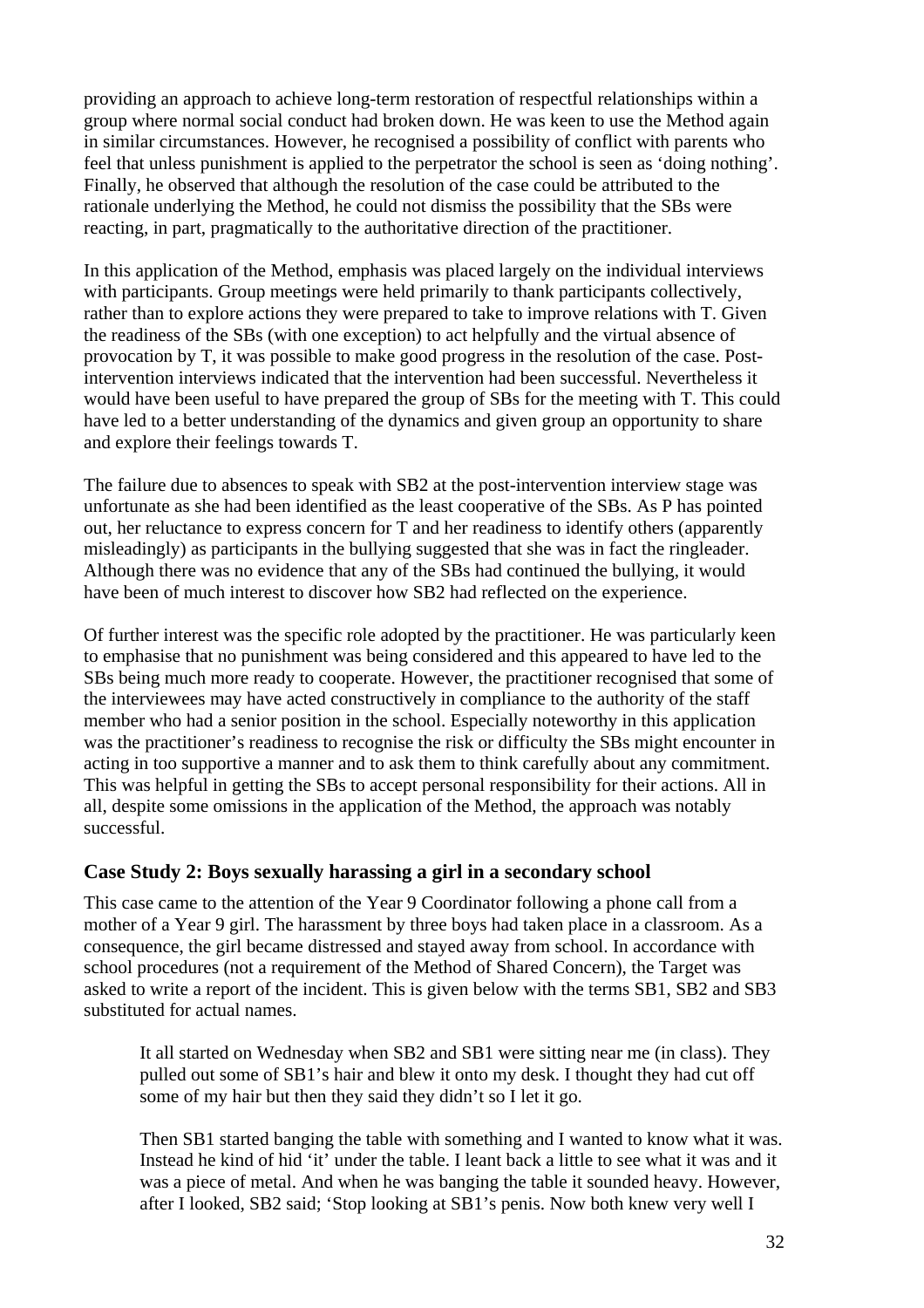was not looking there. They now keep making remarks about it and I have told them to stop but they haven't. I have tried ignoring them, but that hasn't worked. I asked the teacher if she could move SB1 away but she said no, but that she will talk to him, but she hasn't. And now SB3 keeps saying rude remarks. Many people have seen what is going on and just laughed. I must admit it was funny at first but now it is just plain annoying. SB1 needs to be moved away from me because I can't concentrate on my work when he is saying stuff like that.

The case was referred to the school counsellor who is an experienced practitioner of the Method. She is a trained teacher who had been employed as a counsellor for the last three years with over 50 cases. P had attended workshops given by the originator of the method, Anatol Pikas, on two occasions. She had also assisted in making the video to illustrate the method, and had provided workshops herself. P chose this approach because the case was not of low severity, involved a group of students and was obviously well within her area of expertise. It is worth noting that a common response to sexual harassment is to treat it as a crime that requires a punitive response. Based on reports from the student, three boys (each 14 years old from Year 9) were identified as Suspected Bullies and interviewed individually in P's office where there were no interruptions. As recommended in using the Method, notes were not taken.

# **Individual interviews**

# *The Suspected Bullies*

**SB1** was identified as a ringleader. He appeared friendly, open and willing to engage in a 25 minute interview. He had no record of previous misbehaviour. SB1 expressed surprise on learning that the incident had led to T staying away from school. Having heard the account given by P, SB1 showed quite a lot of concern (rated 4 on a 5-point scale). Nothing was said about any possible provocation from T. In the course of discussion, he disclosed that he had an older brother who sometimes teased him and he did not feel that it was at all funny. Over time SB1 became more empathic, offering to stop harassing T and to encourage the others to stop as well. It was agreed to meet again. P felt that SB1 was prepared to take personal responsibility to help improve the situation and was optimistic about the outcome.

**SB2**, during a 15-minute interview, was by contrast suspicious, guarded and hesitant, and asserted that 'other boys were doing it'. He felt it was a pretty harmless joke. They were just 'mucking around'. His concern over T's plight was low (rated as 2), despite which he disclosed that he liked her and she had helped him with stuff. Despite earlier denials of personal responsibility, he offered to stop making the comment that T was 'looking at SB's willy'. The commitment to help appeared weak, as he did not see much wrong with what had been happening. In the course of the interview he had become somewhat more cooperative. However, P was not convinced that he had accepted any real personal responsibility to improve matters.

**SB3**, over a 10-minute interview, was friendly, easy to talk to and eager to please. He immediately understood the situation and appreciated that T had been distressed about it. He showed a great deal of concern over the situation (rated 5) and readily offered to stop.

In general, the meetings had been successful in motivating the boys to change their behaviour. They had been assured that no punishment was being considered. Two of the three showed a good deal of concern; the third (SB2) minimal concern, though he had agreed to behave differently. All had agreed to a further meeting. No apology was suggested and none was requested.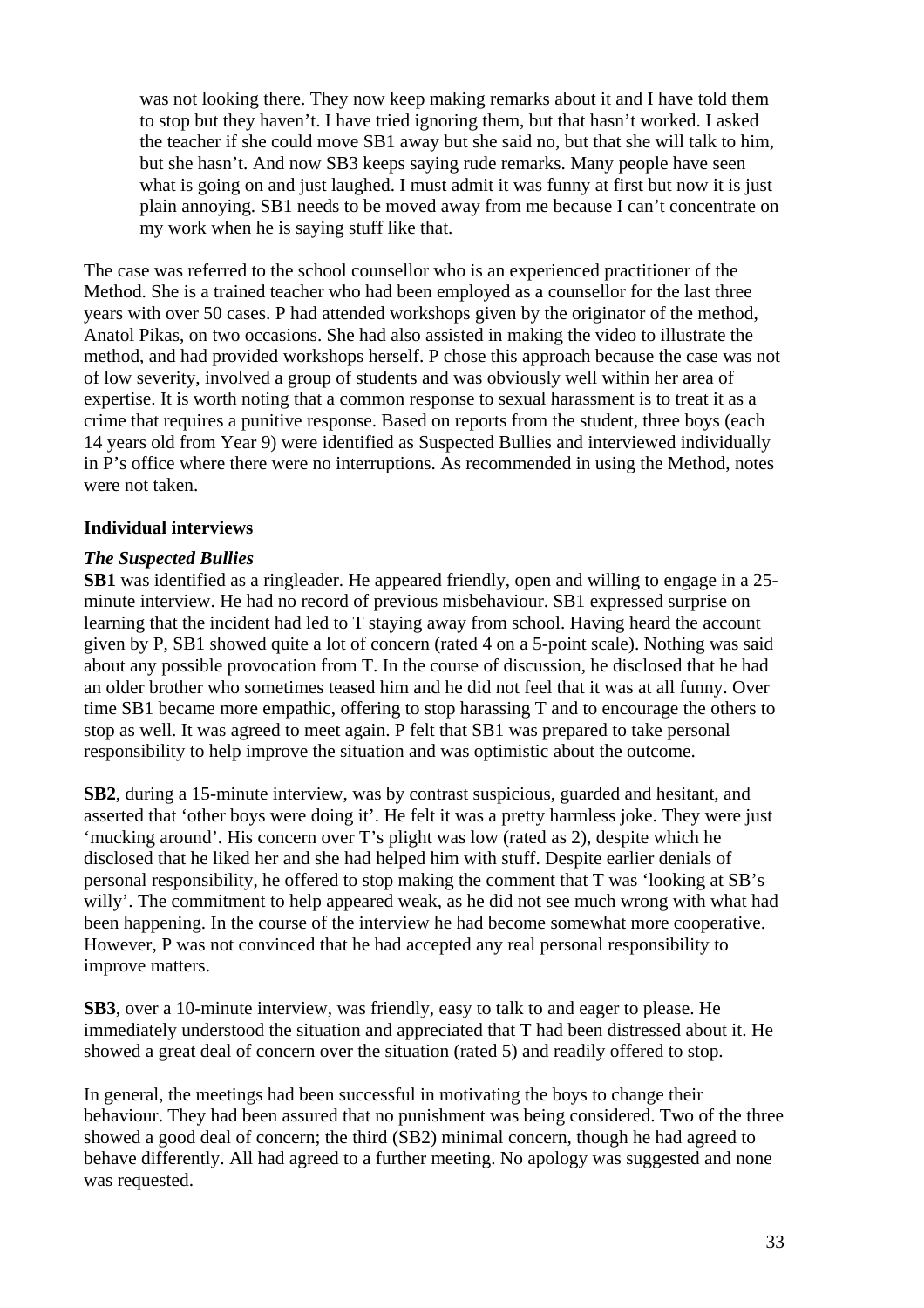# *The Target*

During a 25-minute interview, T was seen by P as 'likeable, friendly'. She was informed that the three boys had already been interviewed and that they had promised to help improve things. She was worried about them getting into trouble and was assured that they would not if they worked with P. (P could not guarantee that if the bullying continued that it would not become a disciplinary matter.)

T explained how upset she had been and had not wanted to come to school. In the past she had got on 'OK' with the boys, but now felt that she did not want to have anything to do with them. She explained that she had laughed (out of embarrassment) at the time and felt that this may have sent the wrong message.

It was put to her that she could meet with the boys at a later stage (when the teasing had stopped). She seemed anxious about doing so – and was told that it was up to her.

**Further individual meetings:** SB1 and SB3 were chatted with individually and briefly while they were in class and each indicated that things were going well. SB2 was met in transit between classes and he shared a concern that T was not talking to him. P suggested that she may need more space and time to get over the harassment. He understood and agreed to 'back off'. The impression from the meetings was that T was seen as being more at ease.

A further meeting with T confirmed that things were going much better. The annoying behaviours had stopped and she was feeling all right about coming to school. However she was **not** happy about coming to a joint group meeting at this stage. It seemed risky, especially in view of the fact that she would soon be attending a school camp with them. She was concerned that the meeting could potentially lead to a re-igniting of the problem. It had stopped and she didn't want to risk the chance of recurrence. P explained that she could be asked again later, but it was emphasised that she would not be pressured to come to any group meeting. The possibility of her being accompanied by a friend was raised but she did not support the idea.

# **Group interviews**

There were strong indications that progress had been made – through individual interviews with SBs and T, and observations made by the Year 9 Coordinator. No further meeting took place. It appeared to P that the problem had been solved.

# **Post-intervention interviews**

These were conducted by a colleague of P several weeks later.

# *Interviews with the Suspected Bullies*

SB1 reported that he felt fine about having participated, and the situation had improved for T who was not being called names any more. He believed the process would be useful for working with students with similar problems. The situation with T was now normal – nothing bad was happening. SB2 (surprisingly) said the meeting with P had been 'comfortable'. He noted that it was not like anybody was in trouble or picked on. P was described as 'nice and calm in explaining why I was there'. He saw the situation as improved – with no-one 'saying anything bad to her any more' and no harassment. He added that the situation was better now. 'She speaks to us and we speak to her.' SB3 said that looking back he 'felt bad about the bullying'. He added that 'P was nice and helped us out.' Things had improved and they were all friends now and talked together. The method was recommended for solving other similar cases.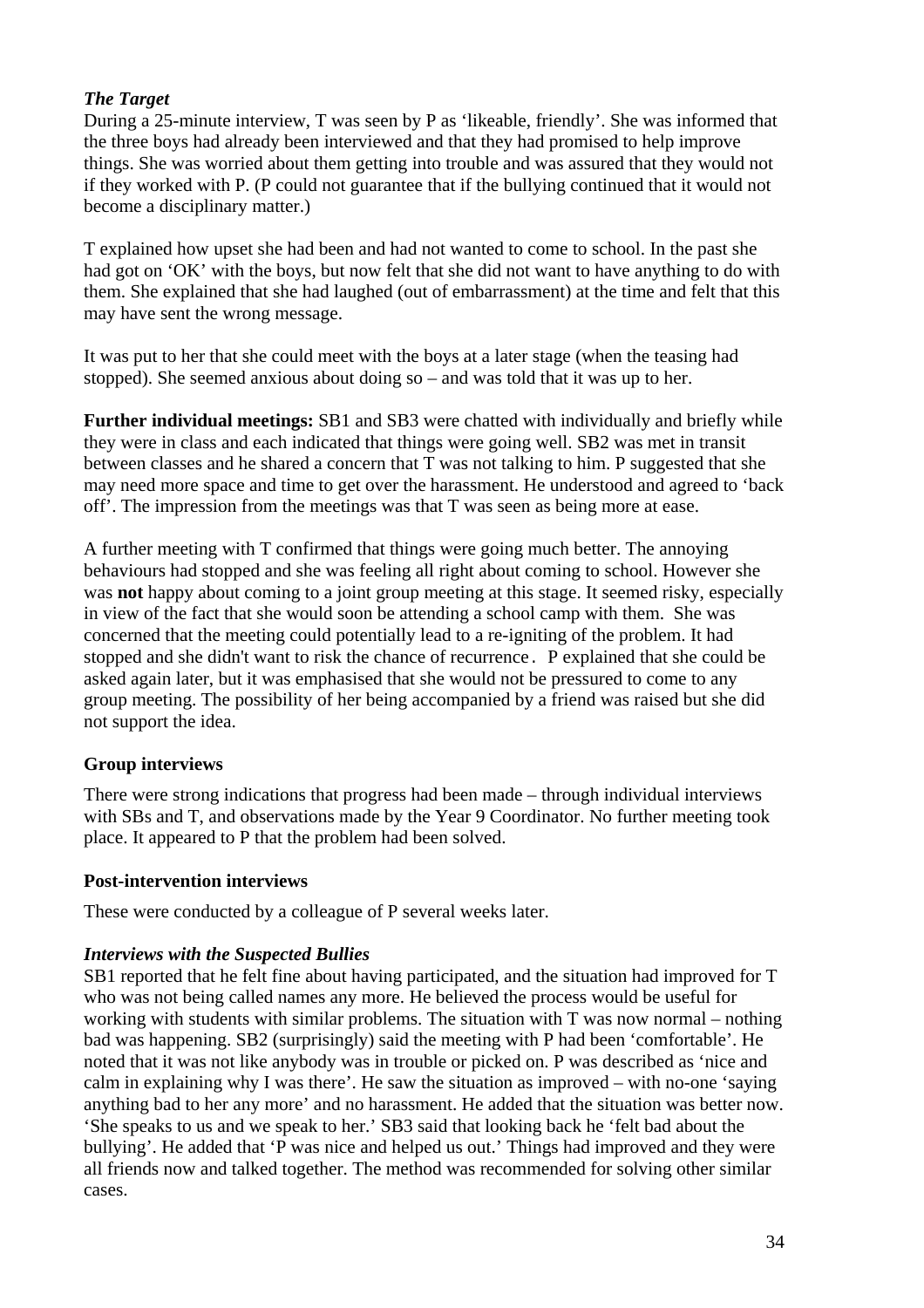### *Interview with the Target*

T said it 'feels like it helped'. She felt comfortable during the interview and found P 'understanding'. The situation had improved. 'They stopped talking nasty and started talking nice – treating me like a friend.' T felt that it would be a good idea to use the process with other young people to solve similar problems.

### *Interview with the school principal*

The school principal indicated that the main challenge has been to reduce the prevalence of bullying in the school. Concern was focused especially on the impact of bullying on the victim; in particular on feelings of being safe, having good self-esteem and dignity. There was concern also about those who learn to succeed through bullying others. Considerable work was being done at this school in accordance with the school's anti-bullying policy. Systematic surveillance of student behaviour was maintained through yard duty and 'havens', and clubs had been set up to increase a sense of safety and reduce boredom that could result in bullying. Work was being done with groups of students in class and at 'retreats' with the counsellor to promote more positive peer relations, for instance, through systematically encouraging positive bystander behaviour. Meetings had been held with parents to address cyber bullying. In some cases of bullying, disciplinary actions were taken, but to a large degree the Method of Shared Concern, as employed by the student counsellor, was seen as the most appropriate response to cases of bullying, especially because it respects and upholds the dignity of all involved and is consistent with the philosophy of the school.

# **Commentary on the case**

This application involved a truncated version of the Method, that is, without the group meetings. The final or summit meeting was prevented from occurring by the understandable reluctance of T to participate in what she thought would be an embarrassing situation that could lead to the problem getting worse. Although it is certainly desirable to hold such a meeting, P rightly felt that T should not be pressured to join. As it turned out, the postintervention interviews strongly suggested that the problem had been solved with the active cooperation of each of the students. Of particular interest was the role played by SB2, who was the least happy at being involved in the first stage of the procedure – and was later found to be the one most attached to the girl. Most importantly, the targeted person felt safer and the perpetrators of the harassment had become aware of the hurt their behaviour had caused and had desisted.

This case raises the question of whether all stages of the Method should always be implemented. Clearly there are circumstances in which a meeting with the SBs and T might be impracticable, as when T is unwilling to come to such a meeting and cannot (and should not) be persuaded to do so. Given that there was good evidence that the problem had been resolved – from the individual participants in the process and the Year 9 Coordinator – the truncating of the process might be justified, although there is always a risk that some underlying issue fuelling the bullying could be addressed in a group meeting, and a 'group acknowledgement' that the problem had been solved would have been reassuring.

# **Case Study 3: Girls bullying a 'provocative' girl in a primary school**

This case centred around a 10-year old girl who was being bullied by some students (boys and girls) in the classroom and beyond. It came to the attention of the practitioner after T fled in tears from her classroom, where she was being harassed, to the sick room and refused to return to her class. The practitioner met with her in the sick room and discovered that she was upset by how some other students had been treating her during a class that was being taken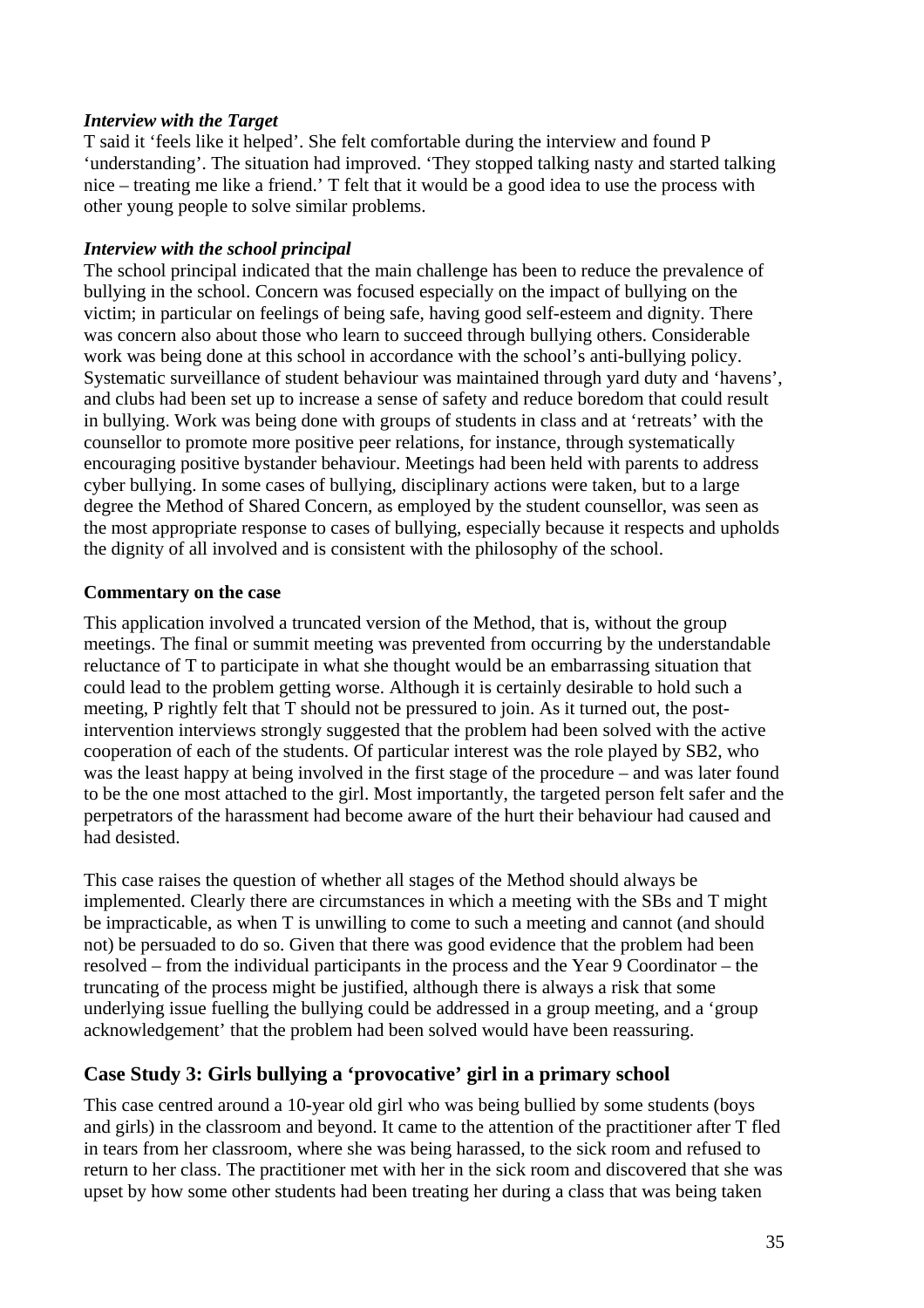by a relief teacher. It became clear that the bullying – which included verbal abuse and throwing things at T – had been going on for some time. The nature of the bullying could be described as moderately severe with group involvement.

The practitioner was a deputy principal and experienced teacher who had been employed in schools for the past 24 years (eight years at the present school). P is a qualified counsellor with a Graduate Diploma and Masters degree in Counselling. She had attended workshops on the Method of Shared Concern and viewed the training video. P had used the Method or elements of it on numerous occasions, and had instructed other teachers in its use.

Contrary to the requirements of the Method, prior to the individual interviews the Suspected Bullies and bystanders were seen in a group consisting of four 'bullies' nominated by T and two bystanders. At first P thought that the matter could be addressed by such a procedure. At this meeting the students behaved in an unruly manner, were argumentative and not ready to take the matter seriously. Having failed to make headway using an initial group interview, P resorted to a true application of Method.

# **Individual interviews**

These took place in P's office and lasted between 3 and 10 minutes. Contrary to the normal procedure, notes were taken, but with a view to confirming that an accurate record was made of what was said. No blaming occurred in any of the interviews. The interviewees ranged in age from 10-11 years, all were in Year 5, and all were Australian. Five were girls; one a boy. In this report P provided generalisations only regarding the interviews with the students.

### *The Suspected Bullies and bystanders*

The Suspected Bullies and bystanders were interviewed individually in the P's office, a quiet room without interruptions. Reactions varied from being confident, open and ready to share, to being nervous, apprehensive, suspicious and defensive. In the course of the interviews, interviewees became more relaxed. All but one (a bystander) acknowledged that the T's situation was of some concern. The perceived degree of concern differed widely. On a 5 point scale one student rated her concern as 4, two as 3, two as 2, and one as 1. (Unfortunately, P did not provide detailed information about individual SBs and bystanders.)

In the course of the interviews it became evident that although some of the interviewees felt some concern for T, all of them believed that she had behaved provocatively towards them by being verbally abusive, angry and aggressively calling people names without reason. They felt too that the T had tried to manipulate the situation when they had a new (relief) teacher by deliberately misleading her.

Despite their misgivings, the students were ready to explain how they would try to improve the situation. These statements were made:

- I will stop calling her names
- I will say sorry
- I will include her in our play
- I will keep away from her
- I will stop teasing.

P felt that these promises were not expressed with much conviction and that at least two of them had not taken personal responsibility for their proposed actions. It seemed possible that some of the responses may not have been sincere – and were influenced by their perception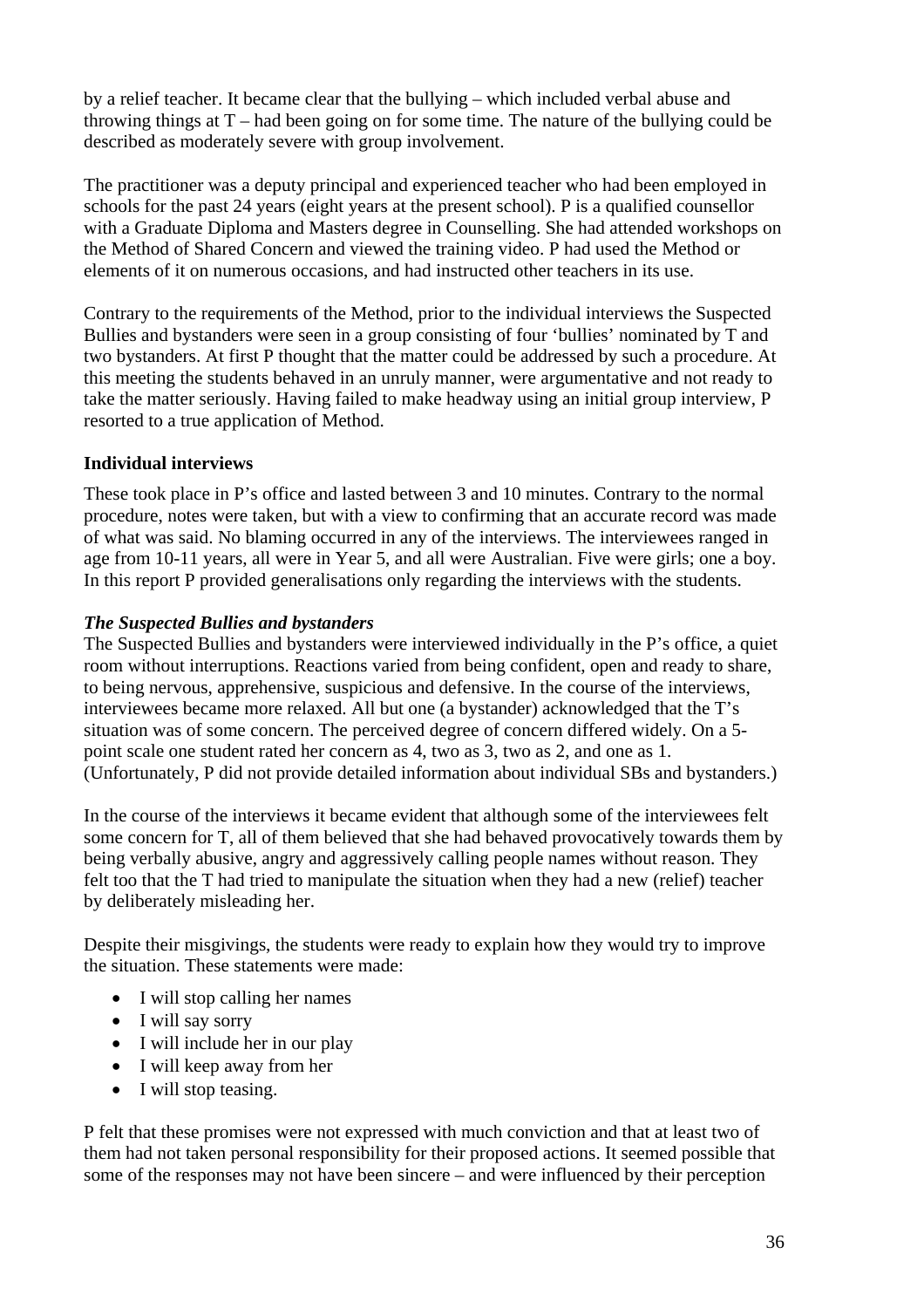of being in some sort of investigation. This was despite assurances that no punishment was being considered.

# *The Target*

Lasing 10 minutes, this interview took place in P's office several days later. T identified as Aboriginal. (She did not look Aboriginal and there was no indication that she had been subjected to any racial bullying.). There was evidence that she had in the past attacked others. She defended her behaviour of calling others names during the lesson with the relief teacher, on the grounds that 'they get stupid when there is a relief teacher'. In the interview she appeared angry but glad that P was there to help her. (At a later meeting with T it appeared that the situation was improving. T was observed playing with some younger children and it was learned that she had made a new friend.)

Further meetings with individual SBs to ascertain progress suggested to P that progress had been made towards resolving the problem.

# **Group meetings**

P now felt that the students had really thought about T's plight and were open to thinking about what could be done to help.

# *Meetings with the Suspected Bullies and bystanders*

There were in fact two meetings. The first was held in a rowdy atmosphere in which students expressed their annoyance at T and were not ready to discuss the matter constructively. It was decided that another meeting would be held. The second meeting was more successful. P indicated that they would be meeting with T and ascertained that they were ready to help solve the problem – though there were clearly some reservations. Further preparation for this final meeting with these students was not undertaken.

# *Summit meeting*

Prior to this meeting, preparation was undertaken with T who was 'coached' to refrain from further antagonising the group by blaming them. In addition, T was permitted to bring a friend along. The friend – from the same class – remained silent during the meeting, but nevertheless provided some psychological support. At the meeting there was still some hostility towards T. However, progress **was** made, partly by T being conciliatory. She produced a 'conditional' apology, along the lines of: 'If you think so, then I'm sorry.' On the whole, the students felt 'ready to move on'. But P was not entirely convinced that all of them had accepted individual responsibility. However, after this meeting P was 'confident' it would not continue. No steps were taken to get the students to sign a contract relating to how they were prepared to treat each other in future.

# **Post-intervention interviews**

# *The Target and Suspected Bullies and bystanders*

At the post-intervention interview, conducted several weeks later, T indicated that she had felt 'nervous' but 'good' in taking part in the interviews. She thought that the meetings were a good idea but they had not really improved her situation. She mentioned others who were 'making faces' at her and 'pretending to shoot me in the head with a fake gun'. She also said she had been teased by several others asking whether she loved a particular boy. Although the teasing appeared mild, she continued to be annoyed by it.

Among the Suspected Bullies, three of the four were positive about having taken part in the process. One bystander was positive, the other uncertain. None thought that the situation had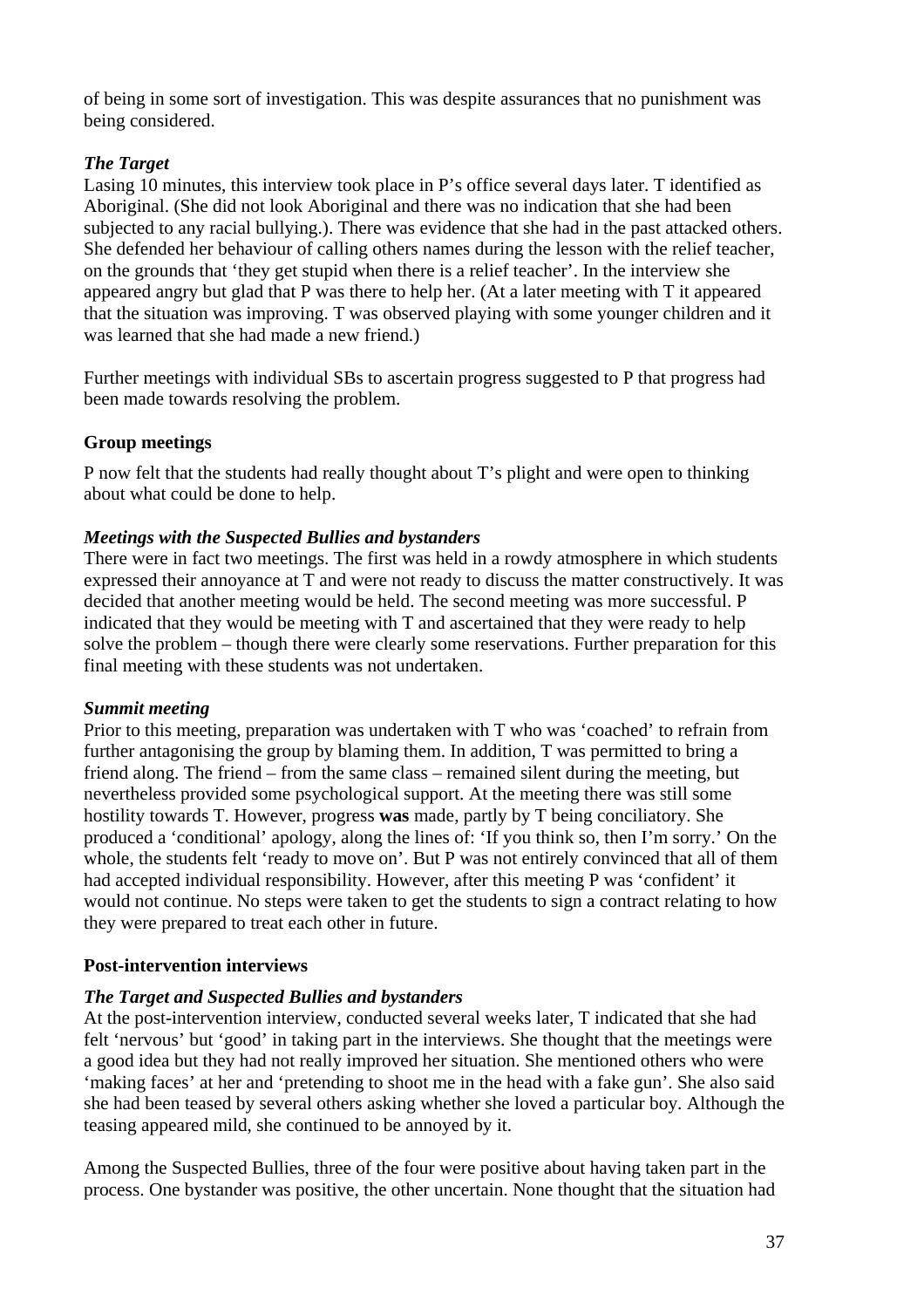got worse, but for four of them there was 'no change'. Two indicated that they personally had established better relations with T. However, three thought she was still engaging in teasing others in the class, and some resentment was still evident. According to one of the students: 'It's like she wants to be harassed!' It seems probable that T was in fact a provocative victim and that further work was needed with her.

### *The school principal*

The principal recognised the problem of school bullying as an important one. She noted that parents often get angry about how the problem is handled. A great deal of work has been done in the school to counter bullying, including:

- (i) the development of an anti-bullying policy and associated grievance procedures
- (ii) work in classrooms to promote positive values and improve social skills
- (iii)a 'chill-out' room provided for children at break times
- (iv)the use of restorative justice procedures.

The philosophy underlying Shared Concern was seen in many ways as similar to that underlying restorative justice. One of the difficulties in applying these and other measures was seen as due to the increasing demands being made on teachers, resulting at times in considerable fatigue. The general impression gained was that the school was having difficulty finding adequate resources to deal effectively with the problem.

### **Commentary on the case**

This turned out to be a difficult case and the outcome was not very satisfactory. There were several reasons for the difficulties experienced by P. Firstly, the initial response was to meet the students in a group rather than individually. Subsequently P acknowledged this to be a mistake (she had believed that working with a group might have saved time!) but some of the damage had already been done. The SBs began to close ranks, and were motivated to not express serious concern for T. Subsequently P had to contend with some unruly behaviour that was difficult to control. Secondly, the case in itself was a difficult one, involving a 'provocative victim' whose somewhat offensive behaviour seemed to the SBs to justify their aggressive behaviour. Finally, the group involved in the bullying was relatively large and this exacerbated the problem.

Under the circumstances – and having made the initial mistake of dealing with a group of students together and not individually – P tried hard, and with some success, to improve the situation. Some progress was made with individuals and positive steps were taken by some group members to improve the situation for T. In part, this was made possible by P's patience and recognition of the reality of situations which developed. It was recognised that under some conditions it is unreasonable to persist with a meeting that appears counterproductive and better to try again later. Also it was evident that little progress could be made unless T was prepared to accept some responsibility for the problem, and allow herself to be 'coached' on how to respond so that the situation could be improved for her. P also recognised that T being outnumbered six to one by the others could be daunting for her and that it was useful in this case to have a supporter present, albeit a silent one.

In general, this case illustrates the importance of beginning with individual rather than group meetings, and the P in adjusting to situations as they arise. Further, this case appears to have been one in which greater efforts could have been made to prepare the SBs – not just the T – for the final meeting. The use of a contract could have been helpful in promoting a greater sense of responsibility among the 'bullies'. In conclusion, it is worth noting that the practitioner was relatively new to the Method and reported afterwards that she had learned a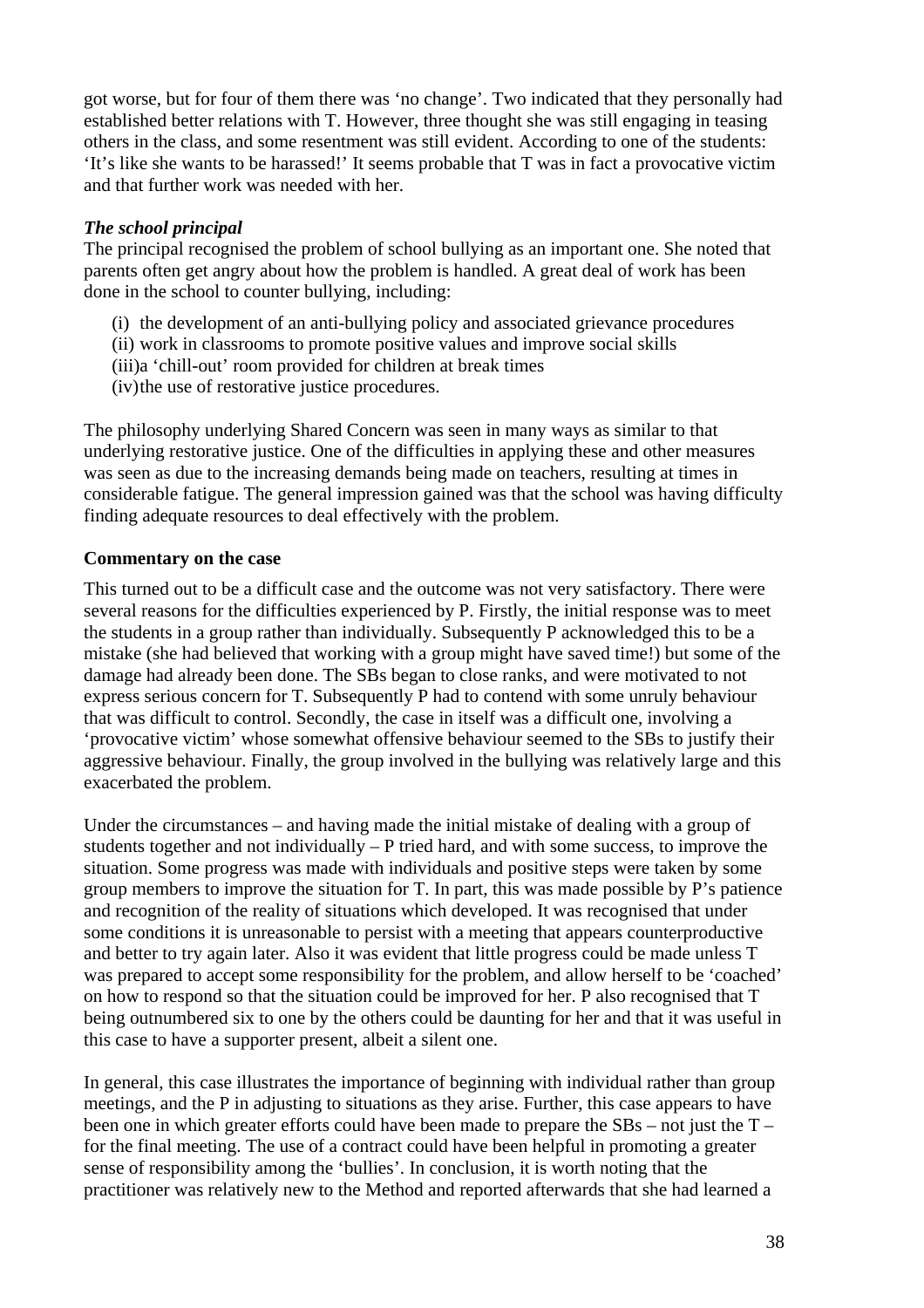good deal about how it could be applied more successfully. She felt that she would certainly use it again with similar problems.

# **Case Study 4: Students bullying a staff member in a special school**

This case concerns the harassment of a staff member by a group of boys at a special school catering for students whose behaviour makes it difficult for them to be accommodated in mainstream schools. The Target, a 53-year-old male (designated as a Special Services Officer), had been held to ridicule and continually sworn at during a sports excursion for which he had supervisory responsibility. As a result he was feeling upset and in need of help.

The situation came to P's attention through T reporting it to him, and also from reports from staff members who had witnessed it. A group of students was involved and T was clearly distressed by what had happened. This justified the use of the Method of Shared Concern.

The practitioner was male, a qualified teacher who had worked at the centre for 10 years. He had attended courses on counselling and was familiar with the Method of Shared Concern through viewing the training video and reading about it. He had demonstrated a natural aptitude for counselling and was entrusted with such work with students and staff.

### **Individual interviews**

### *The Suspected Bullies*

The leader of the group was readily identified by T, and was interviewed first. He was aged 15, of a German background, with a large build and an Asperger disorder. The others were of an Australian background, their ages ranging from 14-18 years. Altogether, there four males and one female involved in the first series of interviews.

The interviews took place in an office where there was no disturbance. Each lasted about 10 minutes. No notes were taken.

**SB1** was the presumed ringleader. He had in the past behaved aggressively and abused others. This tended to occur when he felt threatened, in which state he sought to bully others. He liked to dominate situations and could be manipulative despite limited cognitive and social skills. Although SB1 was influential in some situations, others tended to back away especially when he became violent. At the meeting, SB1 was open and frank, acknowledged that T had had a bad time, and described just how he had been treated. He further listed ways he could have behaved better. He saw the incident as fun with no harm intended. There was a suggestion that T had in some unspecified way been provocative in the way he behaved. The degree of concern for T appeared to be low (rated 2). SB1 made suggestions about how the situation could be improved by his making an apology to T. (P felt that this was not necessarily genuine). In some ways, SB1 appears to have been insecure in his relations with the group. P thought it was important to point out that no-one was going to be punished.

**SB2**, **SB3**, **SB4** and **SB5** were also interviewed individually and followed a similar pattern – they each recognised that T had had a hard time. They were, however, somewhat cagey in how they responded. An important consideration for all of them (according to P) was the possibility that if they were not cooperative they could lose the opportunity to go on future excursions. Hence they were motivated to provide factual accounts of what had happened and to suggest ways in which the situation could be improved. They promised they would not be 'nasty' and would henceforth behave in a polite manner.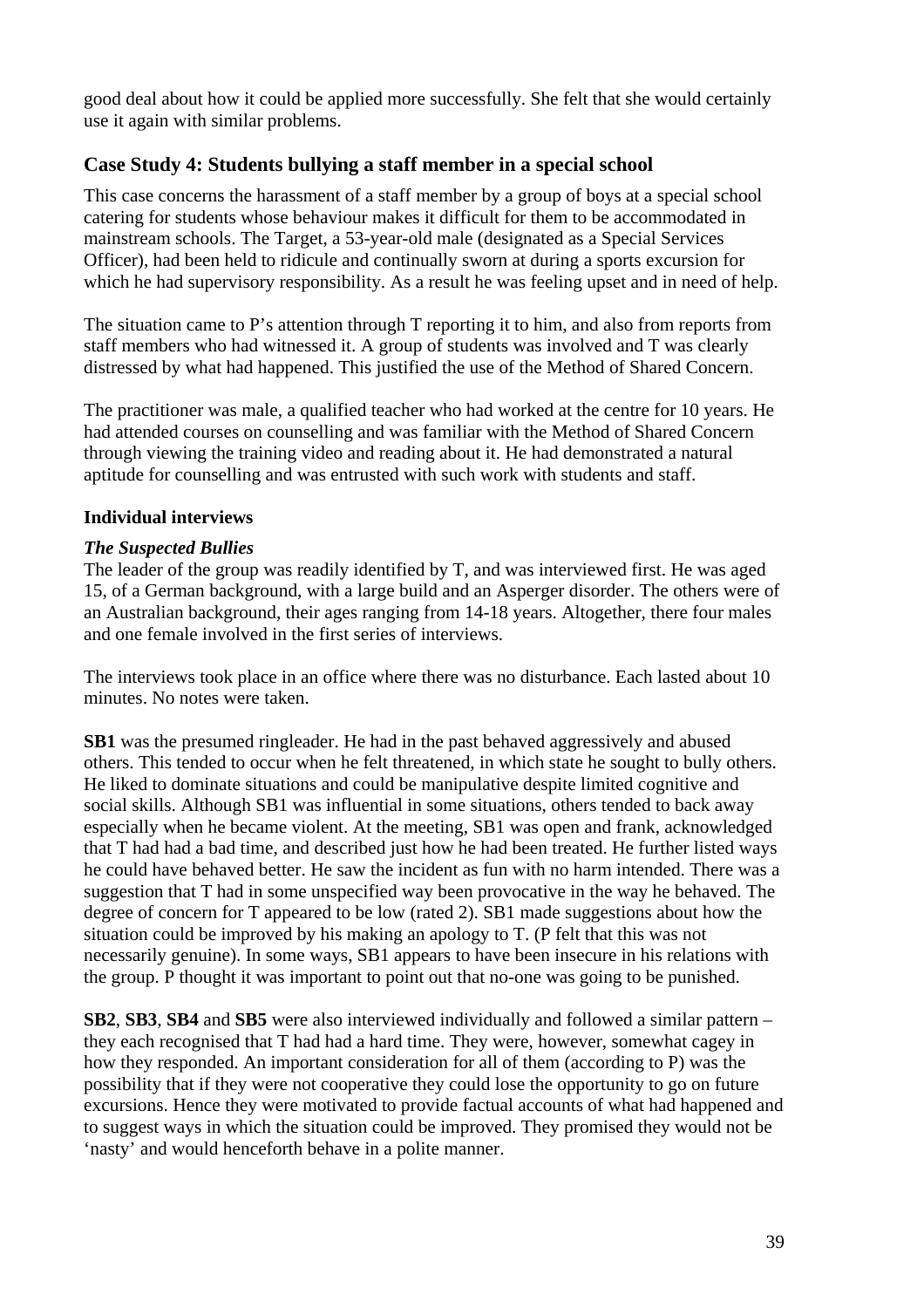P felt that some progress had been made, especially in getting the respondents to recognise the distress felt by T and to show a readiness to consider ways in which the situation could be improved. Although some empathy for T may have been elicited, the self-interest of members – not to lose privileges – seemed to be a more significant motive.

## *The Target*

A short meeting of approximately 5 minutes was held with T. No notes were taken. Although T had at times encountered some harassment from students, the degree of the offensive behaviour was new and distressing. He had been called names, sworn at and experienced some threats. Another teacher who had witnessed events was more concerned about the incident than T. In the interview T appeared very open and trusting, and grateful for the proffered help. He disclosed that he may have provoked some of the bullying by being very angry. He did not necessarily want the bullies punished. T was happy for P to handle the matter using the Method of Shared Concern.

## **Group meetings**

## *The Suspected Bullies*

Having met with the each of the 'bullies' again individually and ascertained that the students had, for the most part, actually acted in a helpful way, P convened a group meeting. At this meeting he reiterated his concern about how T felt about the events and invited students to list appropriate behaviours that could help the situation. This task was taken seriously and positive suggestions were made.

## *Summit meeting*

Prior to this meeting, P met briefly with T who confirmed that the situation had improved and was ready to meet with the SBs. At the summit meeting the atmosphere was relaxed. Individuals in the group acted constructively and reported that the situation had generally improved. The only reservation expressed (by a girl) was that some students were still 'swearing around' T. It was agreed that this should stop. There was some distancing from the ringleader. Since verbal agreements had been made, it was considered unnecessary to draw up a binding contract. It was \confidently felt that the students would not re-offend, with the possible exception of the ringleader who was inclined to behave in an angry bullying manner when frustrated. His cognitive limitations seem to prevent him from maintaining a consistent mode of behaviour.

### **Post-intervention interviews**

# *The Suspected Bullies and Target*

The SBs each indicated feeling positive about having taken part in the process, and believed that the meetings had improved the situation for T. T felt that things had improved, the bullying had ceased and he was glad to have taken part. Notably, the ringleader was also positive about taking part and expressed the view that he had been treated better than was the case on earlier occasions.

### *The school principal*

At this school, the problem was generally to stop the more able students from bullying the less able, and to gain the cooperation of students in addressing the issue. A high proportion of bullying at the school was physical. A school policy had been developed based on the *National Safe Schools Framework* (Student Learning and Support Services Taskforce of the Ministerial Council on Education, Employment, Training and Youth Affairs 2003). Surveillance was seen as very important and two staff are always on duty at the same time. Lunchtime clubs involving access to computers and pool have been provided. A variety of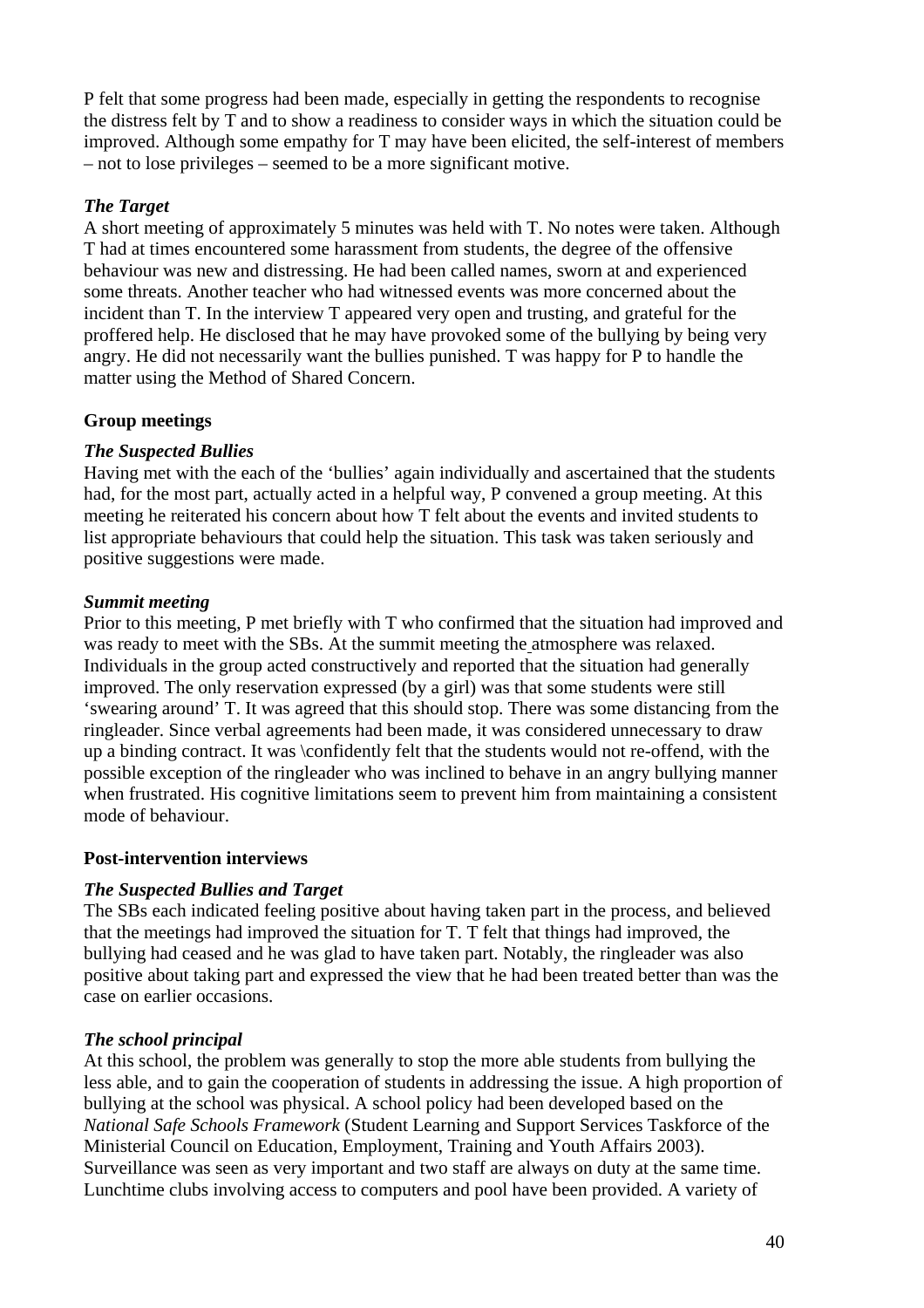methods have been used to address cases of bullying, including disciplinary action, mediation, and promoting appropriate assertiveness and restorative practices, though the latter was seen as difficult to use among the more disabled. Because students come from widely dispersed areas parent meetings have not been organised. The Shared Concern approach – and the No Blame Method – were seen as desirable ways of addressing the problem of school bullying.

## **Commentary on the case**

P believed that the Method of Shared Concern was a useful approach and would be used to address further cases at the Centre. He thought that the strength of the Method lay in effectively handling a potentially serious and threatening situation without establishing guilt or imposing consequences which could lead to resentment and further bullying. He saw it as enabling the 'bullies' to work out for themselves the steps needed to rectify the situation. P was very confident that, apart from SB1, the students would not bully T again. He was concerned, however, that when placed in a stressful situation, SB1 might to revert to his bullying style of acting. The difference could be that he was very unlikely to be supported by the others. P indicated that he would definitely be using the Method again.

The use of the Method in this case was in some respects unusual in that:

- (i) it was being applied among students at a special school catering for students with cognitive and/or behavioural problems
- (ii) the Target of the bullying was a staff member.

The application of the Method followed the required procedure: individual meetings followed by group meetings, and was successful. This suggests that the Method is robust in being applicable to problems that may not immediately seem amenable. The students involved clearly did not have a high degree of cognitive maturity; in fact, the ringleader suffered from Asperger Syndrome. The Target of the bullying – a staff member – was an authority figure, not a peer. Yet some sympathetic understanding of the situation and empathy for T was elicited, enough to help change the behaviour of the 'bullies' and convince an experienced practitioner and T that the problem had been dealt with without the use of punishment. At the same time, this case does highlight the fact that some students may have special difficulties that require special counselling help, more than that provided by the intervention method.

# **Case Study 5: Girls bullying an overweight girl in a secondary school**

The bullying in this case involved constant ridicule and name-calling by a group of girls, one of whom had been the perpetrator for a number of years. The Target, aged 13 years, had been repeatedly teased about being short and overweight and had become distressed, She informed her mother who contacted the school.

The practitioner was a female secondary school teacher. She had 10 years experience as a teacher and was the designated Welfare Coordinator at her present school which she had joined six months earlier. She was well qualified for the role, having a postgraduate certificate in education and a major in psychology. She was experienced in counselling, and had viewed a training video on the Method of Shared Concern and read about it prior to the intervention, her first use of the Method.

The case was referred to her by the Year 8 Coordinator who had received a call from the girl's mother. P knew the mother and spoke with her informally about the case when they met. P explained the process of the Method of Shared Concern and the mother was happy to have it used to help her daughter.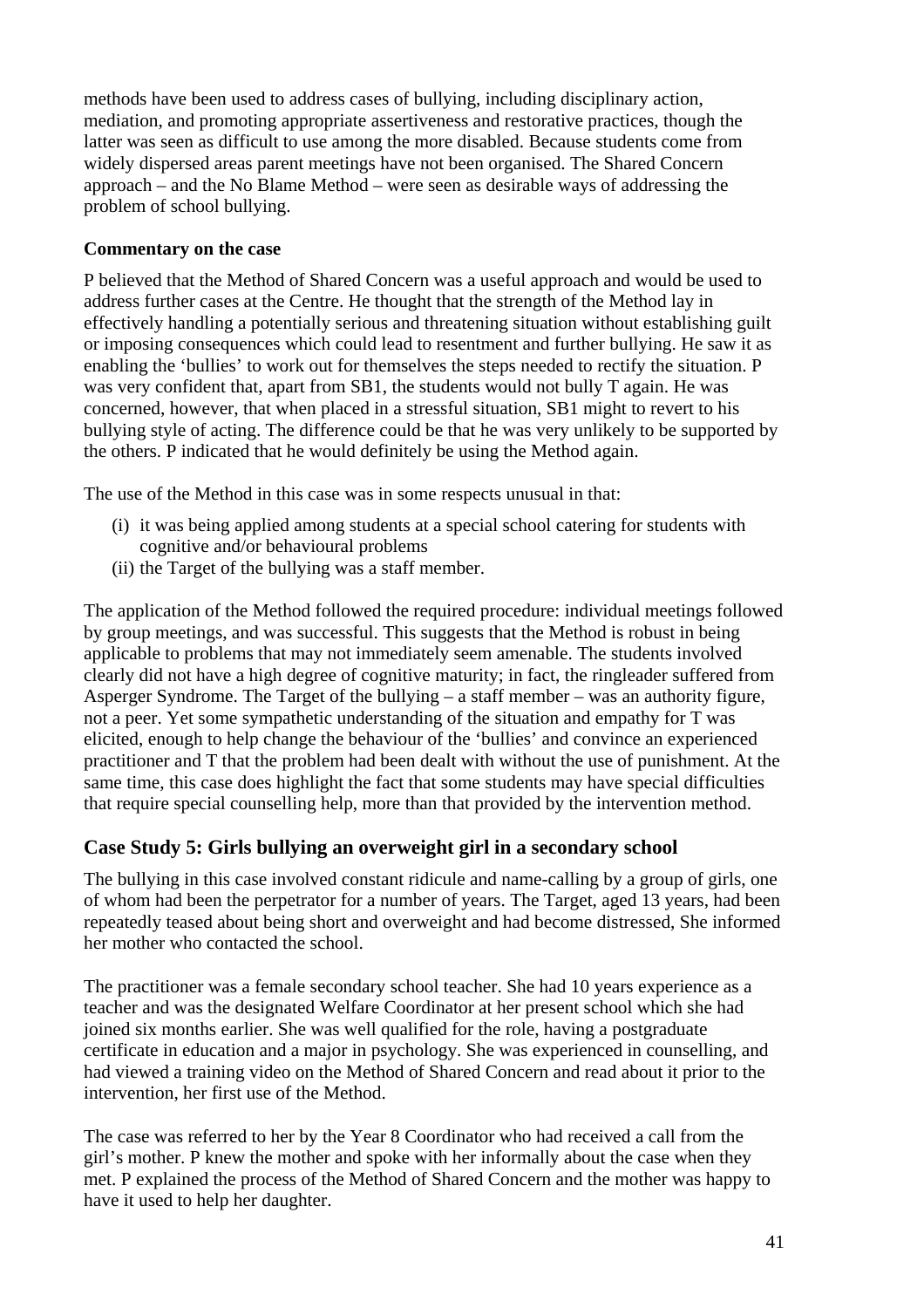## **Individual interviews**

Information about the bullying indicated that one person was clearly the ringleader (she had bullied T at primary school). There were four others implicated as members of her friendship group which included T.

## *The Suspected Bullies*

The SBs were interviewed in a room where no interruptions could occur. Notes were not taken. All the SBs were Year 8 girls, aged 13 and Australians. It was intended that the girl who was the most aggressive towards T (described as SB1) was to be seen first, but she was absent on the day the interviews started and was actually seen last.

**SB1** had a history of challenging behaviour. It was reported that she had acted aggressively in her home, threatening a parent. In the interview, lasting 15 minutes, she was defensive and not sympathetic towards T. She felt the situation had been misrepresented and was inclined to blame others. She said that she had called T 'fat' but that this was a kind of joke. SB1 relaxed when she understood that she was not 'in trouble'. T was viewed as being in some way provocative – for instance, in the way she looked! Generally, SB1 wanted to be seen as victimised by other members of the group. She was not prepared to make suggestions about how things could be improved (thought nothing could be done), though as time went on she became somewhat more obliging. There were no indications that SB1 felt any sense of responsibility to help in the situation. It was made clear that no punishment was being considered. (Later SB1 came to see P several times saying that **she** was being bullied; other members of the group [she said] were saying nasty things about her and also ignoring her. She could not see how she could have brought about the negative treatment. P felt that the meetings with the other SBs had emboldened them to be critical of her.)

**SB2**, in a 10-minute interview, was open about the situation and stated that there had been some joking that had gone too far, and that life for T had become 'pretty uncomfortable'. She felt that SB1 had become increasingly abusive to T and that she (SB2) had actually stood up to her in support of T, but this had had no effect on the situation. SB2 indicated that she intended to continue 'standing up' to SB1 and would make a point of telling T some of the things she liked about her. Clearly SB2 was highly concerned about the situation.

**SB3**, in a 10-minute interview, expressed great concern for T. She acknowledged that she had also been making jokes about T that had made T feel uncomfortable, but like SB2 thought that they had gone too far and was inclined to blame SB1. She stated that she was prepared to help by giving support to T.

**SB4**, in a 5-minute interview, recognised that T was feeling uncomfortable but was not prepared to do much to help T. She explained that she personally was afraid of SB1 who had bullied and upset her. SB4 felt that she should not give any signs of weakness that might encourage SB1.

**SB5**, in a 5-minute interview, indicated that she was not closely associated with the group and hadn't noticed the bullying. She explained that she did not like SB1 and was interested in helping T in some way by consoling her.

In general, the meetings had been successful in eliciting from four of the SBs a degree of concern for the plight of the Target and promises were made to help in some way. However, from SB1 there was no concern, and a readiness to blame others. It was evident also that despite her obvious power and influence in the group SB1 was not liked.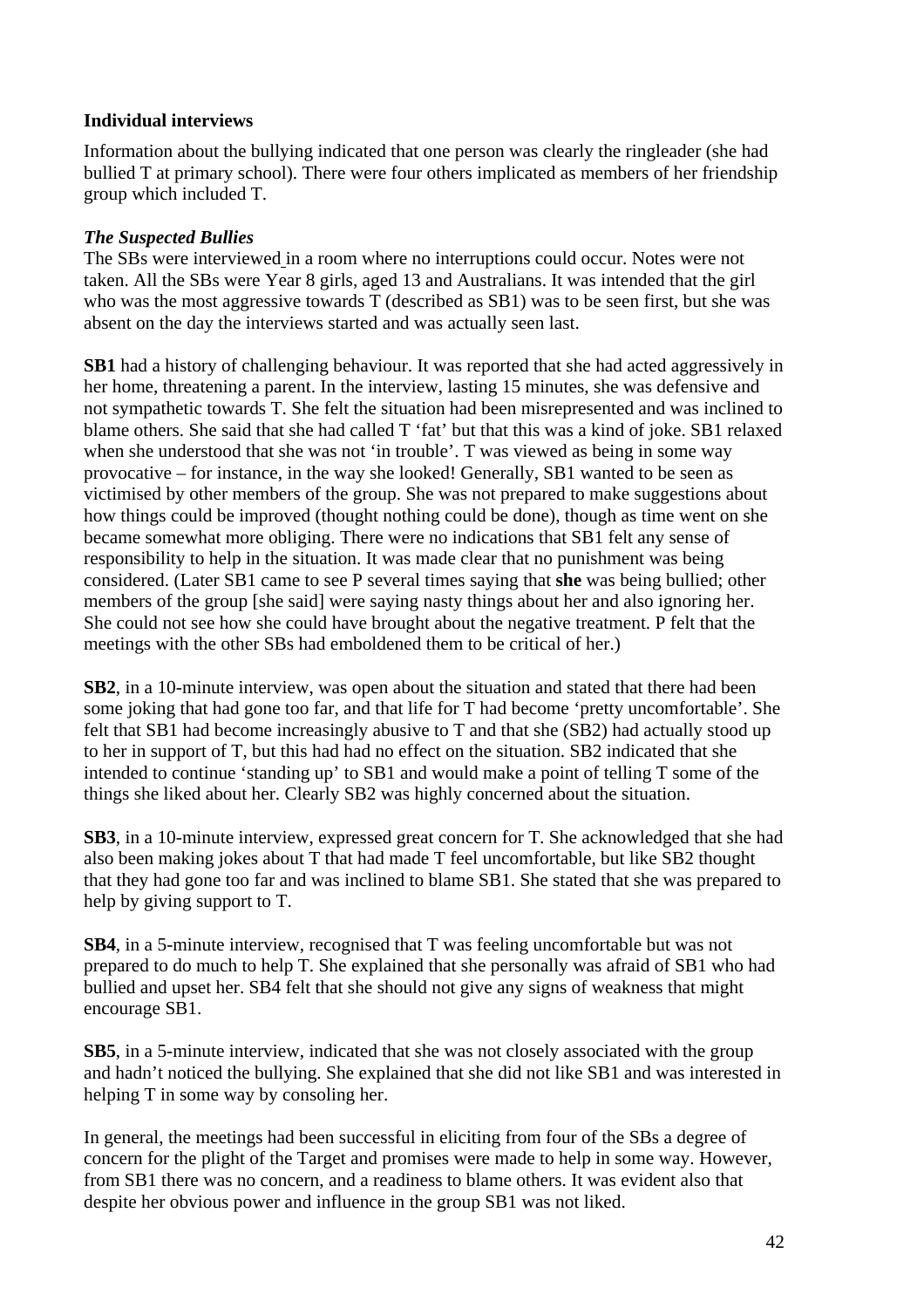**Follow-up interviews:** Interviews with the SBs four days later produced different responses: SB2 thought that not much had changed for T who was still feeling low. However, she felt that SB1 had 'settled down' and was evidently more restrained. SB3 felt more positive and felt that the group was behaving more positively towards T. SB4 felt that things for T were much the same but she had enjoyed helping her. SB5 felt things were getting better and that SB1 had 'backed off'. In general then, it appeared that T was not feeling much better. However, she was receiving some help and support from the group that had been upsetting her; and importantly the ringleader, SB1, was no longer behaving abusively towards T.

T was interviewed for 25 minutes. T was described as open and inclined to 'put on a brave face' about what had been happening – and that she had been bullied in primary school by SB1. She was matter-of-fact, grateful to P for wanting to help, but did not sound desperate. She disclosed that 'she hated her body'. (This clearly could have been induced in part by the ridicule she had received.) She saw no way in which she could have provoked the bullying. She was not wanting anyone to be punished. Although she was prepared to cooperate with P, she was pessimistic and had little confidence in what could be achieved.

A meeting with T several days later indicated that things had in fact improved for her. She felt happier, largely because of the support she had received from the other girls. However, she still saw SB1 as menacing. There were still some hostile looks and unpleasant facial gestures from SB1, and she had learned that SB1 was saying bad things about her. P suggested to her ways in which she might be more assertive in coping with SB1.

### **Group meetings**

### *The Suspected Bullies*

P felt that sufficient progress had been made to justify the meeting with the suspected bullies. The meeting took place in a classroom with no other students present. It lasted 10 minutes. The general atmosphere was amicable and serious. However, it was evident that the rest of the group had distanced themselves from SB1 and had been active in helping T. At this meeting members were critical of SB1 who began to look downcast and speak quietly. A proposal was made by P to invite T to join them at another meeting and they all agreed to attend. The group was led to discuss how they would behave at such a meeting.

#### *Summit meeting*

T had agreed to attend. The atmosphere was positive, even enthusiastic. Members felt that it was time to resolve the matter. Although it was accepted that the bullying behaviour should not continue, it was generally agreed that T need not take offence at some behaviour.

In the course of the discussion it was agreed that none of the members would make 'fat comments' when T was present or jokes about T even in the company of girls who were not offended by it. If any such things did occur, T would not take them personally. The content of the meeting would not be discussed outside the room. SB1 urged others not to keep bringing up the agreement, as she just wanted it all to be over. In this application of Shared Concern no contracts were drawn up. Afterwards, P felt confident (rated as 4) that the bullying had stopped, though subsequent evidence threw some doubt on this judgement.

In reflecting on the application of the Method, P felt that it would have been better if the process had been completed more quickly, rather than dragging on. Regarding SB1, a referral was to be made so that she could receive special help. Finally, P thought that she would definitely use the Method of Shared Concern again.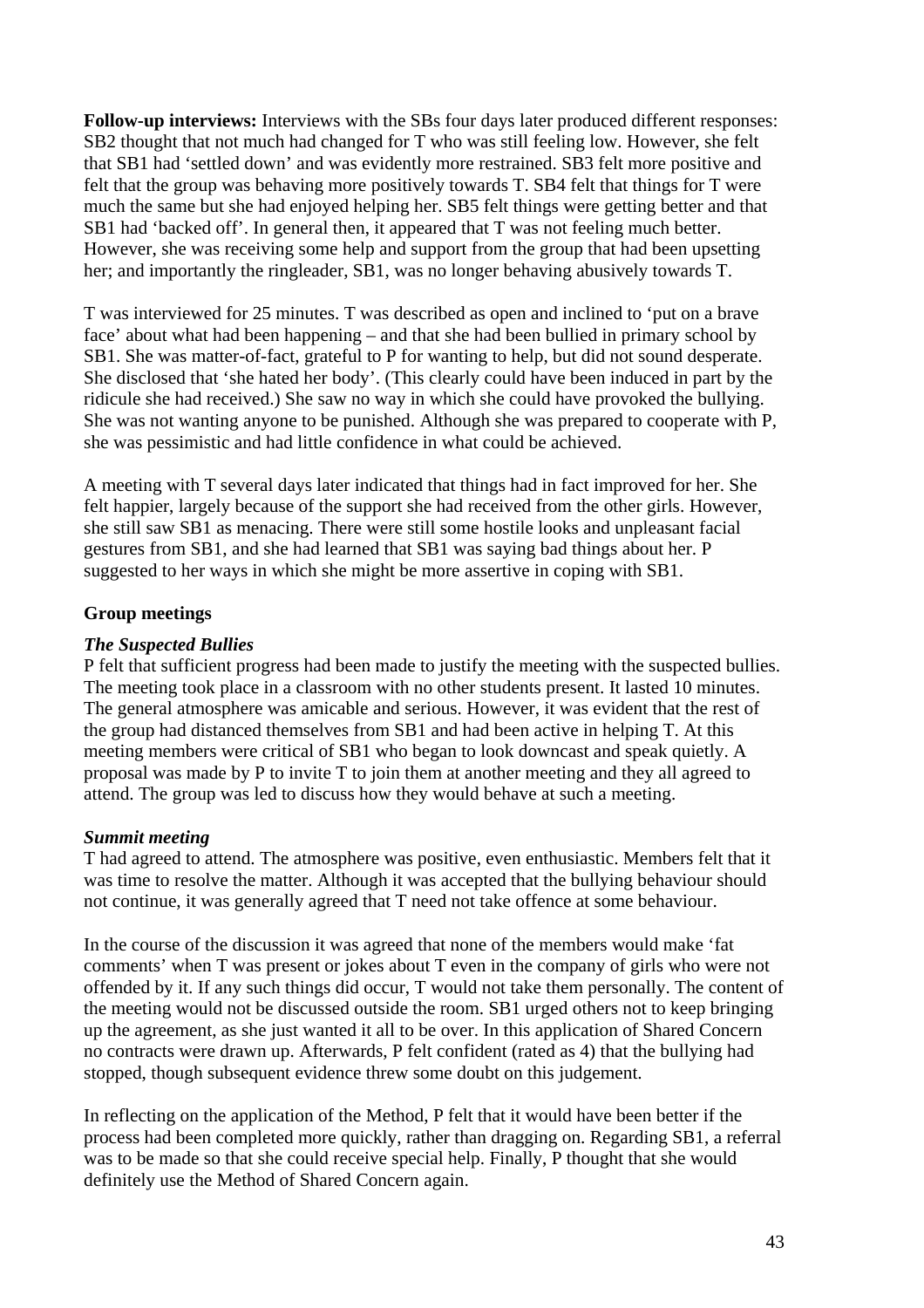#### **Post-intervention interviews**

### *The Suspected Bullies and Target*

These interviews produced somewhat contradictory findings. Reports were provided by three of the bullies and the Target. Each of the bullies was positive about the meetings, despite in one case being 'embarrassing' and, in another, having felt bad about what had happened to the Target. A third thought the 'process was good'. There was a general belief that the meetings had improved matters for the Target. The chief offender reported that the Target now felt 'comfortable to eat in front of the group' and there had been no 'fights'; others confirmed that they were 'getting along' and 'talking'. Two of the three were enthusiastic about the use of the Method to deal with bullying; a third was uncertain.

However, the Target was much less positive. She believed that there had been no real change. She reported that she had felt 'scared and nervous' taking part in the meetings and that recently the trouble had 'started again' and the 'ringleader' had not taken responsibility for what she was doing. It was also reported that the mother of the Target had spoken sternly to two of the offending girls. Unfortunately the practitioner had gone overseas for a month after the last meeting and was not able to continue with this case, which clearly needs additional work.

### *The school principal*

This principal had promoted a great deal of work aimed at reducing bullying. This work included the development of a comprehensive anti-bullying policy, which was currently being developed further. Surveys were being conducted annually to monitor bullying behaviour and students were invited to submit names of those who were engaging in bullying. Students were also encouraged to distinguish between getting help for students who needed it and 'dobbing'. Day sessions for staff had been provided by MindMatters, focusing on bullying. All staff were trained in the application of restorative practices. 'Circle time' was encouraged to enable students to identify and solve social problems. Some students had been trained as peer supporters, but this was not considered to have been effective, possibly through an absence of specialised staff support for this work. Disciplinary action to address cases was rare, although some students had been given detentions or required to engage in 'community service' at the school as a penalty for misdemeanours. Parents were being advised about the school's anti-bullying work, but no meetings with groups of parents had so far been held. The overall impression was of considerable interest in preventing and dealing with bullying, especially through the use of restorative practices, which the principal saw as incorporating some of the principles of Shared Concern.

#### **Commentary on the case**

This case illustrates in rather an extreme way a classical situation in which a group of students, strongly influenced by a ringleader, are bullying a non-provocative peer. The grounds for acting aggressively towards T are clearly unjustified – the Target is doing the SBs no harm – she is just somewhat physically different from others – and at first it is mystifying why she is being attacked. Importantly, the Method brings to light several key factors. With one exception, in the individual meetings the Suspected Bullies readily acknowledged the plight of the Target and were prepared to help her. It became apparent that members of the group had been pressured by a recalcitrant ringleader of whom they were afraid. Finally, the group meetings provided an opportunity for the students who wanted the bullying to stop to confront the ringleader. The role of the practitioner in this case was to enable beneficent changes in the dynamics and power relations in the group to occur, leading to some improvement in the situation for T. However, post-intervention interviews indicated that although the bullying students were generally happy with what had happened, the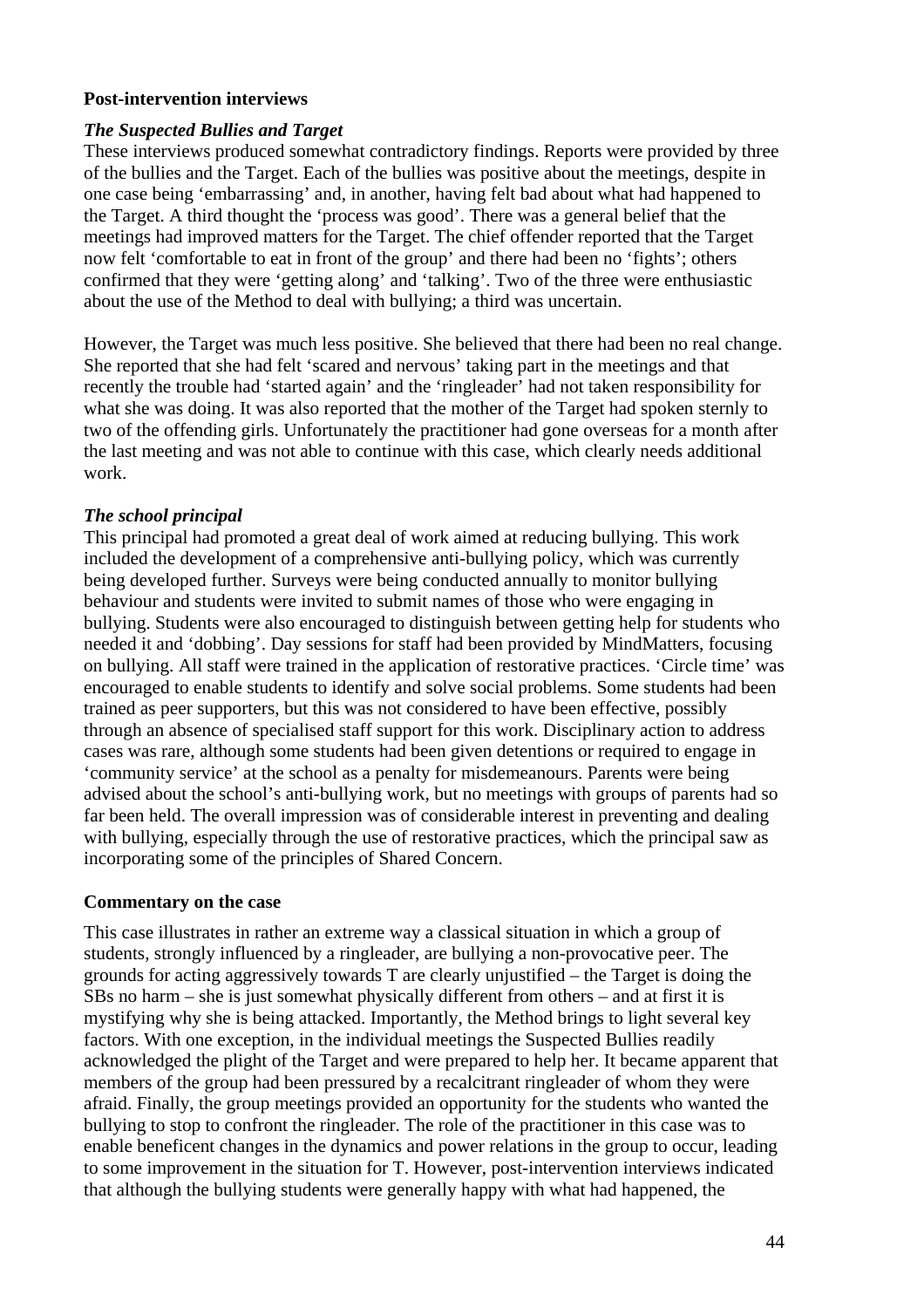problem had not been solved to the satisfaction of the girl being targeted, nor her mother. This illustrates the need to follow up on cases, even those that seem to have been effectively handled, and to work further with them if necessary.

# **Case Study 6: Boys bullying in response to racial provocation in a secondary school**

The bullying in this case may be described as bullying in response to racial provocation. It consisted of both verbal and physical harassment dating back to primary school. The case came to the attention of the practitioner following an incident in a Year 8 class. The Target of the bullying became involved in an altercation with three other boys who were behaving aggressively towards him, being verbally abusive and throwing things at him.

He became very angry and was asked by the teacher to leave the room and seek assistance from the counsellor. It transpired that he had been targeted by Italian kids who had from time to time niggled him – pushing, nudging, knocking, jostling to annoy him, One of the 'bullies' was a boy who had been bullying him since they were together at primary school.

The practitioner was the Year Coordinator for the Middle School. She had been teaching since 1975 and had been at the present school for the past eight years. She has an Advanced Diploma in Teaching, a Graduate Diploma in Social Science and a Master's degree in Social Science. She had attended a workshop on the Method of Shared Concern, viewed the training video and read widely in the area, She had been implementing the Method with students over the last two years and instructed staff in the nature of the Method. Given that there was clearly a group involvement and the bullying was of moderate severity, Shared Concern was the selected method. It also appeared to be a relatively serious matter with a long history.

### **Individual interviews**

### *The Suspected Bullies*

Three male students (two with an Italian background, the other Australian) had been identified by T as the bullies. SB1, the Australian, was identified as the 'worst bully' and was interviewed first. Each SB was interviewed in P's room which was free from interruptions. Notes were taken and their purpose explained. It was made clear that no punishments were being considered.

**SB1** was in Year 8, Australian, aged 13. He had in the past behaved disruptively in class and was subject to angry outbursts. SB1 had bullied T since primary school. His demeanour was from the start accommodating and friendly. He appreciated that T had 'difficulties'. Despite seeming rather 'disconnected' he acted cooperatively and showed a fairly high degree of concern (4) over T's condition. However, he talked about how T had treated them negatively – provoking them through his anger and his prejudiced comments about Italians. During the interviews he stayed reasonably positive and agreed to meet again as an individual and as part of a group.

**SB2** was in Year 8, Italian, aged 13, a relatively passive supporter of SB1 (according to T). In some respects he was brighter that SB1 but (according to P) inclined to be 'silly in class'. In the interview, he was guarded and somewhat hostile – especially about comments T had allegedly made about Italians. He was not all that concerned about T (2).

**SB3** was in Year 8, Italian, aged 13. Like SB2, he was guarded, suspicious and angry about T's provocative behaviour. He was not concerned at all about T's condition. P saw SB3 as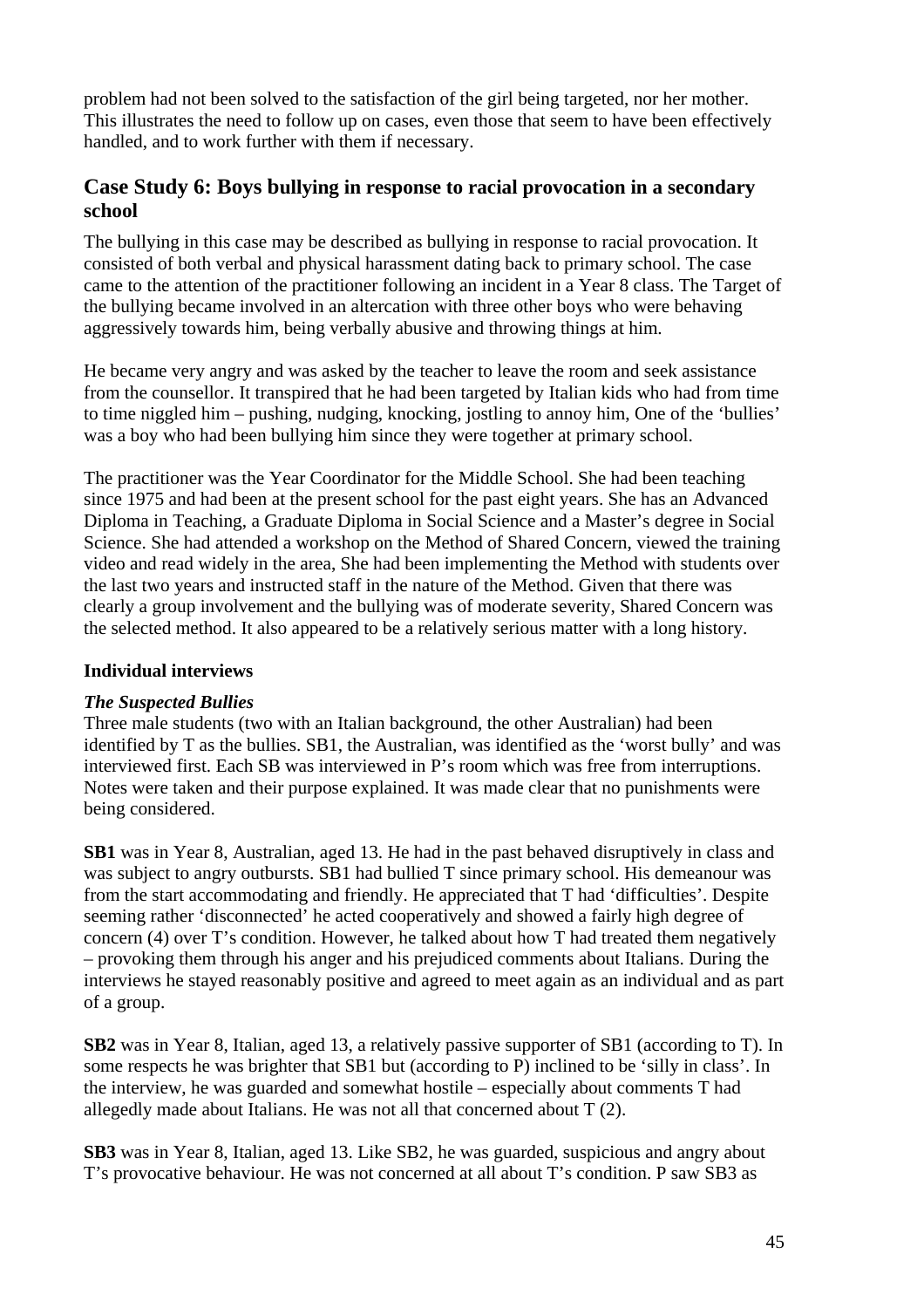easily led. Importantly SB3 was not willing to participate further. **(**His mother had said it was up to him and after this first meeting he decided not to take part.)

P had assured each of them that there would be no punishment. There was a minimal amount of readiness apparent to help T, but P felt that some progress had been made, apart from SB3 who was not wanting to be engaged.

It was unfortunately not possible to follow up this case during the next six weeks. It was only after the school break and P's return from overseas that further work could be done. Conversations with the students indicated that the situation had improved somewhat.

## *The Target*

T was in Year 8, Australian, aged 13. This interview lasted for 30 minutes. T had been diagnosed as having a degree of Asperger Syndrome and as 'high functioning' with average verbal and non-verbal skills. His behaviour was seen as unusual. He appeared somewhat paranoid and tended to see accidental contacts as deliberate. P described him as 'sensitive to touch', showing 'exaggerated reactions to pain'. He had been in trouble for behaving angrily and attacking others. P also described him as bossy and low in empathy. T appeared glad to meet with P and was ready to disclose what had been happening. He was angry and upset about the treatment he had received. He was aware that his behaviour could be seen as provocative, but amenable to receive advice from P. Both mother and T were happy for the Method to progress. In a subsequent meeting, T reported improvement in his situation and was glad to meet with the two others.

### **Group meetings**

### *The Suspected Bullies*

At the joint meeting with SB1 and SB2 it was evident that more work needed to be done. The general atmosphere was positive. However, SB2 still felt somewhat hostile and needed some convincing that action was still needed to improve the situation. Eventually both 'bullies' suggested further ways of improving the situation – for example, by withdrawing when T acted aggressively or ignoring him, or reacting assertively, not aggressively. P suggested that the next stage was to talk to T. SB2 said: 'Let's talk to him now'. The students were then prepared for the final meeting and T invited to join them.

### *Summit meeting*

At this final meeting the two students appeared ready to act to resolve the problem and acted constructively. They agreed to treat each other respectfully. P felt fairly confident that the bullying had stopped.

### **Post-intervention interviews**

### *The Suspected Bullies and Target*

Interviews were conducted with two of the SBs – SB1 and SB2. Both reported that the experience of taking part in the meetings was positive. Especially, each felt that he had been able to get everything off his chest and that the situation had improved for T. SB1 thought that the meetings had enabled him to 'stop and think' before he spoke or called out to T. SB2 thought that he had been helped to behave better and had become more settled. Each felt very positive about the way they had been treated by P. Both felt that the process should be applied to other cases. T had felt that at first what happened at the meetings was 'a bit annoying' but believed that things 'did work out eventually'. However, the improvement appeared to lie in T's attitude to what had been taking place. He felt good about having had the opportunity to talk about things and had gained a new perspective on the situation. But his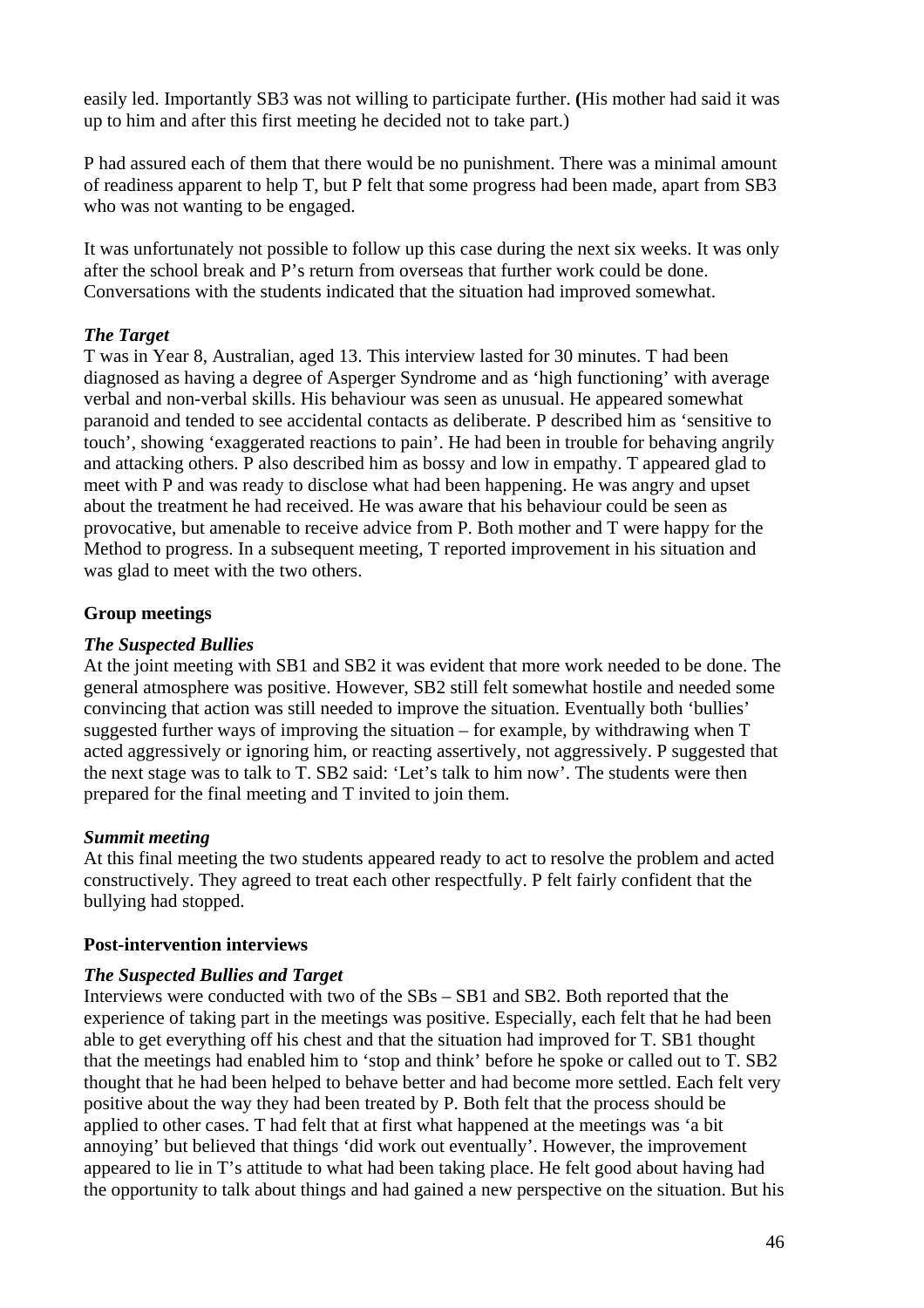relationship with the SBs did not seem to have improved. Seemingly he had come to live with it.

### **Commentary on the case**

The case is one in which work was needed with both the Suspected Bullies and the highly provocative victim. The Method of Shared Concern provided the opportunity for an examination of how racial prejudice on the part of a student could bring about bullying in the form of disproportionate reactions to a real grievance. Adjustments were needed on both sides. This made it a particularly difficult case to handle.

This case was carried out under difficult conditions, due to an unwillingness of the parent of one of the Suspected Bullies to encourage her son to take part. In addition, the long break before a group meeting could be arranged was unfortunate as it prevented the process proceeding as intended. Students were likely to have forgotten their promises during such a long interval. Despite these difficulties some progress was made. P felt that the situation had improved for T. and was confident that she would use the Method again. She stated: 'I believe it is a very good way of working with adolescents. It empowers them.' She believed strongly that the final group meetings were necessary, despite the fact that some practitioners do not use them and they are not mentioned in some expositions of the Method. One surprising omission was the absence of any counselling of the targeted person regarding his use of racially harassing language.

Although the students acknowledged that the process had been helpful, there were notable differences between the SBs and T about whether the problem had been fully resolved. The SBs felt that it had; T was not so convinced. Nevertheless, taking part in the process had been helpful to all the students, especially in helping them reflect on what had been happening and see events in a new and more positive light.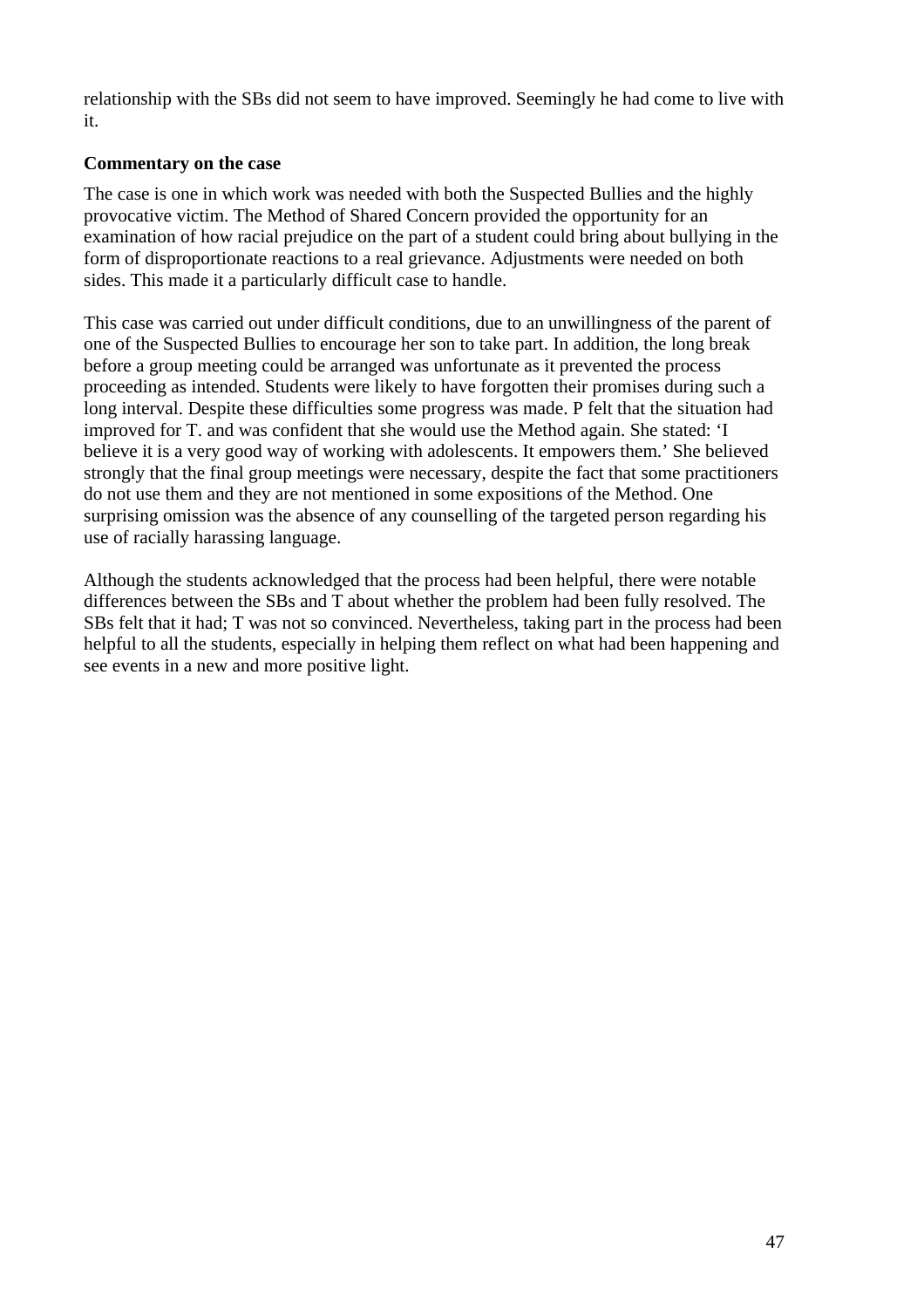# **Case Study 7: Girls pack bullying a girl in a secondary school**

This case came to the attention of the practitioner when a teacher expressed concern about a bullying situation that was ongoing and involved a group of female students. The Target was a Year 8 student at a secondary school who had been bullied by other girls at several schools she had attended: a primary school and two secondary schools. The bullying included namecalling, threats, confrontations, and having things thrown at her as she walked past during break times. As a consequence, she had become agitated, anxious and depressed. She had sought to avoid the large group of students who were harassing her by hiding in the library at lunchtimes and avoiding optional classes where she expected to be treated badly. They were, according to the practitioner, behaving mindlessly as in a pack. The practitioner learned that the Target was seeing a social worker related to incidents that had occurred at home. Given that this was an ongoing case of at least moderate severity, the practitioner chose to apply the Method of Shared Concern.

The practitioner was a female in the role of Student Support Teacher for Years 7 and 8 at a secondary school. She had been teaching for some 12 years, but was in the first year at her present school. She had recently heard about the Method of Shared Concern, had viewed the training video, read articles about the Method, and had limited experience in using it with students.

The case was reported to the practitioner by a teacher and the practitioner subsequently spoke with the Target briefly about the problem. The case seemed appropriate for the Method as it involved group bullying (according to the practitioner a 'pack mentality' at work) and was of moderate severity.

All the Suspected Bullies were Year 8 girls aged around 12-13 years. Four had been identified by the Target as having been involved in the bullying at the school.

# **Individual interviews**

### *The Suspected Bullies*

These meetings ranged from 5-10 minutes in length. Each meeting was undertaken in a room with no interruptions and without any note-taking. The students were seen in order of perceived aggressiveness towards the Target, as inferred from what the Target had said.

**SB1** appeared to be the instigator of the bullying. Unlike the stereotype, she appeared polite and agreeable. She acknowledged that T was having a tough time, and confirmed that the unpleasant things that had been happening to her. SB1 agreed that T was feeling anxious and depressed about coming to school and acknowledged her own involvement in teasing her. She showed some empathy towards T– rated concern of 3. She felt that T was partly to blame and was inclined to justify her bullying behaviour. Nevertheless, SB1 agreed to stop harassing her. She said she would not speak to T at all – and definitely not to 'get involved in picking on her'.

**SB2** came to see P without being asked (she had seen that P had been speaking to SB1). She was quite assertive, wanting to know just what was going on. She recognised that T was having a very hard time at school. She actually felt sorry for T (rated as 4) and said she wanted it all to stop; however, she pointed out that T was contributing to the problem and 'bringing it on herself'. SB2 agreed to ignore T and not get involved in any further confrontations with her.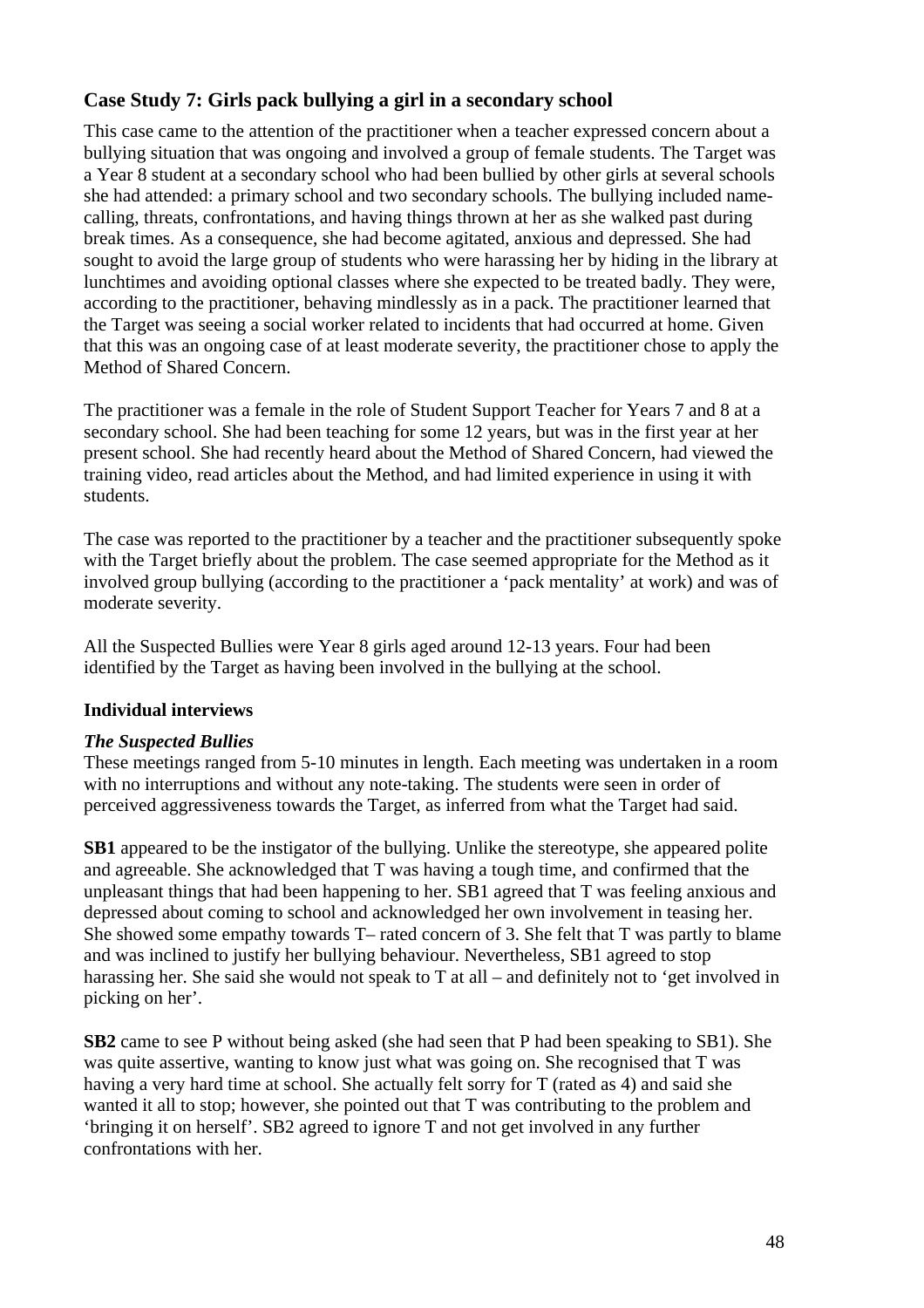**SB3** acknowledged the problem but was not so forthcoming with ideas about solving it, showing some concern (rated 3). She agreed that she had been involved in the bullying of T, but argued that she was more on the periphery. As a result of our conversation, she agreed to stay out of it when others were harassing T. She also offered to urge her friends to get out of the situation, eg, by asking them to walk away with her from any situation taking place.

**SB4** could see that T was getting a very hard time and claimed not to be involved to any great extent in harassing her. She added that T tended to be very oversensitive, paranoid and often 'overreacted' to things that were said or thought people had said about her. SB4 agreed not involve herself in harassment, and keep clear of T who got angry when criticised.

## *The Target*

After P had met with each of the SBs, she met T again. She explained that she had been meeting with the SBs and that they had agreed to change their behaviour. P let her know that she would be keeping an eye on them and meeting up with them again to discuss the situation. Together they talked around the kinds of incidents T was experiencing. At first, T was reluctant to see that sometimes her actions had made matters worse and perhaps she could have acted differently on some occasions. P explained that she was in no way blaming her for these problems, but that she was attempting to look at things from both sides to try and find the best solution to the problems T was experiencing. They discussed some strategies T could use if confronted by one of the SBs, for example, walking away, trying to diffuse the situation and trying not to be tempted into making inflammatory comments (which she admitted to doing sometimes). P discussed with her the possibility of returning to 'options classes' – which she had been absent from and where a lot of the bullying had taken place – and also trying to be out and about during some lunchtimes to see if the situation was improving. The meeting ended positively, and T was keen to meet up with P again in a week's time to discuss whether things had in fact changed.

**Further individual meetings**: A brief 5-minute conversation was held with SB1 in the school grounds in passing. She said that things were 'not too bad' but admitted to making the occasional negative comment. P reminded her of her agreement and was assured that she'd 'try' to do better. In another brief exchange, SB2 explained she hadn't seen much of T and that there had been no further issues. With SB3 the meeting was in P's office. This occurred after T had told P that 'they' had been talking about her 'within earshot'. SB3 claimed that T was being paranoid and that T had in fact confronted her, accusing her of talking about her even though she wasn't. P told SB3 to make sure she continued to avoid confrontation.

P then met with T again. She indicated that SB1 was still making sarcastic comments to her but that SB2 and SB3 had 'got better' and she hadn't experienced any further incidents with them. She said SB4 had been OK, apart from the incident when she had been talking about her. (T didn't give P any further details about her own involvement in this incident.) P also observed T over a couple of days out of the library at lunchtimes with a different social group than before. P took this as an indication that things were looking up for her and that she was forming some new friendships. In general, some progress had been made, but some resentments on the part of the bullying students remained. Nevertheless, it was decided to hold a group meeting.

### **Group meetings**

### *The Suspected Bullies*

This meeting revealed differences in the group. SB3 and SB4 were both as cooperative as ever, telling P that they had not had much contact with T and that there had been no further incidents involving them, although they had seen others harassing T. By contrast SB1 was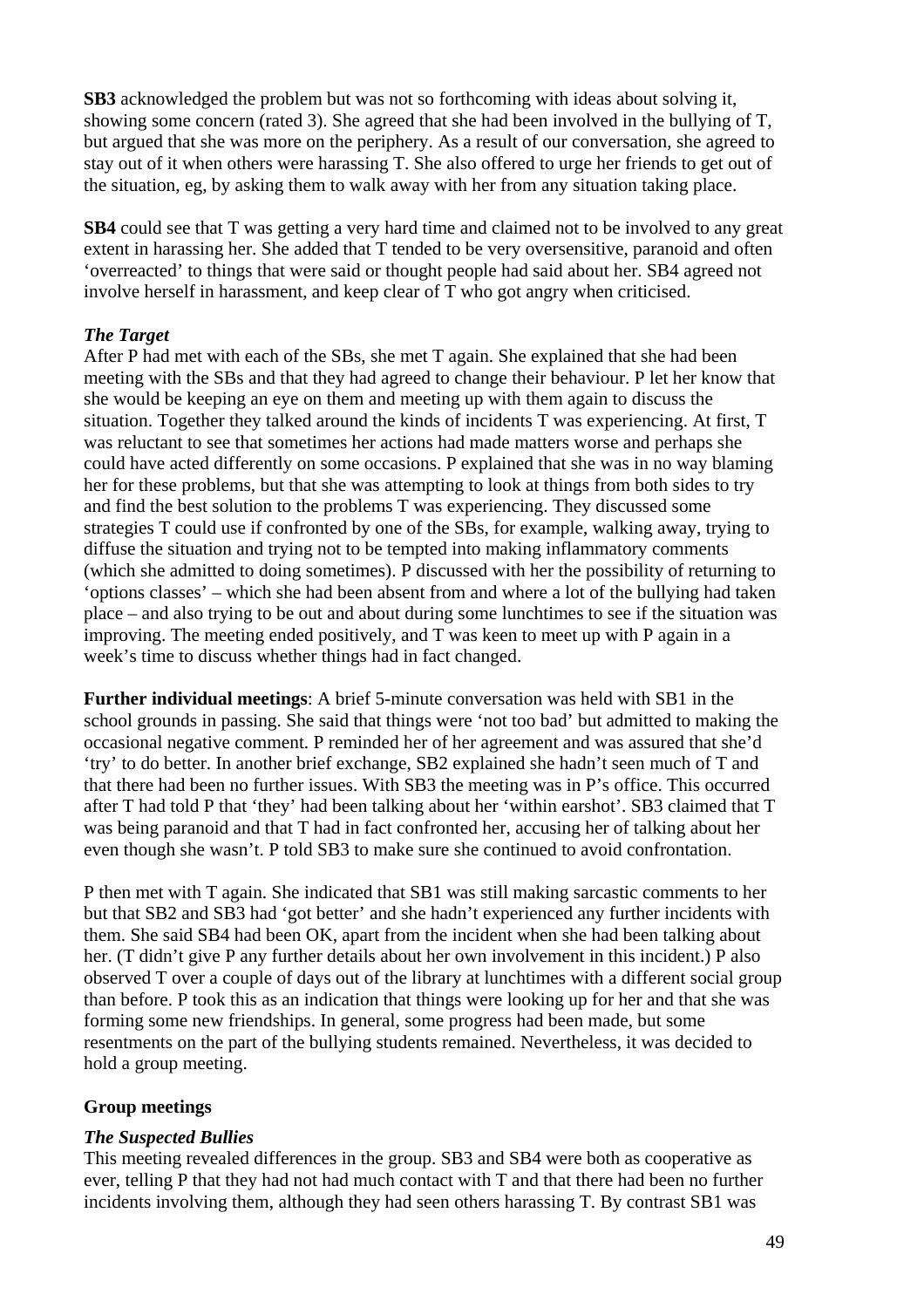acting differently from how she had in past meetings. She related an incident in which she told T to 'pull her skirt down', T had 'overreacted' and they had had an argument. P informed SB1 that she was in fact breaking her agreement by making a comment like that to T. SB1 became a bit defensive, and tried to justify her comment by pointing out other faults that T possessed. P again reminded her that she was responsible for her own behaviour only and that she had made an agreement to avoid behaving in that way. P also pointed out that if she was unable to live up to that agreement in the future 'consequences' for her actions would apply.

SB2 started off well in the meeting, and although on an individual basis she had previously expressed concern for T's situation and a desire for this situation to come to an end, in this meeting she decided to back up her friend SB1. She did this by supporting SB1's criticisms of T. In the end, P thanked SB3 and SB4 for sticking to their agreements and their positive actions, and reminded SB1 and SB2 that their behaviour was their responsibility, and let them know that she would continue to monitor the situation once T returned to school. (T had been absent for several days.)

Overall, despite some negative aspects of this meeting, P thought that this phase of the intervention had been useful and she felt fairly confident of a positive outcome for T.

### *Summit meeting*

The next stage was to have been one involving T with the group, but T remained absent. P intended to check up with the individual students after T had returned to school to ascertain whether they had acted positively – to reinforce those who had, but to apply 'consequences' to those who had not. Subsequently, she would have scheduled a whole group meeting to have a final discussion and make some whole group agreements. Due to T's continued absence, this did not occur.

#### **Post-intervention interviews**

#### *The Suspected Bullies*

These were conducted with two of the Suspected Bullies but not with the targeted student who had left the school. Both students who had engaged in the bullying asserted that they believed that the situation for the targeted student had improved before she left and that it was a good idea to use the process with other students to solve similar problems. Looking back on the meetings, one member felt 'it was good because 'we got to figure out the problem, what it was, and how to handle it next time.' This student expressed the view that both of the 'bullies' knew what they had done was wrong and if the Target had not left she would not continue to 'say stuff' to her. The other felt that it was 'good that both sides of the story were heard' and it was possible to 'speak freely' and 'safe to talk'. At the same time, this student still felt annoyed 'because I got accused of things I didn't do'.

#### *The school principal*

The principal was new to the school, and in the process of examining earlier work done by previous principals and also developing his own approach. He recognised bullying as a significant issue and was working in a number of ways to prevent it and deal appropriately with cases. To do so he was developing a general framework under the heading of Student Support. He saw dealing with bullying as being in part a matter of behaviour management. Surveys had been conducted to ascertain the nature and prevalence of the problem, and more work in this area was planned. He saw classroom work with students as important and especially the need to help children to feel safe, involved and respectful to each other. Help was being provided to students who needed to be able to act more assertively, and mediation was being practised in some cases of student conflict. It was felt that more staff training was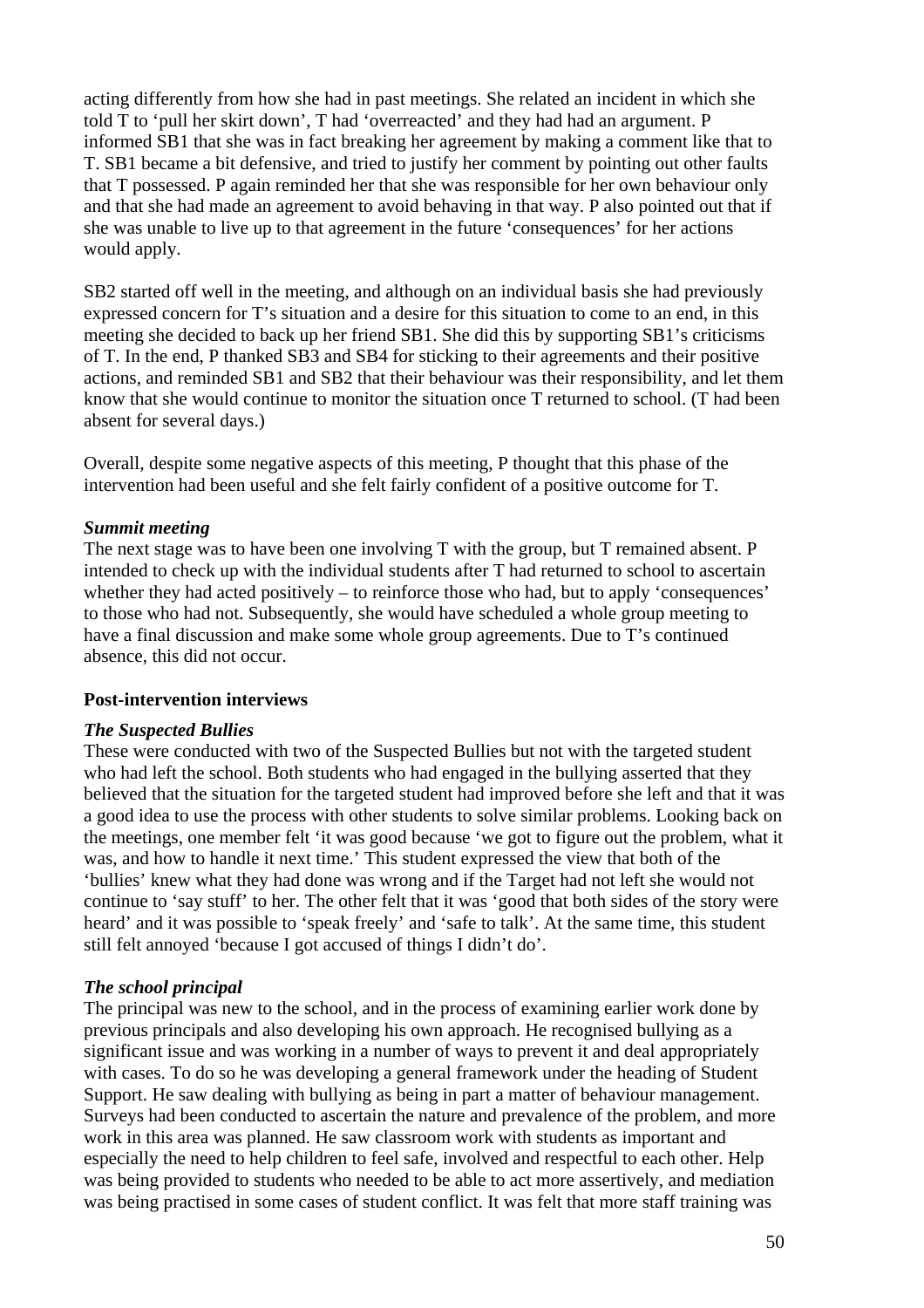needed to acquire the necessary skills. Restorative practices were seen as a useful way of dealing with some cases. Disciplinary action was being taken in extreme circumstances, for instance, applying 'internal suspension' where students were isolated from contact with others for a day or so. Counselling and talks with parents were also used. Although the principal was not closely acquainted with the Method of Shared Concern, he expressed a great deal of confidence in the practitioner and was supportive of the approach.

### **Commentary on the case**

This case was a difficult one for the practitioner. T was having problems outside school which were being handled by a social worker. A lack of coordination between those working on the case probably hindered progress. Arguably they should have worked closely together. Practical difficulties arose because of the erratic attendance of T. It was not possible to involve her in the crucial group meeting with the SBs, nor to discover from T whether she had actually been helped by the process.

Difficulties also arose because of the hostile attitudes towards T that persisted among some group members, despite acknowledgement of T's distressing situation. There existed in some of the SBs a feeling that in some way T was provoking the situation. The group meeting with SBs enabled the P to become more clearly aware of their conflicting views and it is possible that a subsequent meeting with T could have led to an agreed resolution.

Notably, on one occasion P departed from the strategy that is necessary in applying the Method of Shared Concern, in that she threatened 'consequences'. P's reactions are understandable in the light of the promises that were made and broken by some SBs. In some circumstances the Method requires a great deal of patience! At the same time, P felt that the Method was a positive way of dealing with the case, as it avoided blame and encouraged the students involved to think about how their own behaviour could improve the situation. She thought that the individual discussions were valuable and helped her to form positive relationships with each student.

In the end, P felt that the whole situation was a lot more complicated than the usual kind of bullying situation, in that the Target had a lot going on in her personal life which both affected her behaviour and reactions at school, and prevented her from being there for the last part of the process. She noted that the case might have been handled better if she had followed up with the SBs individually to make sure they were more 'on track' and demonstrating positive behaviour **before** meeting with them as a group.

The post-intervention interviews revealed that, according to some SBs, some improvement appears to have taken place; however, the intervention was not entirely successful in stopping the bullying. Here was a case in which the final mediation stage was needed and unfortunately could not take place because of the practitioner being unavailable when T returned to school.

Although the main factor in evaluating the 'success' of the intervention must be its effectiveness in stopping the bullying, the use of the Method can be seen at times as having benefits for the practitioner, especially if such a person is a beginner. In reflecting on her experience, P wrote:

Overall, I feel that I have definitely benefited from using this approach, it has involved a bit of a mind shift for me, I really like the 'let's solve this problem together' approach. In the past, I have experienced a more 'catch the crook' kind of approach, in which evidence and consequences (sometimes inconsistent and vague)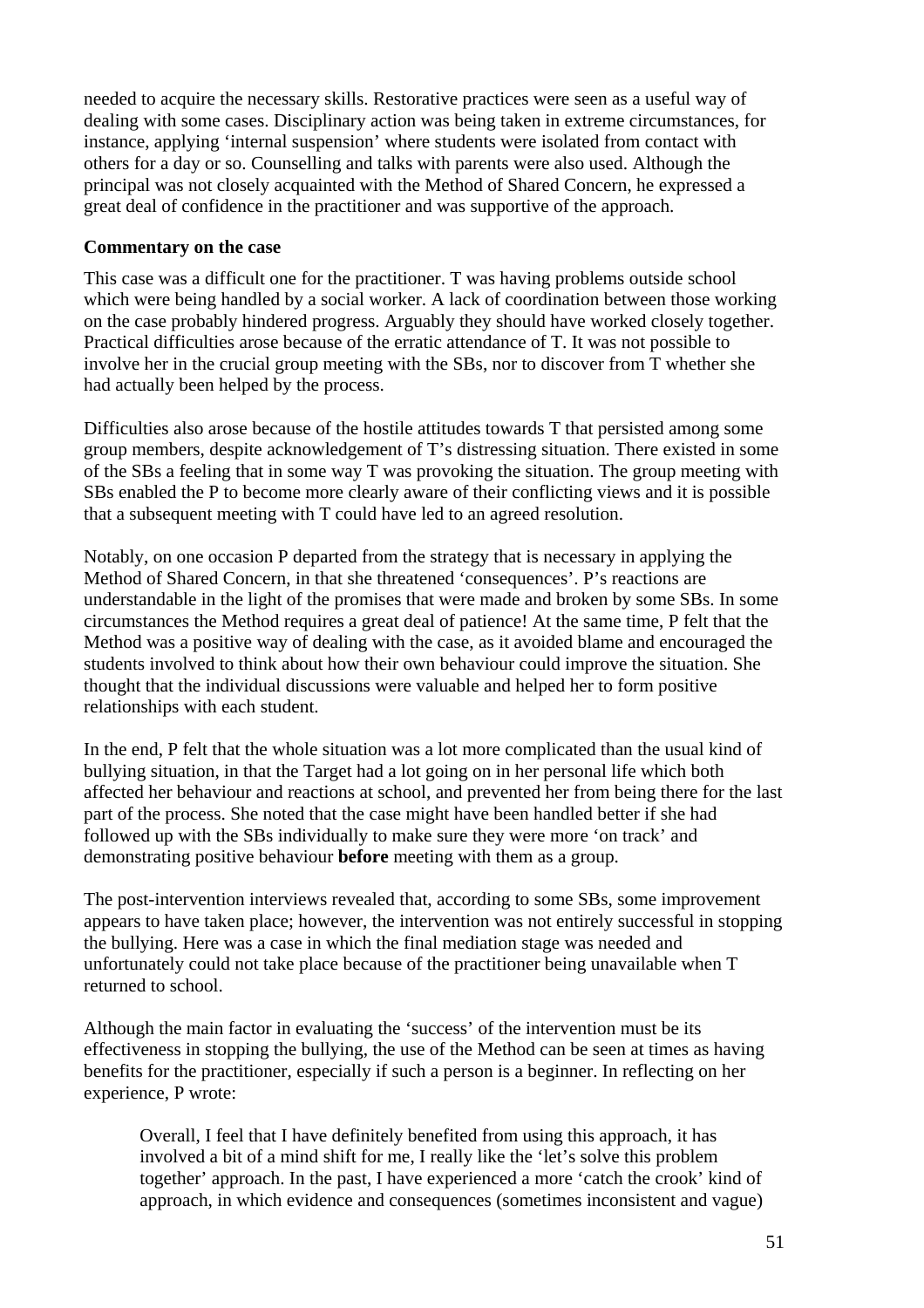were applied. I feel that this approach creates a much more positive relationship between the students and staff than more traditional approaches. This is because staff and students are working together to fix a perceived social problem, rather than 'fixing' or catching out a person (does that make sense?) – the bullying is depersonalised, students are more able to step back and look at the situation, rather than just being caught up in the moment. This is more like a team approach to solving the problem, and I think that the meeting at the end of the process with all students involved would reinforce this. I also like the 'formula' for the meetings – giving them a clear direction and purpose. I am definitely keen to use this approach in the future.

## **Case Study 8: Boys bullying a socially inadequate boy in a secondary school**

This case concerns a group of Year 8 boys who were bullying a somewhat older male student in Year 9 identified by the practitioner as having an Asperger condition. The group of students were finding it entertaining to tease, ridicule and bully the older child because of his 'oddness'. There were both verbal and physical elements in the bullying. According to P, the bullying had been taking place over a 2-3 week period.

The case came to the practitioner's attention following a report from a member of the teaching staff who observed 'unacceptable behaviour' from a group of students towards the Target. P knew the Target and was particularly concerned because he appeared to be very vulnerable and already quite isolated amongst the student population.

The practitioner was an experienced male teacher, having been employed in schools for 13 years. He has postgraduate qualifications in Social Welfare. He had viewed the training video, attended a training workshop and read about the use of the Method. His previous experience in working on problems of school bullying had involved the use of restorative practices. The practitioner saw this case as being a serious one in which there was group involvement that appeared appropriate for the application of the Method of Shared Concern.

### **Individual interviews**

### *The Suspected Bullies*

Four students had been identified as undertaking the bullying. All the SBs were male, in Year 8 and 14 years old. SB1 was of Maori descent while the others had Anglo-Saxon heritage. In accordance with school procedures, the parents of the participants were informed that the school was taking steps to solve the problem that had arisen. Contrary to the preferred method of applying the Method of Shared Concern, the Target was seen first (though briefly) to help in the identification of the perpetrators. The student who allegedly had used a physical means of bullying was seen first.

**SB1** was interviewed for 20 minutes. Initially, SB1 was quite defensive and guarded. He was quick to provide excuses as to why he behaved the way he did. After he was assured that he wasn't being accused of anything, that P's concern was for T, and that the purpose of the process wasn't to administer punitive consequences, he relaxed considerably. In fact, it was made clear that neither the school principal nor his parents were to be told about what they might say. When asked what he knew about the incident and the general treatment of T, SB1 gave honest replies and provided the names of others who were involved. He acknowledged the inappropriate nature of his and their behaviour. He also showed a fair degree of concern for T (rated as 3). After asking what could be done to help improve matters, SB1 responded by suggesting that he could apologise and go out of his way to make sure T was being treated fairly.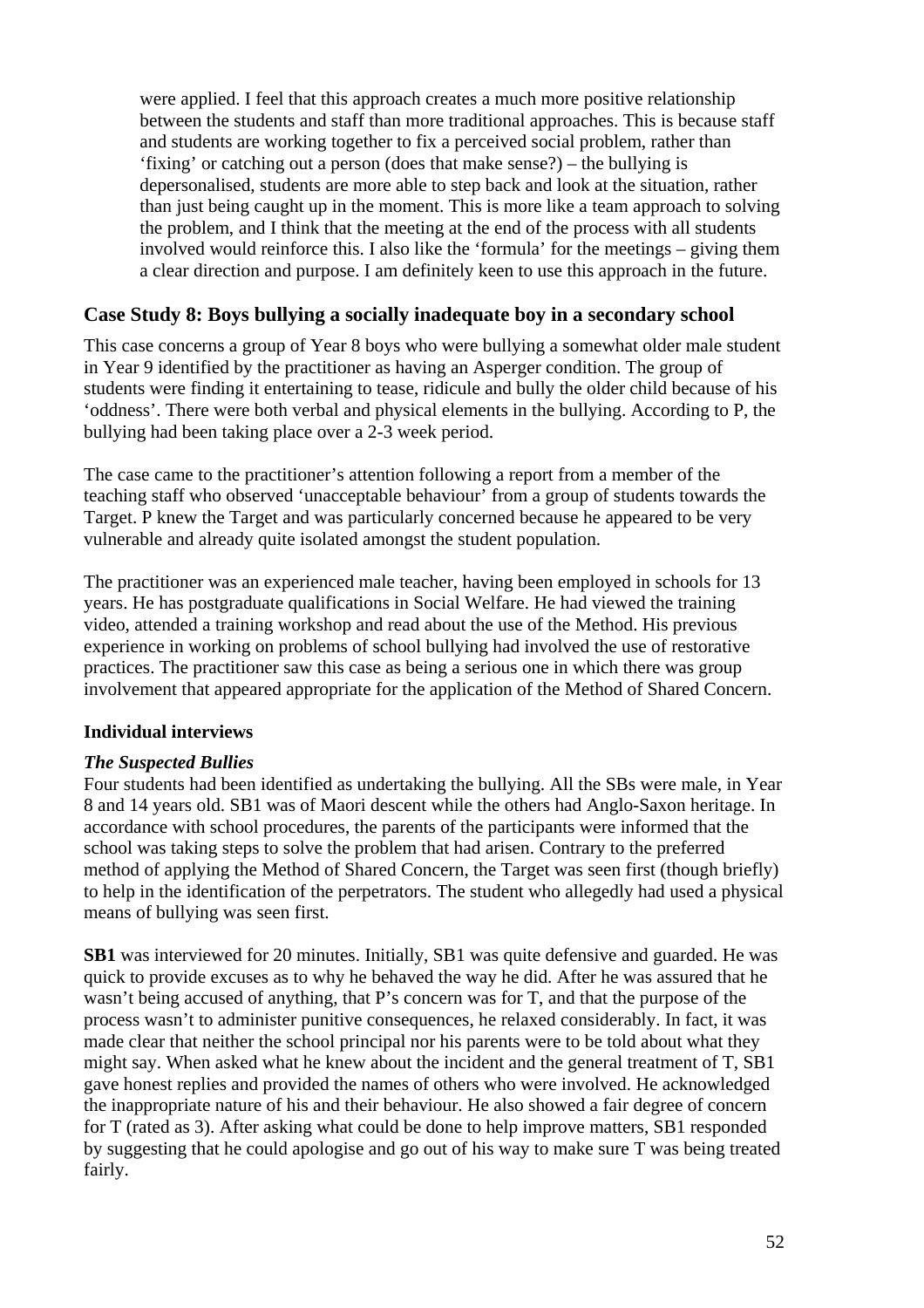**SB2**, **SB3** and **SB4** were interviewed for a shorter amount of time (around 5-10 minutes) and according to P the meetings were 'very straightforward'. After clearly outlining the process and desired outcomes the students were very relaxed, open and honest regarding what they knew about the situation and what they thought could be done to improve it. Concern was positive (around 3-4).

The interviews had evidently gone well. Each appeared remorseful, even though at the time they had seen their behaviour as pretty harmless. No-one suggested that there had been any significant provocation, although some annoyance was expressed at T's tendency to follow girls around. In retrospect there appeared to have been no ringleader. P felt that there had been a genuine recognition of the inappropriateness of their behaviour.

## *The Target*

T was a Year 9 student aged 15 years, academically able, but with notable difficulties in expressing his feelings. P saw him as having a low level of social understanding and few friends: very much a 'loner'. T acknowledged that he had been having a hard time with the group of Year 8 students over a period of time. He appeared vague and confused in describing what had been happening. He was grateful for the help being offered, but said that he wasn't overly disturbed by the situation. He agreed to attend a group meeting with the bullies. The meeting with the Target took approximately 10 minutes.

**Follow-up meetings:** Subsequent individual meetings held with the bullies and the victim were brief and informal. P gathered from the SBs that they had discontinued their bullying behaviour and felt empathic towards T. The bullying appeared to have stopped. It seemed appropriate at this stage to convene a meeting with the group of SBs.

### **Group meetings**

### *The Suspected Bullies*

The students in the group meeting of Suspected Bullies behaved in a very positive manner. All were happy to have T join them in a future meeting and all were very forthcoming with things that could be done to help the situation. It was agreed by the group that an apology to T would be desirable. At the same time, they decided that it would not be appropriate for T to become one of their group. It was thought that T's particular condition could possibly create further issues. The decision at the meeting was that each of the bullies would apologise to T and that they would leave him alone at all times.

#### *Summit meeting*

This meeting was attended by T, SB1, SB2, SB3 and SB4. The meeting was quite short, only 5-10 minutes. All members of the SB group behaved positively in the meeting and each of the bullies apologised sincerely to T. P was confident that the bullying had stopped and that the group had learnt from the process.

#### **Post-intervention interviews**

### *The Suspected Bullies and Target*

The interviews with each of the SBs and T confirmed that the bullying had stopped, and that the meetings had helped to improve the situation. As one SB said: 'We stopped giving him a hard time and apologised for our behaviour.' Each of the SBs indicated that it would be a good idea to use this process with other young people to solve similar problems. Although T believed that the meetings had helped to improve his situation, he was not, however, sure that the process was necessarily the best approach for all similar cases. What was most striking about this case were the positive feelings the SBs had about the way the case was handled.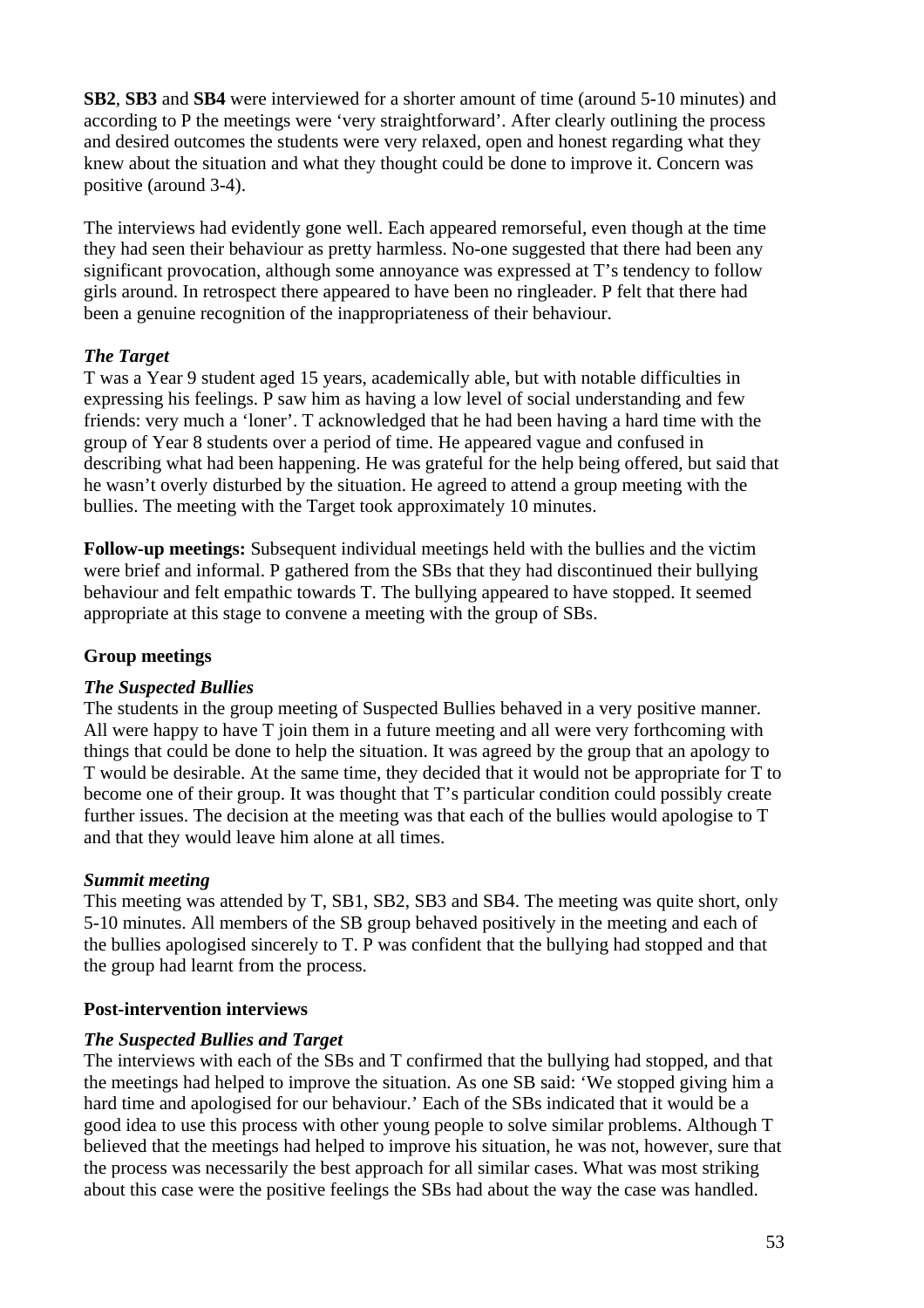One said: 'I enjoyed the process as I didn't feel as though I was being punished for my actions.' Another said: 'Once I knew I wasn't going to be suspended I felt more confident talking about what happened.'

## *The school principal*

In describing what the school was doing to counter bullying, the principal chose to focus first on the school's 'anti-bullying and harassment policy' which he saw as distinct from the 'behaviour management policy'. Bullying was described in the document as 'illegal' and 'not to be tolerated'. Offenders were to be dealt with promptly and appropriate consequences imposed according to the severity of the offence. Internal and external suspensions were used with approximately equal frequency; the latter generally for more serious offences and when it was thought that parental supervision was adequate.

Despite the emphasis in the policy on disciplinary action, a range of other measures were being taken. These included the use of training to improve the capacity of vulnerable students to act more assertively and, in some cases, to increase the ability to control anger. Recently, some senior students had been trained to function as Peer Educators and were providing advice to junior students on problems involving bullying. Positive student activities were being encouraged during lunch breaks, including chess, table tennis and reading in the library. As in an increasing number of schools, restorative practices were being used to deal with cases of bullying. This trend was seen as running contrary to views held by some staff members who believed that tougher disciplinary methods were needed. Although the principal strongly supported his counsellor (who was present during the interview) in implementing the Method of Shared Concern, he indicated that he knew 'zero' about the Method.

### **Commentary on the case**

This was in some respects like other cases in that a group of students was bullying an individual. The main difference was due to T's cognitive disability. This potentially provided difficulties because of his low awareness of the nature of the social situation in which he was involved. Fortunately, T's behaviour was not seen as particularly provocative and did not require mediation by P. Empathy towards T's condition was readily aroused once the matter had been explained and changes in the SBs' behaviour were brought about. This may not have occurred if a punitive approach had been taken. Because of the positive responses of the SBs in the individual interviews, P felt that the group stages were perhaps unnecessary.

Looking back, P concluded that the case was best handled by the chosen method. P felt that the SBs responded particularly well to this process and he would definitely use the Method again. However, P also thought that he needed to be clearer about the specific objectives and probable outcomes in preparing for the initial interviews. P felt that he had experienced the importance and benefit of dealing with each participant separately before getting them together as a group. This element allowed him to develop an understanding of the students as individuals before allowing group dynamics to influence behaviour. Despite these positive comments, P expressed some misgivings about the amount of time that had been allocated to dealing with this case, and was concerned that schools may not have the resources to handle many cases in this manner.

# **Case Study 9: Boys bullying a depressed boy in a primary school**

In this case three boys were identified as bullying another boy whose perceived overreactions appear to have encouraged them to continue teasing and upsetting him. Typically he reacted by kicking and screaming. This occurred in the school yard and sometimes in the classroom.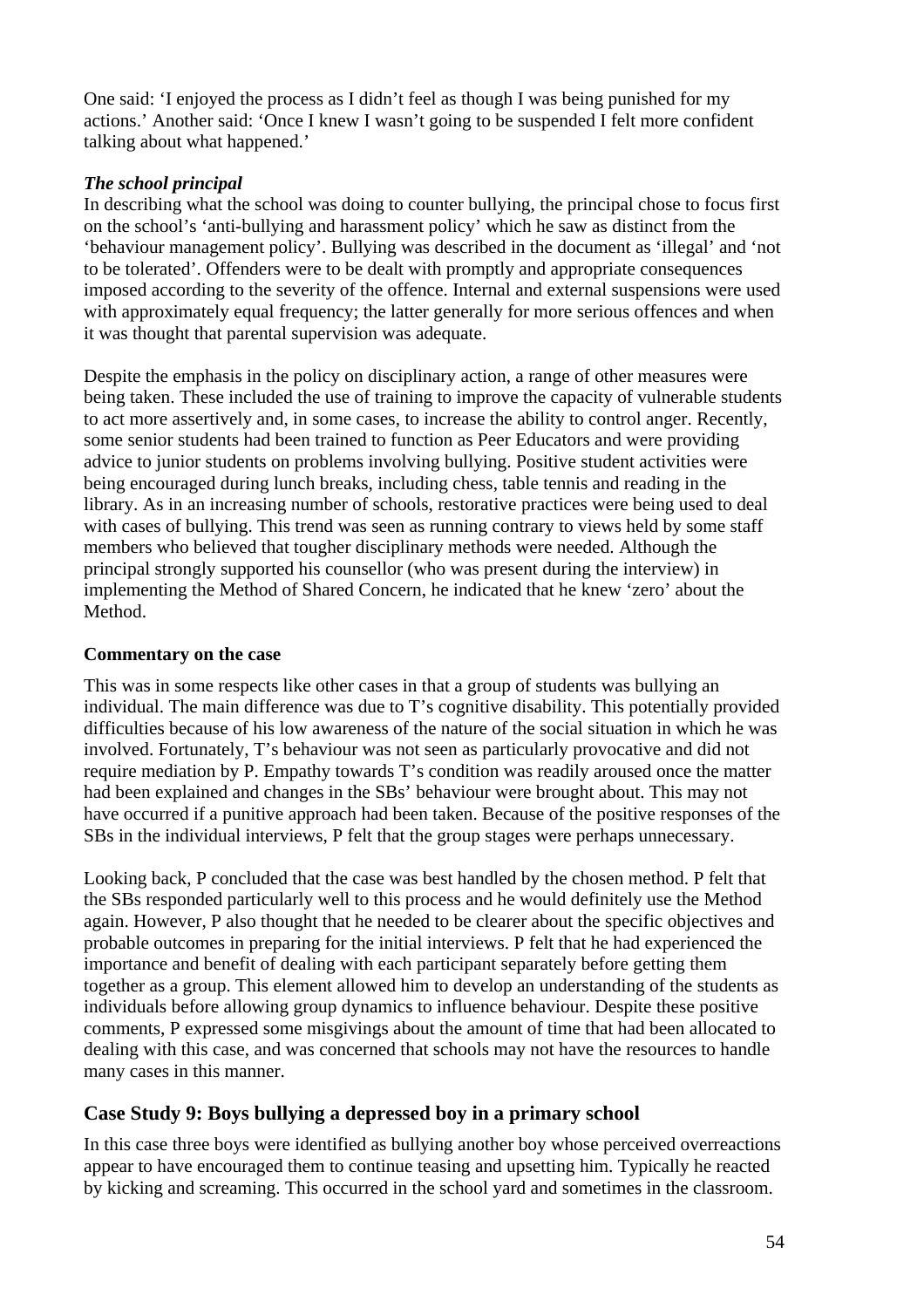It was thought by the practitioner that his vulnerability and anger stemmed from experiences at home which had resulted in his being somewhat emotionally disturbed. His parents had divorced some years earlier and his mother had acquired a new partner. The boy was evidently feeling unhappy and unwanted, was generally depressed and possibly suicidal. The school had tried repeatedly to help him without success.

The case came to the attention of the practitioner from a 'bully audit' periodically undertaken at the school in which students could nominate students who were being bullied and their tormentors. The targeted child had been seen by teachers for some time as a 'problem' because of the way he reacted to being teased, that is, in a highly emotional and aggressive way. The bullying had continued for at least three years unabated. The Target had never asked for help but it was evident that he was in urgent need of help. Because there was a group of students involved, seemingly without much empathy for the Target, it was decided that the Method of Shared Concern would be tried.

The practitioner was school principal of a primary school with some 33 years experience in schools. It was his first year as principal of the school in which this case was addressed. His experience of the Method was limited; he had attended a meeting in which the Method was explained and also viewed the training video.

### **Individual interviews**

### *The Suspected Bullies*

Each of the three suspected bullies was male. They were interviewed individually in the principal's office for about 5 minutes. Notes were not taken.

**SB1** was a 12-year-old Year 7 boy who had been identified as the main bully and ringleader. He was somewhat reserved and suspicious to begin with. He acknowledged that the Target was experiencing a hard time, but put it in the category of his having difficulties with others. He said that he himself had not had a recent interaction with the Target. He took no ownership of the problem and related several instances where the Target had aggravated the situation. At first he could not see how he could assist the Target with the problem, then suggested that he could just stay away from the Target. His level of concern for T was low (around 2). An agreement was made to have a future meeting to see how things were going. The prospect of a group meeting was raised. SB1 was unconcerned. Overall, the interview did not seem to be very productive,

**SB2** (aged 11 years) was known to have assisted SB1 in the bullying. However, he was open and willing to chat about the Target. He readily acknowledged that T was having a hard time. He had known T since Year 3 and appeared concerned about him (rated as 4). He indicated that others were concerned as well. He further suggested that he could perhaps speak to the two friends that he knew T regularly played with. This he thought might encourage them to support T more. SB2 agreed to a future meeting in order to assess progress. Overall this was a positive interview. This boy had voluntarily made positive suggestions and had spoken seriously about the difficulties T was having.

**SB3 (**aged 10 and in Year 6) was initially reserved but quickly opened up to P. He was a willing participant in the conversation. He readily acknowledged that T was having a hard time and that he had been having problems for a number of years. He went on to show a genuine concern about T (rated at 4). He mentioned that they went to Outside School Hours Care (OSHC) together and had played together in the past. He added that that he could play with T at OSHC and perhaps even during the school day. Overall the interview went very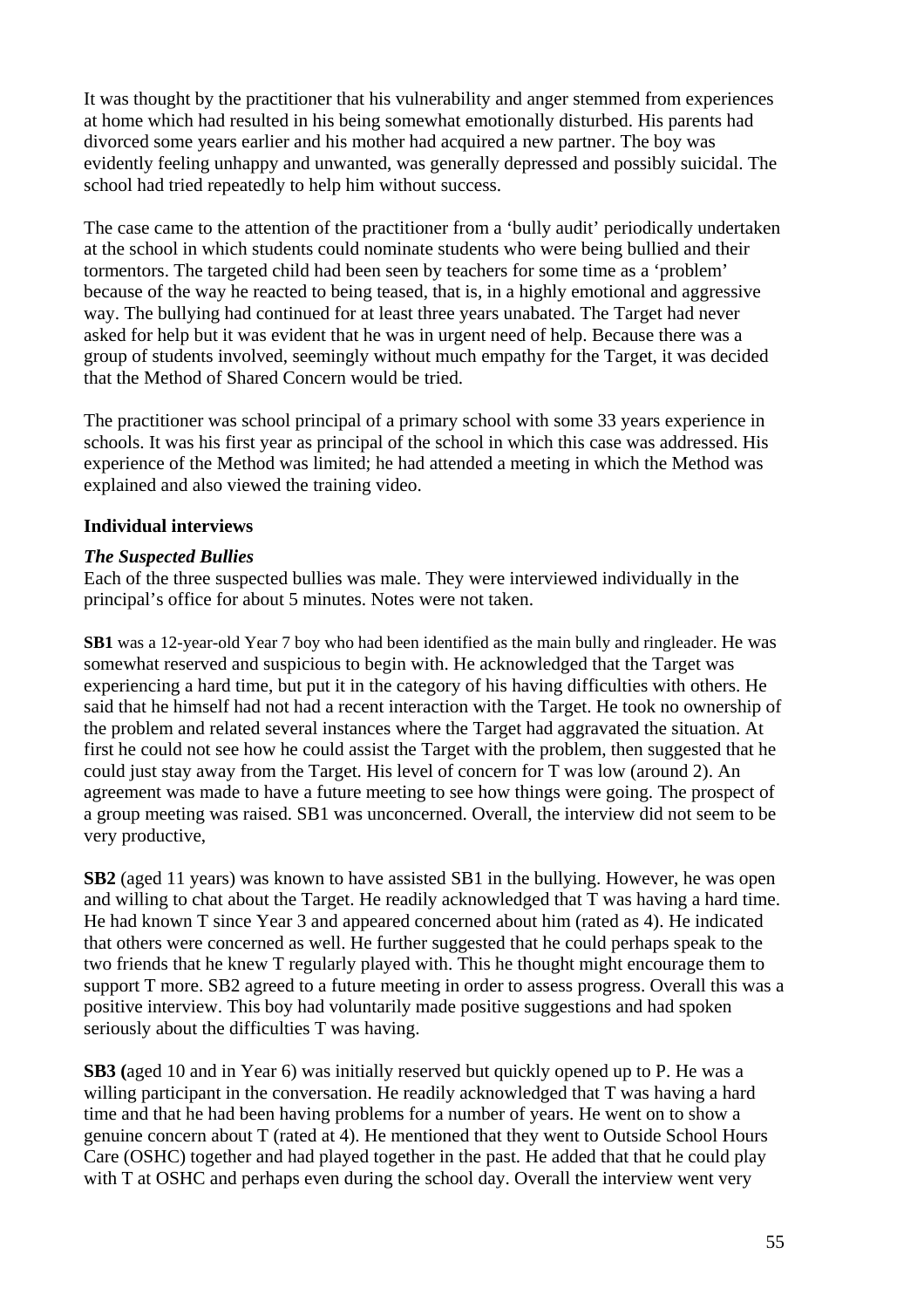well. P felt that SB3 was the most responsive of the three bullies and the one most certain to follow things through.

## *The Target*

T (aged 12 in Year 7) was very closed and guarded. He wanted to keep things superficial and was unwilling to engage in deep conversation. At first he did not acknowledge the importance of the issues he had with others and would not go into any detail. Subsequently he acknowledged that he was being repeatedly teased and that he responded by kicking and screaming at the others. He thought that no-one could help him. Eventually T opened up. He disclosed that he was unhappy at home, was being treated badly by his brothers and was continually being blamed for lying to his mother. He could not see how he could be provoking any bullying but agreed that his reactions to being teased were not helpful. T indicated that he thought his situation at school was not serious – at the same time he got teary and upset when talking about it. He indicated that he did not want to be helped. He reflected that on many earlier occasions teachers had tried to help him and had tried unsuccessfully to stop the teasing. He felt that he just had to put up with it and move on. Nevertheless he was willing to meet with the practitioner again.

**Follow-up meetings:** Further meetings were arranged with SB1 and SB3 to check on progress. In a 5-minute interview in the principal's office, SB1 explained that he had not had an opportunity to help T, but had tried to do so. He had noticed one morning that T was upset and crying when he entered the classroom. SB1 asked T what the matter was but was told that T did not want to discuss it. SB1 took the hint and did not pursue the matter. SB1 acknowledged that T's behaviour had changed in the last two weeks. He did not seem to have 'exploded' as much. SB1 felt that there had been less teasing going on. A similar interview was conducted with SB3, who disclosed that he had not had the opportunity to play with T at OSHC, as they had not been attending at the same time, but he anticipated doing so soon. Like SB1, he noted that T had not been acting angrily of late. P concluded that progress was being made and a group meeting could take place.

A meeting then held with T and lasting 10 minutes confirmed that progress was being made**.**  There had been much less teasing over the last two weeks and T felt happier about being at school. Especiall**y** he had noticed that SB1 was not teasing him or saying silly things to him in order to stir him up. T began to discuss further what was happening at home. It was clear that this had impacted greatly on his school life. Yet he was adamant that he did not want counselling assistance from the Christian Pastoral Care Support Worker or any other agency.

### **Group meetings**

### *The Suspected Bullies*

This meeting was quite short and included all three boys. The students behaved constructively and as individuals rather than as a 'mob'.. This was perhaps helped by the fact that they came from different classes. It was possible to congratulate them on what they had done. They had no reservations about meeting with T.

### *Summit meeting*

This meeting included SB1, SB2 and T**.** The boys appeared comfortable and relaxed throughout the meeting. Eye contact was given to T on several occasions and the boys acknowledged that they had been able to put into place some of the actions that they committed to originally. At initial meetings T had clearly been nervous, whereas at the group meeting he was settled and calm. He spoke in a normal manner and appeared pleased with the outcome. T indicated that he was having a much better time with only several 'minor' teasing situations and that he had handled them satisfactorily. There was agreement to continue to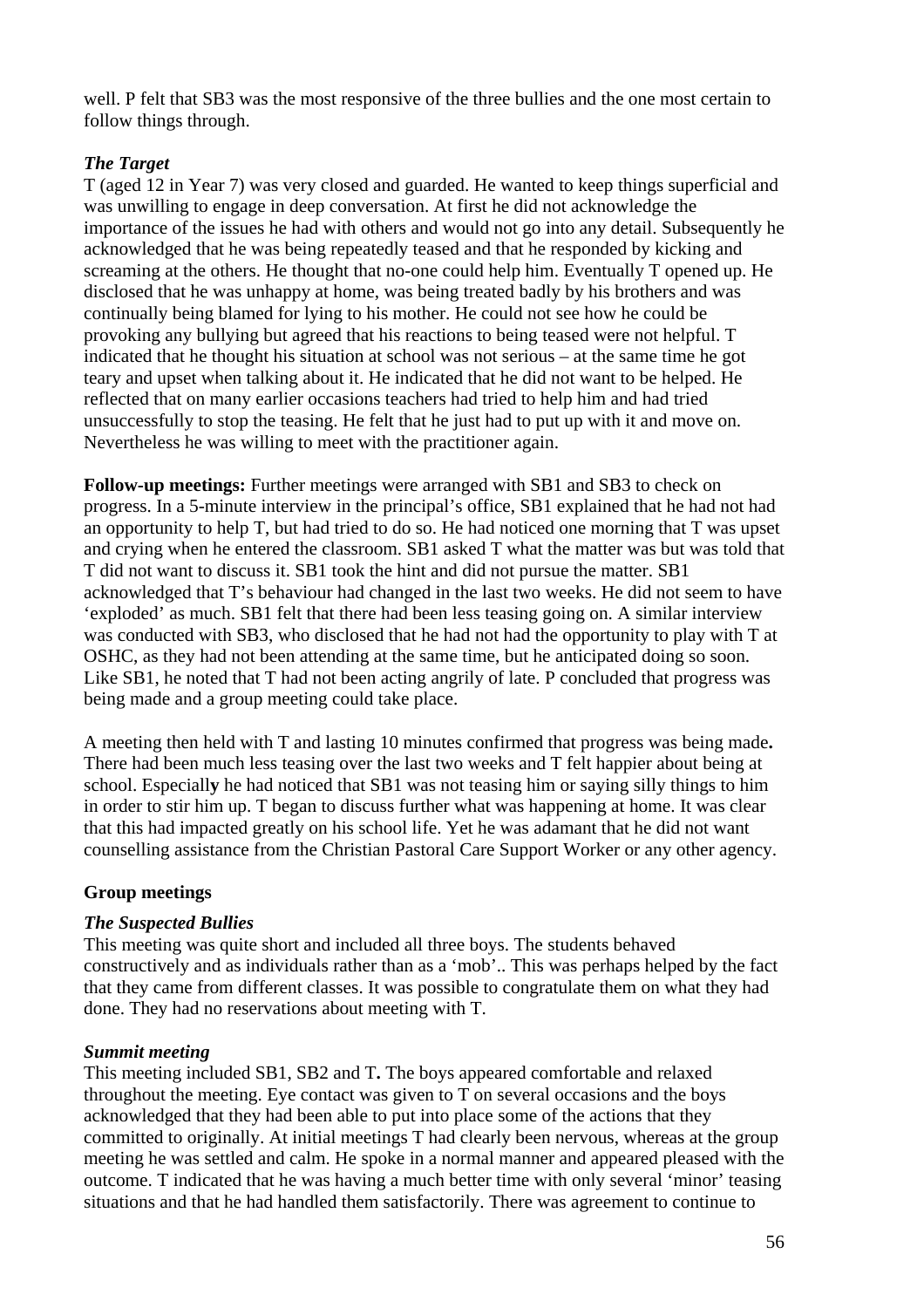work positively, though there was also acknowledgement that they were not likely to play together. A formal contract was not employed as it appeared that there had been a resolution to the case. However, there was an understanding that they would meet again if necessary. At the conclusion of the meeting, P was fairly confident that the bullying would either not continue or certainly abate to a large degree.

### **Post-intervention interviews**

### *The Suspected Bullies and Target*

Interviews were conducted with two of the SBs; the other involved student not being available at the time. The responses were very positive. Both felt that the situation for the Target had definitely improved and that the Method employed was one that should be used with other young people in seeking to resolve a similar problem. As one said: 'It helped T. He started feeling better about himself and playing with other kids.' The other student thought that the process was good because 'he [the Target] could talk about how he felt if anyone was bullying him in the yard.' Strikingly, both students expressed some pleasure in having taken part. One said: 'I'm happy for myself because I've been helping people and helping him to feel better about himself.'

The interview with T confirmed what the SBs had said. T stated that the situation 'had definitely improved, now it makes me feel better not putting up with bullies'. Although at one stage T had been reluctant to take part in the meetings, feeling that little could be done to help, his subsequent judgement was very different. Asked how he felt about having taken part he said: 'Great. They don't do the big bullying any more.' At the same time, T was uncertain whether the approach taken would be appropriate in all cases, 'because it will depend on what the bullies and the kid being bullied are like.'

### *The school principal*

The school had undertaken a variety of measures to counter school bullying. A school policy, formulated during the time of a previous principal, guided procedures, and was currently under review. Surveillance of student behaviour was encouraged during staff meetings and a bully audit was periodically conducted to identify cases. Activities designed to foster positive behaviours were provided as part of the curriculum, for instance, making use of Bounce Back literature and encouraging active bystander behaviour. Programs to overcome boredom among some children – conceived as a factor in inducing bullying – had been introduced and involved providing lunchtime clubs and the use of the school library. Cases of bullying had been dealt with in a number of ways, including disciplinary action, mediation, restorative practices and assisting vulnerable students to be more assertive.

### **Commentary on the case**

This case was seen as typical of bullying incidents that P had handled in the past. In retrospect, it was a suitable case to be handled using the Shared Concern Method. Nothing previously appeared to have had an effect on the teasing and bullying of the targeted student. In the meetings, the bullies soon began to take on the role of helpers seriously and become involved in a conscious manner. They had previously not felt empowered to make a difference. There was an increased understanding of the impact of their bullying behaviour, both directly and indirectly.

Looking back, P believed that it would be good to set up the process over an extended period. A follow up was seen as essential to the success of the program. (As it turned out in this case – and in some others – not all participants in the process could be contacted when required.) P indicated that he would continue to meet with the bullies and Target several times over the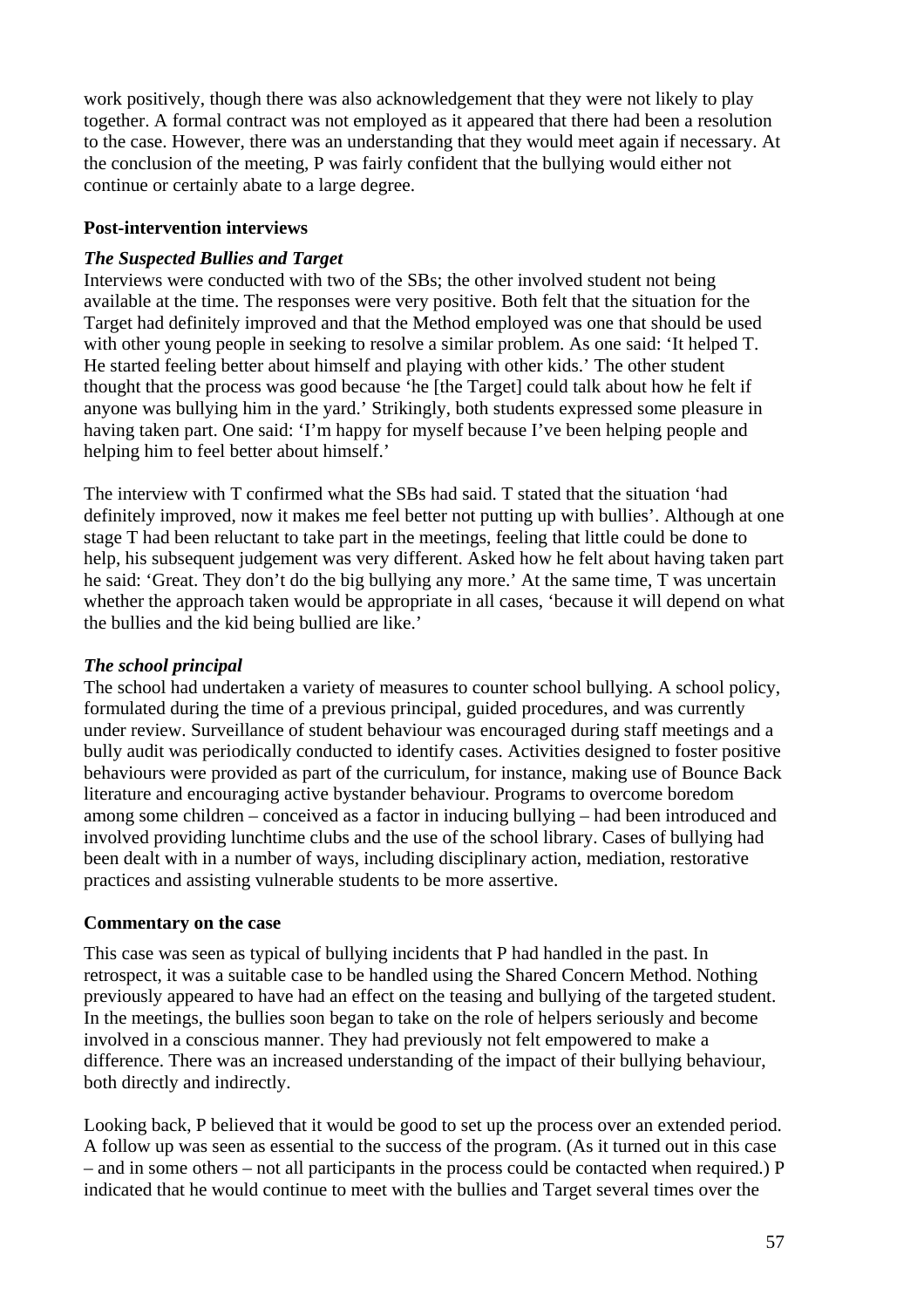next school term. The process had allowed him to engage in a meaningful way with the Target who had initially been hard to help.

P reported that he had learnt the importance of having a scaffold for asking questions of the students in a case such as this. The Method made it possible to compare ways in which individuals involved in bullying interacted with each other. It enabled P to 'gain a very clear and succinct account of who the players were in the bullying scenario'. It uncovered the main perpetrators and main supporters of the Target. It allowed him to see where one could be the most influential in resolving such problems. Finally P expressed the view that he would definitely be using the approach again.

This case is also notable for the part that appears to have been played by the home background of the Target in rendering him particularly vulnerable to being bullied. His depression, thought to be engendered by the treatment he had received at home, and his tendency to react violently and inappropriately to teasing, singled him out as an attractive target for some students who had found bullying him a source of much mindless entertainment. It was an unusual case also in that the Target seemingly did not want help from the school, having experienced futile attempts to help him in the past. The application of the Method in this case required a very sensitive approach to the Target to get him involved in the process. Given the mob mentality of the perpetrators, individual meetings were needed to gain their active cooperation. Arguably this would not have been achieved if a traditional disciplinary approach had been used.

## **Case Study 10: Boys harassing an 'annoying' girl in a secondary school**

Being continually irritated by the way a girl in their class behaved, two secondary school boys felt justified in giving her a hard time, making offensive comments and generally upsetting her. The boys had known the girl since primary school and their treatment of her was a long-standing problem. Recently they had engaged in damaging her property and throwing her things around.

The case came to the practitioner's attention when an Aide sent two girls from Year 9 to her office from an Art class. One girl was the Target, the other a bystander. Both girls had been crying. The bystander explained that T had frequently been treated very poorly by several boys in their year level. She felt their behaviour was mean and nasty and that T had suffered unfairly for most of the year. T was reluctant to say much but was clearly distressed. P learned the names of the two perpetrators from these girls.

P was concerned about T because she has always been a feisty, strong-willed girl who complained loudly in Years 7 and 8 if something was not acceptable to her. Her personality was described by many who knew her as 'grating'. Strongly independent and the youngest of four siblings, she was used to standing up for herself. To see her visibly distressed, expressing thoughts to her friend about leaving the school (where her siblings had attended to Year 12) was a matter of much concern to the practitioner.

Because of T's strong and at times grating personality, it was understandable that class mates might find it wearing to tolerate her manner day in, day out. While the initial evidence appeared to implicate two boys in an ongoing campaign of unpleasantness, P had some sympathy for the frustration they may have felt having to work in close proximity to T over a long period. The Method of Shared Concern offered a way to tackle the issues without apportioning blame and to promote tolerance of T's unusually strong personality. It also offered an opportunity for each person involved to talk together about how things might improve. Given that the students had potentially another three and a half years together at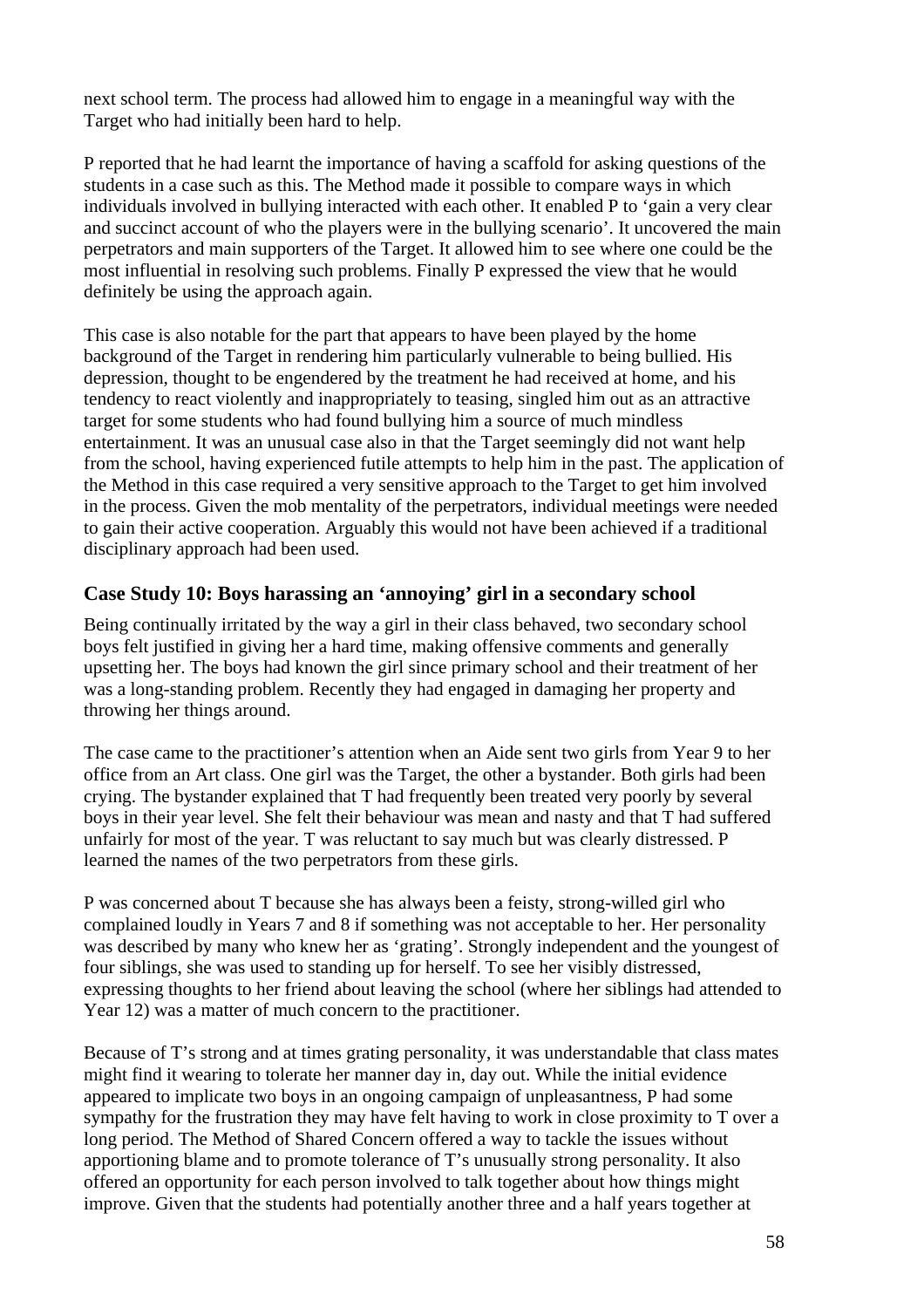school, it was thought preferable to resolve the situation without grudges being carried forward. A request had been made for the Method of Shared Concern to be used at the school and P was keen to try it out, especially as this was a case involving a group of students and moderate severity bullying.

The practitioner was an experienced female teacher with 23 years of work in schools. Currently she was the Wellbeing Coordinator and a member of the School Leadership team. She had been trained in the use of restorative practices and had only recently been introduced to the Method of Shared Concern through attendance at workshops and viewing the training video.

### **Individual interviews**

### *The Suspected Bullies*

**SB1** was a male student in Year 9. He was seen first because he had been identified as the instigator. The interview was brief, around 5 minutes. He was described as 'one of the lads', having a casual attitude to school and with a sense of humour that sometimes resulted in him joking around at the expense of others and taking things too far, especially when there was a male audience to impress. Not always cooperative, SB1 tended to be very defensive when reprimanded. P thought that he had a low level of empathy with others. He had been in classes with T since kindergarten and found her very annoying.

SB1 initially claimed to know nothing about T's situation. His attitude was offhand, defensive and non-committal. Gradually there was a slight softening of his attitude, possibly when it became clear he was not being directly accused of any poor behaviour. Focusing the discussion on T's situation and how it might be improved rather than on what he had or had not been doing to her drew him into **some** recognition that T's time at school may be fairly unpleasant. His concern for her wellbeing was nevertheless quite low (rated as 2). He claimed that T often annoyed others in class, though that didn't really bother him. When it was suggested P might catch up with him again he seemed reluctant, but did not refuse. P felt this meeting had not been very satisfactory, and that SB1 was not being cooperative or interested in being involved in the process.

**SB2** was also Year 9 male student. He had started at the school quite recently, having been a school refuser who had experienced being bullied at his previous school. He had settled well in his new school and wanted to stay here. During the last two terms he had developed a friendship with SB1. P described him as 'very individual' but at the same time wanting to fit in with his peers.

In the interview SB2 looked bothered but detached, seeming to think that he was in some kind of trouble. This attitude softened when T's situation was outlined. He showed sympathy for her situation (concern  $= 4$ ) but did not acknowledge his own or anyone else's involvement. He agreed that life could be better for T in class and that any efforts made to assist this would have his support. He suggested that he could be more friendly to T on a regular basis. P surmised that SB2 was thinking about his own bad experiences at his previous school and feeling uncomfortable about having assisted SB1 in bullying T.

This interview was regarded as much more positive because SB1 showed genuine empathy and seemed willing to contribute to a scheme that might help T. He was nevertheless at pains to point out that he didn't have much to do with her.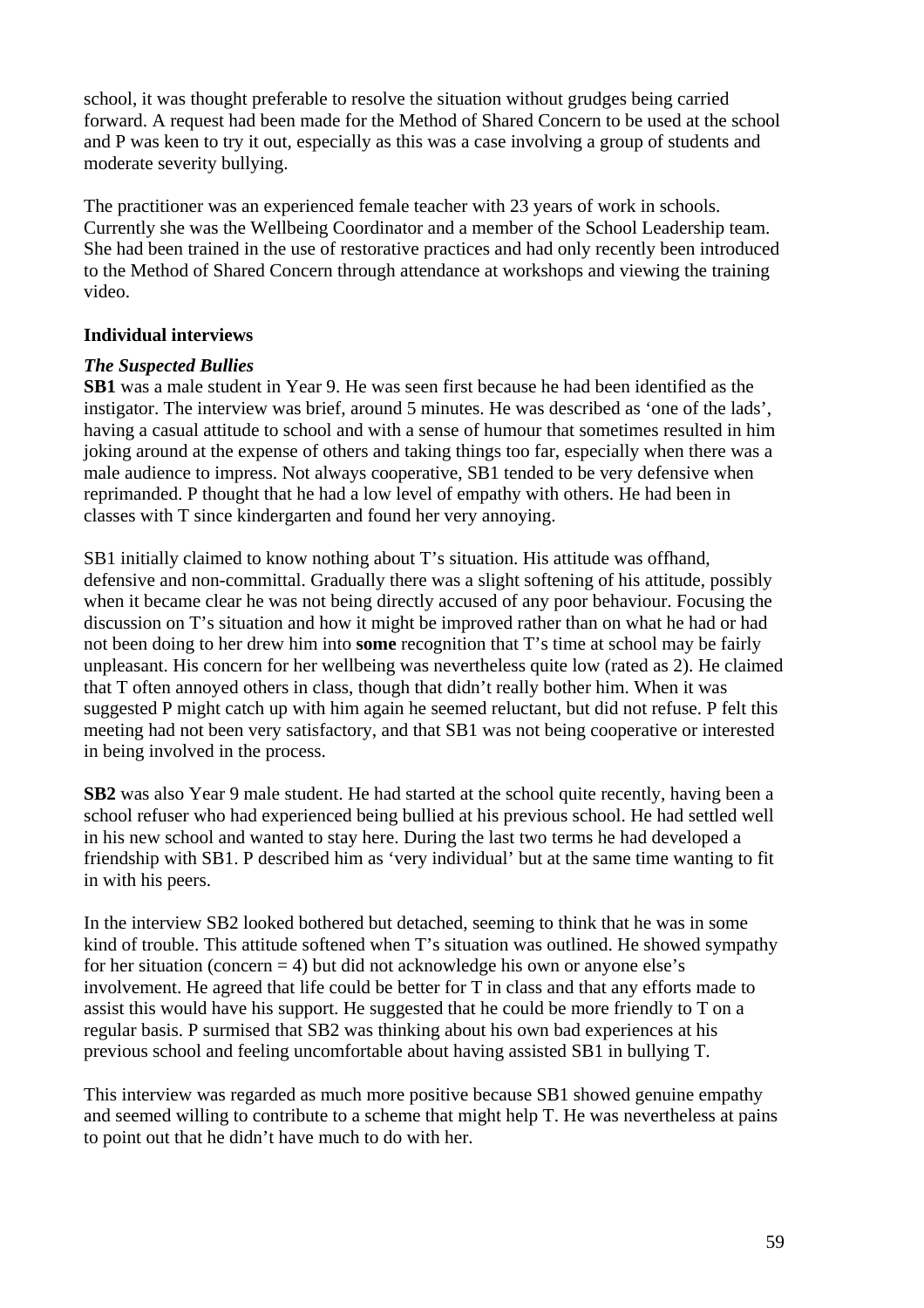### *The Target*

The interview with T (a Year 9 girl) occurred when she came to see P, together with her friend, in a highly distressed state. This made it difficult to discuss the matter unemotionally and impossible to inform T of steps that had been taken with the Suspected Bullies. The interview lasted 20 minutes. At first T was not keen to have any involvement with P. Her friend had brought her along and she was embarrassed to be 'caught' in a distressed manner. She also seemed to be close to the end of her tether. She seemed oblivious to the way in which she annoyed others with her behaviour. She was heartily sick of being treated in a mean manner by SB1 and SB2, and was annoyed on this occasion at damage to her property (a school diary had been hole punched and her belongings thrown across the room). T's general behaviour had apparently grated on others in the classroom and perhaps triggered the ongoing 'campaign' of unpleasantness that had developed. She reacted defiantly with an air of bravado, as one who dealt with her own problems. 'I have friends that will get them back,' she asserted, and 'they won't dare do anything more to me.' However, T finally agreed to P's suggestion that P would talk to the SBs and arrange a joint meeting to try to alleviate the situation.

In the judgement of the practitioner, T was self-absorbed and did not seem able to read social cues well. In this respect she seemed to have Asperger characteristics. She often annoyed other students and seemed oblivious as to how her behaviour impacted on others. Added to this, she complained a lot, and was often loud and disagreeable in the classroom. Rarely did she show any emotion other than annoyance or anger. Normally she seemed resilient, able to bounce back quickly and recover well from unpleasant situations. Not surprisingly, her behaviour was often seen as negative and provocative.

**Follow-up meetings:** In a follow-up meeting, SB1 was spoken with briefly in the yard several days later. He claimed that there had been no problem in class, T was now sitting away from him and he didn't 'notice her at all' any more. Things were fine according to him. He was reluctant to discuss the relationship and reiterated that he was doing nothing to annoy her. A similar meeting was held with SB 2 who indicated things had really settled and that T was being more pleasant and less demanding in class. The boys had stopped bothering her, he claimed, because she was further away from them and not so 'in their faces'.

A further meeting with T was held for 10 minutes a little later in P's office. T said that all nastiness from SB1 and SB2 had ceased. She noted some other concerns with a female student who had been mean to her that day, but claimed that she was friends with SB1 and SB2 and there was no longer a problem, stating characteristically that 'they wouldn't dare do anything to me again'. When asked why she felt that way, she smiled and replied: 'I have friends.' P did not believe that any intimidation had occurred however, rather that her response had more to do with T's need to be in control of any situation.

Term holidays intervened and there was a two-week break from school. Three days into Term 4, P again had brief casual contact in the corridor or in the yard with SB1, SB2, T and T's friend.

SB1 reported 'things were quiet' and that they left each other alone – no conflict, no problems. SB2 also assured P that everyone was more settled. T was much less annoying and no incidents had occurred with anyone in class. T's friend was not so convinced. Whilst agreeing that there had been no problems with SB1 or SB2, she still worried that T was unhappy at school and felt that more follow up would help her.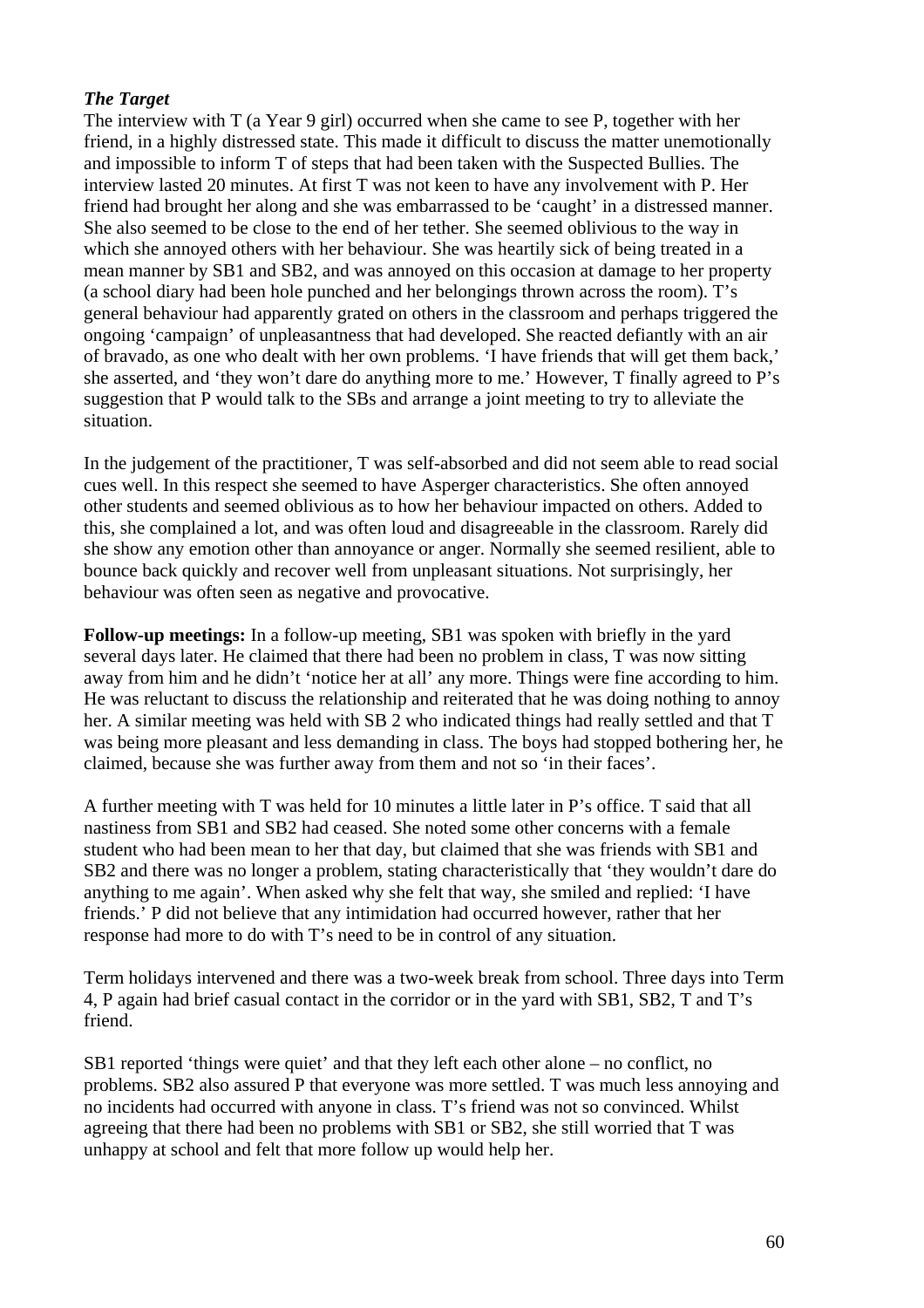P then rang and spoke with T's mother, who felt that while it had been helpful to address the situation with SB1 and SB2, T had not been overly bothered by anyone in particular. She attributed the difficulties T had to mood swings that varied from animated to quiet and sometimes sullen, and that these didn't necessarily happen due to conflict with others. Currently she thought T was happy.

Contact with class teachers and the home room teacher indicated that with a new seating plan, the class seemed much happier and no incidences of conflict had come to light. Interaction between SB1, SB2 and T had been pleasant with no indication of any rift. It was decided that group meetings would be useful at this stage.

### **Group meetings**

### *The Suspected Bullies*

This meeting was conducted a week later in P's office and lasted for 5 minutes. Considerable progress seemed to have been made, but P wanted to be certain that what had initially been described as a long-term case of bullying against T had actually ceased so readily. All evidence pointed that way, but P was not convinced it could be that easy! It was decided that a summit meeting would be held. This was despite the fact that SB1 was reluctant to be called up again, complaining that he didn't want to miss class and that there was no need for a meeting because there was no conflict between anyone as T was being quieter and more friendly and all was well. SB1 didn't see the point of meeting with T. SB2 was more willing to be involved in a meeting and supported SB1's assessment of the situation that things were reconciled and that T was more relaxed in class. (A further individual meeting was held with T. Like SB1 she claimed that there was no longer any problem. She didn't see the point of a joint meeting because 'we're all friends now'. P asked her to allow the meeting so that there could be an assurance by all concerned that this would continue to be the case – that is, no more conflict, and respectful treatment of each other at all times, regardless of whether there was a friendship as well.)

### *Summit meeting*

A 10-minute meeting was undertaken later in the day Again, SB1 was a reluctant participant, claiming that there was no point meeting with T, saying 'it doesn't matter any more' because 'it's over'. However, he agreed that the way T had been treated throughout the year had been unfair. Several times during the meeting he asked: 'Can I go back to class now?' He also said of the future: 'We'll be friends.' T replied: 'I agree.' SB2 said: 'Yeah, yeah.' The group then laughed together. T said: 'Honestly, everything is fine.'

Looking to the future and considering how each could contribute in maintaining the current good feelings, it was proposed that T needed to be a little more restrained in class and less inclined to complain loudly or needle others, while SB1 and SB2 agreed that showing greater tolerance, as had occurred during the meetings, had been productive. T responded that she was starting to see more 'mutual respect' shown in class. SB2 suggested that everyone needed to be more aware of other people's feelings and rights. All three declared there were no real difficulties beyond those mentioned and that all would be 'friendly' towards each other in the future. All three declared that there was no need for a formal contract, and laughed and giggled together as they left P's office.

### **Post-intervention interviews**

### *The Suspected Bullies and Target*

Interviews with the two Suspected Bullies individually indicated that each felt positive about the meetings, that the situation had improved, and that it was a good idea to use the process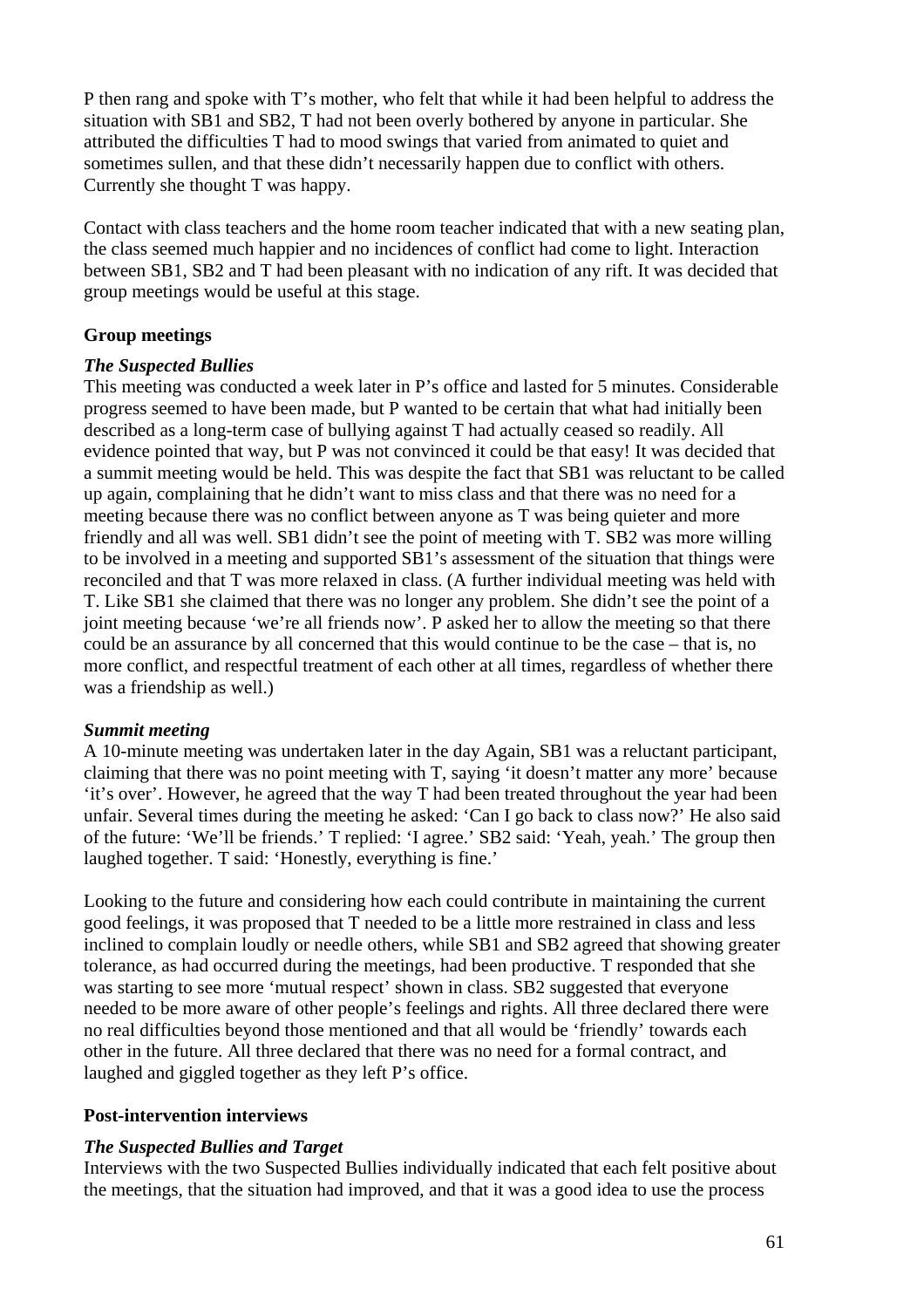with other young people to solve similar problems. SB2 said that he appreciated the chance to talk SB1 was less effusive, but confirmed that 'everything has been fine'.

Not surprisingly, the Target was less positive, claiming that the situation had already improved before the meeting. She stated that she 'felt annoyed because it interrupted a class that I enjoyed'. She added that she thought the Method should only be used 'if the people request it because it might already be resolved.'

### *The school principal*

The principal saw the major task in the school in countering bullying as conveying to both staff and students an understanding and awareness of bullying behaviour, and building a community in which individuals relate positively to each other. He thought this was much more important than seeking to contain the problem by imposing rules. Working with children on the subject of bullying was being undertaken in the context of religious education. Staff were being encouraged to observe closely how students interacted in classrooms. Peer support training was being introduced. Surveys were being regularly conducted with both students and parents. Meetings with parents focusing on the issue of bullying and effective parenting had been held, though they were not always well attended. Linking with parents was seen as particularly important and they were notified when their children were involved in cases of bullying and their collaboration encouraged.

The school anti-bullying policy had been reviewed recently and it was felt that increasing attention should be paid to working constructively with cases of bullying. The main method currently employed was restorative practices, which had proved effective in the hands of capable practitioners. Other approaches were also tried, including assertiveness training for children who were often targeted, mediation in cases of conflict, and, in extreme cases, disciplinary action was sometimes taken. The Method of Shared Concern was seen as consistent with the school's social philosophy and the work of the practitioner in this area was strongly supported.

### **Commentary on the case**

This was a difficult case primarily because the Target had little understanding of how she had, in part, unconsciously provoked the situation, and was reluctant to accept help to resolve the situation which clearly distressed her. Added to this, the ringleader (SB1) felt little empathy towards T and was reluctant to try to improve the situation. This case raises the question of whether victims of school bullying should be helped when they are not interested in receiving help. P decided that the problem needed to be addressed to prevent destructive and hurtful behaviour from continuing. In doing so she committed herself to working with somewhat unwilling participants and a Target who was far from grateful for the help she received. Despite these difficulties, the outcome appears to have been largely – and surprisingly – positive.

This case raises questions about what might be termed 'provocation'. Whatever provocation there was (and the SBs felt there was some) was seemingly unconscious on the part of T, and was related to the annoyance they felt at her seemingly insensitive behaviour. Overcoming the bullying behaviour appears to have been achieved largely through P eliciting from the SBs (SB2 especially) feelings of empathy towards the distress felt by T. P felt very confident that SB2's commitment was genuine and that he 'grew' through the process which allowed him to get in touch with his own feelings from his previous experience of being a victim. P was somewhat less confident that SB1 would not subsequently resume bullying T. The speed and apparent ease with which he modified his behaviour was somewhat perplexing to P, given his defensive attitude. But there seemed to be a genuine self-recognition that he had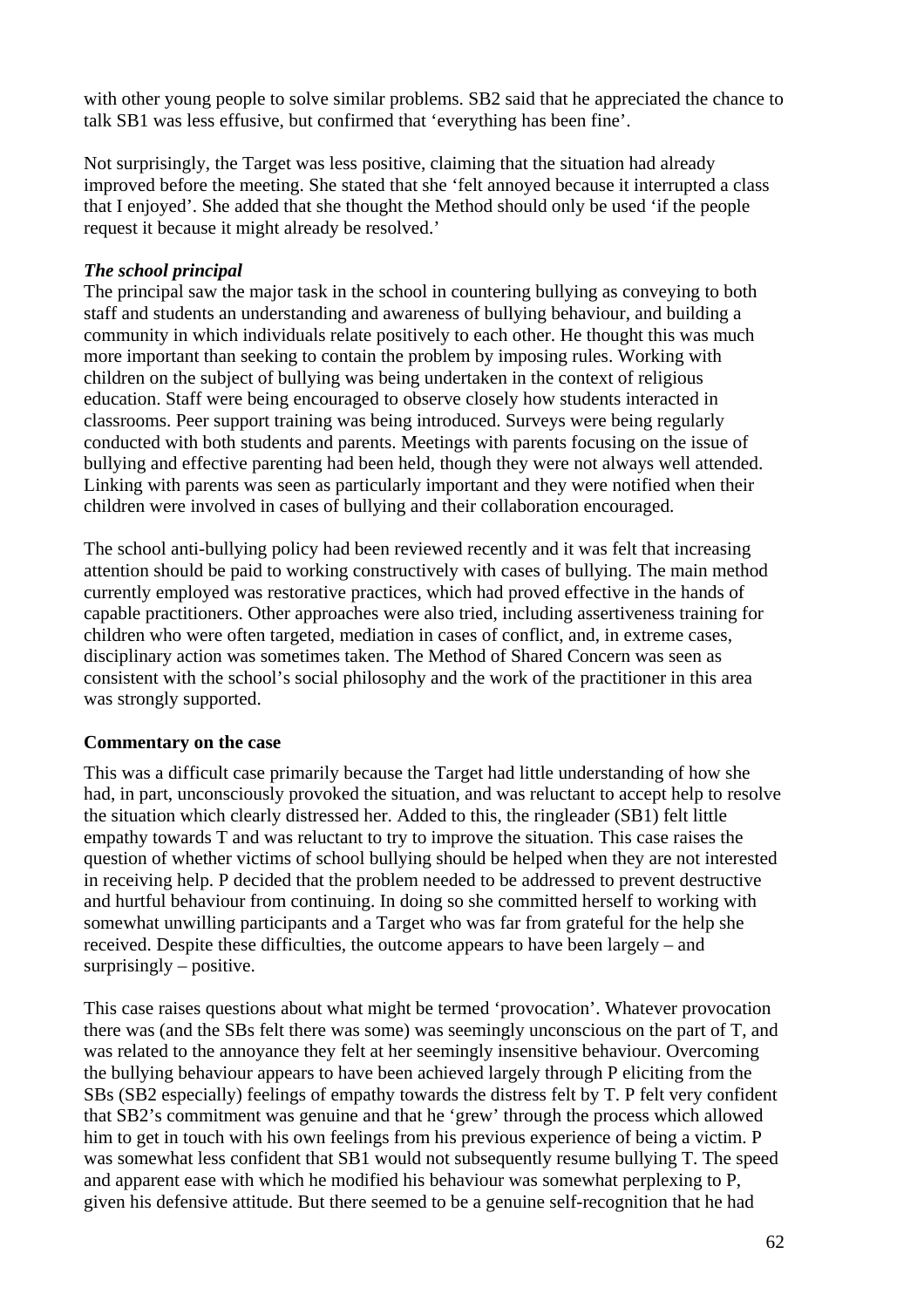'crossed a line' and having recognised this, he would be careful not to do this again with T. P also thought that that T had learnt a little about her own behaviour and felt moderately confident that there would be a reduction of her self-centred behaviour as a consequence of the process.

P reported that the problem was not different from others that she had encountered but the reactions of the students were somewhat different. In this case, the students seemed to 'self correct' very quickly and P was amazed at how easily resolution was achieved. She felt confident that the bullying had been brought to an end, at least as far as SB2 was concerned, and would definitely be using the approach again.

At first glance, the behaviour of the students in the final group meeting may appear surprising. They had in a way distanced themselves from P. Arguably this distancing and avoidance of any show of emotional reconciliation on the part of the SBs and T could be attributed to a desire to deny any 'deeper' feelings over what had happened and to assert their independence of the adult world. According to P, the Method of Shared Concern was successful in this case because it had been possible to completely take blame out of the equation and simply focus on how to interact respectfully in future. The resolution of the problem was important to her because the students involved would be in close proximity to each other for some years to come.

Finally P speculated on sending permission letters to the homes of the students, as required for the research, making the issue seem bigger than 'Ben Hur' in the eyes of SB1 and SB2, and this could have contributed to the speedy solution. In some other respects, she noted, the Method of Shared Concern was similar to the method she had developed during the last four years of Wellbeing Coordination. She had been using restorative practices without the focus on who was responsible for any conflict. She had usually managed to encourage a concern for others in resolving issues of harassment and bullying and this approach had been very successful. P concluded that the work in this project validated the approach she was already using informally.

# **Case Study 11: Girls 'cyber bullying' another girl in a secondary school**

This case involved a serious case of cyber bullying, making use of a website in which a girl was described in highly derogatory and offensive terms. Two offenders were identified, one who provided information for the site and another who supported her and spread the news about the site to other students at the school. The seriousness of the case increased dramatically when a local newspaper discovered the site and quoted from it in such a way that the Target could be identified in the local community.

The case came to light when the practitioner was informed about it by students who had seen the site. The site (www.whozadog.com) has been created to enable people who are angry about someone or something to 'let off steam'.

The website invited people to express their detestation of others, as follows:

Ever had someone piss you off?? Well now is your chance to let the world know. Help us build the worlds largest database of assholes, bastards, pricks, police informants, asshole ex boyfriend, bitch ex girlfriends, laggers, asshole cops, asshole teachers, bastard headmasters, cheating husbands, cheating wife's [sic] bullshitting employees of government [sic] agencies, back stabbing friends, corrupt law enforcement, corrupt lawyers, dodgy tradesmen, shifty real estate agents, dodgy salesmen and anyone else who you think should need a flea bath.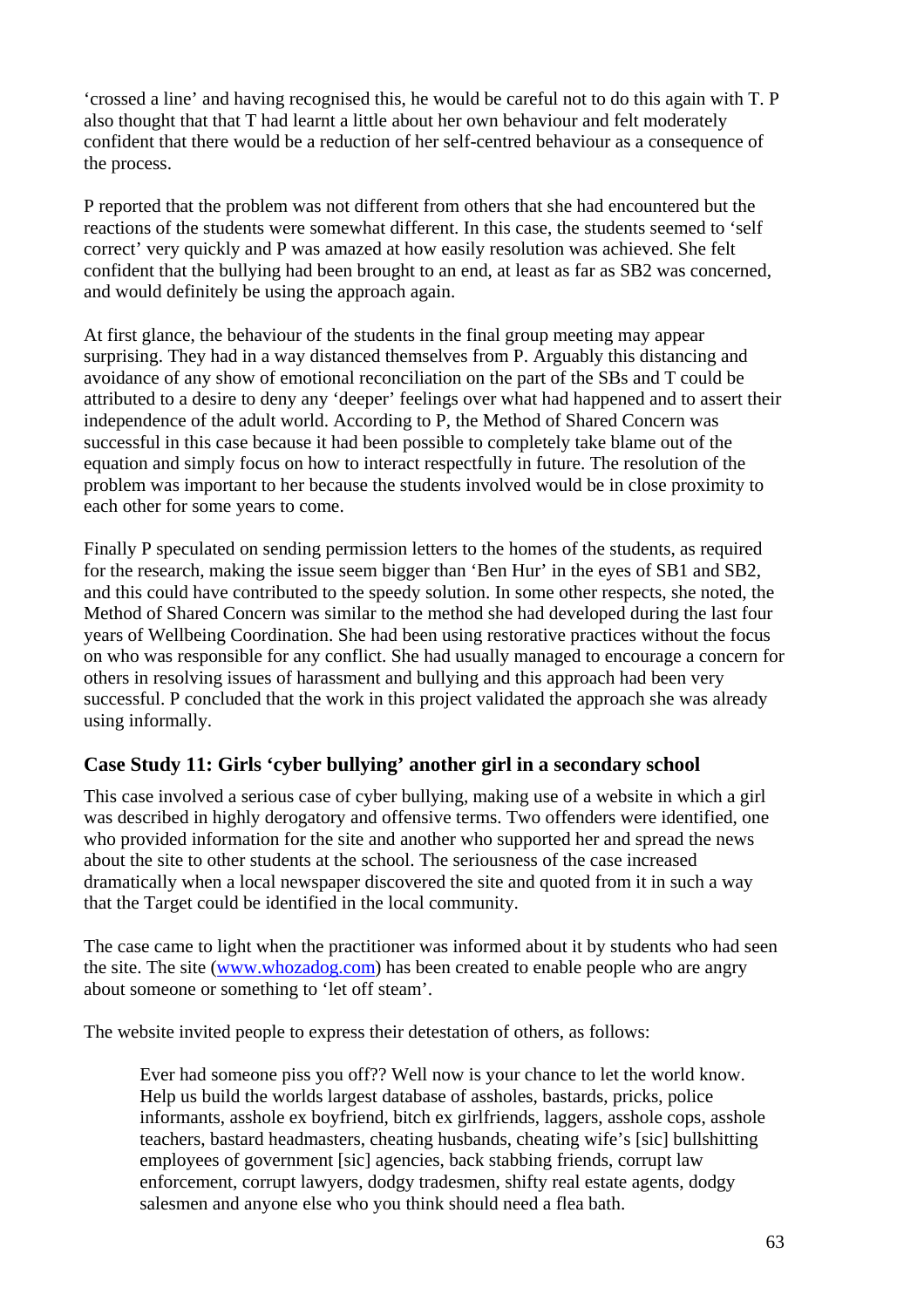When P was informed about what had been put on the site about T, the offensive information had been there for about two months. It indicated that the Target was a 'slut' who was having indiscriminate sex and constantly getting drunk. P was informed of the two girls who were responsible for the site entry and they were then interviewed by P.

P was an experienced male teacher, an ex-principal who currently had responsibility for the coordination of student wellbeing activities. He was also a trained social worker. His knowledge of the Method of Shared Concern was through attending a workshop and viewing the training video. He had previously dealt with bullying incidents using restorative practices which he saw as being similar in some respects to the Method of Shared Concern, with the latter being less accusatory and involving elements of mediation.

### **Individual interviews**

### *The Suspected Bullies*

**SB1** was a 16-year-old girl in Year 10 who was intending to leave at the end of the year. The meeting was in P's office (as were all the interviews) and lasted about 20 minutes. According to some reports, SB1 overused alcohol and was sexually active with different partners. She was seen as the ringleader. Initially she was very defensive, but eventually acknowledged that T had been treated badly and that she had played a part in how she had been treated. At the same time, she pointed out that her actions had taken place outside school hours and were therefore of no legitimate concern of the school. She appeared to have some concern, albeit small (rated as 2), for T but believed that T deserved the treatment and what was on the site was in fact accurate. In her mind T's behaviour had provoked the response. The only suggestion SB1 was prepared to make was that the information on the site should be taken off. (For a time the site had been removed, but then it was reinstated, despite P's efforts to have it permanently removed). P suggested a joint meeting with T, to which SB1 offered some resistance. P insisted that it was really necessary and was part of the school's 'duty of care'. To a limited extent, SB1 had accepted some responsibility to help improve the situation and she became more cooperative over time. P had made it clear that he was not intending that anyone would be punished, though there was a possibility that others would want a punishment imposed. At the conclusion of the interview, P felt that some progress had been made.

**SB2** was a 15-year-old girl in Year 9, identified as a 'follower'. Her role had been to use her mobile to tell other students about the site. She was more ready to recognise the harmfulness of the treatment T had received and expressed more concern for T (rated as 3), but like SB1 she felt that T had deserved the treatment. Nevertheless, she suggested that she might be able to influence SB1 in a positive way. At the end of the meeting P was more confident of progress having been made.

#### *The Target*

A 15-year-old Year 10 girl, T was engaged in a long (one hour) meeting at which notes were taken. She was from a well-respected conservative family, but had, according to some observers, 'gone off the rails' in recent times due to negative peer influence. She was clearly upset, embarrassed and humiliated by what had happened and no longer wanted to be at the school. In no way did she feel at fault. If the perpetrators had had a grievance against her, she believed they should have spoken to her about it.

**Further meetings with SBs:** There were brief follow-up meetings individually with the perpetrators, and some evidence of remorse and a readiness to meet with T. However, it was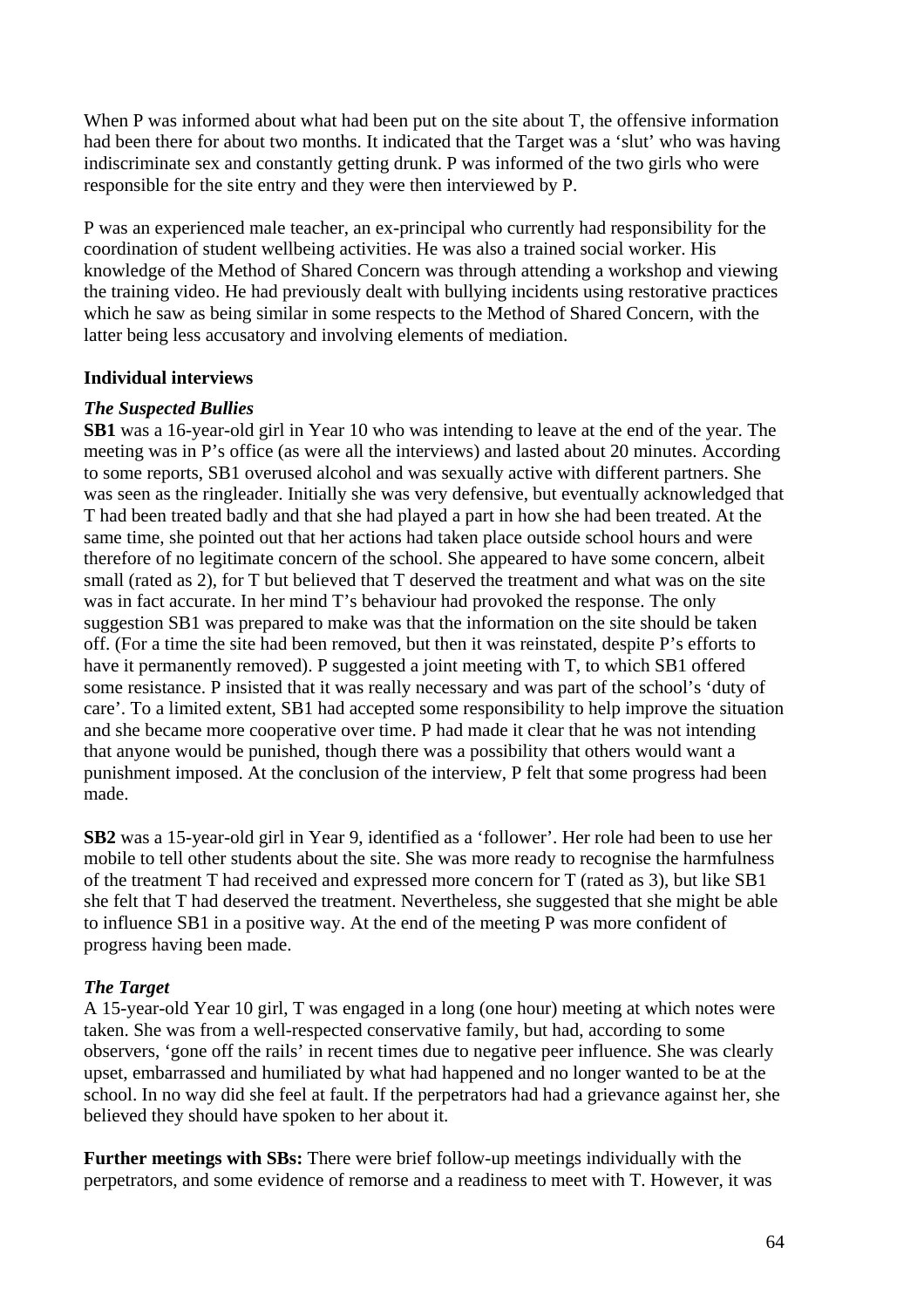decided that no group meeting of SBs was to be held and there was thus no opportunity for them to formulate with P an agreed plan for use in the final meeting.

## **Group meetings**

### *The Suspected Bullies*

A group meeting with the SBs was not held.

## *Summit meeting*

At the meeting with the SBs and T there was considerable tension. SB1 remained somewhat resistant, SB2 less so. The former persisted in trying to justify her behaviour, charging that T had been acting in an objectionable way with the boyfriends of other students. T wanted to know why she had not been spoken to directly about this matter. P suggested that an apology was needed on the part of SB1 and SB2 before further progress could be made. A written apology was provided and accepted by T.

# **Further work**

In this case it was decided that the school principal should be informed of developments, and also the parents of the students. T's father was very angry and planned to take legal action on behalf of his daughter. However, in view of the apology he agreed not to proceed, which was welcome news for the cyber bullies. P felt that the bullying would not continue.

### **Post-intervention interviews**

## *The Suspected Bullies and Target*

SB1 only was interviewed. She indicated that she had been happy to meet with P as she had in the past. She felt she understood the situation better and had been able to help T. In general she had a high opinion of how P worked with students. She believed that the meetings had definitely helped to improve the situation for T and the approach used by P should be applied to other similar cases.

T was also very positive about the meetings, which she believed had helped to improve her situation. She 'was now friends with' SB1 and SB2. She described the situation as 'normal'.

# *The school principal*

The work of the school in countering bullying was described as containing a number of features. The anti-bullying policy developed by the school was seen as useful mainly in providing practical advice on what can be done by staff and students. A version is provided in student diaries. Parents could request copies. Parents were generally invited to meet with the principal when their children were involved in bully/victim problems. No surveys specifically on bullying had been carried out, although students had been asked questions relating to their perceived safety at school. Some discussion of bullying issues was being conducted in Pastoral Care sessions. Negative bystander behaviour, as in egging on bullies, was viewed as a punishable offence. Lunchtime clubs were being provided for children to engage them in constructive activities, such as Chess and Robotics. The library was open and catered for children who wanted to read.

The primary method for addressing cases of bullying was restorative practices, about which staff members had received training. In addition, efforts were being made to assist some children to be more assertive. Conflict between students was sometimes handling using mediation processes. Disciplinary action was applied in extreme or persistent cases of bullying, and both internal and external suspensions had been used. Internal suspension could last for a day or more and was used in place of external suspension when it was believed that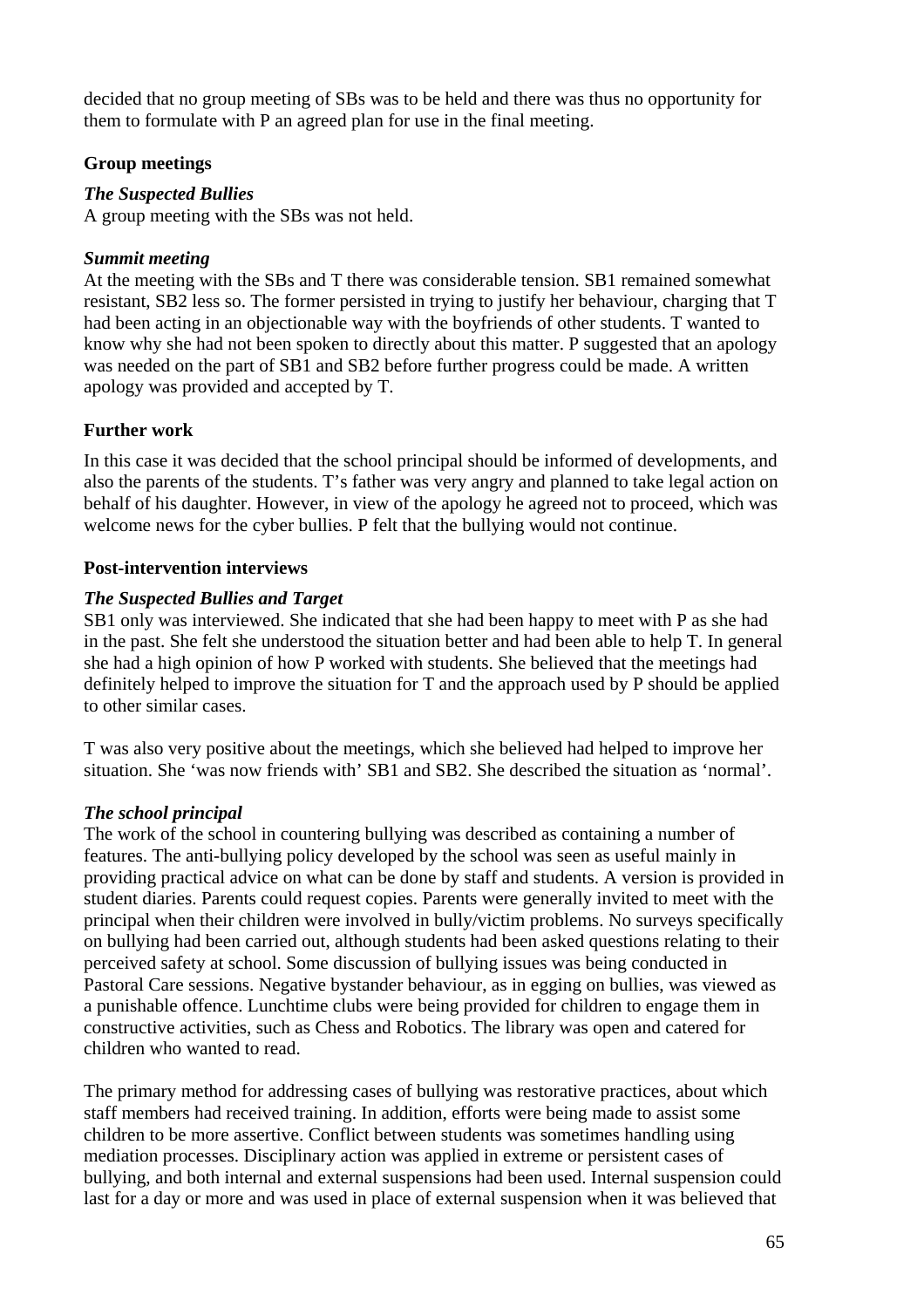parental control was weak or unreliable. An increasing worry was cyber bullying, given that the responsibility for taking action was being split between parents and schools. The principal noted that removing abusive content from sites which were damaging to members of the school community was difficult or impossible to achieve. Finally, the principal expressed support for the Method of Shared Concern as a means of addressing cases of bullying.

### **Commentary on the case**

This was the only case to report on how cyber bullying had been handled using the Method of Shared Concern. Given that abusive use of the Internet is commonly viewed as a serious or even criminal offence, a legalistic approach may be deemed appropriate. There is also, the principal noted, some uncertainty as to who has the responsibility for dealing with it, especially when the perpetrator(s) operate outside school hours. Nevertheless, in P's opinion the case was handled appropriately and seemingly successfully, without the use of suspensions or the threat of legal action.

In some respects this was not a 'pure' application of the Method of Shared Concern. Although there was no threat of punishment on the part of P, a degree of authoritative pressure was used, for instance, in mandating an apology from the SBs. Given the unusually serious nature of the case, this is understandable. The omission of the group meeting with the SBs is also a deviation from the model. It seems possible that such a meeting could have led to a smoother and more effective final meeting. It would have been useful to have observed interactions between SB1 and SB2, and whether the latter could have exercised some moderating influence.

Clearly the case had further ramifications, not least of which was the need to remove the offensive material on the site. The practitioner reported that the school had been unsuccessful in achieving this and the problem in this regard was ongoing.

# **Case Study 12: Boys teasing a boy for being 'short' in a primary school**

The bullied child was the target of verbal ridicule because of his physical shortness. News of the bullying had come from the boy's parents who had notified the school principal (the practitioner). The bullying had been going on for some months in the school playground. P felt that a direct confrontation of the Suspected Bullies would result in a denial. Two boys were involved.

The practitioner was a school principal of a primary school with 33 years experience working in schools. She has a Bachelor of Education, a Diploma in Student Welfare and a Masters in Theology. Her experience of the Method had been derived from attending a workshop and viewing the training video. Her previous work with bully/victim problems had involved using restorative practices.

#### **Individual interviews**

#### *The Suspected Bullies*

**SB1**, an 8-year-old boy in Year 3, was identified as the main perpetrator and interviewed for about 20 minutes. This child had often been observed as disruptive in class. He acknowledged that T was having a difficult time and that he was moderately concerned about the situation (rated 3). He pointed out that another boy (SB2) had also been upsetting him. SB1 did not disclose what he had been doing but was agreeable to 'keeping an eye out for what could be happening'. P was careful not to suggest that any punishment would be applied. Over time, SB1 became more cooperative and P saw the possibility of bringing about a change in his behaviour and his owning the change.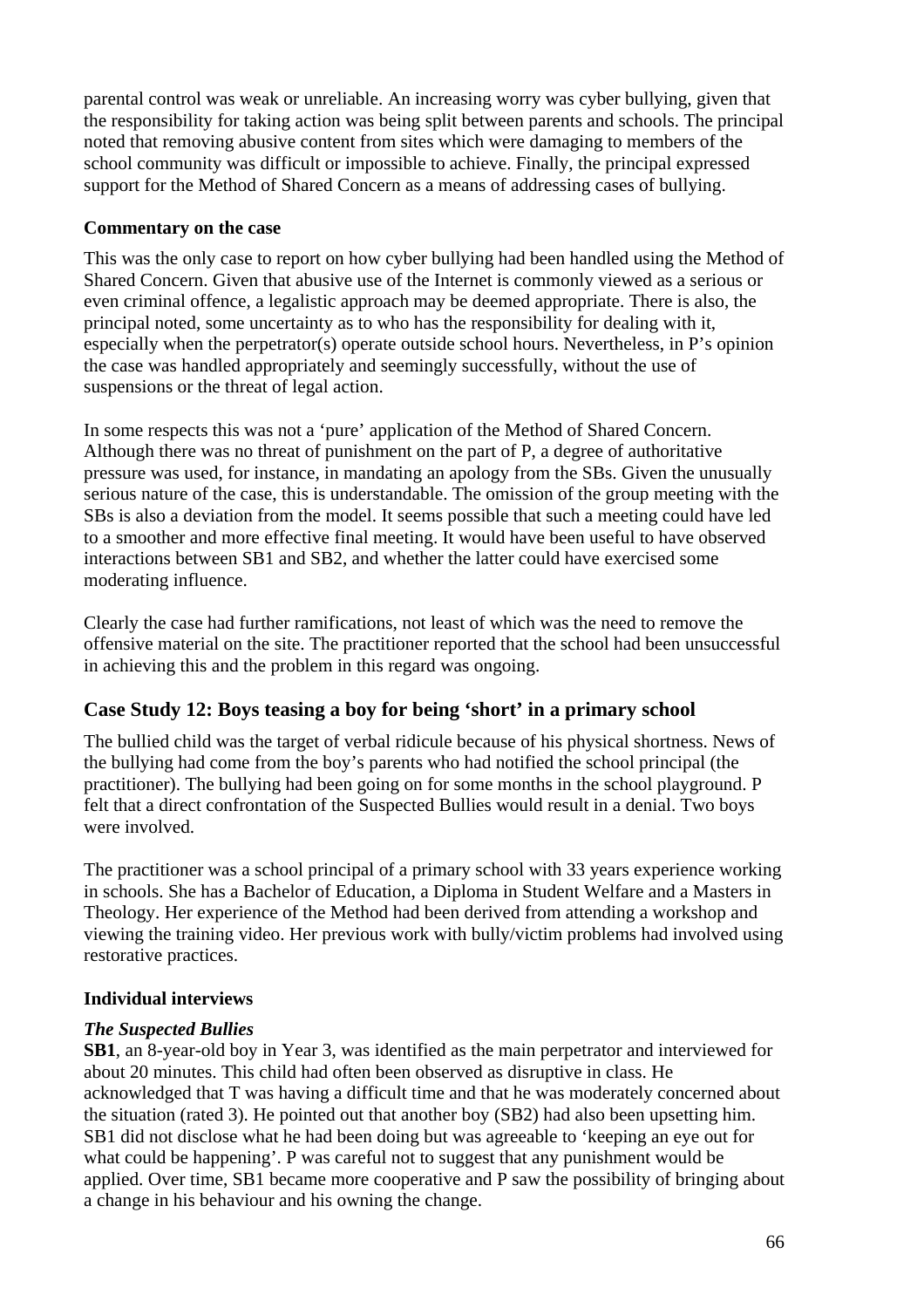**SB2**, also a boy of 8 years in Year 3, presented as extremely detached and showed a comparatively low level of awareness or concern (rated 2) in relation to T's situation during the 15-minute interview. He seemed to be a follower of SB1. P formed the impression that SB2 would not or could not focus on the problem. In class he was reported to be unengaged in his work. His teacher found him disruptive and he was often sent out of the class. It seemed probable that his state of mind was due to his being disturbed by events in the home. Recently his parents had divorced and there had been a suicide in the family. P concluded that it would not be useful to involve him further.

### *The Target*

T was an outgoing, somewhat boisterous boy who was very keen on sport. However, repeated comments about his physical shortness had upset him. According to P, his shortness was not extreme and he was not, in fact, the shortest boy in the class. Nevertheless he was very sensitive about the matter. There was no indication that he had in any way acted to provoke the bullying. He was happy enough to become involved in the process.

Subsequent individual meetings with the children were brief and indicated that the SBs had kept away from T and the bullying had ceased. P observed that she had noticed SB1 and T playing happily together and was confident that the problem had been resolved. No group meetings were held.

### **Post-intervention interviews**

#### *The Suspected Bullies and Target*

The interviews indicated that the outcome had been positive for T. Taking part in the meetings with P was reported by the SBS as 'OK' and 'really good'. Both saw that the situation had improved. One said: 'People have stopped calling him names.' The other thought he was 'able to make more friends'. Both thought that the process could be used with students with similar problems. The targeted child confirmed that matters had improved: 'They stopped calling me names and picking on me.' He said he felt good about having taken part.

### *The school principal*

In this case the principal **was** the practitioner, as is often the case in primary schools. As noted earlier, she was a very experienced in working in schools. School policy on bullying emphasised positive behaviours, but was supplemented somewhat paradoxically by 'a serious offences policy' which was concerned with situations meriting internal suspensions. The principal was strongly opposed to external suspensions, although they had occasionally been used in cases of serious offending. Periodic surveys of student behaviour were carried out using a peer nomination procedure, which she saw as providing more objective information than self-reports from students. Emphasis was placed as far as practicable on cooperative learning, although it was observed that its use depended on the nature of the cohort, some students requiring more structure. Social skills programs were being implemented by teachers as needed. Surveillance of student behaviour during breaks was seen as important and the playground area had been modified to facilitate it. Peer support activity was not seen as desirable as it led to the 'supporters' thinking that they had a right to boss others around and could 'empower the bullies'. Although it was recognised that promoting better bystander behaviour was desirable, no action had been taken by the school to systematically encourage it. Parents were being contacted in relation to the more serious cases of bullying, but no meetings of parents to address issues of bullying had been held.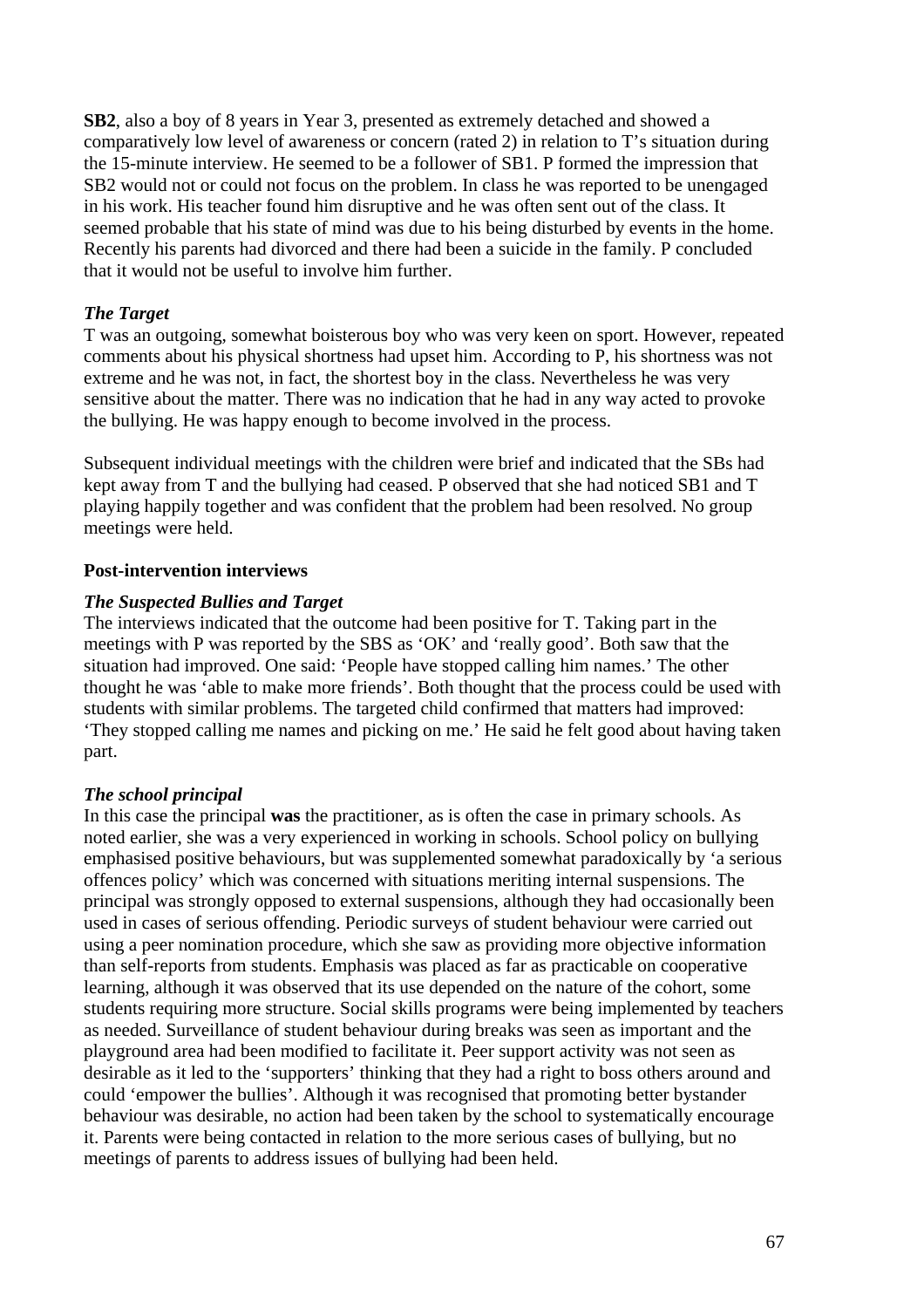In dealing with cases of bullying, restorative practices was the most common approach used. P saw this method as providing the 'first port of call' and was most appropriate when students readily admitted their involvement and acted remorsefully. Where students were not immediately ready to respond and act in this way, P felt that progress could be made using the less confrontative Method of Shared Concern.

### **Commentary on the case**

This was very much an abbreviated application of the Method. Unlike other cases, the Target was neither provocative nor seemingly, in a general sense, lacking in power or resilience. His vulnerability lay specifically in his sensitivity to ridicule about his shortness. P was appropriately non-confrontative and sought to engage the children in one-to-one meetings. However, the approach lacked the wider dimensions of the Method and there was no attempt to explore and improve the relationship between the children involved in a joint meeting. This application raises the question of when it is unreasonable to interview children whose depressed or confused state of mind prevents them from focusing on the issue. When such individual interviews cannot be conducted, neither can subsequent group meetings, and the full application of the Method cannot be undertaken. A meeting between SB1 and T could have been arranged and this might have been useful. However, judging by the postintervention interviews the outcomes were notably positive.

### **Case Study 13: Girls bullying two other girls in a secondary school**

The situation was one of reported general conflict and bullying within the Year 9 girl student population at a district high school (Kindergarten to Year 10), with some Year 8 and 10 girls allegedly involved. The bullying behaviours reported included threats of physical harm, name-calling, put-downs, and social rejection. The problem was brought to the attention of the school by a group of bystanders who wanted the school to do something about it.

This application was more complex than most, as two students were being targeted by a group. Subsequently, a case of bullying developed in which one of the Suspected Bullies became a Target. The widespread nature of the situation made identifying who was involved and in what role more difficult.

The practitioner was a school psychologist and experienced with the Method of Shared Concern, having attended five days of training with Anatol Pikas in 2004. The practitioner had also conducted train-the-trainer professional learning in Shared Concern with other school psychologists and school staff in Western Australia. The practitioner was brought in by the school as an 'independent' consultant to assist in the implementation of strategies to address wider student behaviour issues at the school.

### **Individual interviews**

Preliminary interviews were held with eleven girls, and three SBs and two Targets were identified for the application of the Method of Shared Concern. SB1 and SB2 were friends and cousins and the leading contributors to the bullying, according to school staff. Bystanders initially reported the situation to staff and indicated that name-calling, persistent put-downs and threats of violence had taken place. Due to a number of factors, including school events and school holidays, there was a four-week gap between the first round of interviews and the second round.

#### *The Suspected Bullies*

**SB1** was a Year 9 Aboriginal student with a history of peer and family conflict in the community. SB1 was interviewed first as the school staff had identified her as the likely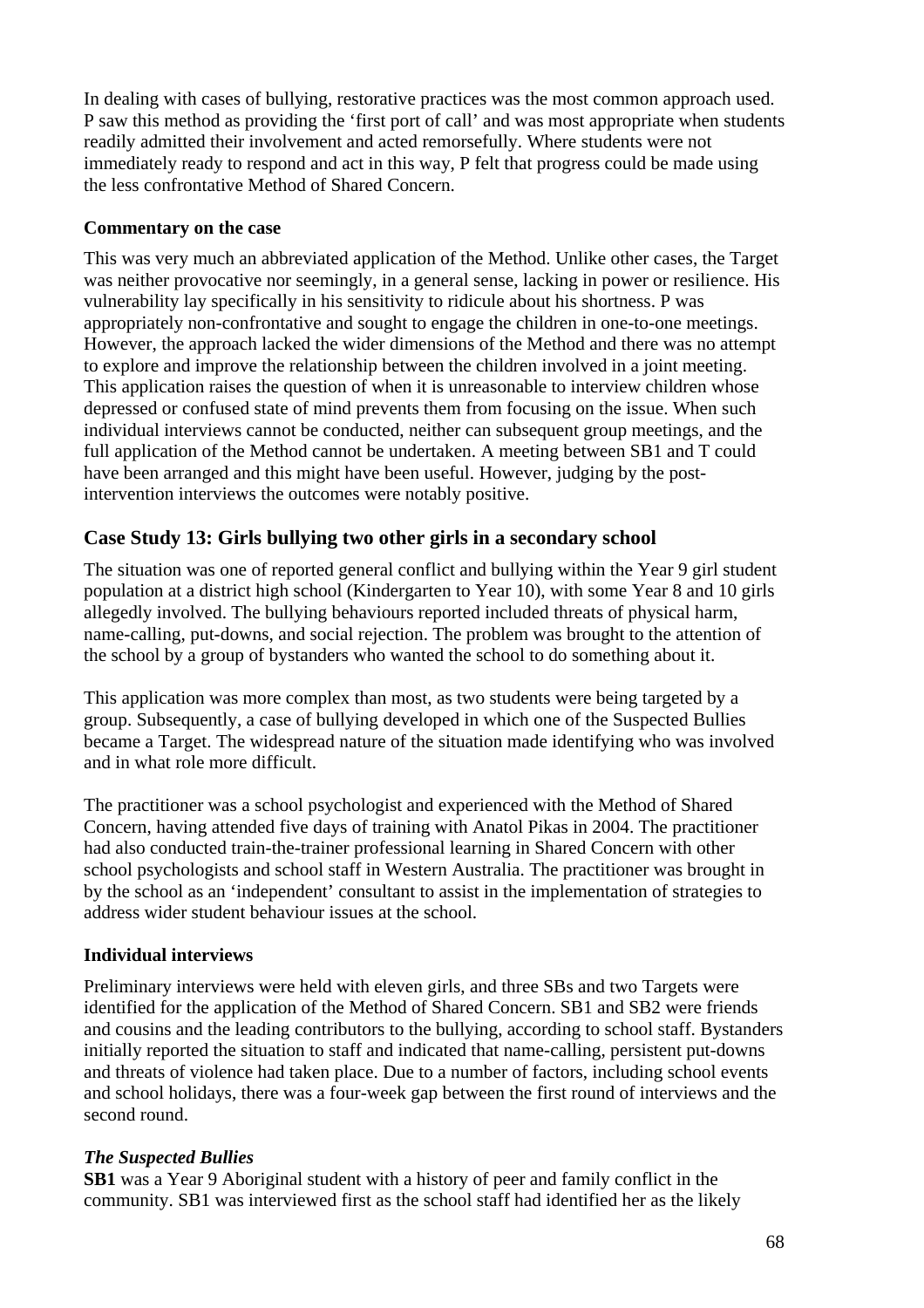ringleader in the current situation. Two specific Targets were identified as being on the receiving end of SB1's behaviour. SB1 was initially anxious but became more open when informed that she was not in any trouble. Overall she was confident in her interactions with P. Her concern for the Targets was limited, but she did acknowledge that the situation was bad and needed improving, without mentioning specifically what was actually happening and who was involved. After the practitioner asked her if she was a 'leader' or if she 'followed' others, SB1 was forthcoming in her suggestions about what she could do to improve the situation for those having a hard time. SB1 identified herself as a 'leader' and her suggestions included stopping others from name-calling. She was confident that she could successfully do this. SB1 was happy for P to follow up with her in the new school term in three weeks time. When asked, SB1 reported that she felt that this process could improve the situation.

**SB2** was a Year 9 Aboriginal student and SB1's cousin. She was identified as a supporter/assistant of SB1 in bullying others, but to a lesser degree. SB2 was more anxious than SB1, but settled after being reassured by P that these meetings were about improving the situation currently affecting her year group and not about anyone getting into trouble. SB2 did acknowledge that the situation was bad, stating that there was name-calling and 'bitchiness' going on, and was able to identify one of the Targets (T1) by name and situation. (T1 had already been identified by school staff as having a particularly hard time.) SB2 identified herself as a 'follower' and initially struggled to think of something that she could do to improve the situation. With prompting, she suggested that she could say 'hello' and smile. She also responded that this process could improve the situation.

**SB3** was a Caucasian Year 9 student who had recently come from another school where she had a history of engaging in peer conflicts and bullying. She was very much involved in the situation and had created conflict – along with SB1 and SB2 – directed towards others, including T1, but not particularly T2. She disclosed during her second interview that she had been friends with SB1 and SB2 when she first arrived at this school. (She had originally been interviewed as a potential Target, but was quickly reassessed as an 'ally' – not necessarily friends with – the first two SBs). She had in fact joined in on the conflicts, including those directed against the first two SBs. SB3 was particularly angry with SB1 and SB2 for their bullying of her friends. During the meeting SB3 was open about her involvement in sustaining the conflicts and in having engaged in the bullying previously, stating that she had since stopped joining in. She was able to identify by name and situation both of the students that the school staff were concerned about, and was able to generate ideas about what she could do to improve the situation for the Targets, including staying out of the situation and not adding to the conflicts affecting the peer group. She was very happy to follow up with P and felt that this process would improve the situation. .

**SB4** was a Year 9 Caucasian who had been initially interviewed as a bystander, but was reassessed as having had some involvement in the past. This was based on SB4 admitting that she had been involved in bullying behaviours previously but had not been since the start of the year. This was confirmed by staff and through reports from other students. SB4 acknowledged that the situation was bad and was able to name the Targets. She reported that she would continue to stay out of the situation and say 'hello' to those students having a hard time at school in her year group. Meetings with SB4 were not continued as it was judged that she was not sufficiently involved to warrant further disruption to her schooling. When asked, SB4 reported that she felt that this process could improve the situation.

#### *The bystanders*

A further five girls were involved in the initial round of interviews, largely due to the lack of clarity about who was involved and who was being targeted. The bystanders were identified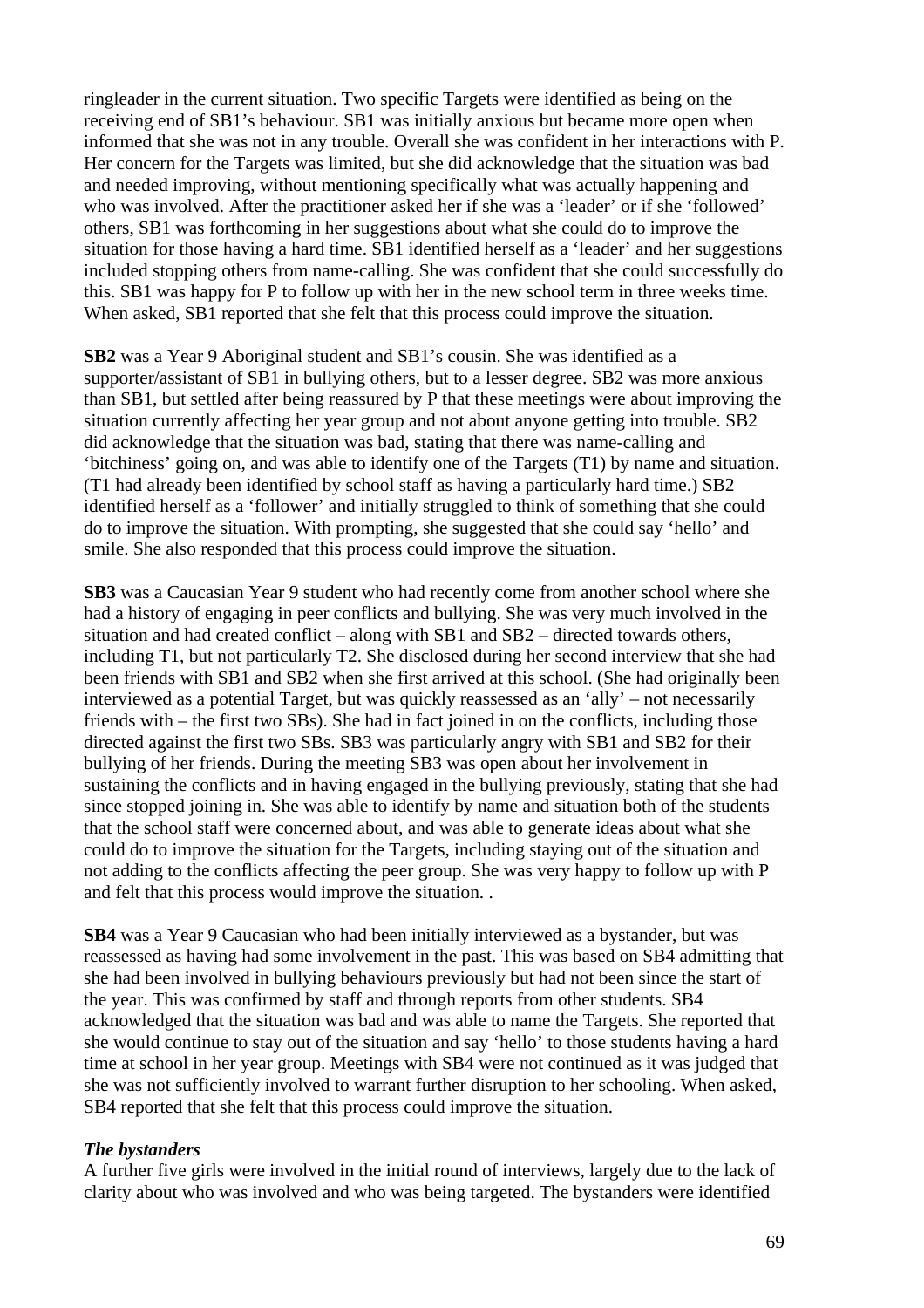as such due to their reporting centring on the situation affecting others (friends), rather than themselves. Good information was gathered through the interviews, with each student able to generate something they could do to improve the situation, generally including being more friendly and inclusive of others, supporting their friends, and ensuring they did not get caught up with it. These students reported varying levels of confidence about the process's potential success. Some reported a willingness to 'wait and see', while others remained uncertain, noting that previous attempts to improve the situation had failed. P encouraged each of these bystanders to 'look for improvements' and explained that the students suspected of bullying had already come up with some ideas about what they could do.

### *The Targets*

Two Targets were identified as being victimised by SB1, SB2 and in part by SB3. Both T1 and T2 were willing to discuss the situation; however, T1 was more reluctant and a lot less optimistic about the outcome of the process. T1 and T2 were Caucasian Year 9 students.

**T1** was identified as a more 'classical' target, in that there was no clear trigger to the bullying inherent in the target's behaviour such as might be derived from differential social status or previous or current friendships; nor had there been any reported actual or perceived social misdemeanour the group may have been 'punishing' her for. She freely disclosed what was happening to her, including name-calling, put-downs and negative comments, direct threats of violence, intimidation, threats to 'get her' when she left school and threats that they would get others to 'bash' her. T1 did not want to be friends with any of the SBs, but just wanted the bullying to stop. P explained that the students suspected of bullying had already come up with some ideas about what they could do, and that she should 'look for signs of improvement'. She was happy for P to follow up with her in three weeks time and the concept of a group meeting was also raised but received little support.

**T2** was a former friend and group member with SB1, SB2 and SB3. T2 had previously engaged in the bullying relatively passively through contributing to the 'out-numbering', that is, building up pressure by being there when bullying took place, especially the bullying undertaken by SB1 and SB2. When T2 left the group SB1 viewed it as a betrayal of friendship, particularly after T2 joined up with some girls whom the group had previously been giving a hard time. T2 was forthcoming about her involvement in the situation affecting her and the wider year group, and was optimistic that the process could assist in improving the situation. P encouraged T2 to 'look for improvements' and explained that the students suspected of bullying had already come up with some ideas about what they could do. She was happy for P to follow up with her in three weeks time and was open to the idea of a group meeting later.

**Further individual meetings:** A second round of individual meetings was decided upon due to the long-term and complex nature of the bullying and peer conflict situation. This provided a means of measuring the students' potential to go on to the group and summit meetings. The second round of individual meetings scheduled with the three SBs and the two Ts was complicated by one of the Ts (T2) moving away from the school, and by one of the SBs (SB1) being excluded as a social outcast by SB2 and SB3 because of her previous behaviour. T1 and many of the peer group were concerned about this. In addition, a new conflict had arisen. SB1 was now in conflict with SB2 over a former boyfriend of hers who was dating SB2. This resulted in other students not recognising that SB1 was no longer engaged in bullying T1 (or T2 while she was still at the school). SB1 was not at school on the return visit of the practitioner, and this write-up was completed prior to any rescheduled meeting with SB1.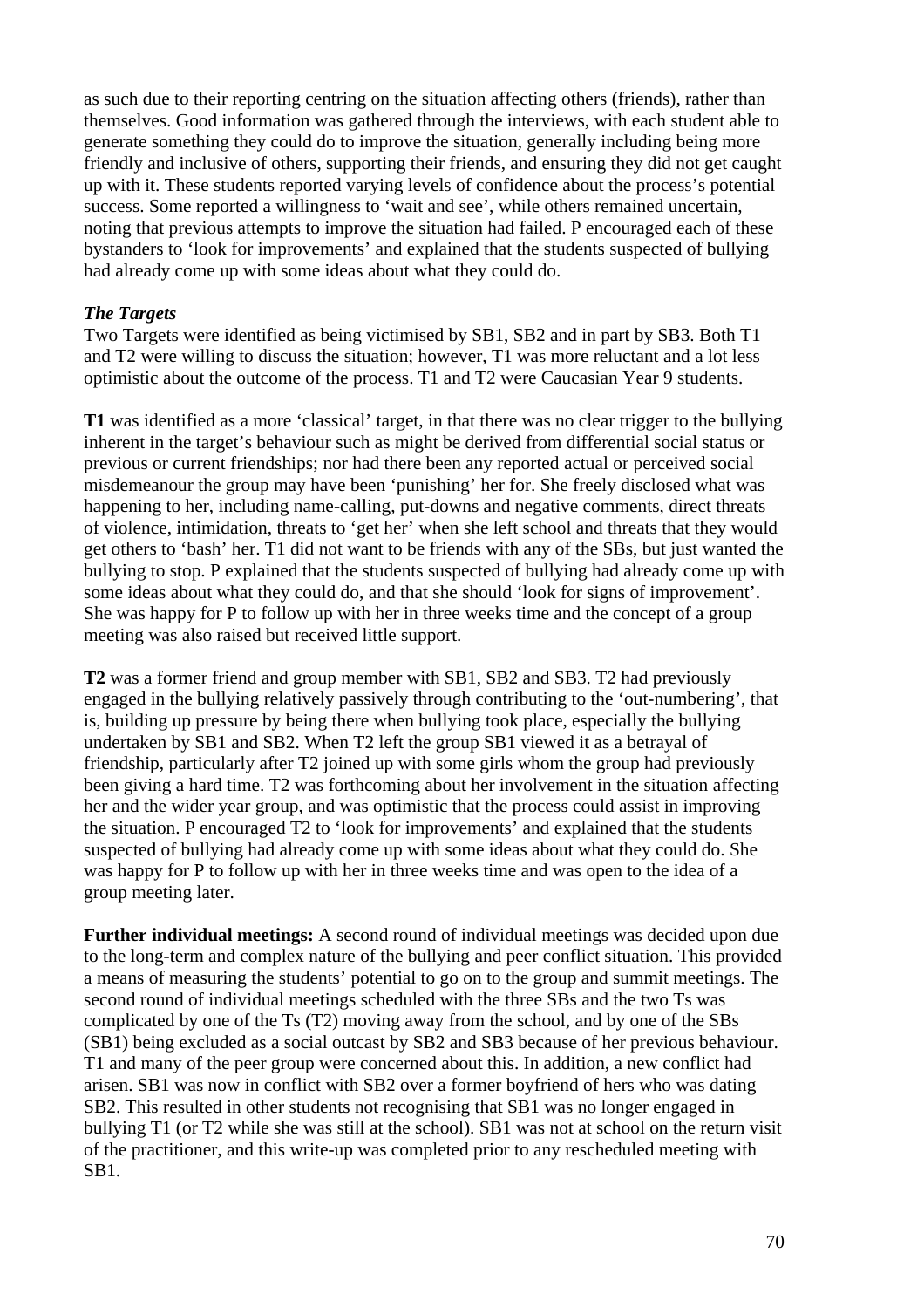### **Group meetings**

These took place **without** the practitioner being present.

### *The Suspected Bullies*

SB2 and SB3 took it upon themselves to get together, discuss the matter and arrange for a summit meeting. Importantly this meeting included neither P nor SB1, a key member of the original group.

### *Summit meeting*

Without the knowledge of P or school staff, SB2, SB3 and T1 and T2 met and discussed the situation. Apologies were made to the Targets and it was concluded that the problem had been solved without adult support. They also discussed how they might communicate with each other should a problem between them arise again.

### **Further individual meetings**

The outcome of the 'unofficial' summit meeting was subsequently reported to P who gathered that the Suspected Bullies had approached T1 and T2 openly and of their own volition. It was claimed that the whole year was now getting along fine and there was no need for a further group meeting.

SB1 had ended up on the outside of the year group's social circles, possibly due in part to an ongoing difficulty coming to terms with the changing dynamics. She had become a Target. (SB1 was not available for the follow-up meetings, being absent from school, and may need ongoing support.)

Subsequently, P discussed SB1's situation with each of these students, and using a 'shared concern attitude approach' expressed the view that SB1 was now having a hard time and asked them what they could do to improve the situation for her and the whole group. Particular attention was paid to SB3 who seemed likely to help the situation with SB1. SB3 demonstrated a change in attitude during her individual meeting with regard to SB1, such as accepting that SB1 may never apologise for her behaviour, and that in fact if SB3 were in SB1's position, she would not apologise either. SB3 acknowledged that she had liked SB1 and would like to be friends again.

### **Post-intervention interviews**

### *The Suspected Bullies*

**SB2** reported being very happy with the outcome of the process for the wider year group, but now needed to focus on repairing her friendship with SB1 which had broken down after she had said to SB1 that she was not going to name-call/use put-downs, and after she had actively supported T1 in a conflict with SB1. SB2 reported that she would ask for this process to be applied if things started to go bad again.

**SB3** reported being very happy with the outcome of the process for the wider year group and T1 in particular, but was still angry with SB1 for what she had said to SB2. SB3 felt that the process engaged upon to resolve the conflicts had been positive.

**SB1** was not available for an interview.

### *The Target*

As T2 had left the school, interviews could only be conducted with T1. T1 reported that she had not expected the intervention to work, but was happy with what SB2 and SB3 had done,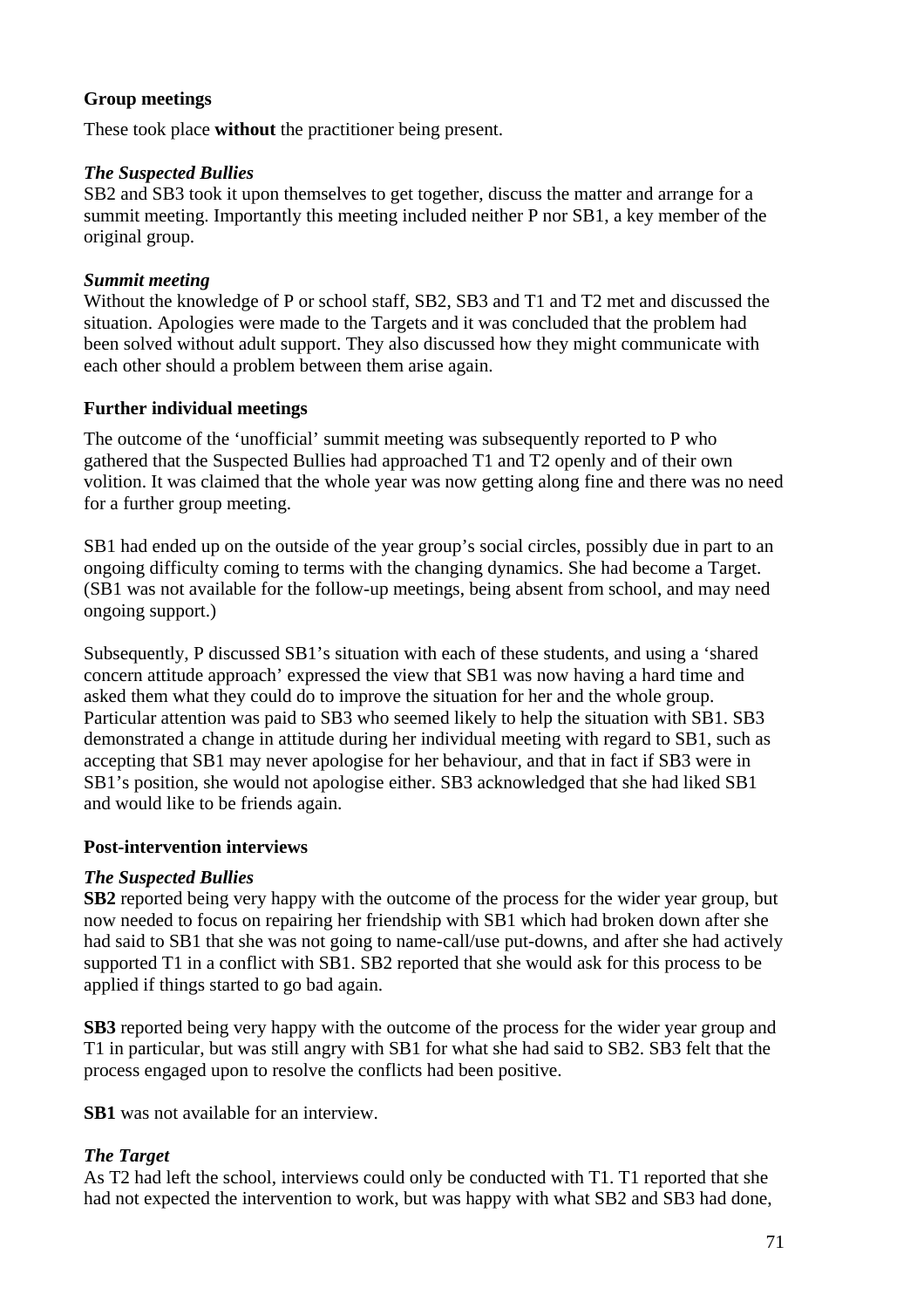reporting that the group was 'now just talking and getting along'. She was still not happy about the situation with SB1 and not all that optimistic that this situation could be helped through the process. She felt that her own situation had improved but there was still a concern she shared with the rest of the year group over the plight of SB1. T1 felt more supported by friends now, including SB2 and SB3. T1 reported that she felt that the school could help if things got bad again.

# *The school principal*

The school principal reported that cultural issues were getting mixed into the peer conflict and bullying issues. There had been threats of violence, even though they might not have eventuated. Statements were made like 'I'm going to bash you'. A lot of these behaviours had been going on for some time and were evident within a school/community environment with high family conflict and disadvantage. The school had used a range of strategies previously, including disciplinary approaches, parent contact, duty teacher strategies, student mediation, and supporting the victimised students through counselling.

Looking at the material provided and the processes undertaken, the principal had indicated that the process was useful in assisting students to solve bullying situations. The principal also reported feeling the skill of the practitioner in working with the kids would have helped the process.

# **Commentary on the case**

This case was much more complex than others. In part, this was because there was more than one original Target and also because the situation changed radically in the course of the intervention, with the supposed ringleader of the SBs becoming a Target. A further feature not present in the other cases was that the SBs took it upon themselves to meet as a group to solve the problem without adult assistance and were partly successful in doing so. However, a further problem developed with the exclusion of SB1 and P felt that steps had to be taken with individuals to try to address this new development.

P saw some positive features in the intervention. A satisfactory outcome was created for T1. (It is unclear how T2 was affected.) P was confident that this case of bullying had been stopped even though the process had not run to plan. She felt that the actions of the students in proceeding with the process in the absence of the practitioner had been positive. In fact, this group of girls had previously demonstrated a tendency to problem-solve independently of adults. However, P reported that she would have felt more confident of a favourable outcome if she had been a part of the summit meeting with the students, and had been able to meet with SB1 again prior to the new conflict commencing, and thus ensure her inclusion in the group meetings.

There had been a problem-solving atmosphere at the initial individual meetings. In accordance with the requirements of the Method of Shared Concern, individual meetings were held initially rather than beginning with a group meeting at which the girls would have argued and reinforced each other. A non-punitive approach was applied. All the SBs initially interviewed by P opened up more when she said they were not in any trouble, and SB2 and SB3 on repeat interviews were very friendly and open with P, as well as being willing to enter into some problem solving regarding SB1's new situation. Individual responsibility was accepted and the situation was improved through the generation of things they agreed to do to make it better. Follow-up meetings with the students contributed towards a solution, even though group meetings were not held with the inclusion of the practitioner. For example T1 clearly felt better and was more optimistic in the repeat interview. However, she had needed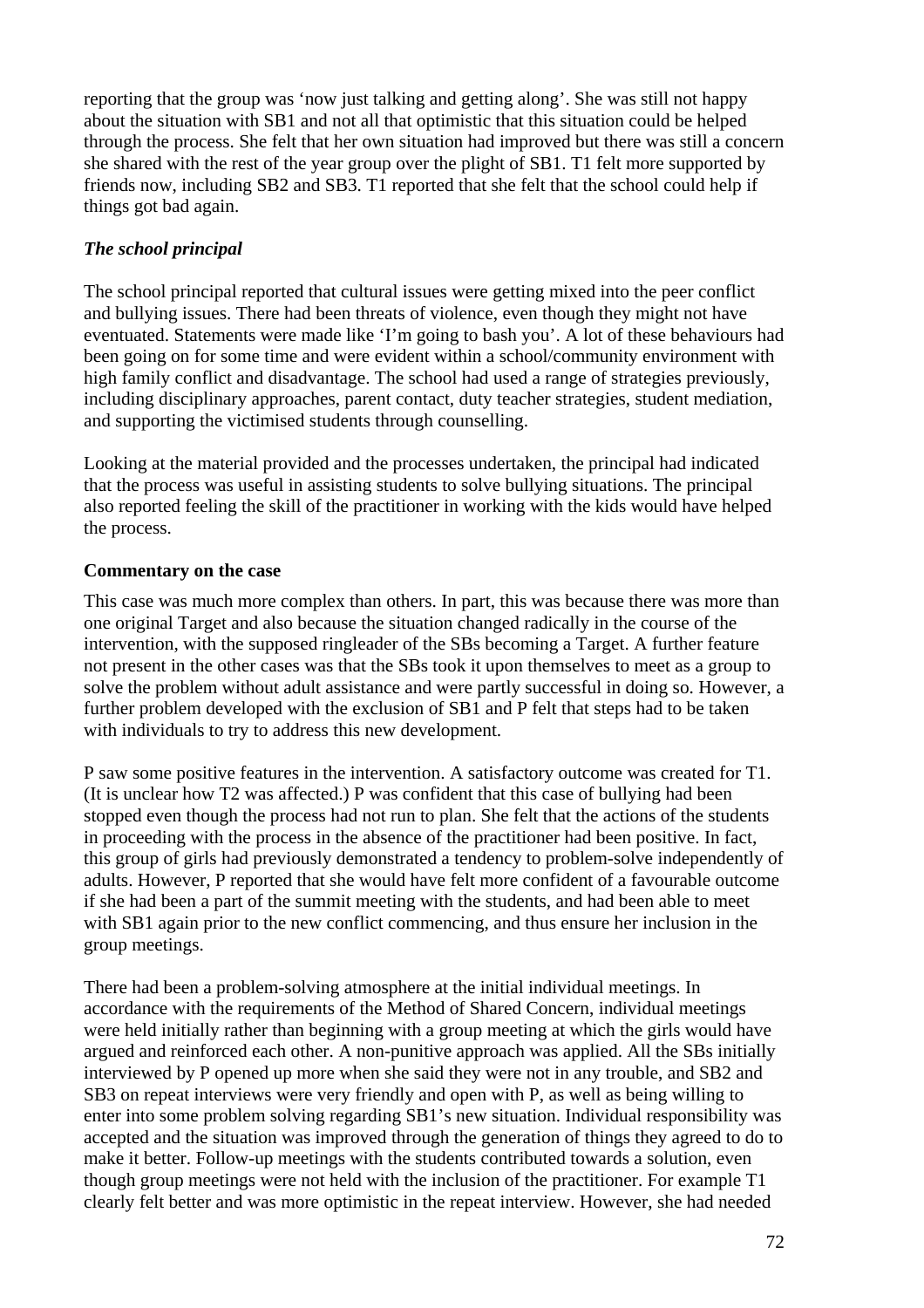help to transform her ongoing dislike of SB1 into a concern for SB1's isolated situation. Finally, P felt that she was advantaged in not having been involved hitherto in the situation experienced by the students. This had enabled her to show 'true curiosity'.

In future, P thought she would follow up more rapidly, as it was evident that the students were ready to move on and were unwilling to wait for P to complete the process with them. P also recognised the need to be more aware of changes in the balance of power within groups, and the need to manage the potential side effect of the ringleader's power base/status causing conflict within the SB group. Further, P realised that new events – in this case it was revealed that SB2 was dating SB1's former boyfriend – could radically change the situation and a new problem could emerge.

There were both positive and negative aspects to this intervention. The SBs appear to have been strongly motivated by P to solve the problem and the individual meetings were highly successful. However, as P acknowledged, her presence at the group meetings was needed to ensure a comprehensive solution to the problem which included promoting positive relations among all the students in the group.

# **Case Study 14: A boy bullying a girl of different ethnicity in a secondary school**

The case was brought to the attention of the practitioner as part of school processes to address issues of bullying. At the school, incidents of bullying can be reported by teachers using a specific referral form given to the practitioner, who follows up with the case.

In this instance, a class teacher made a referral after the Target, an 18-year-old female student, reported that she and her group of friends were being bullied by a group of Year 9 students, including the ringleader who had, according to the teacher's report, harassed her and made racist comments. The practitioner for some time has routinely adopted a variation of the Method of Shared Concern as the intervention process for all cases referred to him due to his strong support of the 'no blame' aspect of this approach. Since it is considered a strategy which increases the likelihood of eliciting a more positive response from the SBs, thereby making it easier to develop a shared concern for T, the practitioner, due to time constraints and the limited availability of space, has had to resort to a trimmed-down version of the Method which takes the form of short interviews. In this instance, it was decided to work with the ringleader and the main Target only, using the principles but not the specified format of the Method.

P was a male registered teacher with a background in teaching Maths and Science, who had previously worked as a youth worker for the Corrections Department Juvenile Justice team, as well as working for a time at a Department of Education and Training (DET) alternative education centre for students with extremely challenging behaviours. He was the Coordinator for the Respect Each Other (REO) school initiative to reduce bullying in the school and is currently a deputy principal. He had completed the five half days of training in the Method with Anatol Pikas, and applied it in about 50 cases over the past five years mostly informally, with about 10-15 cases conducted formally, and only one which included a summit meeting. He had been involved in training others in the Method. He chose the Method rather than any other approach because he considered it stops students from getting defensive which is reflected in their response and willingness to engage.

### **Individual interviews**

The Target knew the students by sight only and P, drawing on her description, identified a Suspected Bully. Due to time constraints, he elected to concentrate on this one SB in applying a variation of the Method.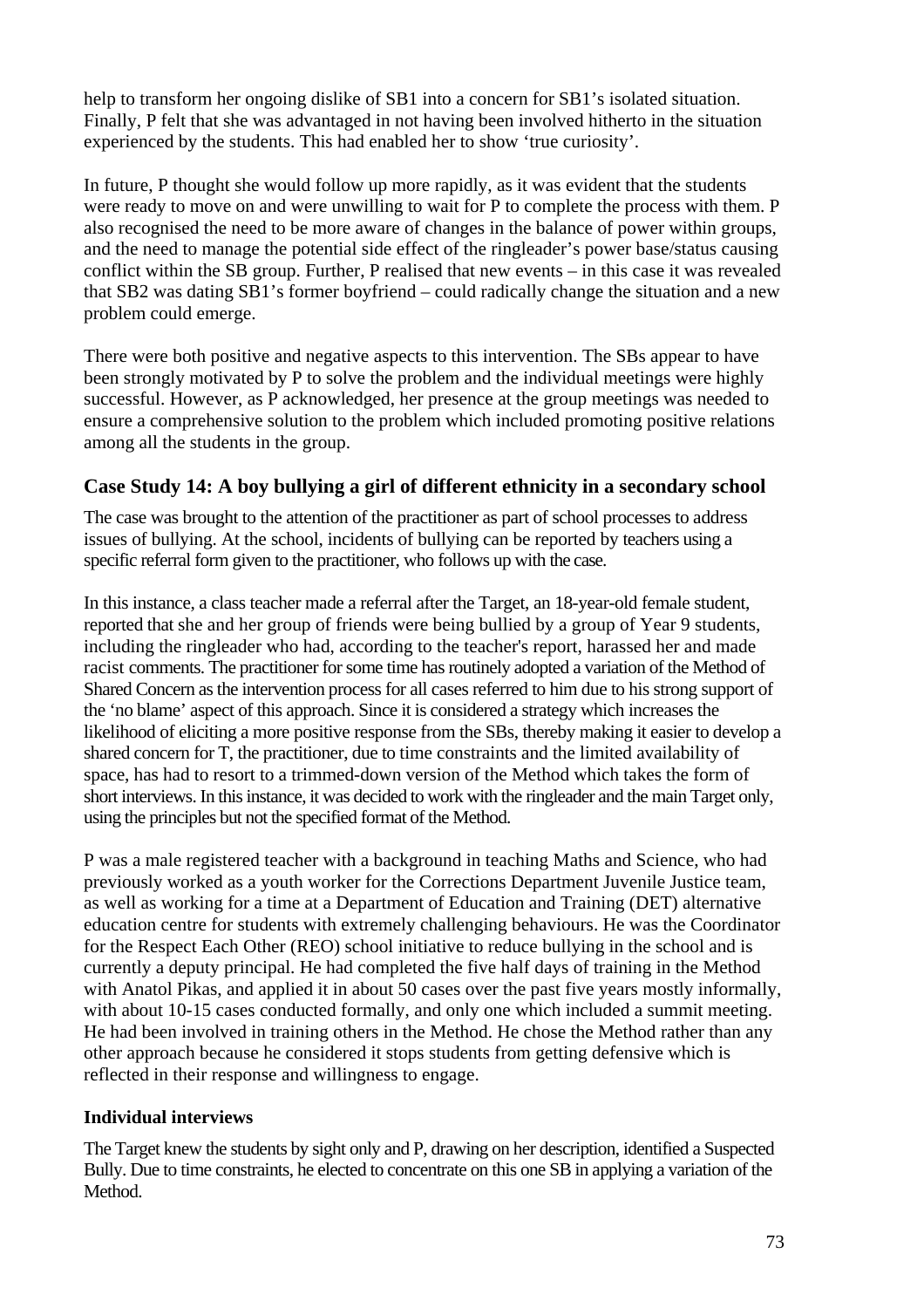#### *The Suspected Bully*

SB was a Year 9 male student, approximately 14 years of age, small in stature and of mixed ethnic descent. SB had attendance issues, and when at school had a habit of hanging around the upper school area at break times. He was treated as a 'mascot' by some students of the upper school, possibly because of his shorter than average stature.

The interview lasted for approximately 2-3 minutes. The venue was the Student Services room, a big room with padded chairs and a large desk. SB's attitude during the interview was open and he became more cooperative during the course of the interview. After settling SB into the interview room, P said: 'I'm not going to accuse you of anything. But I'm a bit concerned that some people at this school are not comfortable. Have you noticed?' At this stage SB identified some students, amongst whom he mentioned T. P then suggested: 'I think everyone deserves to be comfortable. In fact I'm keeping an eye on these students who are not so comfortable, and I would like someone to help me to do this.' To reinforce the point, P stated: 'I know sometimes people develop a history of being nasty to people, and as they develop, it becomes a part of their reputation. I'm wondering if you can help me work with these students.' SB responded: 'Yes, sir.' P then confirmed that they would both know what was happening in the school with regard to bullying, and that SB's role of helping P to keep an eye on the situation would involve letting P know of any incident SB might see. SB was also empowered to 'tell them to stop' if he saw someone bullying another student. It would also be a good strategy, P told SB, to get the group to go to another area to avoid trouble. SB's response to all these suggestions was neutral. SB seemed more worried about being seen in a week's time than taking on the personal responsibility for bullying incidents. SB had no idea that T was the subject of the interview and did not indicate either particular concern for T's situation or suspect there was a 'dobber' of whom to be wary.

During the course of the interview, P had also informed SB that racist comments were being made against T's group. He stated that the people making those comments might not have realised that they had hurt the feelings of T's group. SB appeared to listen but he did not acknowledge any difficulties or concern for the T group or others in general. SB did agree, however, to help P keep an eye on the T group. SB was aware that no punishment was being considered as a result of the interview, but he was made aware that if he did not carry out his declared intention to help keep an eye on the bullying situation, there would be ongoing talks with P.

### *The Target*

T was a new student who was previously in the Intensive English Centre, and still had language problems, due to English being her second language and only recently acquired. Her class teacher had reported racist taunts, harassing on the way to the toilets and on her way home when someone kicked her bag while it was on her back. Similar attacks had occurred during recess and lunch, toilet breaks, and both to and from school, and were carried out by a number of students of both sexes. Initially, P approached T, a Year 11 female student who was approximately 18 years of age, small in stature and of mixed ethnic descent, to request a physical description of SB, as T and T's group did not know SB's name. Two short interviews were held with T and each lasted for approximately 2-3 minutes. Preceding the second interview, P took T out of class and asked: 'Do you know why I am seeing you?' She replied: 'Yes, because I'm getting a hard time.' No difficulties arose from the first interview, as T was willing to provide a physical description of SB and did not seem anxious about providing the information. T's attitude during the second interview was initially concerned and worried, but she became more cooperative during the course of the interview, and seemed thankful someone was following up the bullying.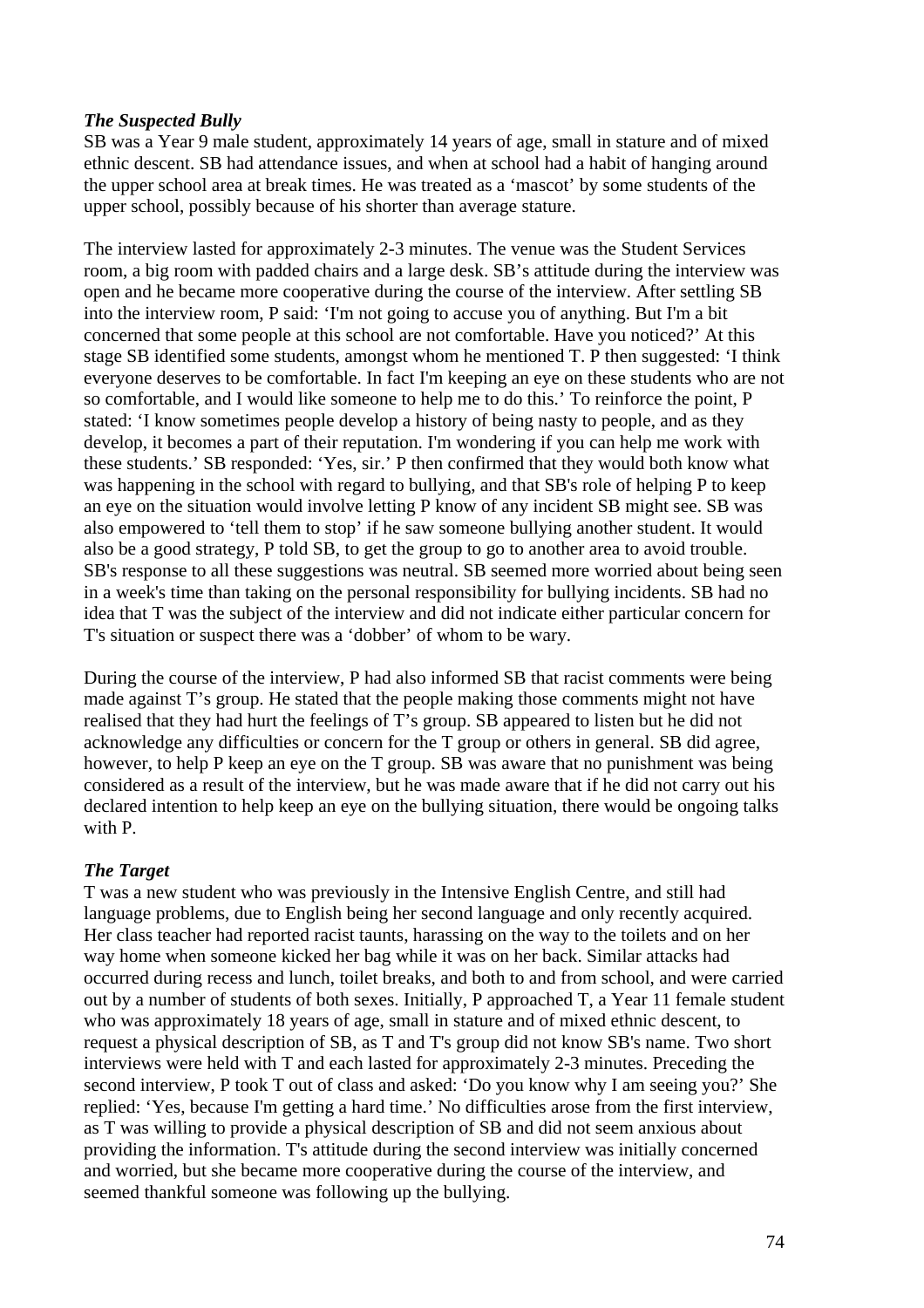**Follow-up meetings:** One week later P checked with SB to find out how things went. SB said he had kept an eye out for students who might be uncomfortable in the school because of bullying. He reported that he had not witnessed any problems for T's group and reported steering his group away from this group. The interview lasted approximately 1-2 minutes.

A further meeting was held with T, and ongoing enquiries had been made in the interim by her teacher. P spoke with T every week for 3 weeks for 1-2 minutes and also with the teacher, who reported that no further incidents had been brought to her attention.

In this interview P asked how T things were going in general. She replied that things were going better. When asked if the issue had resurfaced, she said it hadn't. T then said: 'Thank you for keeping an eye on me.' Recent inquiries about 'How're you going?' have been met with a positive response.

### **Group meetings**

In this case no group meetings were held as only one SB had been involved in an individual meeting, and it had been decided to employ an approach in which the SB and Target did not meet.

## *The school principal*

When asked about the main challenges in dealing with cases of bullying in the school, the principal responded that a lot of the bullying was subtle, as cyber bullying through email and SMS was making bullying messages so much easier to transmit. She remarked that in the lower school the bullying was overt; in the upper school it was more covert, and therefore less able to be easily detected. The school had put in place many strategies to counter bullying. She went on to make the following points:

- There was a culture of vigilance by class teachers and other staff.
- The school had a countering bullying plan.
- The school had the REO (Respect Each Other) program.
- Year 8 had a peer support program.
- The school psychologist and the chaplain were involved in helping disseminate antibullying information through the curriculum presented to Year 8s.
- Parents were brought into the problem-solving process.
- 'Fleuro' jackets for teachers on yard duty facilitate ready access to staff at break times.
- Reduced time at lunch and recess has been implemented.
- The school psychologist and the chaplain were involved in mediation between students in conflict on a case-by-case basis.
- Restorative practices underpin the behaviour management plan and practices.
- The chaplain coordinates friendship groups and social skills training, with a focus in 2008 on Year 11 boys.

The principal strongly supported the Shared Concern Method. Although the principal admitted to instant results at times, it was not considered the panacea for all instances of bullying in the school. Used in tandem with the audit process (which encourages bystanders to report who might not otherwise do so, not seeing it as their responsibility), the Method was seen as extremely useful. The principal considered that training in the Method was essential to fuel the referral process.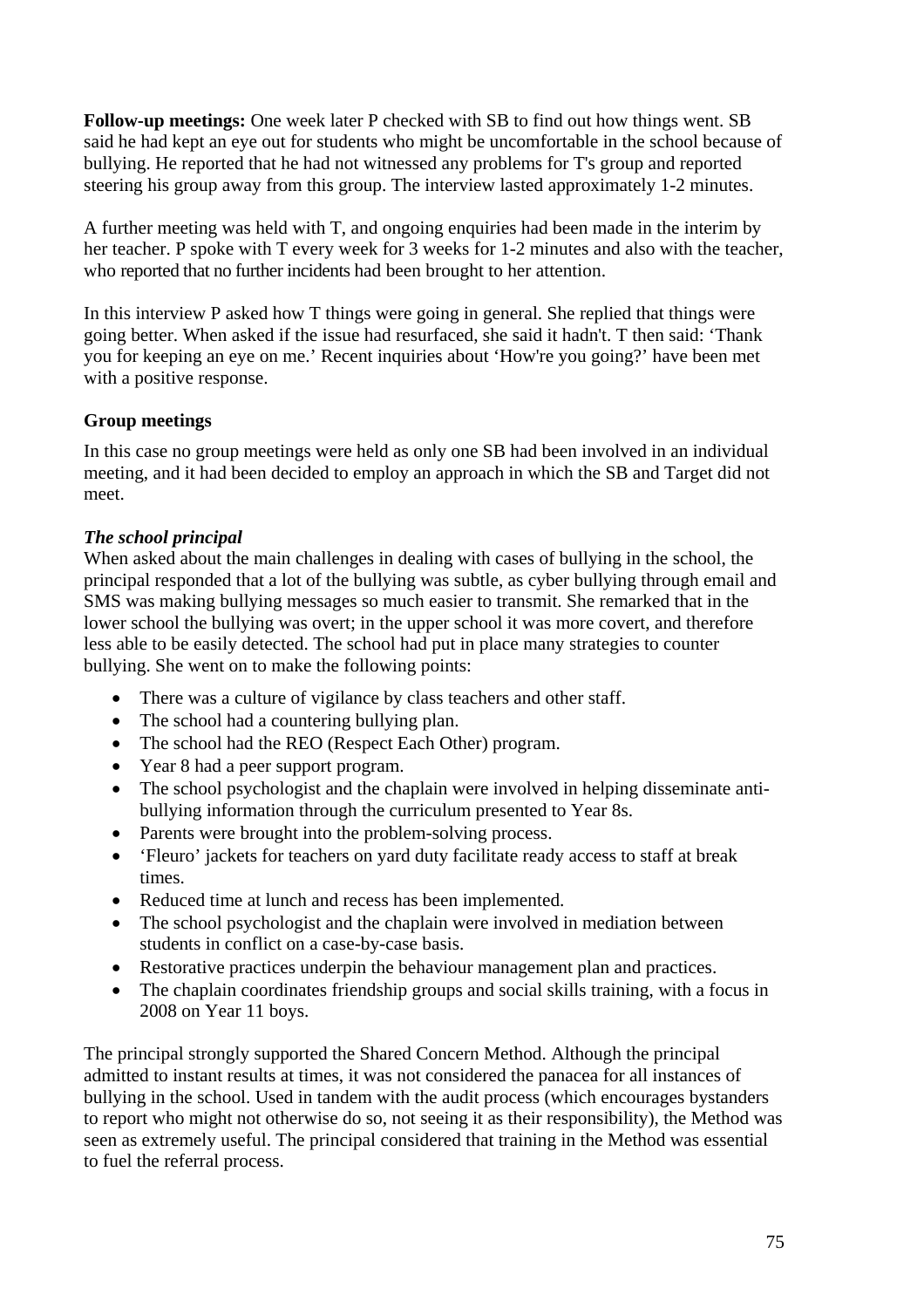#### **Commentary on the case**

This handling of this case was a radical departure from the usual approach. It nevertheless involved some of the underlying principles of Shared Concern. The approach was nonblaming and focused upon producing a change in SB's behavior by asking him to take a collaborative role in observing and reporting to P on any bullying behaviour he might observe. In some respects, it appears that this approach was successful; according to P, the intervention was successful. SB no longer made racist comments towards T's group, although he continued to make them elsewhere. T appeared to be happier about the situation. To some extent the improvement in SB's behaviour towards T may have been due to his limited access to T's group. SB had been banned from the upper school area where he had been gaining inappropriate reinforcement for his behaviours. In addition, T's group had chosen to remove themselves from this area during recess and lunch. It is therefore unclear how much the abbreviated use of the Method of Shared Concern had had the intended effect.

Importantly, there were no opportunities in this application for bringing about a mending of the relationship between the bully and victim, as the two of them were not brought together. Moreover, as indicated above, part of the outcome may have resulted from disciplinary actions that reduced SB's access to the Target. Not surprisingly, P expressed reservations about a successful outcome in view of the shortened process, the time constraints, and the fact that there were two groups involved and the decision to use a representative SB and T from these two groups was an unknown quantity.

# **Case Study 15: Girls multiple bullying in a secondary school**

The case began when T was referred to the school psychologist (practitioner) by the school nurse for possible anxiety-related and general coping issues. Parental permission for the practitioner to see T was granted. T reported then that she had been verbally teased and had mean tricks played on her for most of the year. Psychology records revealed that in previous years she had experienced difficulties in her social relationships with peers. T was described as being young for her age, overly emotional and displaying inappropriate social behaviours that tended to alienate her peers (eg nose picking).

Discussions with the head of sub-school and class teachers revealed that there was widespread frequent, but subtle, low-level verbal teasing of T by a group of girls in her classes. Teacher reprimands had not stopped the bullying, leaving the teachers feeling powerless.

The practitioner is an experienced school psychologist, having worked in the field since 1984, and is experienced with the Shared Concern Method. The practitioner attended the five days of training with Anatol Pikas in 2004, as well as having attended previous training in the field. The practitioner has also conducted training in Shared Concern with other school psychologists and school staff in Western Australia. The practitioner is the contact school psychologist for this school and has been working there for nearly two years.

### **Individual interviews**

Two students were identified through reports from T as involved in bullying her, with two other students identified as being mean to T but likely to be more like bystanders. All of the girls were 15 years old and attending Year 10 with T. T reported that SB1 was mean on a scale of 10 out of 10, while SB2 was described as 9 out of 10. The two bystanders were rated 5 out of 10 (By1) and 4.5 out of 10 (By2) respectively. T further described SB2 as 'someone else the practitioner should talk to who could help to solve the problem'.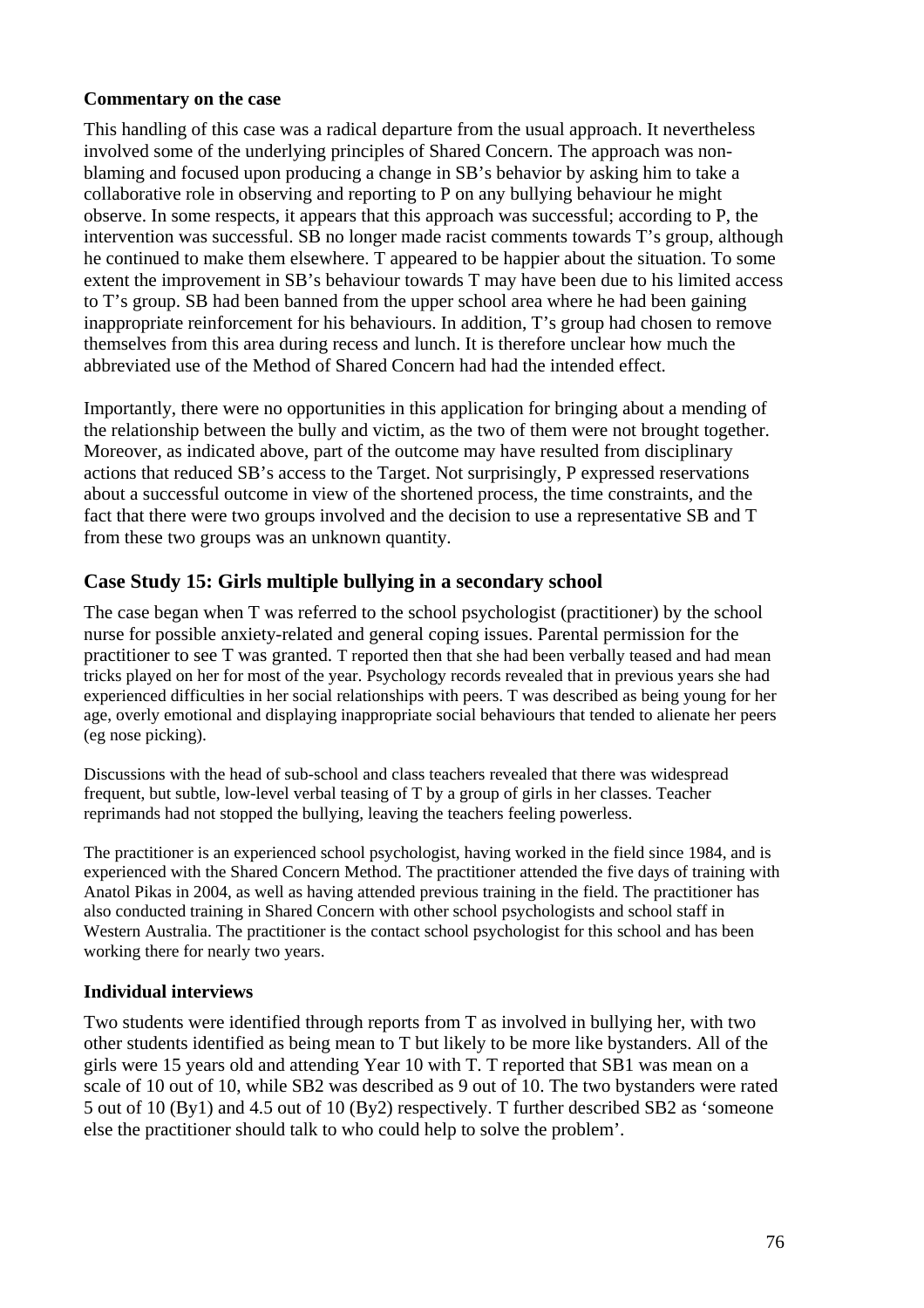#### *The Suspected Bullies*

**SB1** was identified as the 'ringleader' in the bullying situation and presented as cautious but cooperative, acknowledging that T was having a hard time. Concern for T was evident, but reserved. SB1 was able to generate some suggestions to assist T and agreed to the idea of a meeting with a group of other individuals being interviewed and T at a later time.

**SB2**, identified as the 'assistant' in the bullying situation, presented as honest and direct, and was generally cooperative. SB2 demonstrated a concern for T's situation. SB2 was able to generate some suggestions to assist T and agreed to the idea of a meeting with a group of other individuals being interviewed and T at a later time. Overall, the practitioner reported that the 5 minute interview with each of the SBs had gone well.

#### *The bystanders*

Both By1 and By2 presented as helpful and acknowledged that T was having a hard time. By1 was able to suggest some things that may assist T. Both agreed to the idea of a meeting with a group of other individuals being interviewed and T at a later time. The interviews with By1 and By2 each lasted about 5 minutes.

#### *The Target*

T presented as friendly, open and forthright. She described incidents where jokes were played on her, where she was teased (pencil shavings put in her hair, stationery borrowed and not returned, and frequent requests to borrow her belongings as a joke). T displayed general social skill deficits: she lacked awareness about the impact on others of her own behaviour, and tended to overact when frustrated by behaving aggressively or crying. She displayed socially inappropriate behaviour (such as nose picking in public) and tended to fixate on certain topics. T was willing and unconcerned about the proposed intervention.

#### **Group meetings**

### *The Suspected Bullies*

The members attending this meeting were SB1, By1 and By2; the latter attended somewhat reluctantly, complaining to her teacher about 'having to go to the meeting'. (SB2 was not currently available having gone on overseas trip.) SB1 reported that she had 'ignored her' (T), but then replied to prompting from P that she had said 'hi', and that T seemed happier. By1 reported that 'no-one is teasing her [T] now'. She added: 'Some people had started to tease her, but no one was reacting.' By2 reported that everyone stays away from her (T) and that a group meeting could help. By2 also reported that T made critical comments about other students not doing their work in class. The group had all supported the idea of a meeting with T (summit meeting) once SB2 had returned to school from her trip.

#### *Summit meeting*

In preparation for the summit meeting P met briefly with T. P discovered that some progress had been made. It was confirmed that the other girls were largely ignoring her, though they had sat with her in Maths and had been 'sort of' friendly. T complained that a few negative remarks had been made, for instance, by By1 after she had failed to catch a ball in cricket. Given the comments made by By2 in the group meeting, P advised T not to make comments to the other girls about not doing their work, as this might be causing some difficulties. Despite some issues still remaining, T reported feeling positive about the idea of a group (summit) meeting with the other students.

Unfortunately, this meeting failed to go ahead. SB2 had now returned from her overseas trip, and she and By1 were in conflict with SB1 and By2. This internal conflict escalated and required a new intervention. Plans for further meetings in regards to the original issue and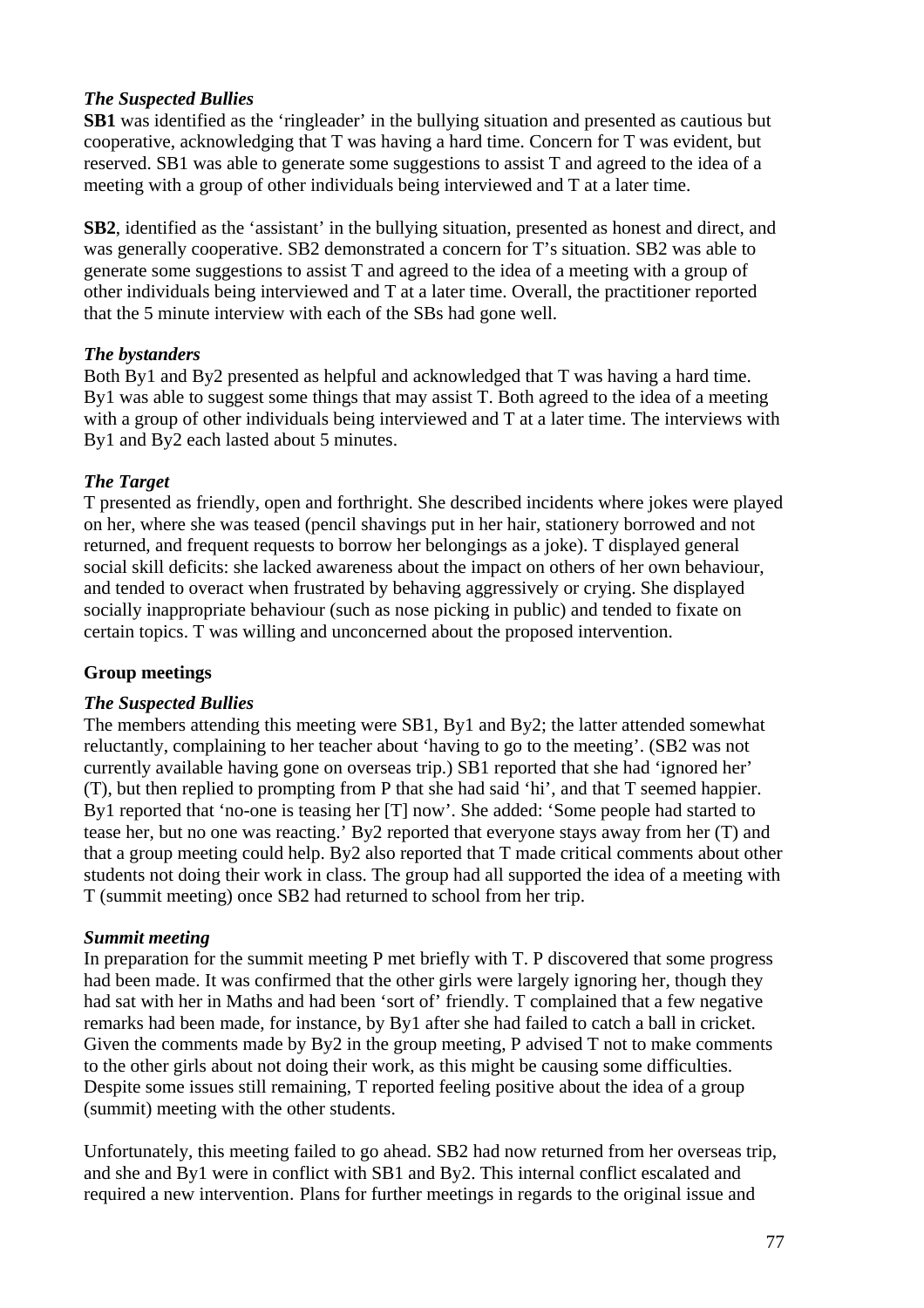progress regarding T were revised and felt to be counterproductive, given the outcome for T was achieved. It was determined that the group's internal conflict may only serve to contaminate this outcome.

#### **Post-intervention interviews**

T reported positive outcomes during the initial meetings and the intervening period between the meetings. The bullying appeared to have stopped. T reported feeling very positive about the idea of a summit meeting and would be happy to undergo a similar process if issues started up again. The students formerly involved in the bullying reported feeling largely positive about the meetings.

## *The school principal/head of sub-school*

It was reported that the head of sub-school is familiar with the Shared Concern Method and supportive of its continued use in countering bullying.

### **Commentary on the case**

The practitioner reported that in her experience the case was typical in that those suspected of bullying changed their behaviour towards T and ceased to bully her. But she was surprised at the willingness of T to participate in a group meeting, and at the unexpected collapse of the bullying group's friendships due to the shifted power dynamic.

The practitioner reported that the bullying was diffuse, subtle and not supported by all students in the group. Two could be defined more as bystanders than actually involved in the bullying, at least initially. However the group's dynamics shifted, with By1 assuming a degree of power and excluding SB1, the original 'ringleader'. T was supported in developing better self-awareness and improved social skills, and that may have reduced the likelihood of her becoming a target for further bullying.

Although the case had not gone precisely to plan, the practitioner reported that the same process would be followed again. The practitioner noted that delay in bringing together the members of the group formally involved in the bullying may have resulted in the shifting dynamics, preventing movement towards more positive ways of interacting. The case demonstrated how quickly group dynamics can shift, and that groups involved in bullying are often built on a foundation of fear and obligation. They are often unsafe environments for the group members, let alone the targets of their bullying.

Despite the absence of a final group meeting or summit to resolve the situation in which T was being bullied by group members, the outcome was positive for T in that the bullying stopped. This suggests that the Method can be effective on occasions without the use of a final group meeting.

Importantly, this case illustrates one of the difficulties facing those who intervene to stop bullying. Relationships within groups are fluid, and can change and lead to new problems of bullying arising in the course of an intervention. In the present case, division within the group deterred the practitioner from holding a final meeting that could have improved and sustained better relationships within the group.

# **Case Study 16: Boys bullying a boy in a special school**

This case concerns the bullying of a student by his peer group at an alternative education setting for students highly at risk and alienated from education due to challenging behaviours and non-attendance issues. The Target, a 13-year-old male student, was experiencing low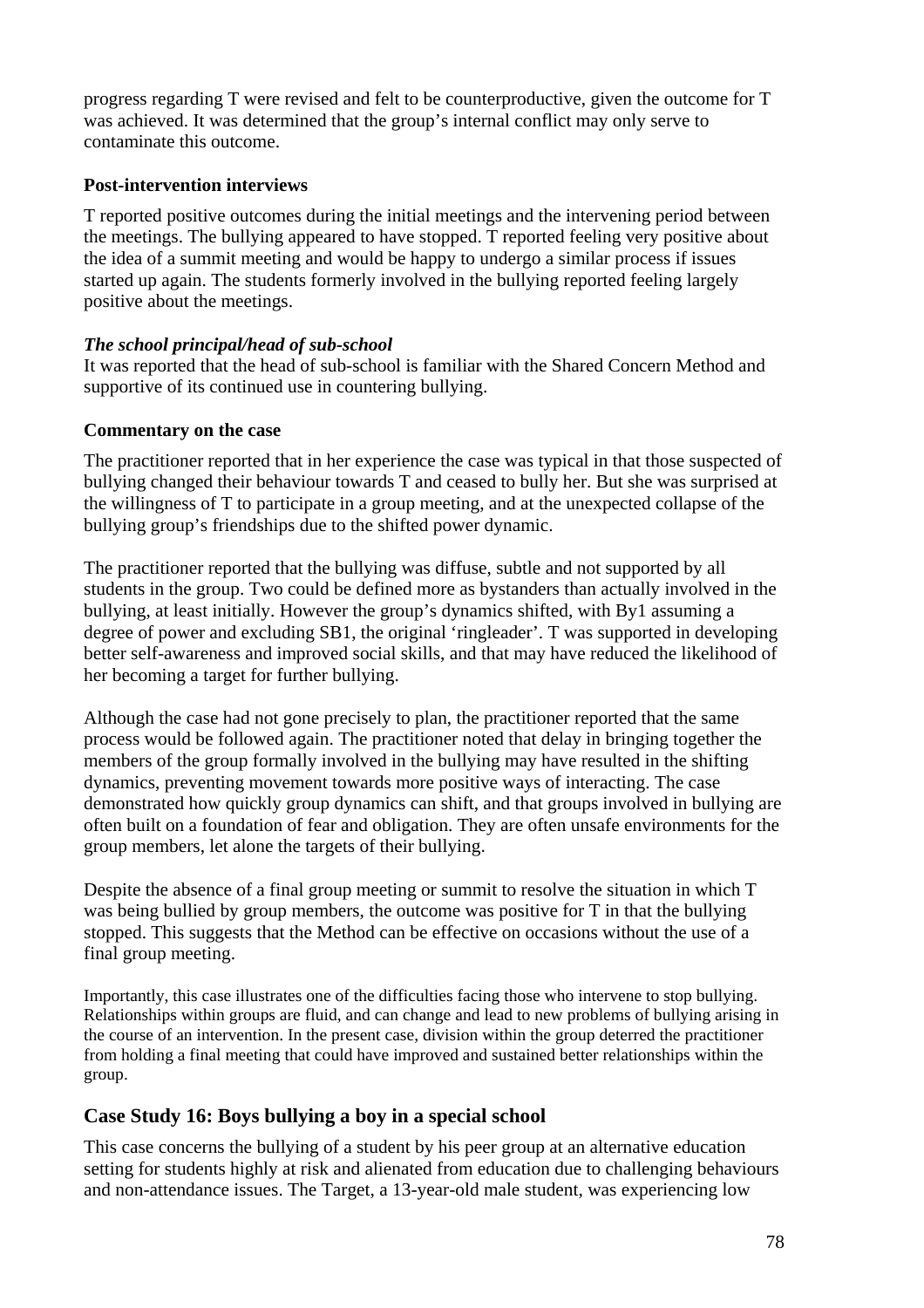level bullying such as name-calling, pretend punching withdrawing the punch at the last second (activating the startle reflex), tripping and so on. As a result, the staff reported their concerns to the school psychologist and the Shared Concern Method was implemented.

In this case there were two practitioners. One was a female registered school psychologist (P1) who had six years work experience in school psychology (with 8½ years experience in other human services industries). She had been with the program for three years. She was trained in the Method and had attended a training workshop on train-the-trainer.

The second practitioner (P2) was a male staff member trained by the school psychologist. He was a registered school teacher and former tradesperson, with a Bachelor of Education and a Graduate Diploma in Psychology and 20 years school experience. He was the program manager and skilled in behaviour management. He had been with the school for two years.

## **Individual interviews**

SB4 was identified as the leader or 'ringleader' of the group and was also consistently identified by other group members as someone who should be interviewed. Three other students were interviewed, each with varying degrees of involvement in the situation affecting T. All four SBs were 13-year-old males of Australian background, and non-Indigenous. They were all involved in the first series of interviews.

## *The Suspected Bullies*

These students were interviewed in the program manager's office, which was spacious. The school psychologist interviewed one student, SB4, observed by the program manager, who then interviewed the other three students. Each interview lasted about 5-7 minutes and notes were taken.

**SB1** was cooperative and open during the interview but did not admit to any bullying behaviours on his own part. He did not hesitate, however, to report the behaviours of SB4 and another student, who, he said, on occasions had switched off T's computer to annoy him. He claimed that in another school they had both attended, SB4 had also bullied a boy who wore glasses and SB1 stated he had protected that boy and could do the same for T. He suggested his role might be to stand near T in future and protect him. He recognised that T was having a difficult time and put all the blame on SB4. He seemed concerned about T's condition. He did not, however, accept any personal responsibility for the bullying, preferring to make the interview an opportunity for a personal attack on SB4. He did not consider that T's behaviour was provocative, but agreed that T was 'different'. He was willing to assume some responsibility to help improve the situation in the future and suggested ways in which he could help T by confronting SB4 and standing up for T. His demeanour suggested that he understood that punishment was not being considered as a result of the interviews.

**SB2** was cooperative and open during the interview and said he had observed the bullying behaviour of the boys towards T, especially that of SB4. He remarked on how SB4 picked on T and would play 'cruel jokes'. SB2 commented that T did nothing to provoke the taunting but stated 'T doesn't talk a lot, he's just quiet'. He remarked that no-one would pick on him (SB2), as he would stand up for himself. He pointed out that even though the boys thought T was weak, he thought T was the one who was stronger 'in here' (pointing to his temple). When asked if there was anything he could do to help T in the situation, SB2 stated he could tell the others to leave T alone as he had done at his previous school when a similar case of bullying had occurred. SB2's relaxed manner and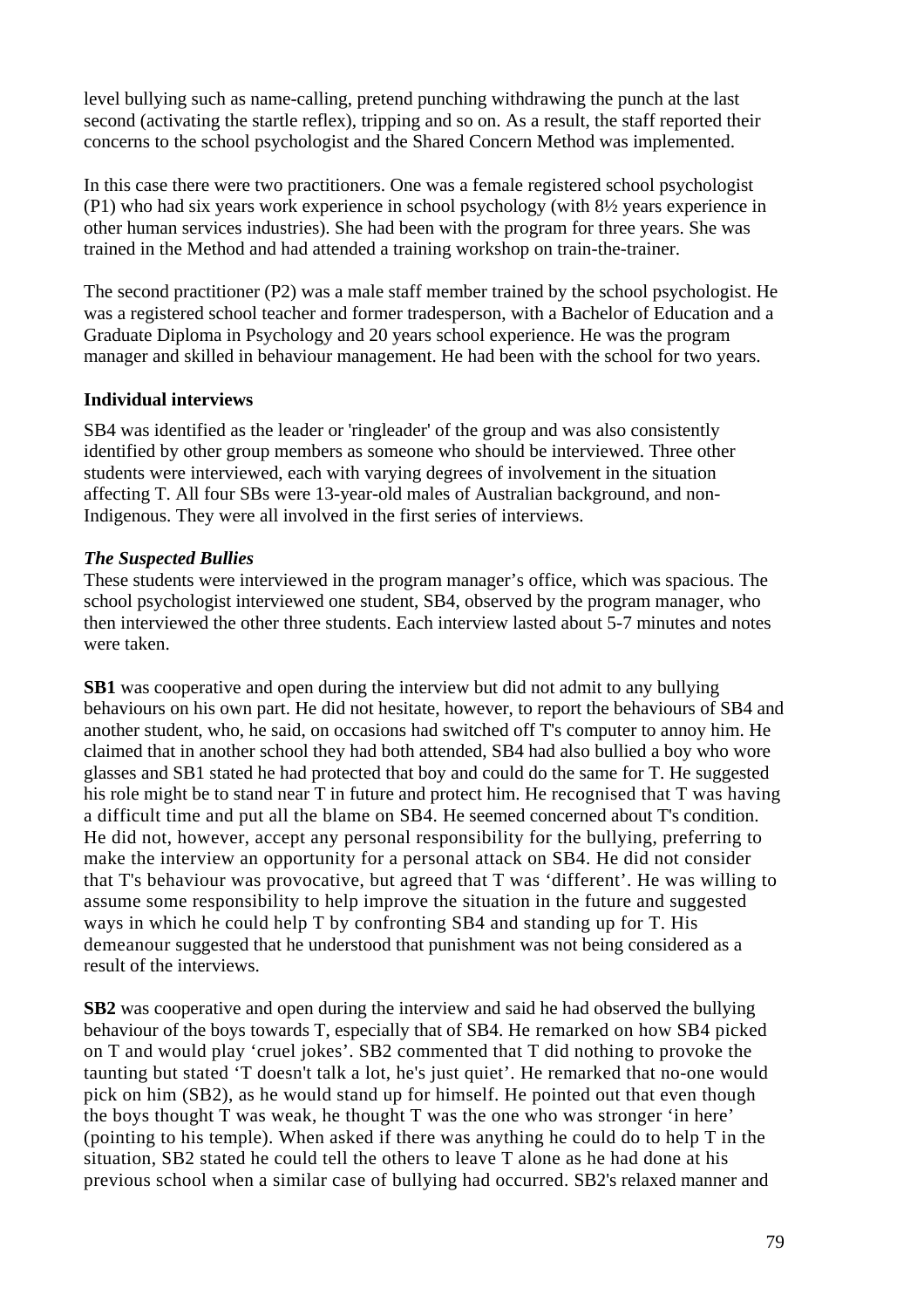his recent arrival at the program would have made it evident that no punishment was being considered as a result of the interviews.

**SB3** was cooperative and open during the interview and claimed not to be part of the bullying. He stated that instead: 'I protect T, I always back him up and I talk to him. I'm his friend.' He recognised that T was having a difficult time and described how SB4 would pick on T and 'pretend to go and hit him'. He seemed anxious to put all the blame on SB4. He stated he did not feel that T's behaviour was provocative, but some of the bullying occurred because 'T does not fight back'. He was willing to assume some responsibility to help improve the situation and said that in future he would tell SB4 to 'back off'. SB3 seemed confident that he was part of the solution and not part of the problem, and his relaxed and confiding manner suggested he was aware that no punishment was being considered as a result of the interviews.

**SB4** (the suspected ringleader) was cooperative, but not open, at the meeting. He acknowledged that he hadn't been getting on very well with T, but was not at all concerned about T's situation. He suggested that T had been provocative in the way he behaved, saying that he brings it on himself because he is a 'wimp, quiet, doesn't do much, doesn't fit in'. In terms of suggestions on how the situation could be improved, SB4 said he could leave T alone. When asked: 'Do you mean ignore him?', he said: 'No, just don't talk to him unnecessarily.' SB4 agreed to help improve the situation but did not admit to any personal responsibility. SB4 seemed wary there could be a trap in the conversation and may have suspected punishment could be an expected result from the exercise, even though he was assured otherwise.

## *The Target*

T had been referred to the alternative program by a mainstream school, as he was consistently non-compliant, becoming verbally and physically aggressive if pushed to comply. His behaviours had changed from those of a non-compliant and very angry student in the mainstream to exhibiting total compliance in the program. A short meeting was held with T (7 minutes) and notes were taken. He was open and cooperative during the meeting. T admitted to being bullied in the past but did not acknowledge any current bullying and did not perceive a problematic situation. He said that SB3 had protected him from bullying in the mainstream school, but this was no longer necessary. His perspective on the current bullying, compared to what he had been used to in the mainstream, may have led him to conclude that the current situation was not as severe. In addition, T had been known to attend the program smelling like 'old wet clothes'. T is a quiet student, happy to work alone and stay back to help staff, and his small stature, with some effeminate gestures, may have contributed to him being perceived as 'different'.

### **Group meetings**

### *The Suspected Bullies*

A group meeting was held with the group of students involved in the bullying. The copractitioners (the school psychologist and the program manager) jointly facilitated the meeting. The boys were reassured that this was not a meeting where anyone was in trouble. The group was then asked how the week had gone for T since it had been decided to take a few positive steps to make his school life better. The boys were slightly wary to begin with, especially SB4. When asked how they had succeeded in being friendly towards T, each in turn asserted they had carried out their stated intention to act more positively towards him. When asked how they might take this one step further and actually let T know he was a valued member of the group, with a little coaxing, the boys came up with the idea of telling T something positive about himself. When prompted, each boy thought up a positive statement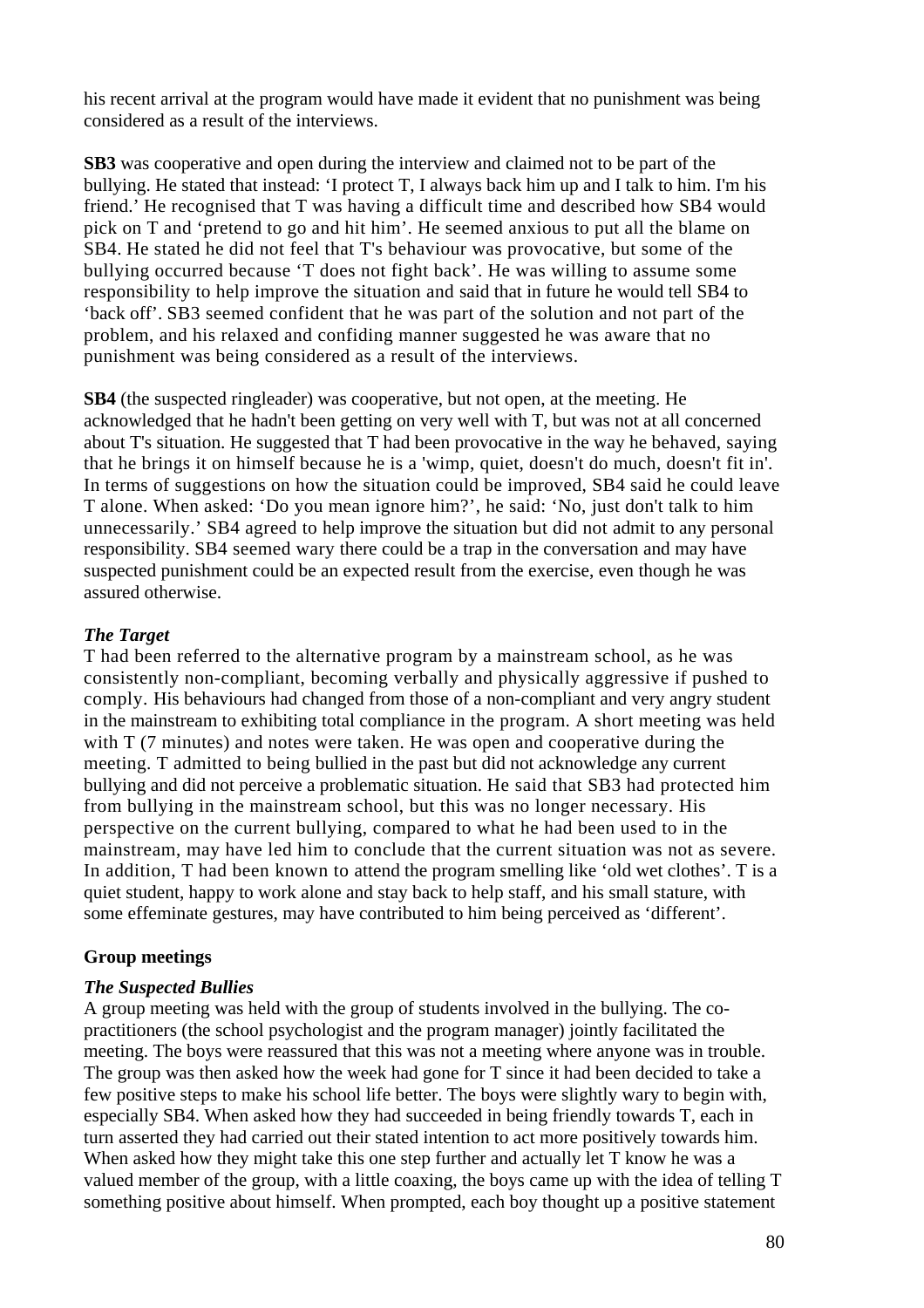they might say to T if he were 'sitting right here'. The boys were in accord with the inclusion of T in the group to give them an opportunity to pass on their positive messages, so it was agreed to go ahead right away with the summit group meeting.

### *Summit meeting*

P2 had a few seconds with T as he collected him from his workstation for the meeting. He reassured T that they were meeting to reach a positive solution to what some had perceived as a situation which might lead to some not-so-nice outcomes if it was not resolved there and then. T came in looking a bit startled, but was soon at ease. The mood of the meeting was fairly relaxed and casual, though each spoke in turn and quite formally, as they had decided in the earlier meeting to do. SB1 said: 'I think you have a kind heart.' T acknowledged this with a nod and a smile. The statement and softening of SB1's features was seen as genuine from one not practised in the art. SB2, mostly a bystander and newcomer to the group, expressed the thought that T, although quiet, was stronger 'up here' (pointed to his forehead as he spoke). SB3 said to T, convincingly, with eye contact: 'I think you have a good personality.' SB4, identified previously as the ringleader, said: 'I think you are good at Maths.' None of the staff could recall SB4 ever smiling prior to this moment, his usual expression being either neutral or a pronounced scowl, with head lowered, and very little eye contact. However, on making his statement, he looked at T, then around the group. When asked about an ongoing plan, they all committed verbally to a plan proposed by SB3: 'When people pick on us we go to the teachers and talk.'

**Follow-up meetings:** P2 (the Program Manager) followed up with T about a week after the summit meeting to check how he was getting on. P2 reported that the situation had improved and there was an ongoing positive attitude towards T from the whole group.

### **Post-intervention interviews**

### *The Suspected Bullies*

A school-based representative conducted follow-up meetings with each of the SBs. She has a degree in Social Work and a Diploma in Youth Work and is a teacher in the program. SB1 commented on how the students 'probably listened because after the meeting T had a big smile, and he joined in a game of basketball'. SB2 remarked how it went 'real good, nobody feels blamed, just trying to find out how to improve everything'. SB3 thought it 'might stop T being picked on'. He particularly liked how: 'Everyone sat down together. T looked happier because we all said nice stuff.' He also thought 'it might stop another person being picked on'. SB4 said he felt it went all right. He said he felt comfortable. He noted how 'T seemed happier. Everyone's being nice to him.' He said: 'Good, me realising, doing it, T feels better, so do I.' The Target was unavailable for comment.

# *The deputy principal*

When asked about the main challenges in dealing with cases of bullying in the school, the deputy principal responded that there has to be a greater balance between accepting higher levels of misbehaviour in response to expert advice on student inclusivity, and taking into consideration the factors which contribute to a student's acting-out behaviours. He added that the school had a strong Pastoral Care focus and has begun to develop a new countering bullying plan.

When asked what work has been done in the school to prevent bullying, the deputy principal outlined some strategies including:

- development of a new countering bullying plan
- systematic surveillance of student behaviour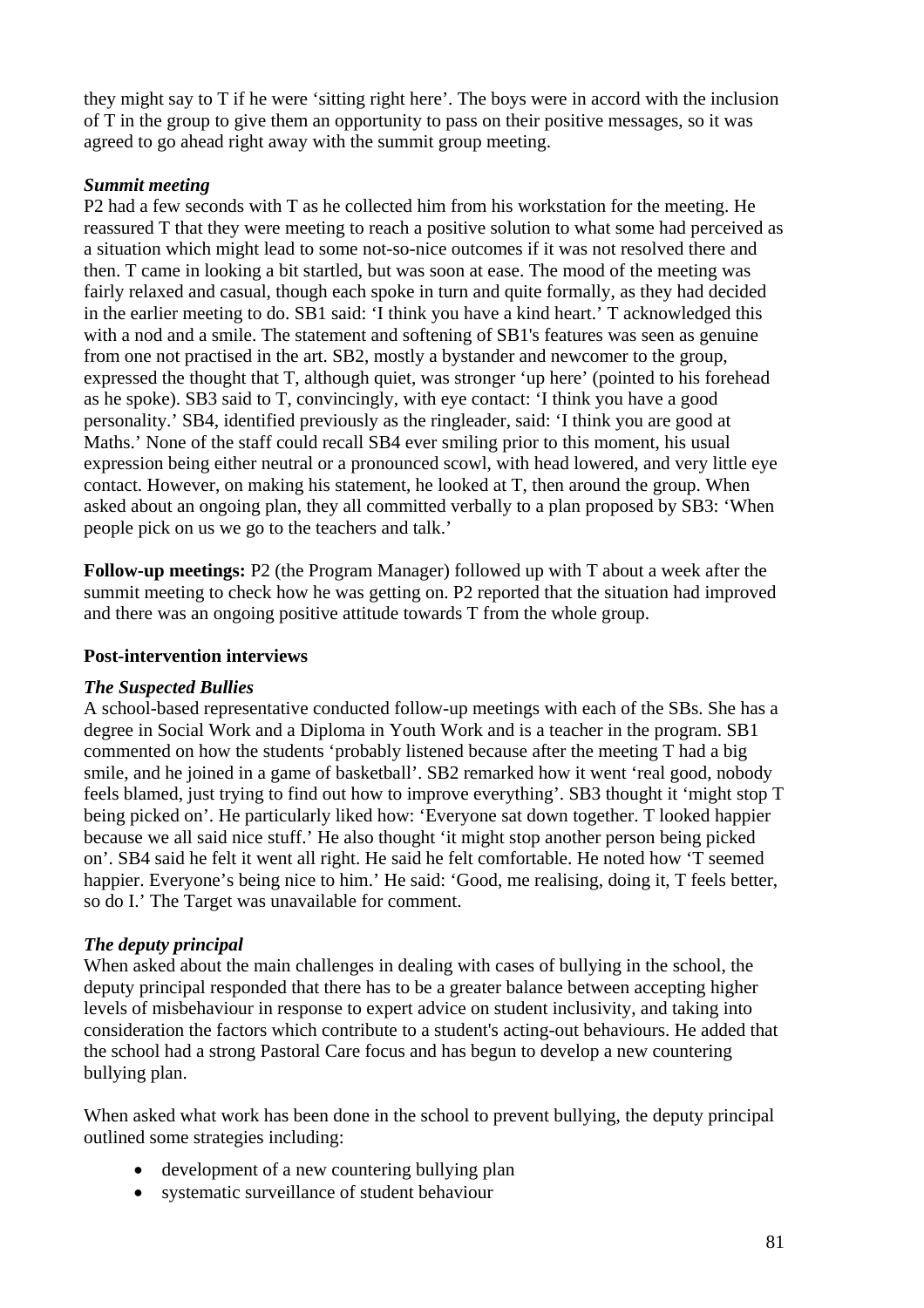- surveys on bullying behaviour (students, staff, parents)
- curriculum for classrooms on preventing and addressing bullying
- development of peer support processes; encouragement of improved bystander behaviour
- a Respect All People program
- vard duty structures and processes, including the wearing of fleuro vests and walkie-talkies
- improved playground design, and programs involving the design and appropriate placement of play equipment
- lunchtime and after school clubs.

#### **Commentary on the case**

Both practitioners agreed that having two people in accord with both the program and the process was an advantage, as they were able to bounce off each other and when students were not quite convinced with one view they might be open to a different view. Both were surprised at how amenable to inclusion the boys were. All seemed quite prepared to engage in the process and there was no evidence of disengagement whatsoever. The practitioners considered that good progress had been made. Confidence regarding the outcome was reinforced by the apparent genuineness of the participants, the renewed understanding of the situation they had been involved in, and the recognition that some changes in thinking and action needed to be made by each of them personally.

Many of the boys referred to in the program display an overdeveloped sense of 'justice', which tends to get them into trouble. It was thought that this might explain their unanimous willingness to become involved in the Shared Concern process. It gave the students a chance to have a say in the outcome rather than have someone else's decision or opinion about the situation imposed on them. The level of bullying was quite mild, but the fact that the Suspected Bullies and Target felt so good about themselves in taking part was certainly not predicted by either practitioner.

In addition to the changes brought about by improvements in the SBs' social attitudes and behaviour, a practical improvement in T's situation was made. It was realised that T's workstation was the closest position to a thoroughfare and this made him an easy target for taunts and gestures from passersby. This led the program manager to move him to a computer further away from the traffic flow as a further preventative measure.

This report provides a very positive example of how the Method of Shared Concern can be used to resolve a problem of bullying, even among students whose behaviour was often considered too extreme for a mainstream school setting. An important element in the process was the preparation of the SBs in the group meeting for the summit meeting, at which they were able to speak positively and reassuringly to the person they had targeted. The use of two practitioners in addressing this case has both pros and cons. Clearly the practitioners felt that it was helpful for them to share with each other their perceptions of what was happening in the group. At the same time, it may be questioned whether the presence of two staff members at the group meetings might have provided an element of perceived coercion that runs counter to the philosophy of Shared Concern. Moreover, for many schools where counselling resources are scarce, the use of more than one practitioner for a case may be impractical. Finally, the reluctance of the Target to acknowledge that he had a problem, despite obvious signs that he was being bullied, was alarming, and challenges school authorities to discover ways in which they can encourage students to seek help when they clearly need to do so.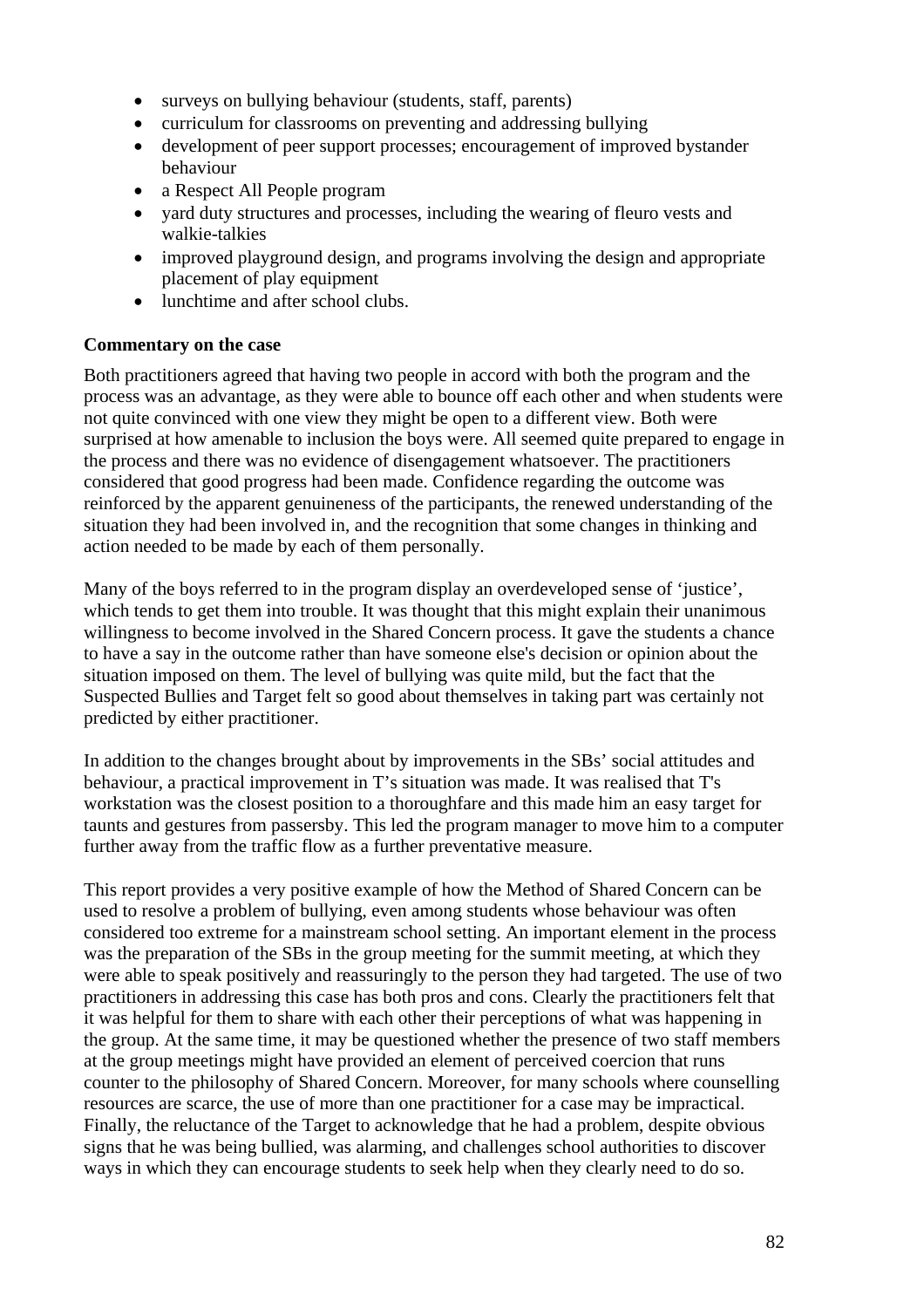# **Case Study 17: Girls bullying another girl with perceived social skill deficits in an upper primary school**

This case concerns a second attempt with a group of students to address a bullying problem using the Method of Shared Concern. The first attempt had involved a girl who was verbally harassed by four girls during a school excursion. Individual interviews with those concerned had been carried out and a positive outcome achieved. But it was not followed up. However, some work was undertaken with the Target of the bullying, involving a series of one-on-one counselling sessions with the school psychologist during the year to work on social skills and self-confidence.

Later in the year, a serious bullying incident occurred between T and four other girls. After some verbal harassment at lunchtime, after school four girls teased and threw sticks at T. A teacher intervened to stop this incident. T then went to the toilets and was followed by the other students who again verbally harassed her, and two of the girls punched T. Both these girls were suspended for two days while the other students received in-school suspensions. After reported teasing and exclusion of T by Year 6/7 classmates, it was decided that the full Shared Concern process would be implemented by including six participants identified by the deputy principal as involved in bullying T.

The practitioner was a female school psychologist with 10 years experience working in schools. She had attended the five half-day training sessions with Anatol Pikas in 2004, and had applied the Method of Shared Concern over a period of 5 years in approximately 20 cases, as well as training Student Services staff at various high schools. P chose the Method because she had found it to be successful in the past and was conversant with and comfortable using the process.

### **Individual interviews**

The interviewees were girls in Year 6/7 approximately 12 years of age. There was no obvious ringleader. The bullying had taken place at school in the class, the playground and after school. The process was completed with only five of these students, as one girl was absent from school. One of the five girls suspected of bullying had taken part in the previous Shared Concern process while another was one of the two girls who had punched T in Term 2. The remaining three students had not previously had any contact with the school psychologist or participated in a Shared Concern Method process before. The interviews took place in a meeting room at the school.

# *The Suspected Bullies*

**SB1** was identified as a 'reinforcer' and interviewed for 10 minutes. She was cooperative and open during the interview, becoming more so as the interview progressed. She stated that 'some people don't like T, some people tease her'. She showed moderate concern regarding T's situation. She did not take responsibility for the bullying and gave as a defense for the actions of her peers that 'she smells unpleasant'. She thought that it would help if T moved house. On reflection, she volunteered that she would 'tell others to leave her [T] alone'. SB1 agreed to follow through on her proposed actions and to attend a summit meeting. SB1 seemed relaxed during the interview and there was no indication that she thought punishment might be considered as a result of the interview.

**SB2** was identified as an 'assistant' and was interviewed for about 15 minutes. She was cooperative and open during the interview, remaining the same as the interview progressed. She stated that T never really had friends. She also remarked that T didn't go to camp, and reflected that she might have felt uncomfortable, adding: 'She puts her head down and mopes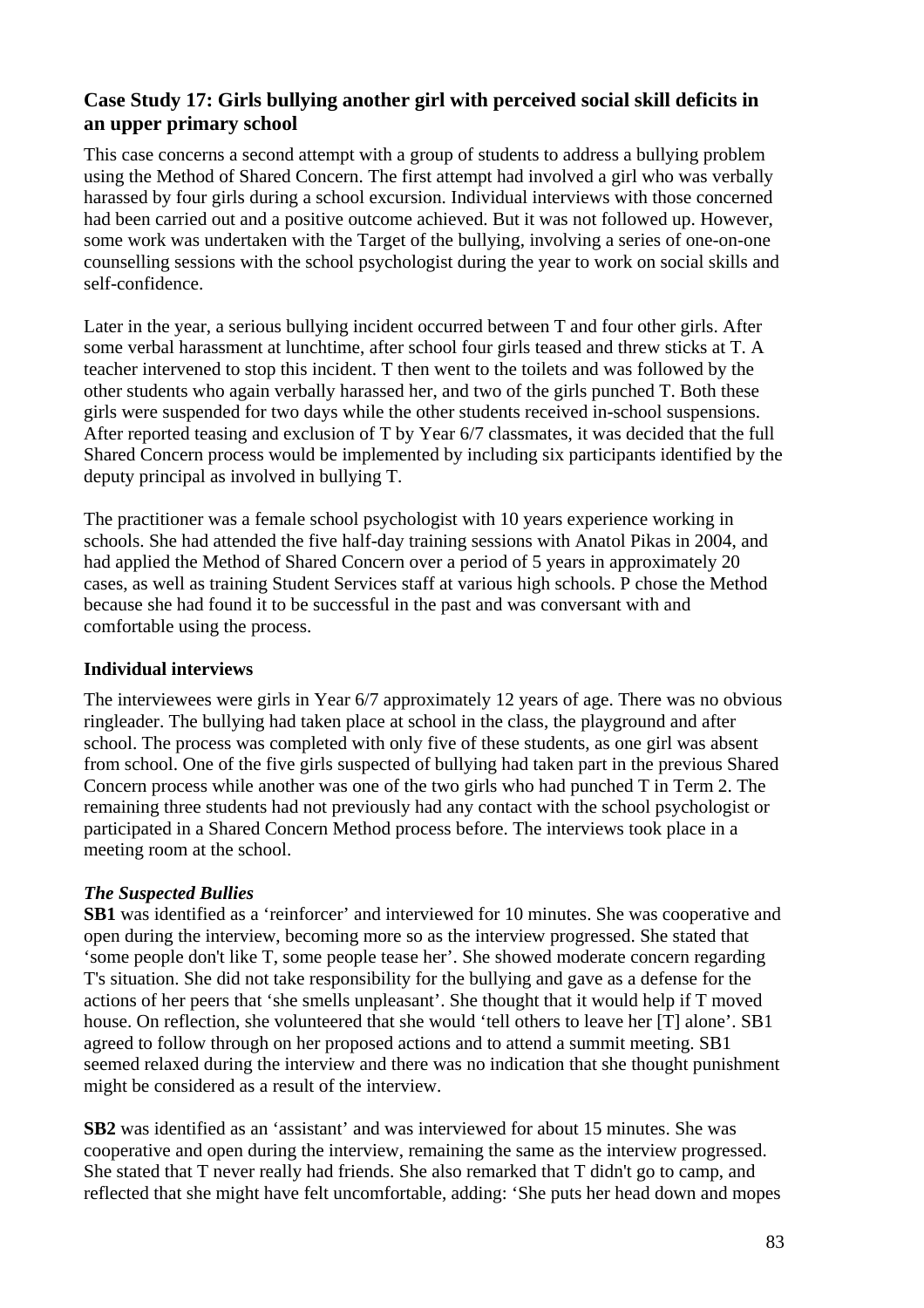away'. She was quite concerned about T's situation, and confirmed that people teased her and say things like: 'Would you go out with this person?' She added that 'everyone thinks she smells'. Although SB2 did not take responsibility for the bullying, she did state: 'I don't talk to her much. I'm not her friend.' SB2 also named the body odour problem as justifiable provocation for the teasing. SB2 suggested when prompted: 'In Year 5, I was really nice to her. I could ask her how she feels.' When P suggested SB2 should not join in with any teasing and should tell others to 'leave her alone', SB2 agreed to do so. At this stage SB2 seemed to be aware of how T must be feeling. SB2 was not concerned that punishment might be considered as a result of the interview. She agreed to attend a summit meeting and to carry out her promised actions. She seemed to display a greater concern for T and awareness of what to do to help as a result of the interview.

**SB3** was identified as a 'reinforcer' and interviewed for 10 minutes. She was cooperative and open during the interview, becoming more so as the interview progressed. Commenting on T she stated: 'She's scared of coming to school because of the fight last term.' When asked how T might be feeling, SB3 answered: 'She might be feeling sad or lonely.' SB3 was moderately concerned about T's situation and said: 'There's still a bit of teasing going on.' She said that some people teased her but named two students who talked to her. She then admitted that she talked to her sometimes because she was always alone. When asked about provocation, SB3 responded in the negative but did mention the body odour problem. When asked if she could suggest ways to help T, SB3 suggested that she should stop teasing T, should compliment her if she did something well and encourage her and help her, for example, at sport. SB3 had clearly taken some responsibility to help improve the situation and she seemed to have a sense of direction regarding how to help. She did not appear to be concerned about punishment and agreed to attend a summit meeting.

**SB4** was identified as an 'assistant' and interviewed for about 5 minutes. She was a little anxious to begin with but was more cooperative than in the previous Shared Concern interview in Term 2. She remained much the same as the interview progressed. She stated: 'She [T] looks happier than before and only smells sometimes.' She was only a little bit concerned about T's situation and disclosed, 'there is still a little bit of teasing happening'. SB4 also considered the fact that T 'smells a bit' as provocation which resulted in teasing. When asked, SB4 could not think of any ways T could be helped, but when prompted, agreed not to join in with any teasing and to treat T nicely. It appeared that she had taken a little more responsibility for her contribution to T's situation, especially in contrast to the last time she was in a Shared Concern interview, when she had accepted no responsibility. Because of her previous experience with the process, it was assumed that SB4 was not concerned that punishment might be considered as a result of the interview. She agreed to take part in a summit meeting, and a slight increase in concern for the victim was a perceived outcome of the interview.

**SB5** was identified as a 'reinforcer' and interviewed for about 10 minutes. She was cooperative and open during the interview, remaining the same as the interview progressed. She stated: 'She [T] looks like she's unhappy.' When considering T's emotional state she proposed T was 'sad and quiet'. She exhibited quite a lot of concern about T's situation and when asked about how T had been treated, she responded by saying: 'Everyone says she stinks, but she just walks away.' SB5 did not see any provocation on T's part contributing to the bullying. She suggested: 'If someone's teasing her I could just say stop.' She stated her intention not to join in on the teasing and gave an undertaking to encourage her friends to walk away when tempted to bully. It was clear that SB5 had taken on some personal responsibility to help improve T's situation, as she gave realistic suggestions of her own volition in an attempt to contribute to the solution of T's problem. Her lack of any appearance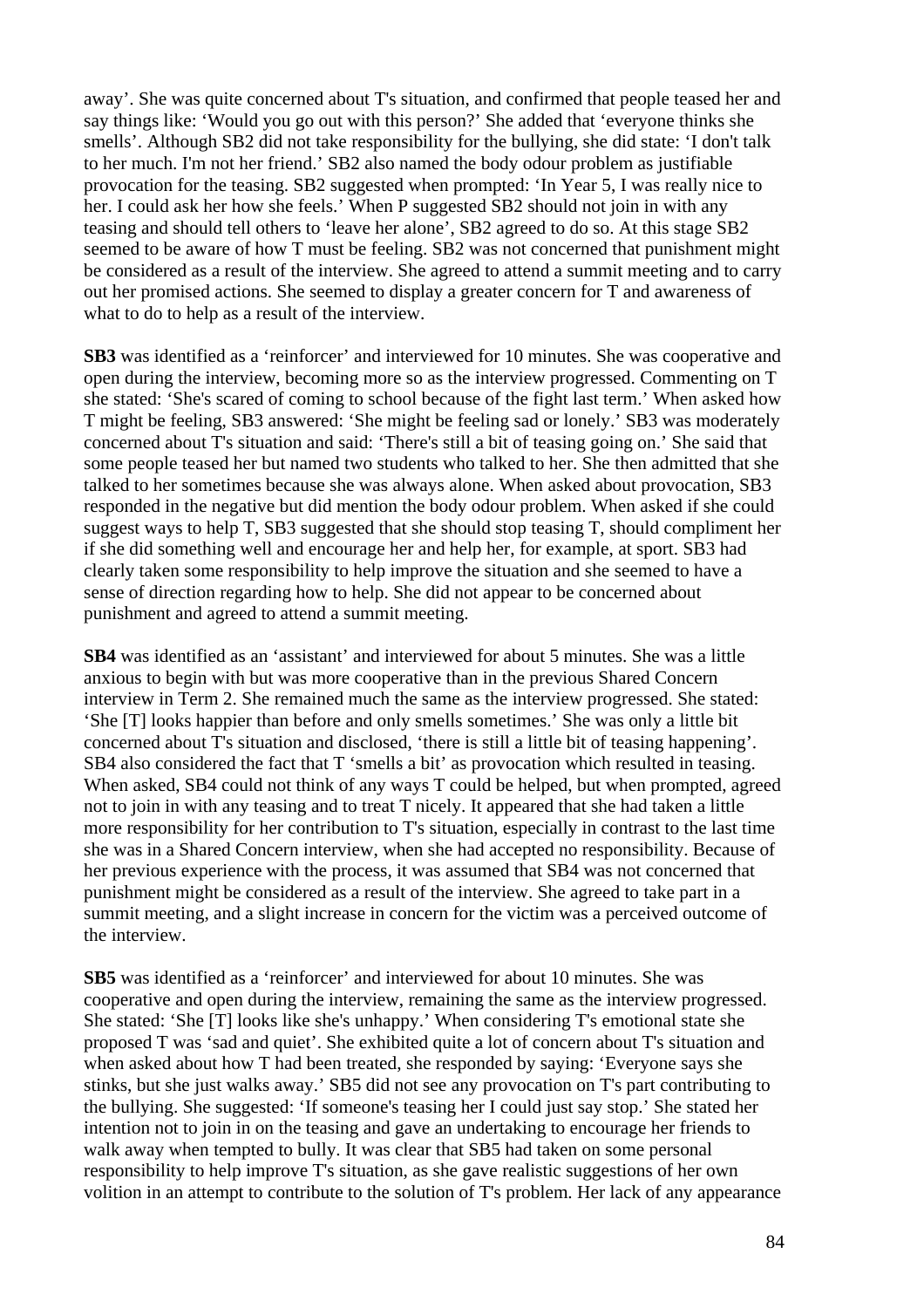of anxiety or nervousness indicated she was not afraid that punishment might result from her participation in the interview. She agreed to attend a summit meeting, and her constructive strategies to help the victim indicated that some progress had been made as a result of the interview.

#### *The Target*

T was a 12-year-old Anglo-Australian girl in Year 7. She was relatively tall for her age and slightly overweight. She generally kept to herself, rarely smiling and walked around with her head bowed down. She socialised with much younger children in the playground. Both teachers and students had complained about T's body odour.

T was interviewed for about 20 minutes. Since she had been involved in one Shared Concern process with P and in one-on-one counselling sessions, she was comfortable in the interview setting. Although she has been bullied on an ongoing basis for the past few years, she expressed only a moderate degree of frustration, and although clearly unhappy, showed no undue emotional reaction to discussing the situation. She disclosed that ongoing teasing, mainly by two boys and also by a number of girls, was the main problem. It was not felt that T had provoked the bullying in any way. She was agreeable, but not overly confident, that the Shared Concern process would work, but did report that she was feeling more confident in standing up for herself and others. Even though only one hour had passed between the time P spoke to the bullying students and the interview with T, she reported that she thought 'they [the SBs] had gone crazy because they were talking to her'. After the concept of the summit meeting was explained to her, T willingly agreed to participate.

#### **Group meetings**

#### *The Suspected Bullies*

Two days had passed since the individual interviews. The atmosphere was chatty and sociable and there was a feeling that the meeting was a pleasant event. The exception was SB4 who remained reserved and quiet. She had been in the Shared Concern process before and previously had seemed resistant, but this time she did not show resistance, only reservation. The students did not require ground rules to be set as they were already acting positively and being polite. One talked about making compliments, so P suggested they needed to be genuine. There was a general sense of collaboration and a willingness to be friendly. SB2, who had been bullied herself and was a major contributor to the current actions against T, said she could imagine how T must feel. She added: 'We are going to be finishing Year 7 soon and when we look back on primary school, we want to have happy memories and for T to feel OK and us to feel good about ourselves.'

#### *Summit meeting*

During the course of the group meeting, the SBs were told by P of the plan to communicate positively with T. The atmosphere was positive, although T was reserved. This simply reflected her usual demeanour. The students said they were ready to stop their negative behaviour towards T. Some mediation was still required in the situation involving the group of boys who had been bullying T and had not been included in the process. Suggestions were made by the girls to tell the teacher if the boys teased T and to ignore them if they annoyed everyone. No written contract was completed, but rather a verbal contract was created. As an outcome of the meeting there was more acceptance of T and more awareness about little things individuals could do to reduce bullying. Although T had been reluctant to speak at first, at the conclusion of the meeting, when asked if she would like to say anything, she took the opportunity to deny one of the things about which she had been harassed: namely that L was her boyfriend. She stated quite firmly: 'I **don't** like L!' This assertive response was to set the record straight, and appeared to be accepted as such by the group.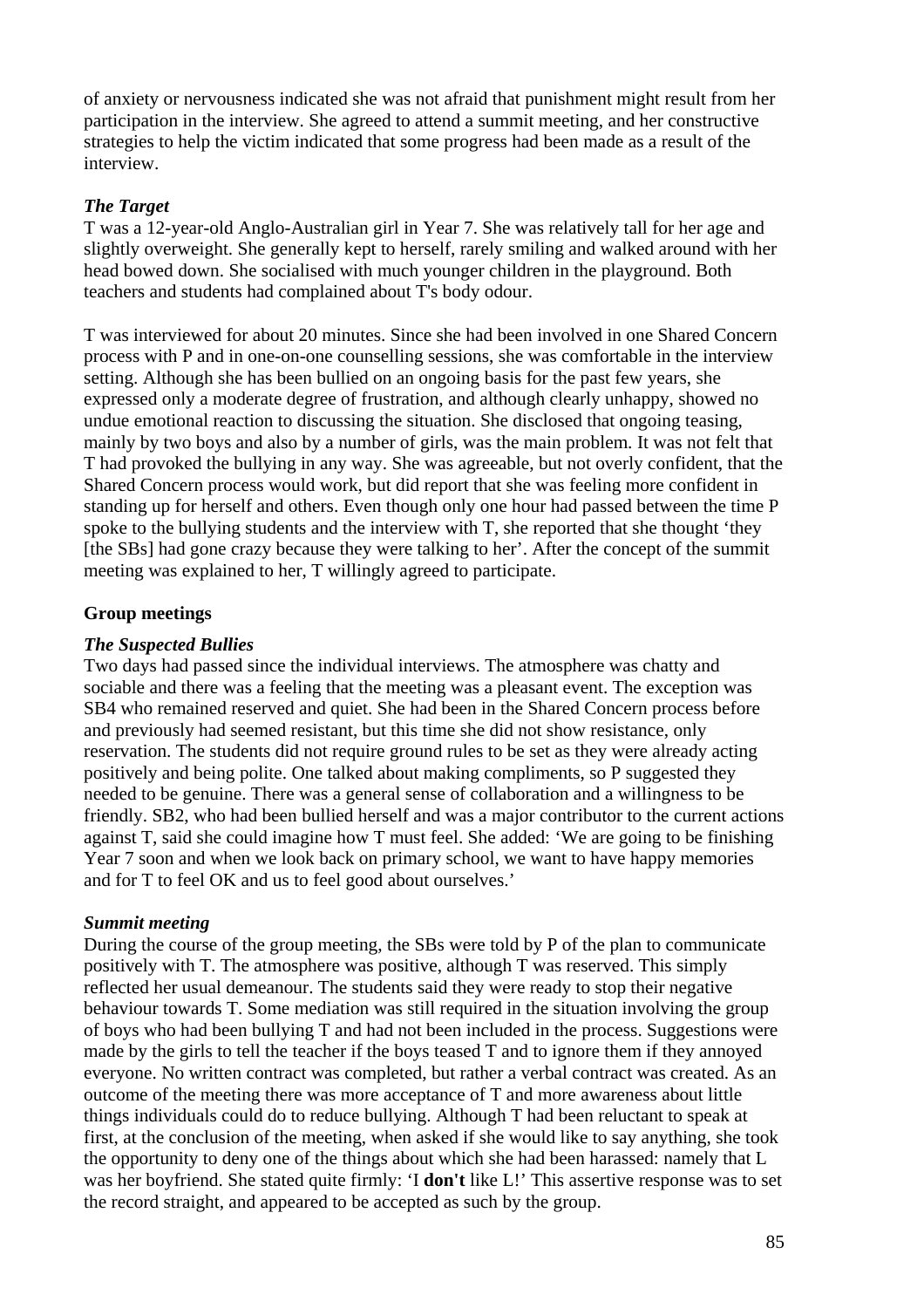**Follow-up meetings:** At a second meeting with T, she reported that things were going much better for her as a result of the intervention. She still had some problems to work her way through but was more confident and willing to engage in a solution-focused approach than previously.

Progress was also evident in the reports obtained from the suspected bullies. SB1 indicated she had kept to her agreement not to tease T and to tell others to leave T alone, and she reported she had not witnessed any other teasing. P noticed that both SB1 and SB2 were being friendlier to T. P considered that SB2 was now contributing to the solution. SB3 was also supportive and complimented (genuinely) T during the summit meeting. SB4 did not seem to have joined in any teasing since the interview. (It was she who had suggested at the summit meeting that T should tell the teacher if boys were still teasing her.) It was clear that SB5 had carried out her intention of showing more friendliness to T and contributing to the solution of T's problems.

#### **Post-intervention interviews**

#### *The Suspected Bullies*

The question: 'How did you feel the intervention went?' was answered as follows. SB1 stated: 'It was handled really well, we all got along.' SB2's response was: 'I liked it because I could tell P how I felt and things I could do. She helped me work things out.' SB3 remarked: 'Good. I had a little bit of shame talking to someone I didn't know.' SB4 said: 'It was good 'cause we are kinder to T and we are not teasing her any more.' SB5 stated: 'It went really good – made T feel more comfortable and happier.' The students unanimously agreed that the Shared Concern intervention had improved the situation. When asked in what way, responses included the fact that everyone now gets along, that T is happier, that she hasn't been bullied, that 'she is starting to smile a bit more', 'she contributes more', 'she is more outspoken, not hiding away' and 'T knows we are not going to tease her'. When the SBs were asked if it was a good idea to use this process with other young people in the same situation, their answers reflected a maturity not expected from Year 7 students. Answers included: 'Yes 'cause then people can get what they need and work on what they need to change' and 'It was good at our age.' Responses to the question: 'How do you feel the (summit) meeting you had with T went?' showed a high level of sympathetic engagement on the part of the students. SB1 replied: 'That actually went really good 'cause we told T about the boys and how they were trying to get to her – so just ignore them.' SB2 responded: 'It was pretty easy. I was comfortable. I know how T felt.' SB3 stated: 'OK, good. It was kind of easy and a little bit hard.' SB4 remarked: 'It was good 'cause we told her stuff about how we felt about her.' SB5 commented: 'Good. It was good 'cause we talked about lots of things and let her express herself in front of us.'

### *The Target*

When the question was put to the Target: 'How do you feel it went?' her reply was: 'Pretty good. Better than I thought it would be. I thought there may be more fights.' She was also convinced the situation had improved for her in that the girls are being friendlier to her and sticking up for her. T expressed a positive response to the question of whether it was a good idea to use the Shared Concern process with other young people in the same situation, when she replied: 'Yes, because it worked pretty well for this pretty bad situation. It was the worst situation ever.' Commenting on the summit meeting, T answered: 'They were good about the meeting. We talked about what we liked about each other.'

### *The school principal*

When asked about the main challenges in dealing with cases of bullying in the school, the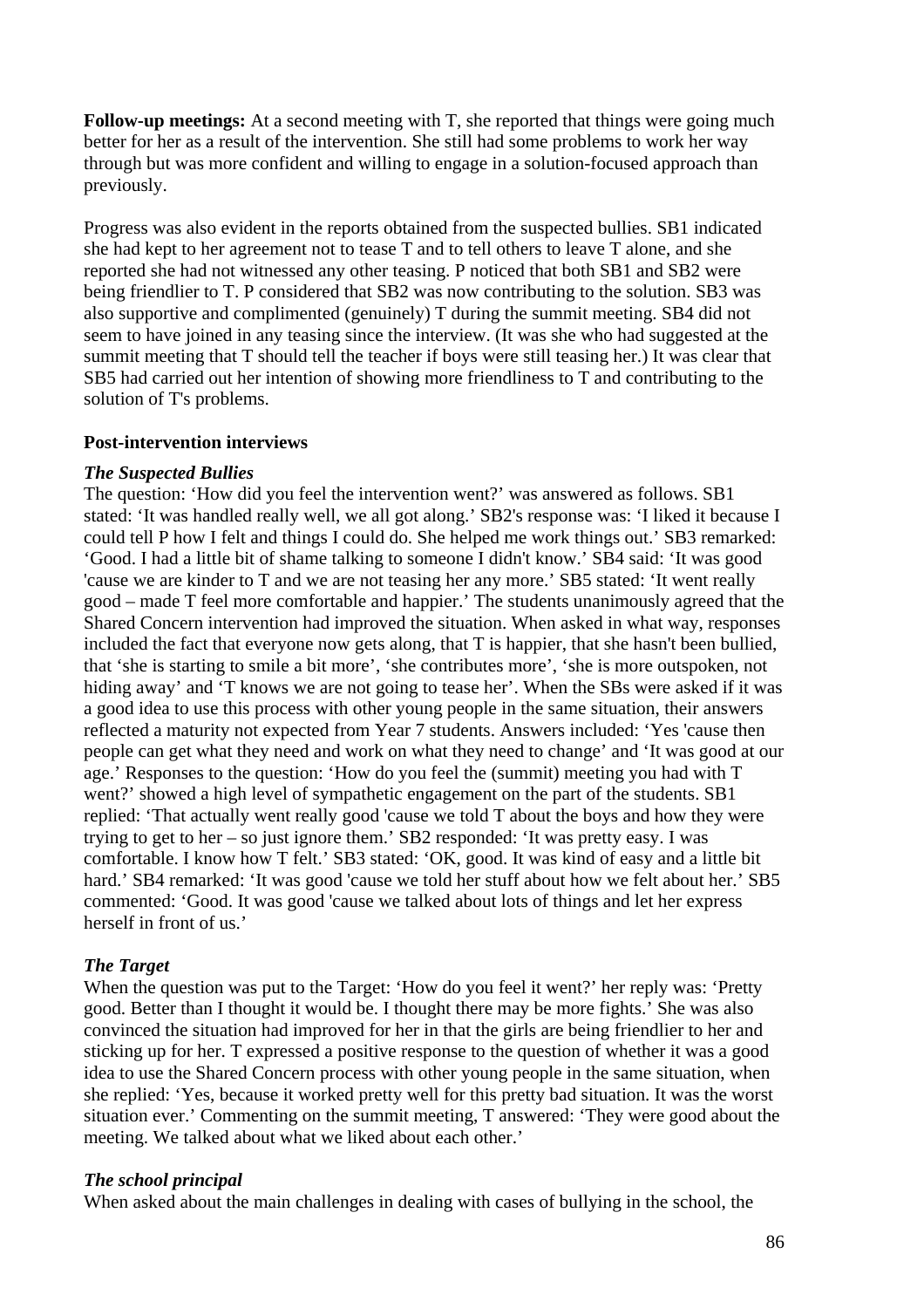school principal responded that there is a community perception that it is a standard practice for schools to solve behaviour issues including nagging (?) and bullying. The principal reported that many condone bullying as an acceptable behaviour in cases of conflict; therefore, the challenge is in getting parents engaged and developing an understanding of better ways to deal with conflict.

When asked what work had been done in the school to prevent bullying, the principal outlined some strategies including:

- development of a countering bullying plan
- systematic surveillance of student behaviour
- surveys on bullying behaviour
- curriculum for classrooms on preventing and addressing bullying. The whole school approach, using the values program *You Can Do It* has been adopted to counter bullying
- development of peer support processes; encouragement of proactive positive bystander behaviour
- teacher training (the current focus); the school is also investigating parent-training opportunities
- organised activities every recess and lunchtime to support positive social behaviour
- disciplinary action
- follow-up assertiveness training for bullied students
- facilitated mediation between students in conflict
- restorative practices.

For deeply entrenched issues, the school is still trying to find the best approach. It was felt that one challenge, and another area really needing to be addressed, is communicating to the whole school community an understanding of what bullying is. This involves defining bullying and using the term appropriately, such as not using it to cover one-off incidents.

#### **Commentary on the case**

This case is unusual in that the effectiveness of the Method of Shared Concern was demonstrated in conditions in which a partial application of the Method had earlier proved to be not successful in the long run. A subsequent use of the Method which used not only individual meetings but also group meetings to empower the Suspected Bullies collectively appears to have been more successful, and is likely to produce a more enduring solution. An important element in this application was motivating group members to speak positively, as planned, with the person they had bullied, at the summit meeting.

P was very confident that the bullying had now stopped. She felt there was every reason to have confidence in the outcome of the process this time. The raised awareness of the students and their willingness to help had led to a feeling of optimism. For this practitioner the Shared Concern Method, properly implemented, remains the main intervention of choice where bullying is concerned. Nevertheless, P continues to monitor the situation in this school to ensure that the students remain aware of their stated intentions.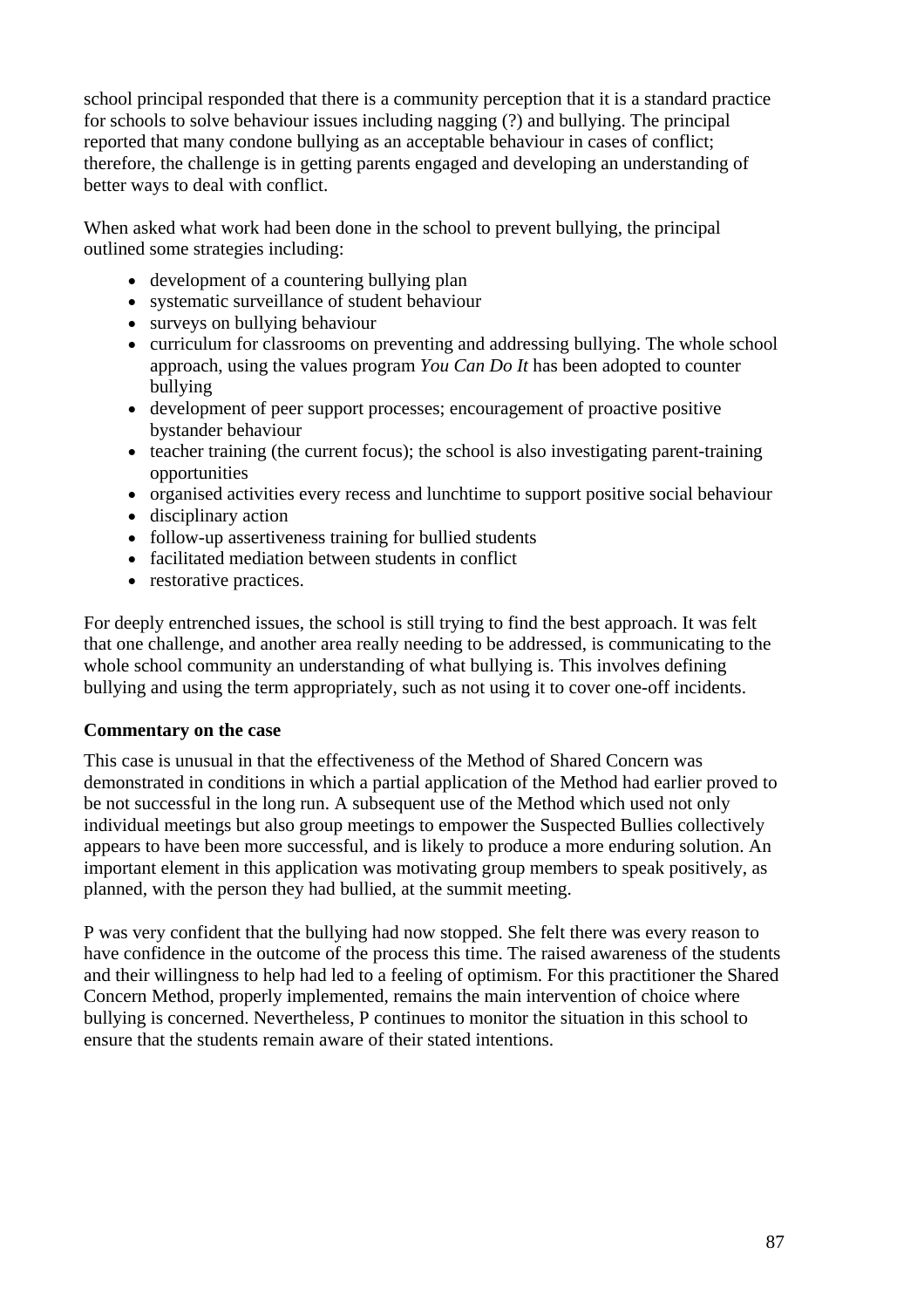## **CHAPTER 5: THE FINDINGS**

Drawing on reports from the seventeen cases described in Chapter 4, this chapter provides an account of how the Method of Shared Concern was applied in this study. It describes the contexts in which the interventions took place, and both the similarities and differences between how the Method was applied by the different practitioners. In addition, it summarises and describes the outcomes that were achieved and the views expressed by the practitioners.

The schools involved constituted an accidental rather than a random sample. The project was advertised through educational and informal networks in South Australia and Western Australia, and to a lesser extent in Tasmania and Victoria. However, it is unlikely that all users of the Method were contacted. As well, a high proportion of schools expressing an interest in taking part in the project subsequently withdrew, further reducing the representativeness of the sample. (The reasons for the withdrawal are discussed in the Discussion section of this report.) Clearly, under these conditions one cannot readily extrapolate the findings to the population of schools currently using the Method in Australia. This study must therefore be regarded as exploratory rather than definitive.

#### **School context**

Although there was considerable variation in the nature of the schools where the Method was practised, the schools had in common a practitioner with some training in the use of the Method of Shared Concern and, importantly, backing from the school principal. As can be seen from the reports of interviews with the principals in Chapter 4, the schools were ones in which a good deal of thought and action was evident in countering bullying through methods of both prevention and intervention. Further, the schools had established relationships with the students' parents such that in nearly all cases the parents consented to their children being involved in the process, as required in undertaking this project.

| <b>School context</b>          | <b>Number</b> | $\text{Case}^*$          |
|--------------------------------|---------------|--------------------------|
| Lower primary (Years 1-4)      |               | 12                       |
| Upper primary (Years $5-6/7$ ) |               | 3, 9, 17                 |
| Lower secondary (Years 7/8-9)  | 8             | 1, 2, 5, 6, 7, 8, 10, 13 |
| Upper secondary (Years 10-12)  | 3             | 11, 14, 15               |
| Special/alternative schools    | ◠             | 4.16                     |

\* See Table 1 for further details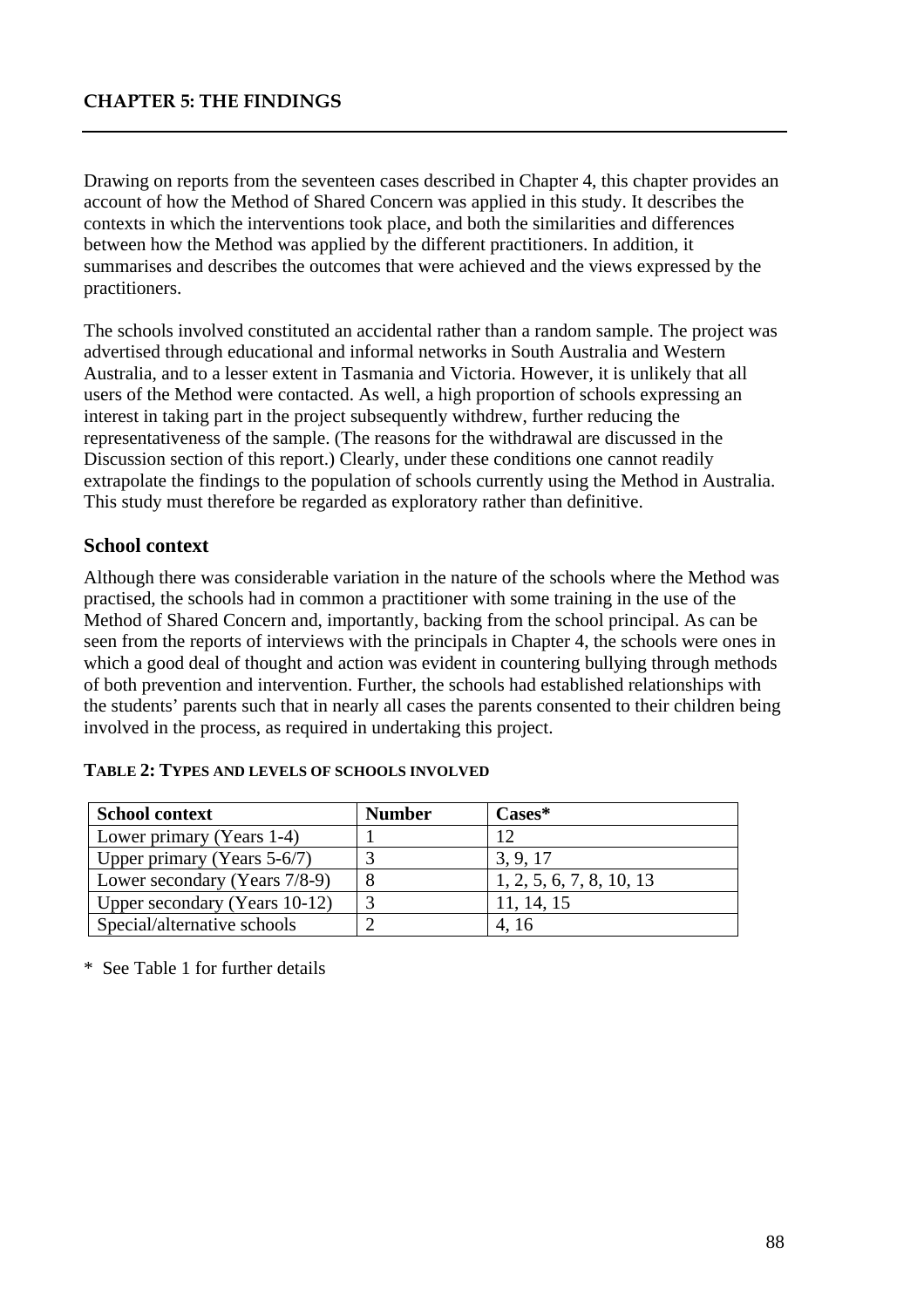As expected, the largest proportion of cases (65%) was from secondary schools, with the bulk of these from the first two years of their secondary education (see Table 2). It is known that bullying is most prevalent in these years (Rigby 2002). The Method of Shared Concern has been viewed as most applicable with adolescent students (Pikas 2002). However, there was some interest in applying the method in a primary setting and this study provided an opportunity to evaluate its effectiveness in this context. Further interest was expressed in participating in the study from two special or alternative schools catering for students who it was thought could not be accommodated in mainstream schooling because of behavioural problems. Hitherto no reports had been made on the effectiveness of the Method with such students.

# **The practitioners**

As noted in Chapter 4, the practitioners were all conversant with the Method of Shared Concern and had received training in the use of the Method. In the course of further interviews with the practitioners, it was evident that the level of training and the extent of experience in using the Method varied widely. Some had attended workshops given by the originator of the Method, Anatol Pikas, in 1994 and again in 2004 when he gave workshops in Adelaide and Perth. Some others had attended workshops given by individuals trained in the Method by Pikas. Yet others had derived their understanding of the Method from the training video produced by Readymade Productions (2007).

Variations were also evident in the level of relevant professional qualifications. Some were registered psychologists or qualified counsellors. Others had undertaken the role of dealing with cases of bullying without any formal qualifications. With regard to experience, some had been using it for at least ten years and had used it with over 50 cases. Others were relatively new practitioners of the Method. Several were using it for the first time. In all but one case (Case Study 16), one practitioner handled each case; the exception involved two practitioners acting sometimes independently of each other and sometimes together.

# **How cases were identified**

A variety of methods was used to identify cases of bullying. These included receiving reports from teachers who had observed the bullying or been told about it by bystanders or parents. In some cases, students informed the practitioner of what had been happening to them. In one case, bullying was revealed through the use of a bully audit completed by students. Typically, information was gathered from a number of sources.

According to the originator of the Method, Anatol Pikas, it was desirable for cases to be identified without making use of information from the Target. In this way the targeted person could not be accused of informing the school authorities, thereby incurring further hostility from those who were doing the bullying. However, it was rare for information about the Suspected Bullies to be obtained without the Target being involved. Case Study 1 appears to be the only one where it could be said that the Target had not provided any information about the identity of the bully or bullies prior to any interviews with a Suspected Bully. It would appear to be unrealistic to expect that information from or on behalf of the targeted child would not be available prior to the Suspected Bullies being interviewed.

# **The nature of cases that were addressed**

### **Bullying behaviour**

All the cases that were addressed could be classified as 'bullying'; that is, they involved the systematic abuse of power in interpersonal relations. In each case, a group of students had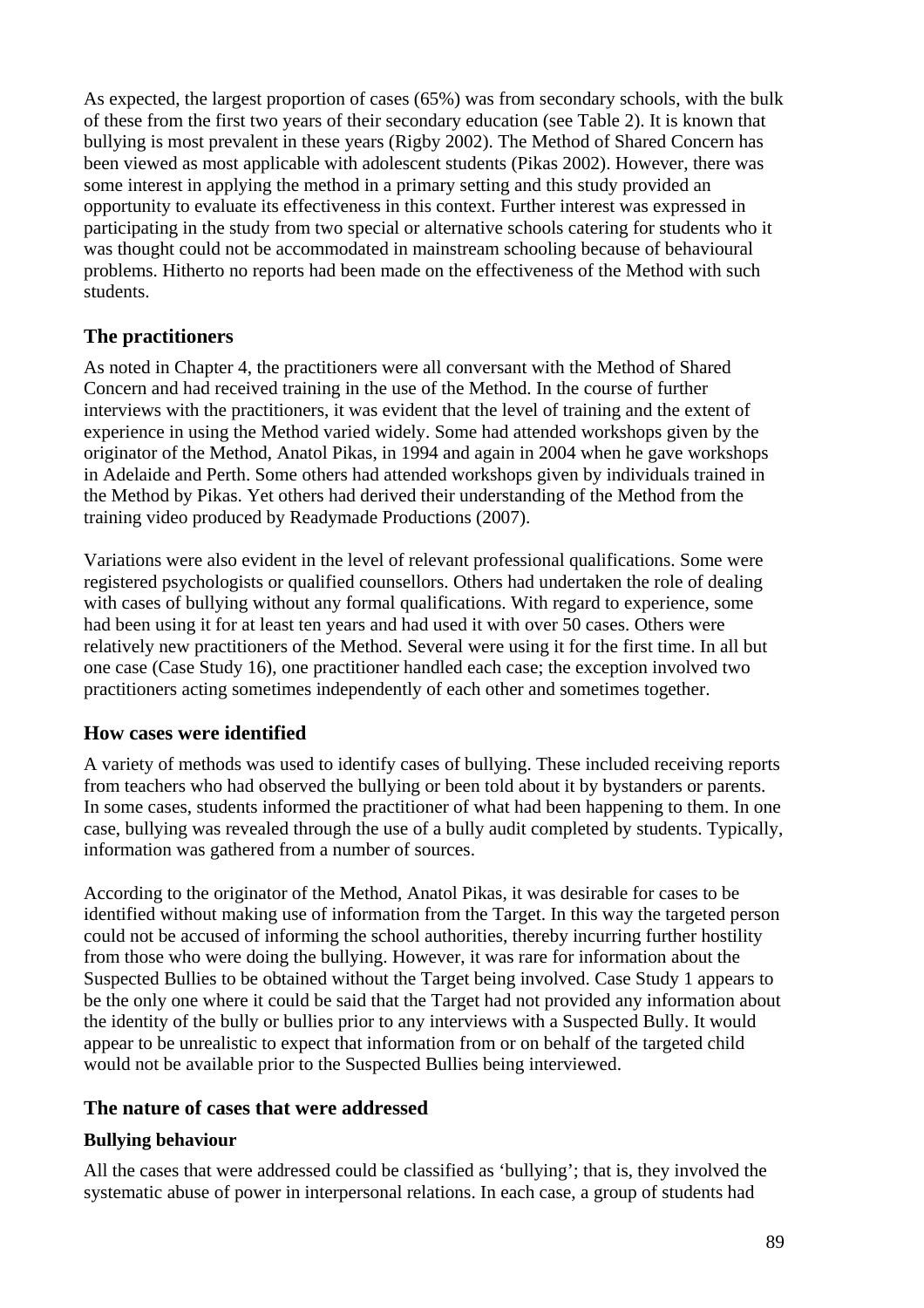been identified as deliberately seeking to hurt or threaten an individual who was unable to defend themselves adequately. The means involved a range of actions: direct verbal, as in name-calling and ridicule, direct physical, as in hitting or throwing things at someone or damaging someone's property, and indirect, as in exclusion and cyber bullying. In some cases, a combination of such means was used. The degree of severity in some cases differed. Some bullying was at a low level of severity, as in continual and annoying teasing; some appeared quite severe, as in physical assaults. In each case, the practitioner judged that the Method of Shared Concern constituted an appropriate means of intervention.

#### **Gender and age composition**

Most of the cases (12) involved bullying within same sex groups. Five of these were boys bullying boys, and seven were girls bullying girls. There were four cases of cross-gender bullying: in three cases, a boy or boys were the perpetrators; in one case, girls were bullying a boy. In one case, a mixed-gender group of students was bullying a staff member. Generally, the cases involved bullying between persons of approximately the same age. (The notable exception is the bullying by adolescents of a 53-year-old teacher, described in Case Study 4.) In all but one case there was a single target of the bullying. In Case Study 13 two targets were identified.

#### **Classifications of cases**

Some cases contained elements of harassment of a racial/ethnic nature (as in Case Study 14) or involved sexual harassment (as in Case Study 2). Others appear to have been motivated, at least partially, by an intolerance of children with certain personal characteristics or a desire to ridicule them. This appeared to be so in the case of a girl who was derided for being overweight (Case Study 5), a boy who was unusually short (Case Study 12), and students whose personality and behaviour was judged to be offensive (Case Studies 10 and 11). In some cases the motivation appeared to be simply to have fun at someone's expense, such as the vulnerable staff member (Case Study 4), the adolescent with an Asperger condition (Case Study 8), and a boy who was seen as overreacting to being teased (Case Study 9). Clearly the nature of the cases in this study varied widely.

A further classification of cases could be according to whether the Target's behaviour was viewed as 'innocent' or 'provocative'. In nine of the 17 cases there was no evidence that the Target had acted provocatively, a judgement confirmed by SBs in the individual meetings. In two cases, there was a significant amount of provocation present – in Case Study 3 in which the Target had engaged in name-calling, and in Case Study 6 in which the Target had engaged in racial abuse. Less obviously, SBs felt that there had been some provocation in the insensitive and irritating behaviour of the Target (Case Study 10); a boy following girls around (Case Study 7); antisocial behaviour as in nose-picking in public (Case Study 15); acting' badly' with other people's boyfriends (Case Studies 11 and 13); and being 'smelly' (Case Study 17). If 'provocative' is applied to Targets who have deliberately acted to hurt those who subsequently bullied them, two cases could be identified. If a broader definition is used to include cases in which SBs felt that the Target was behaving in a way that seemingly justified treating them badly, a further five could be added.

# **How the Method was applied**

Each of the practitioners sought to apply the Method in such a way as to help the students involved in the problem resolve their differences **without** resorting to any form of coercion. On the whole, this was accomplished, although in one case there was a threat of 'consequences' if a promised action on the part of an SB was not carried out (Case Study 7), and another in which an SB was pressured to apologise to the target (Case Study 11). Some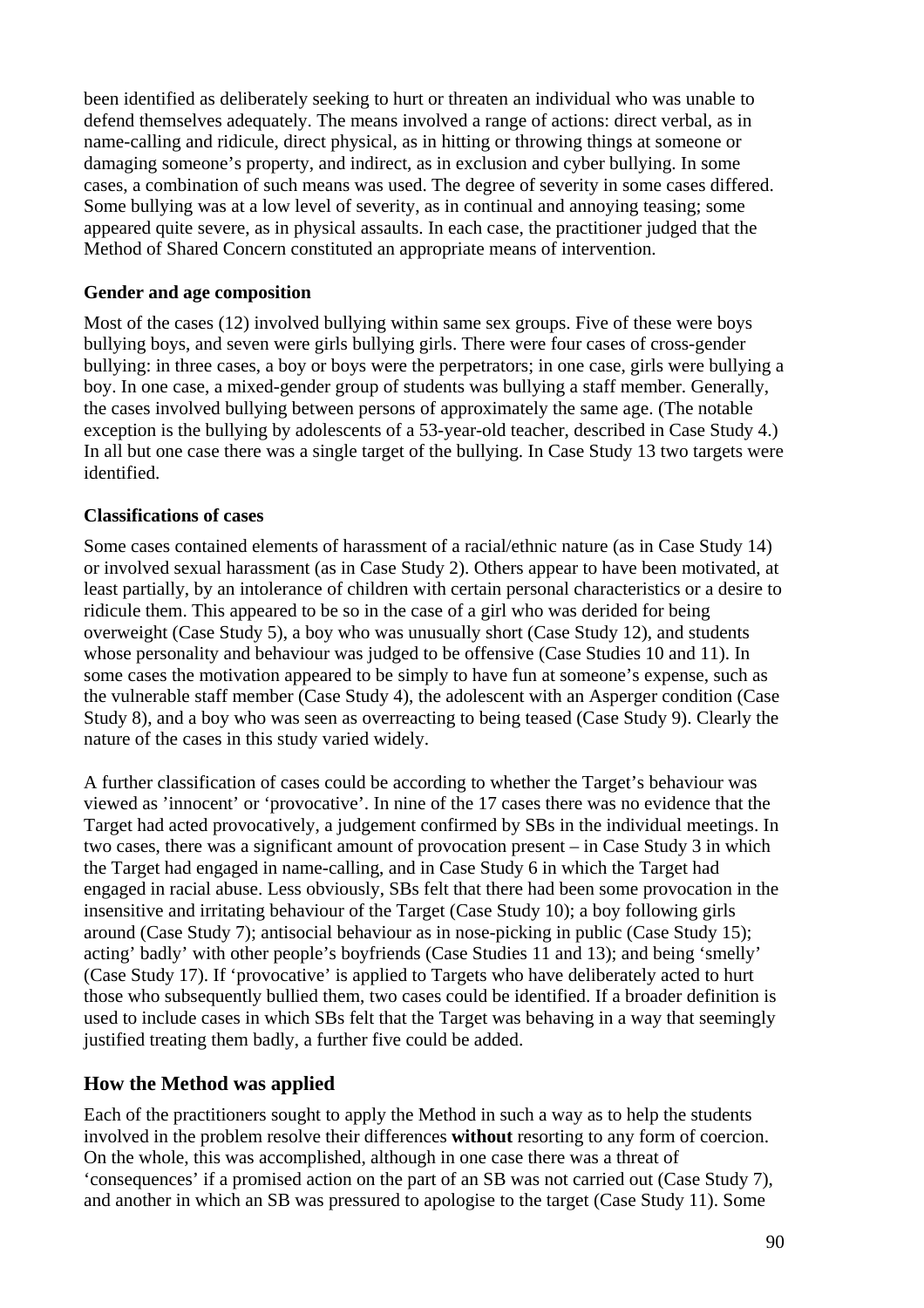practitioners indicated that there were times when they were tempted to apply a more traditional disciplinary approach, but felt that on balance the Shared Concern approach would produce a better outcome.

In cases other than Case Study 14 (in which the identity of the Target was not disclosed), the practitioners were able to elicit from most SBs both a recognition of the plight of the target and a degree of concern for that person. Nevertheless, there were considerable variations between individuals in the degree of concern they felt. In some cases, a high level of concern was expressed by the SBs; in others there were notable differences between individual members, with some showing high levels of concern and others little or none. However, in all cases, in the individual meetings positive proposals were made on what could be done to help the situation, and the individuals making the commitments were followed up.

# **The individual interviews**

The numbers of SBs in the individual Shared Concern interviews varied between 1 and 7. In most cases, the concern was rated as between 2 and 4 on a five-point scale. In Case Study 13, two students identified as bystanders were interviewed as well. Apart this case, in which two Targets were identified and interviewed, one targeted person was identified and interviewed. Generally, the SB who was the suspected ringleader was interviewed first. In some cases, it became evident that a different SB was the ringleader. In several cases, the availability at the time of individual students for interviews affected the order in which they were seen. Although not all practitioners were able to provide precise information on the duration of the interviews, variations between 2-3 minutes and 20 minutes were indicated for the SBs, and between 7-25 minutes for the Ts. The interviews were conducted in places where there were no distractions or interruptions. In general, practitioners did not take notes during the interview (to maximise confidentiality and promote optimum disclosure); however, in several cases notes were taken to assist the practitioner in recalling what transpired. Somewhat shorter follow-up meetings were held with individual students.

# **Variations in approaches**

In all cases except Case Study 3, individual interviews were conducted with each of the SBs after they had been identified. In Case Study 3, the SBs were first seen in a group. This created major difficulties as, in the group context, they had reinforced each other's desire to continue with the bullying and resisted the efforts of the practitioner. It proved difficult to overcome this mistake, although the practitioner was subsequently able to work with SBs individually and produce a partially successful outcome.

Another variation in the intervention process was evident in Case Study 14 where only one SB was interviewed. Moreover, the practitioner did not share with the SB a concern about the Target, who remained anonymous. Instead the practitioner sought to motivate the SB to help students who were having a hard time, and especially to 'look out' for those who might be harassing anyone. (It is unclear whether the SB had in mind the person whom the practitioner believed the SB was bullying.) This intervention strategy has something in common with the Method of Shared Concern in that it was non-accusative and was focused on a solution to the problem. However, it cannot be regarded as a true application of the Method.

A further variation in the Method was employed in Case Study 13. In this case, preliminary interviews were undertaken with five students, designated 'bystanders', to ascertain who were the 'Suspected Bullies'. The use of this strategy could, unless carefully handled, result in a suspicion among students that an attempt was being made to identify the 'guilty ones' – an outcome the Method of Shared Concern is designed to avoid.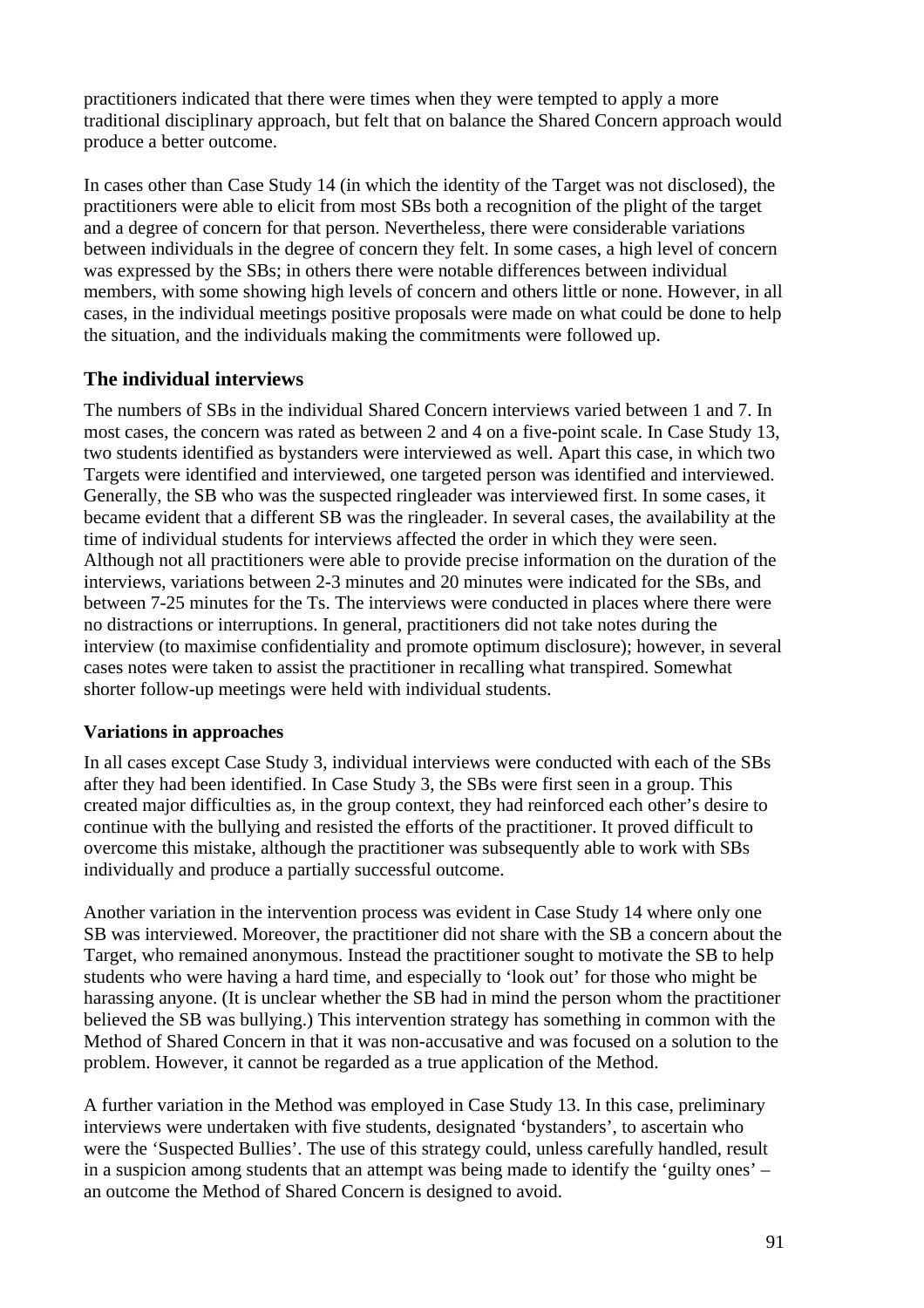Finally, in one application (Case Study 15) bystanders were included in both the individual interviews and the group meeting.

## **Interview with the Target**

In all cases, apart from Case Study 1, there were two interviews with the Target, the first being a preliminary interview necessitated by the Target coming, or being sent, to the practitioner for attention. With the single exception of Case Study 14, the interviews followed the same course. As required by the Method, the practitioner shared with the Target the news that the SBs had been seen individually and had agreed to help in improving the situation. Further discussions with the Target were directed towards understanding the situation better, and especially in ascertaining whether the Target had contributed in any way in provoking the bullying or making matters worse. In several cases, some degree of provocation was suspected. Care was taken not to convey the impression that the Target was not in any way responsible for being bullied.

# **Group meetings**

Eleven of the 17 cases involved two group meetings, that is, first with the SBs only and then with the SBs plus the Target, that is, a summit meeting. In three cases, no group meetings were held. In two cases (2 and 12), the practitioner believed that the case had already been resolved through individual meetings. In the third case (case 14), the practitioner adopted an approach in which the SB was not told who the Target was. The remaining cases included one in which there was a meeting with the SBs but no summit meeting because the Target had left (Case Study 7); and two in which there was only a summit meeting – in one case (13) organised by the SBs without the practitioner, and in another (Case Study 11) because the practitioner believed that it was appropriate to move immediately to a summit meeting.

In summary, although most practitioners employed the full version of the Method of Shared Concern, some made use of a truncated version either because they thought convening the groups was unnecessary as the problem had been resolved, or because doing so was impractical, as when the Target was no longer accessible or a new problem had arisen that required a different strategy.

# **Variations in how group meetings were conducted**

There was some variation also in the way the group meetings were conducted. In some cases, little or no preparatory work with the SBs was undertaken in the penultimate group meeting to improve the likelihood of a positive outcome in the summit meeting. On the other hand, in some cases the preparation was very thorough, as described in Case Study 16, and this contributed notably to the resolution of the problem. In some cases, preliminary preparation of the Target for the summit meeting was also undertaken (see, for example, Case Study 7) to make mediation between the SBs and the Target easier to achieve.

# **Identification of roles played by the participants**

In the course of conducting the interviews and meetings with students, it became possible to identify roles being played by different students, such as ringleader, reinforcer, assistant and outsider (see Appendix 1). In some cases, this provided a useful way of understanding how the group as a whole was functioning and how individuals could be approached according to the roles they played. This was not always at first obvious; first impressions were sometimes misleading. The ringleader for instance was not always the most outwardly aggressive (see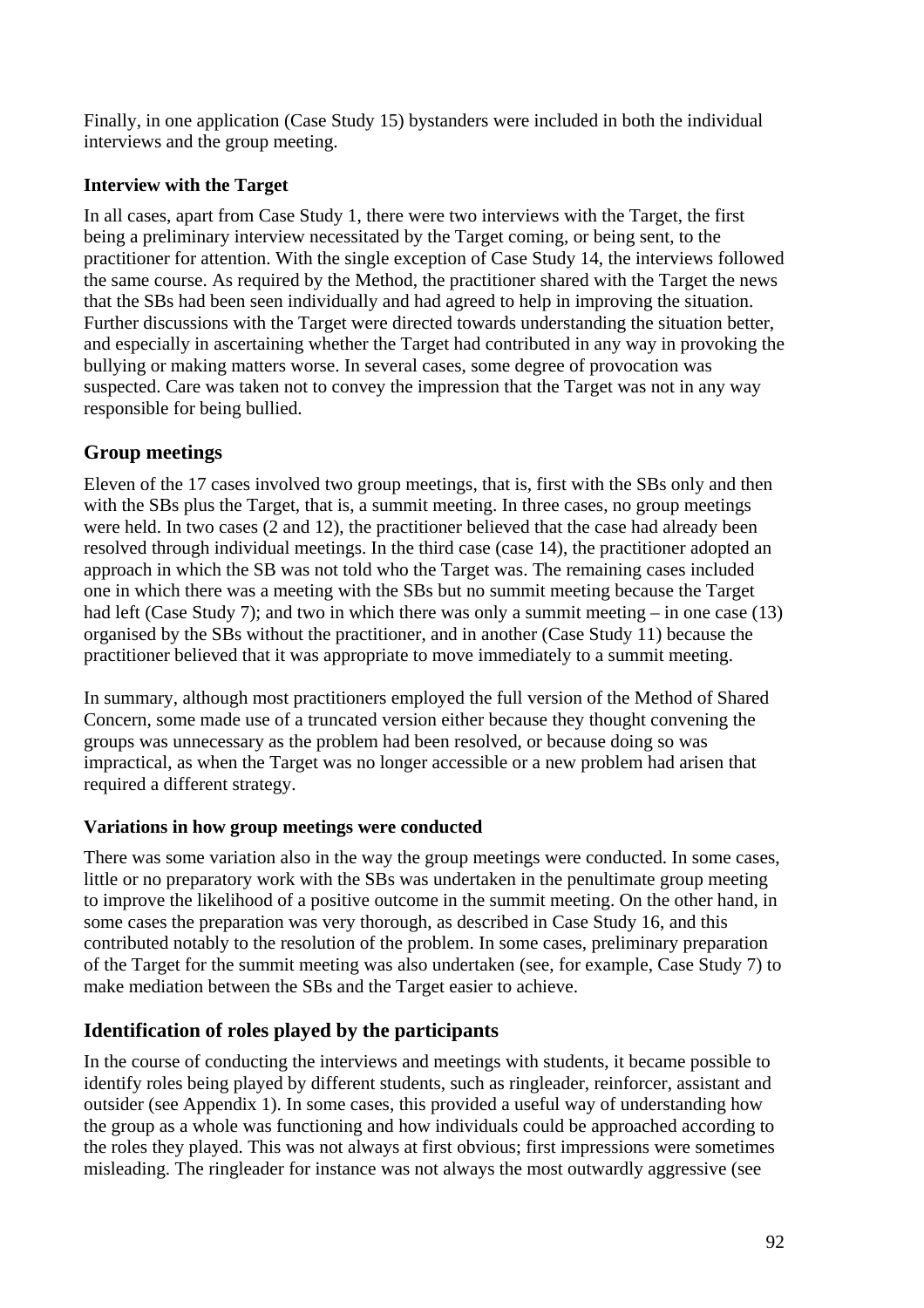Case Study 1). Moreover, the roles were not fixed. Over time, ringleaders could become Targets, as in Case Study 15.

# **Duration of the intervention**

Variations also occurred in the period over which the Method was applied. In most cases, the intervention was undertaken during a period of one or two weeks. Where the intervention was protracted over several weeks there was the possibility that new problems might arise in the group. This happened in Case Study 15 where some students met together with the Targets, leaving out one key SB1 and without the skilled direction of the practitioner. In some cases, difficulties in completing the process within a reasonable time span arose because the bullying was first addressed just prior to the end of term. In one case (Case Study 5), difficulties arose because the practitioner went overseas before the case had been adequately addressed, and provisions were not made for a colleague to take over.

# **Parents**

As required by the project, parental permission was needed to allow the students to take part in the process, that is, to be interviewed and participate in group meetings. The schools were successful in obtaining informed consent from all parents except one. This parent was the mother of a child suspected of being part of a group which had bullied a highly provocative victim whom she believed to have been racially abusing her child. Her son had subsequently joined in bullying that person. The parent did not personally object to the child's participation but left it for her son to decide. After participating in the individual interview he decided not to continue. As already indicated, several parents approached the school to request assistance in dealing with a problem of bullying at school. In none of the 17 cases did parents express dissatisfaction with how the school had proceeded in dealing with any case.

# **Outcomes**

In assessing outcomes from the application of the Method, the main consideration was whether the situation had improved for the Target of the bullying, especially whether the bullying had actually stopped. A further consideration was how the Suspected Bullies had been affected by their participation in the process. Finally, it was of interest to examine how the practitioner was affected by having used the Method.

Sources of information upon which judgements of the outcomes were based were obtained from the post-intervention interviews conducted by a professional colleague of the practitioner with the Suspected Bullies and Target, and also from the practitioners' own appraisals.

A summary of the main outcomes for the student participants is given in Table 3 on the following page.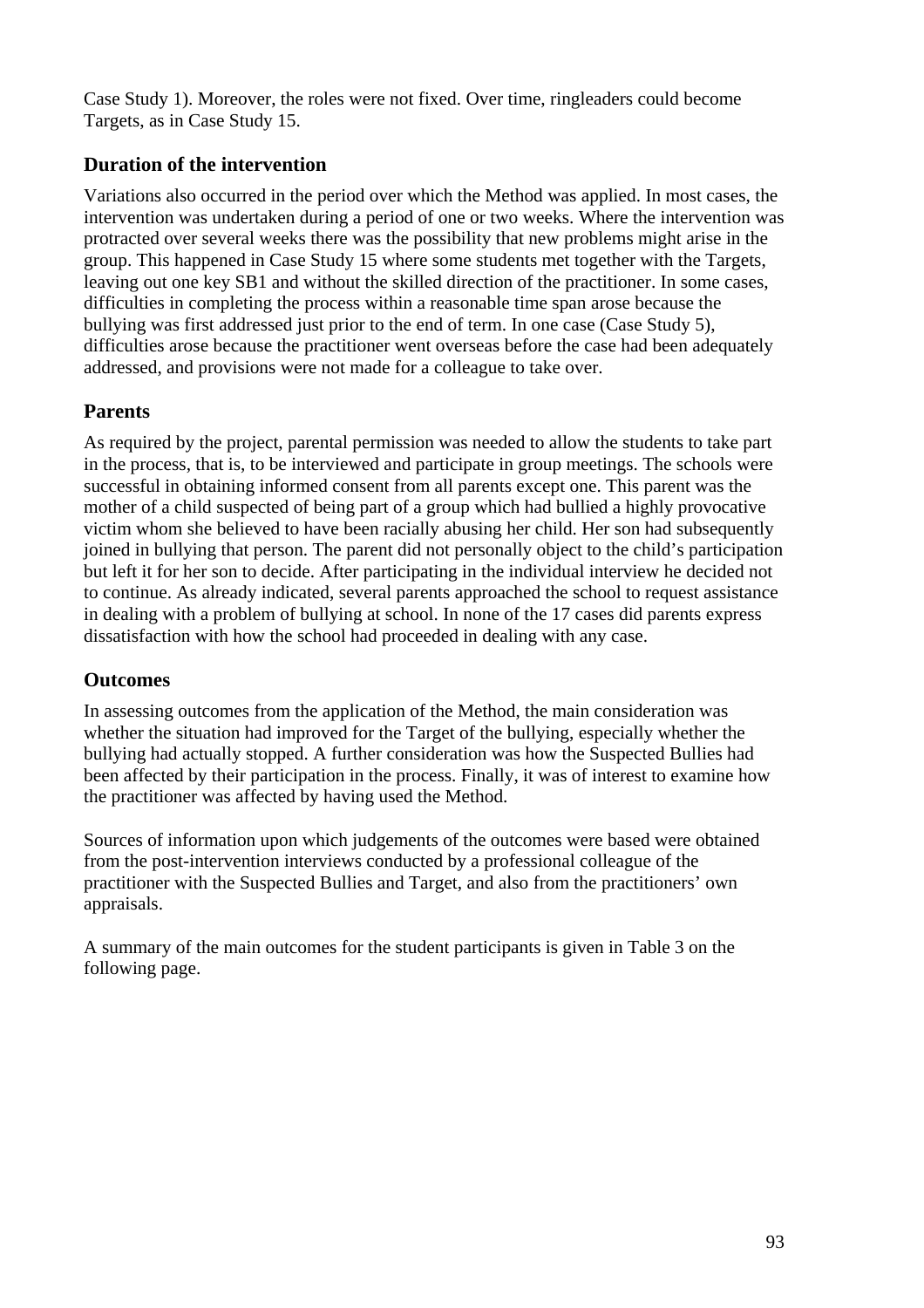# **TABLE 3: REPORTED OUTCOMES FOR THE CASES**

| <b>Case</b>             | T's<br>situation                            | <b>Acknowledged Demonstrated</b><br>concern <sup>*</sup><br>for T's<br>situation | Change in<br>SB <sub>s</sub> '<br>behaviour | Change in<br>T's<br>situation                          | P's<br>confidenc<br>e<br>bullying            | P would<br>use<br><b>Method</b><br>again |
|-------------------------|---------------------------------------------|----------------------------------------------------------------------------------|---------------------------------------------|--------------------------------------------------------|----------------------------------------------|------------------------------------------|
|                         |                                             |                                                                                  |                                             |                                                        | stopped                                      |                                          |
| $\vert$ 1               | All                                         | Range 1-5                                                                        | Very positive                               | Much<br>improved                                       | High                                         | Definitely                               |
| $\overline{2}$          | All but one                                 | Range 2-5                                                                        | Positive                                    | Improved                                               | High                                         | Definitely                               |
| $\overline{\mathbf{3}}$ | All                                         | Range 1-4                                                                        | Positive in<br>some but not<br>others       | Improved<br>but still<br>mild<br>bullying              | Uncertain                                    | Definitely                               |
| $\overline{\mathbf{4}}$ | All                                         | Range 2-4                                                                        | Positive                                    | Improved                                               | Fairly<br>confident                          | Definitely                               |
| 5                       | All but one                                 | Range 1-5                                                                        | Positive                                    | Improved<br>according<br>to SBs,<br>only               | Confident                                    | Definitely                               |
| 6                       | All but one                                 | Range 1-4                                                                        | Positive                                    | Improved                                               | Fairly<br>confident                          | Definitely                               |
| $\overline{7}$          | All                                         | Range 3-4                                                                        | Positive                                    | Unclear as<br>T has not<br>moved<br>from the<br>school | Confident<br>of progress<br>before T<br>left | Definitely                               |
| 8                       | All                                         | Range 3-4                                                                        | Positive                                    | Improved                                               | High                                         | Definitely                               |
| $\boldsymbol{9}$        | All                                         | Range 2-4                                                                        | Positive                                    | Improved                                               | Moderately Definitely                        |                                          |
| 10                      | <b>Both</b>                                 | Range 2-4                                                                        | Very positive                               | Improved                                               | High                                         | Definitely                               |
| 11                      | <b>Both</b>                                 | Range 2-4                                                                        | Positive                                    | Improved                                               | High                                         | Definitely                               |
| 12                      | <b>Both</b>                                 | Range 2-3                                                                        | Positive                                    | Improved                                               | Confident                                    | Definitely                               |
| 13                      | All                                         | Range 2-4                                                                        | Positive                                    | Improved<br>for one<br>target #                        | Confident                                    | Definitely                               |
| 14                      | SB not asked to Not relevant<br>acknowledge |                                                                                  | Positive                                    | Improved                                               | Fairly<br>confident                          | Definitely                               |
| 15                      | All                                         | Range 3-4                                                                        | Positive                                    | Improved                                               | Confident                                    | Definitely                               |
| 16                      | All                                         | Range 1-4                                                                        | Positive                                    | Improved                                               | Confident                                    | Definitely                               |
| 17                      | All                                         | Range 2-4                                                                        | Positive                                    | Improved                                               | High                                         | Definitely                               |

# The other Target left the school and the outcome is uncertain

\* Range of concern:  $1 = no$  concern;  $5 = very$  high concern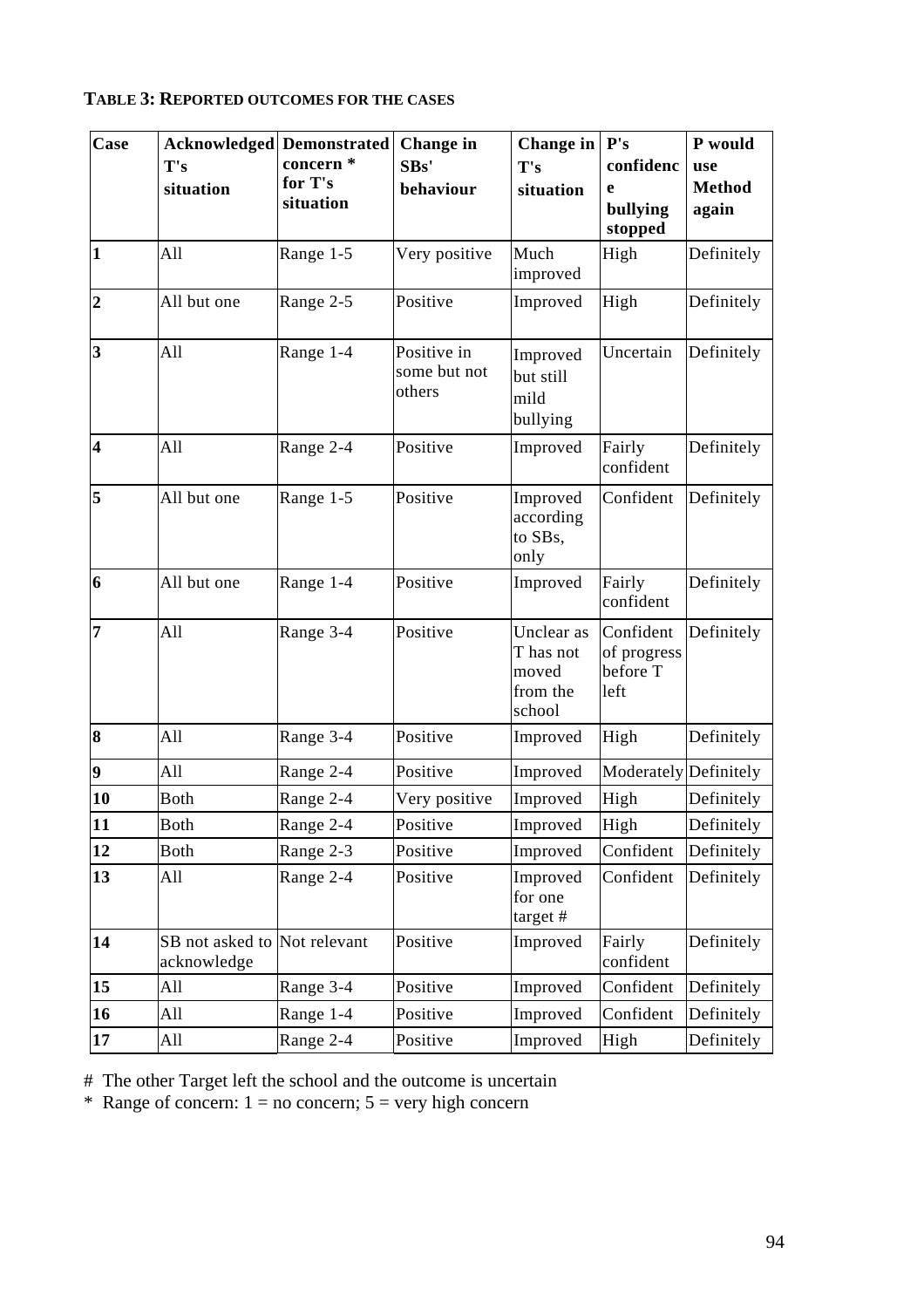### **Changes in the Target's situation**

In appraising the effectiveness of the intervention in reducing or stopping the bullying, the post-intervention reports obtained from the Target were the most relevant. These were available for 15 of the 17 cases. In two cases (7 and 16), it was not possible to contact the targeted child. Twelve of the reports from the interviews with the Targets of the bullying indicated that the bullying had stopped. Examples of the Targets' comments include:

- I was not bothered and their teasing stopped (Case Study 1)
- They stopped talking nasty and started talking nice treated me like a friend (Case Study 2)
- Great. They don't do the big bullying anymore. It makes me feel better not putting up with the bullies (Case Study 9)
- They stopped calling me names and picking on me (Case Study 12)
- [Things are] pretty good, better than I thought it would be (Case Study 17).

There were several cases in which claims were made that the situation had improved or the bullying had ceased, but they were not fully corroborated, as when the Target was not included in the post-intervention interview and where there was some inconsistency in the judgements made by the interviewees. It seems likely that in some cases the bullying reduced without completely stopping. This is suggested in the somewhat ambivalent claim by the Target who said 'things did work out eventually' (Case Study 6).

Two cases are left where the Targets do not appear to have been significantly helped by the intervention. In Case Study 5, the Target reported that there had been 'no real change' and she was still 'scared and nervous'. The mother confirmed that this was so. At the same time, the SBs who were interviewed claimed that her situation had improved. The other case which ended rather unsatisfactorily was Case Study 3. The girl in this case claimed that there had been no change in her situation and that the bullies 'were still making faces and pretending to shoot her with a fake gun'. The SBs were divided as to whether things had improved for her. Opined one: 'It's like she wants to be harassed.' This case appears to have been a difficult one to handle, as the targeted student behaved provocatively according to the SBs, and unfortunately the application of the Method began with a group meeting of the SBs instead of with individual meetings.

There were some unexpected and less than positive outcomes that should be mentioned. These did not involve the Targets, which the interventions were designed to address. In two cases (13 and 15) bullying occurred within groups of SBs during the course of the intervention and required further attention.

In summary, out of the 17 cases only two showed no evidence of some improvement in the Target's situation. Based on the reports of the Targets, in 12 cases the bullying had stopped and in two other cases the situation had improved for them. In two other cases where the Targets were unavailable, the SBs claimed that the situation had improved for the Targets. The dynamic nature of intra-group relations among the students led to the emergence of new cases of bullying that needed to be addressed. It should not be assumed that the use of the Method 'caused' new cases, but their occurrence in the course of the intervention is a salutary indicator of what can happen. It is estimated that in approximately 90% of cases there was evidence of improvement in the situation of the targeted students, most commonly a cessation of the bullying, following the application of the Method.

#### **Effects on the Suspected Bullies**

The effects on the SBs may be considered under two headings: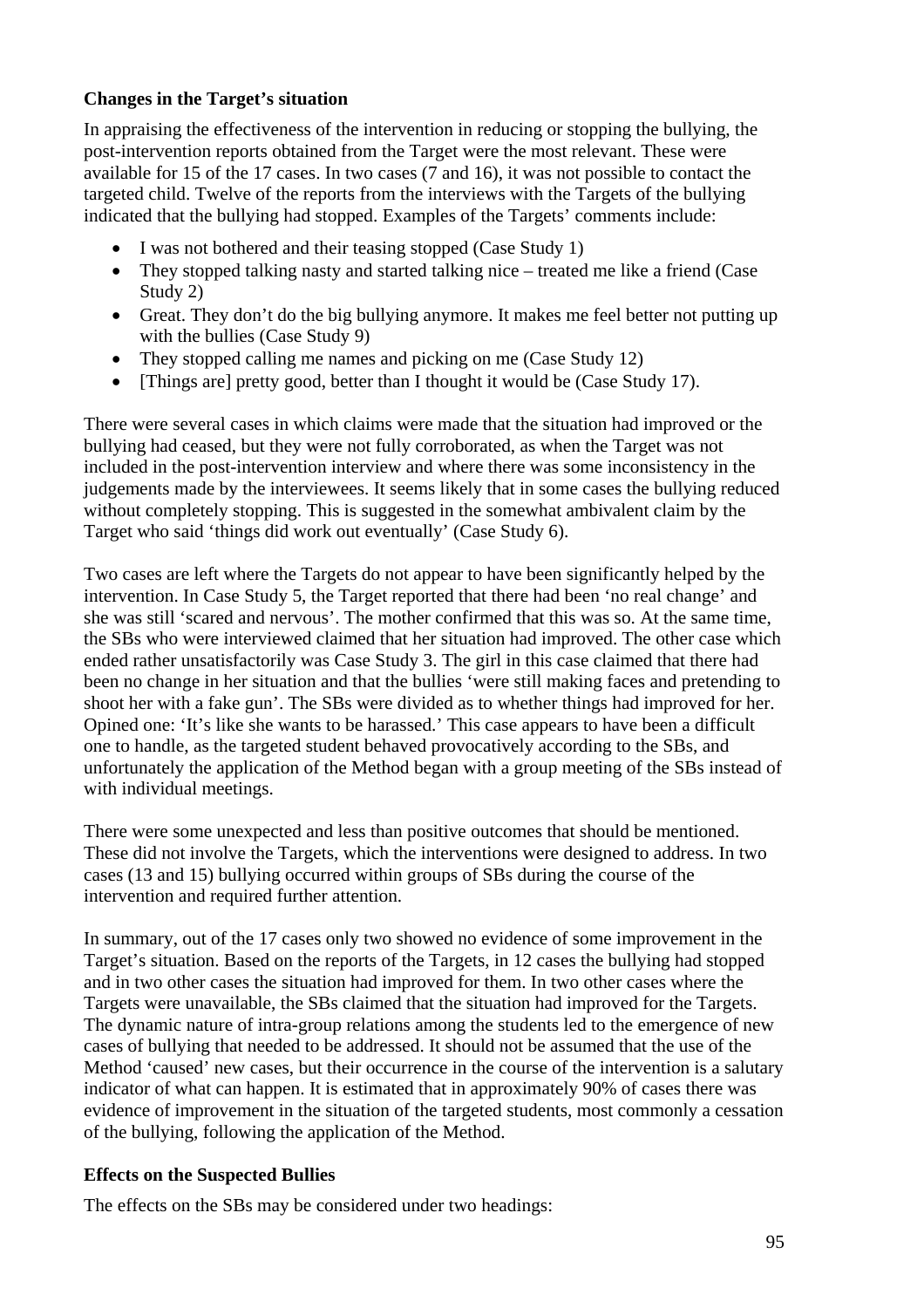- (i) how they were personally affected by their participation in the process
- (ii) how they evaluated participation in the process in retrospect.

## *Personal effects of participating in the process*

The post-intervention reports provide evidence that, on the whole, the SBs were affected positively: they became aware that their behaviour had been inappropriate, and they were motivated to act in ways that contributed to bringing about better relations with the Ts to end the bullying. Such effects can be illustrated by examples:

- The meetings helped me to stop and think (Case Study 6)
- Looking back I felt bad about bullying (Case Study 2)
- T looked happier because we all said nice stuff (Case Study 16)
- We stopped giving him a hard time and apologised for our behaviour (Case Study 8)
- It was good, because we are kinder to T and not teasing her any more (Case Study 17)
- We are going to be finishing Year 7 soon and when we look back on primary school, we want to have happy memories and for T to feel OK and us to feel good about ourselves (Case Study 17).

There was evidence that some of the SBs felt better about themselves for acting as they did:

- I'm happy for myself because I've been helping people and helping him to feel better about himself (Case Study 9)
- Good, me realising how much I was doing it; T feels better, so do I (Case Study 16).

For one student a more general lesson was learnt:

• Looking back I have learnt that we have to solve our own problems (Case Study 1).

### *Evaluations of the process*

With few exceptions, the SBs were positive about having taken part in the process. Some were enthusiastic:

- I enjoyed the process, as I didn't feel as though I was going to be punished for my actions (Case Study 8)
- Both sides of the story were heard and it was possible to speak freely (Case Study 7)
- I think because of these meetings it has improved the friendships T has made (Case Study 1).

Perhaps the most telling piece of support for the process came from a student who, during the course of the application of the Method, had become involved in a new case of bullying. She said the she would ask for the process to be used to help her to overcome the problem (Case Study 13).

There were several exceptions to the positive evaluations of the process. Despite the emphasis upon a non-punitive approach, one SB felt annoyed at having been accused of 'something I did not do' (Case Study 7). Also, there was one case in which the SBs felt that the final summit meeting was unnecessary, as the problem had already been solved (Case Study 10).

### **Effects on the practitioner**

Each practitioner in this study indicated that they felt positive about using the Method and would definitely use it again with appropriate cases of bullying. However, as indicated earlier, some practitioners were highly experienced in using the Method of Shared Concern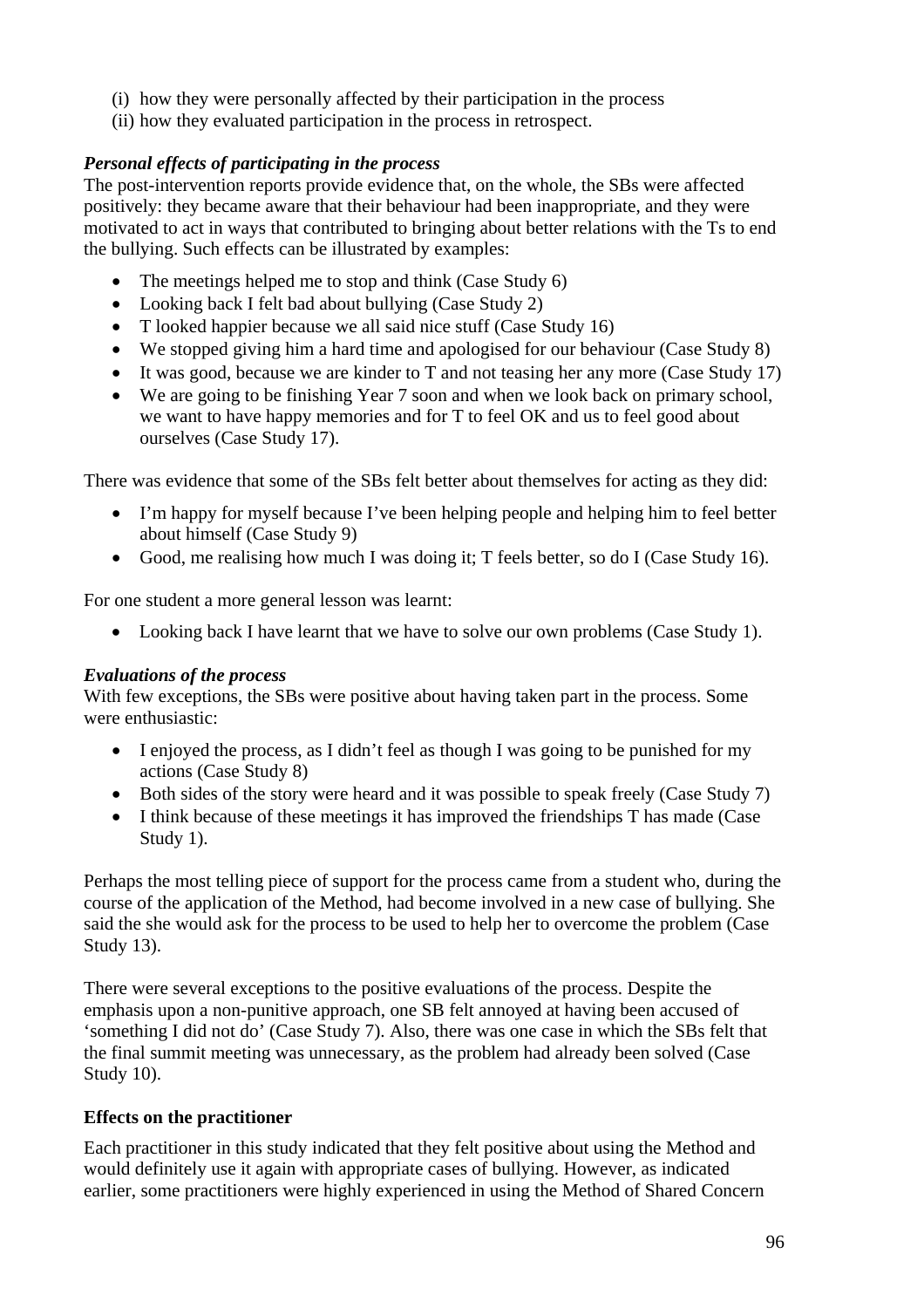and their involvement in the single case that they examined in this project was unlikely to have much affected their appraisal of the Method.

Of greater significance were the evaluations of those practitioners who had not used the Method previously. Some commented upon the effectiveness of the Method and how it helped in countering bullying:

- A very effective tool for guiding students towards the resolution of issues of bullying. It provides an approach to achieve long-term restoration of respectful relationships within a group when normal social conduct has broken down (Case Study 1)
- I believe it is a very good way of working with adolescents. It empowers them (Case Study 6)
- The process allowed the practitioner to develop an understanding of the students as individuals before allowing the group dynamics to influence behaviour (Case Study 8)
- I have learnt the importance of having a scaffold for asking questions of the students in cases such as these [when bullying occurs]. It enables the practitioner to gain a very clear and succinct account of the players in the bullying scenario. Nothing previously appeared to have had an effect on the teasing and bullying of the targeted student (Case Study 9).
- The students seemed to 'self-correct' very quickly. I was amazed at how resolution was achieved. It was possible to take the blame out of the equation and simply to focus on how to interact respectfully in the future (Case Study 10).

For one new practitioner using the Method, it provided a personal benefit:

• Overall I feel that I have definitely benefited from using this approach. It has involved a bit of a mind shift for me. I really like the 'let's solve the problem together approach'. In the past I have experienced a more 'catch the crook' approach (Case Study 7).

A more experienced practitioner (Case Study 14) argued that the core principle in the Method of Shared Concern, which he saw as 'not getting the student's back up', needed to be incorporated into all interactions with students in pastoral care or teaching settings.

# **Perceived difficulties of practitioners in applying the Method in schools**

Despite highly positive support for the Method, some difficulties in using it were noted. These were expressed forcefully by an experienced practitioner (Case Study 14) who felt that a full application of the Method of Shared Concern was currently hard to achieve. He argued that if time is to be allocated for the extended Shared Concern process, there needs to be recognition and an enabling directive from the educational leadership to facilitate the initiative. Further, he maintained, at times there needs to be recognition that the 'real world' constraints of time and venue in the normal school environment of a typical Australian secondary (or primary) school may not always allow for the type of structured interviews and meetings of all participants which the process requires. Therefore, some kind of compromise approach, such as the one undertaken here (in Case Study 14), which can be more easily slotted into the day-to-day schedule of the considerably overburdened practitioner, needs to be promoted in tandem with the full process which may be implemented by better resourced schools or less busy school staff. The view expressed by this practitioner needs to be considered further.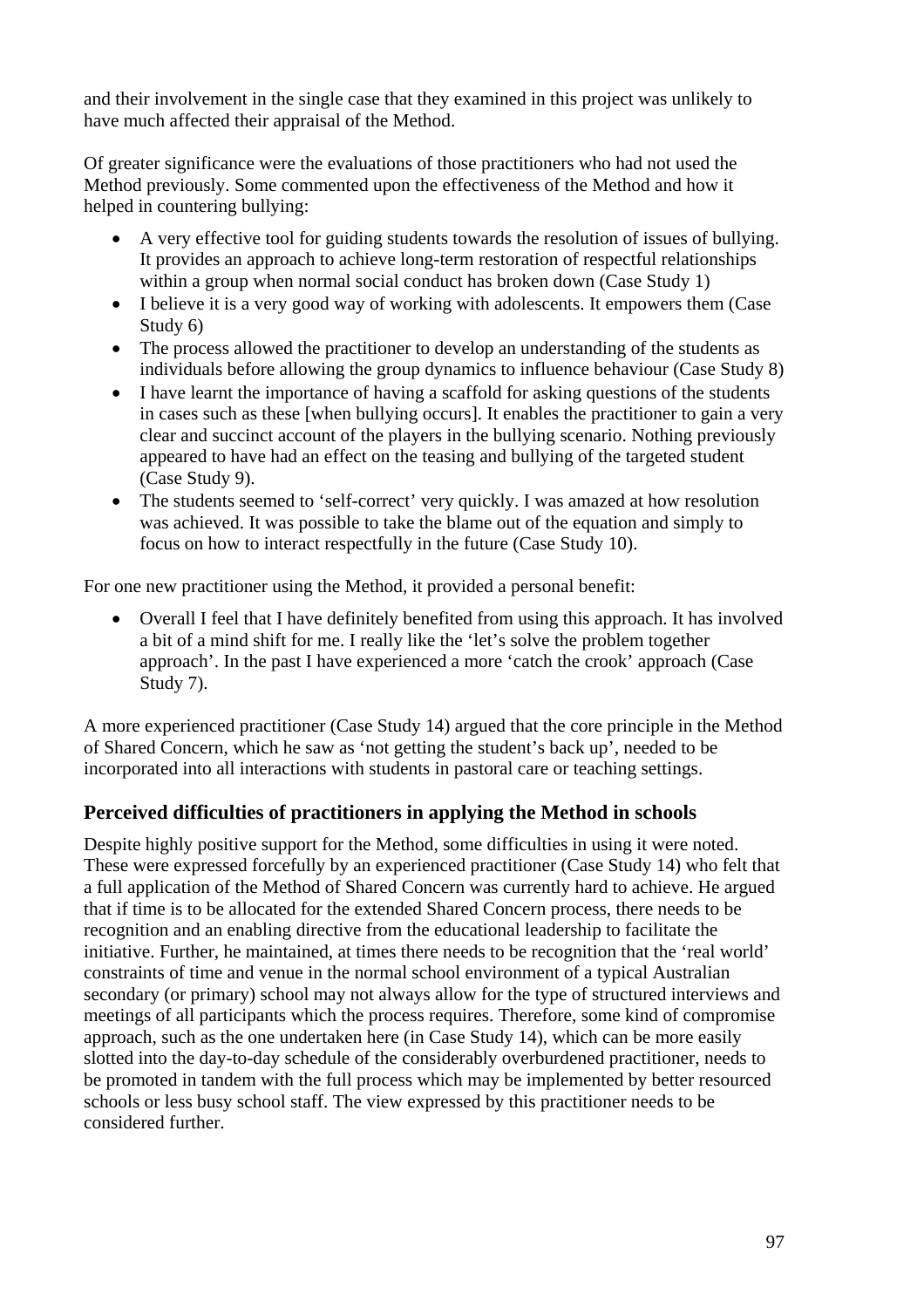Applications of the Method of Shared Concern to reduce bullying were reported in 17 interventions in schools. These took place in a variety of types of schools and levels of schooling: lower primary, upper primary, lower secondary, upper secondary, and special or alternative schools. The nature of the reported bullying varied widely in terms of severity, mode of bullying (direct, indirect, physical and verbal) and whether there was any perceived provocation. Each of the practitioners had been trained in using the Method of Shared Concern. Some were highly experienced in its use, although a high proportion of them were applying it for the first time. With some minor variations, the applications for the most part followed the procedure outlined in Chapter 2 and were broadly consistent with the intervention method originally proposed by Pikas (1989, 2002). Support for the project was provided by the principals of the schools, and acceptance of the procedure was provided by nearly all the parents of the students.

Outcomes from the reported interventions were generally positive. In approximately 90% of the cases, as reported subsequently by participants, there were notable improvements in the situation for the Target of the bullying, in most cases a cessation of the bullying. That such a positive outcome occurred in a wide diversity of situations testifies to the robustness of the Method. Generally, the Suspected Bullies expressed satisfaction in having taken part and the practitioners indicated that they would continue using the Method. These outcomes were consistent with some earlier reports of interventions using the Method of Shared Concern conducted in England, reported by Smith and Sharp (1994), and Scotland, reported by Duncan (1996); in both studies a high proportion of success was reported. In those studies, however, the estimates of success were provided exclusively by the practitioners rather than also being obtained from the students who had participated in the application of the Method.

Comparisons with the effectiveness of other specific methods of intervention are difficult to make, as results using the same or similar methodology are unavailable. However, some relevant results are available from students who reported that they had told teachers they had been bullied at school. In a large-scale study of over 38,000 Australian students reported in Rigby (2002), among students who had been bullied and had told a teacher (approximately 15% of all students) some 50% of the students reported that things did not get better and 10% that things got worse. On these figures, the Shared Concern intervention appears much more successful. At the same time, it should be noted that in the above study it was unclear what kind of intervention (if any) was undertaken after the teachers had been told. Further studies providing such information is clearly needed.

# **Applications of the Method**

Generally, the applications of the Method were consistent with the procedure outlined in Chapter 2. The major exception concerned the stage at which the targeted person was first seen by the practitioner. Pikas, the originator of the Method, laid much emphasis upon the practitioner seeing the Target **after** the Suspected Bullies had been seen. This was thought to be desirable because it prevented the bullying students from being motivated to bully the Target further for informing on them. In practice, it proved extremely difficult to avoid seeing the Target first, because the targeted child almost invariably came to, or was sent to, the practitioner directly for help. In fact, in all but one case the Target was seen first. It would appear from this inquiry that insisting upon seeing the Target only after the Suspected Bullies have been interviewed is unrealistic. To reduce the likelihood that the Target's vulnerability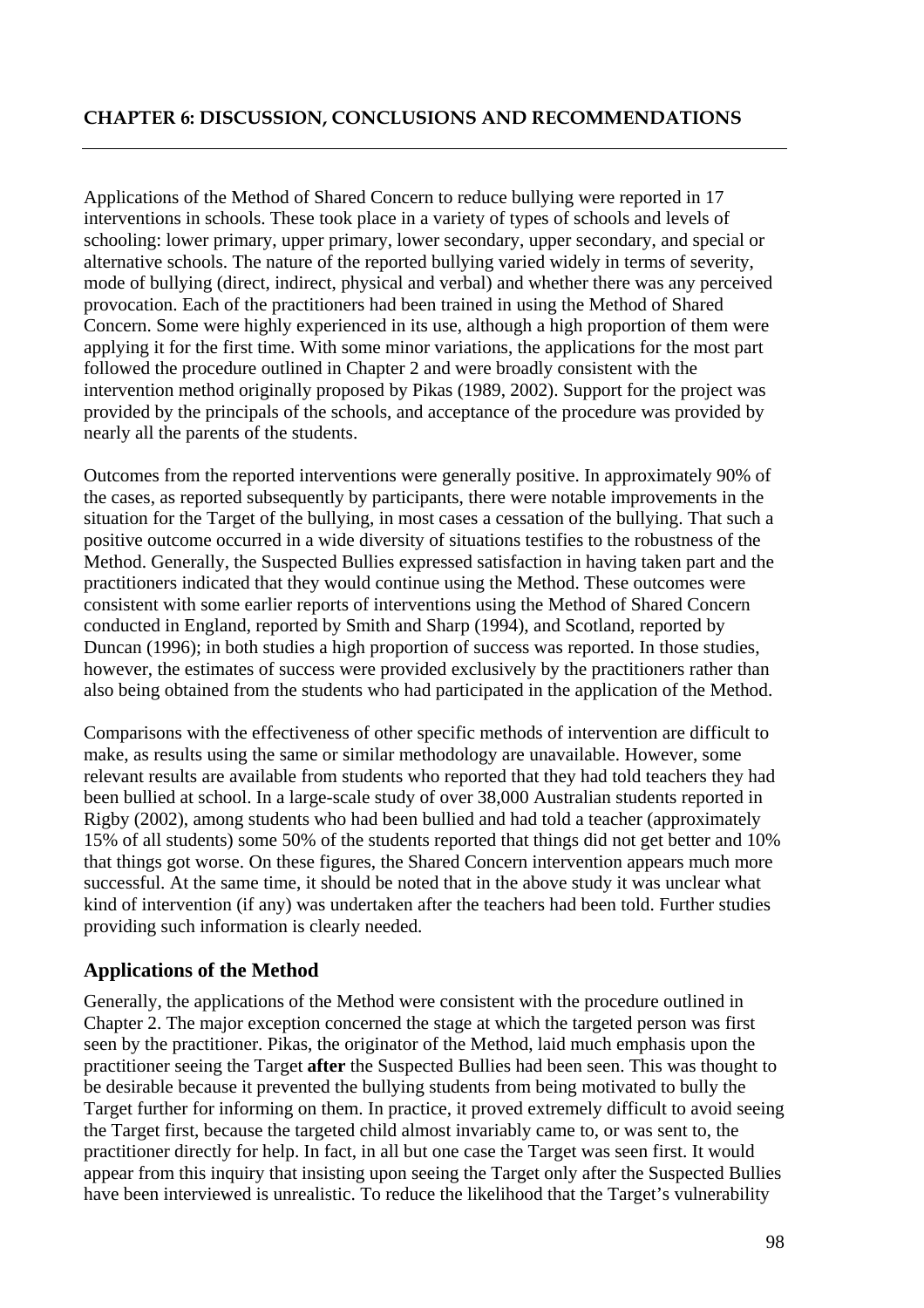would be increased by informing about the identity of the 'bullies', the practitioner in each case took pains to point out to the bullying students that no punishment was being considered, and there were no indications that the Suspected Bullies were motivated to harm the Targets for having implicated them in the bullying.

There were some further variations between how some cases were handled. In some cases the variations were inevitable, such as when the targeted person became unavailable to come to meetings. In some cases, the judgement of the practitioner in not holding group meetings on the grounds that the problem had been resolved may have been justified, although further meetings would have made more certain of that. In one case, a summit meeting was not held because of the understandably strong reluctance of a Target to attend. Although it may be considered reasonable to seek to persuade the Target to attend (in the Target's own interest), compelling attendance is incompatible with the application of the Method.

Another variation in procedure in one case (as previously noted) incorporated bystanders in the process in a preliminary meeting, to help identify the students involved in the bullying and generally assist the practitioner to improve the situation. As noted earlier, if the process in any way resembled a 'witch hunt' for the bullies it would not constitute an acceptable part of the Method. In another case, several bystanders took part in both individual and group meetings together with the SBs. In the latter case the bystanders could be viewed as providing peer pressure to promote more prosocial behaviour by the SBs, as in the Support Group Method proposed by Robinson.and Maines (1997). However, social pressure from other students could reduce a sense of individual responsibility for the actions the SBs might take – and be inconsistent with the rationale of the Method of Shared Concern. In practice, it should be observed, it is sometimes difficult to differentiate between 'bystanders' and those who are suspected of bullying. For instance, in Case Study 15 students identified as bystanders in one situation acted as 'bullies' in another.

The question is sometimes raised as to whether note-taking during meetings is an acceptable part of the Method. Generally, it is thought that note-taking can convey the impression to the Suspected Bullies that 'evidence' is being collected to use against them. The advantages for practitioners in taking notes as an aid to memory needs to be weighed against the possibility that interviewees or group members could be inhibited or inauthentic in what they are prepared to say. The use of multiple interviewers is also problematic. In one case, two practitioners worked in tandem, sometimes together, sometimes independently. This was helpful in that they could compare notes on what was happening, but it could have had the effect of intimidating the interviewee. Another variation in approach involved a targeted person attending the summit meeting with a friend when it seemed that the Target would be fearful. Again the advantages to the Target in feeling more comfortable must be weighed against a possible polarising effect on the meeting.

In a few cases, the variations did not appear to be justified. Contrary to the recommended approach, in one case the practitioner first met with the Suspected Bullies as a group rather than as individuals. This produced major difficulties from which it was difficult to recover and arguably led to a less successful outcome. As Pikas (1989) argued, seeing the Suspected Bully first provides an opportunity to 're-individualise' the student and overcome a persistent 'mob mentality'. A further deviation in the application of the Method was the absence of the practitioner when students met and tried to resolve the problem themselves in their own summit meeting. In this case, there appears to have been too much of a delay on the part of the practitioner in convening a summit meeting. The group members clearly needed some guidance from the practitioner both prior to and at such a meeting. In another application, the practitioner did not share a concern with a Suspected Bully about a specific individual, but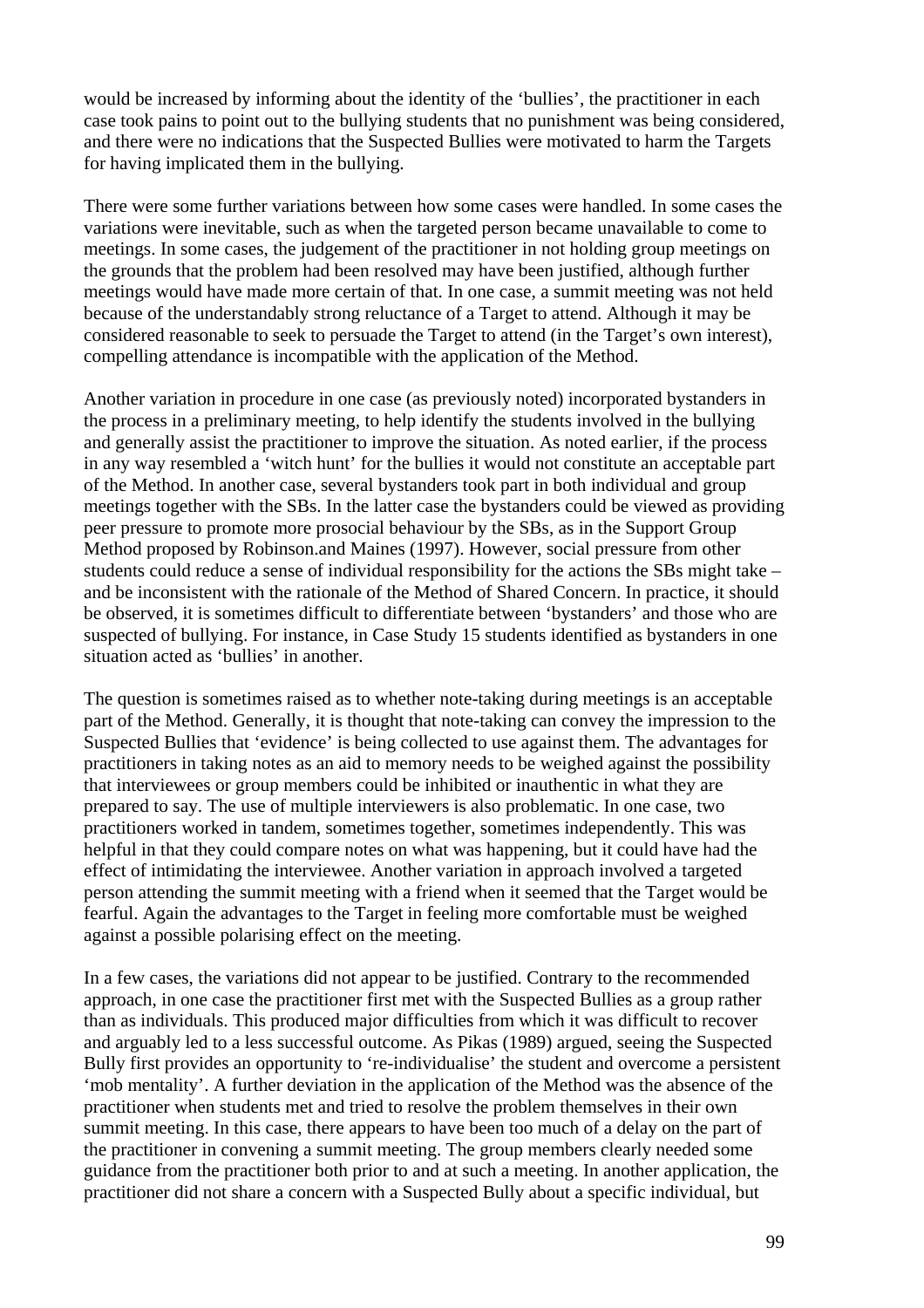rather sought to get him 'on side' by asking him to look out for students who were engaged in bullying, with the expectation that this would help to improve the situation with the person he had bullied. Apart from these cases, the applications generally followed the recommended process.

However, in one important area the process could have been improved in some cases where there was little or no preparation of the Suspected Bullies and/or the Targets prior to the summit meeting. Notable exceptions were Case Study 16 in which the Suspected Bullies were well prepared for their subsequent meeting with the Target, and Case Study 7 in which the Target was well prepared for her meeting with the group of Suspected Bullies. Inadequate preparation for the summit meeting is a weakness practitioners should be urged to overcome.

Generally, the basic thinking underlying the Method was observed; that is, not to blame individuals but work towards empowering them in producing an acceptable solution. This was not always easy, as when students promised to undertake a helpful action but did not. (In one case this led to the threat of 'consequences'.) In another case where a serious offence had been committed involving cyber bullying, a Suspected Bully was pressured to apologise. These cases were exceptional. In general the philosophy of the Method of Shared Concern was well observed.

# **Issues arising**

### **The role of the school principal**

In two cases the principals, both in primary schools, were also the practitioners. But in other cases the principal had authorised the use of the Method in the school without necessarily having a working knowledge of what was entailed. However, each indicated strong support for the practitioner. This is important, as not all staff members in a school necessarily endorse a so-called 'no blame approach'. Some staff members cling to the idea that a traditional disciplinary approach is always needed.

Interviews with the principals revealed that they invariably favoured a whole school approach in which the Method of Shared Concern played a part. Although it had been agreed that the Method of Shared Concern should be used in each school sampled in the study, other methods of intervention were being used concurrently. The most commonly mentioned approach was restorative practices, seen by some principals as similar in some respects to Shared Concern. In addition, traditional disciplinary approaches were being used, leading at times to internal or external suspensions. What appeared to be lacking on the part of some principals was a clear rationale as to when one or another method should be used.

#### **The role of parents**

In the formulation of the Method of Shared Concern, its originator, Anatol Pikas, saw the school as having no obligation to seek permission from parents regarding its use. He pointed out that no accusations were being made of any students and the application could be seen as a normal and legitimate activity of schools seeking to empower students to help resolve interpersonal problems. Parental permission was required for this project. One consequence was that the external validity of this study was reduced, as most of the schools would not, in the normal course of events, have sought parental permission. This procedure did not, however, significantly reduce the number of Suspected Bullies or Targets being allowed to participate, as only one parent did not encourage her child's participation. This suggests that the Method of Shared Concern is acceptable to parents generally, despite a commonly held view that the parents of targeted children demand disciplinary action being taken against the bullies.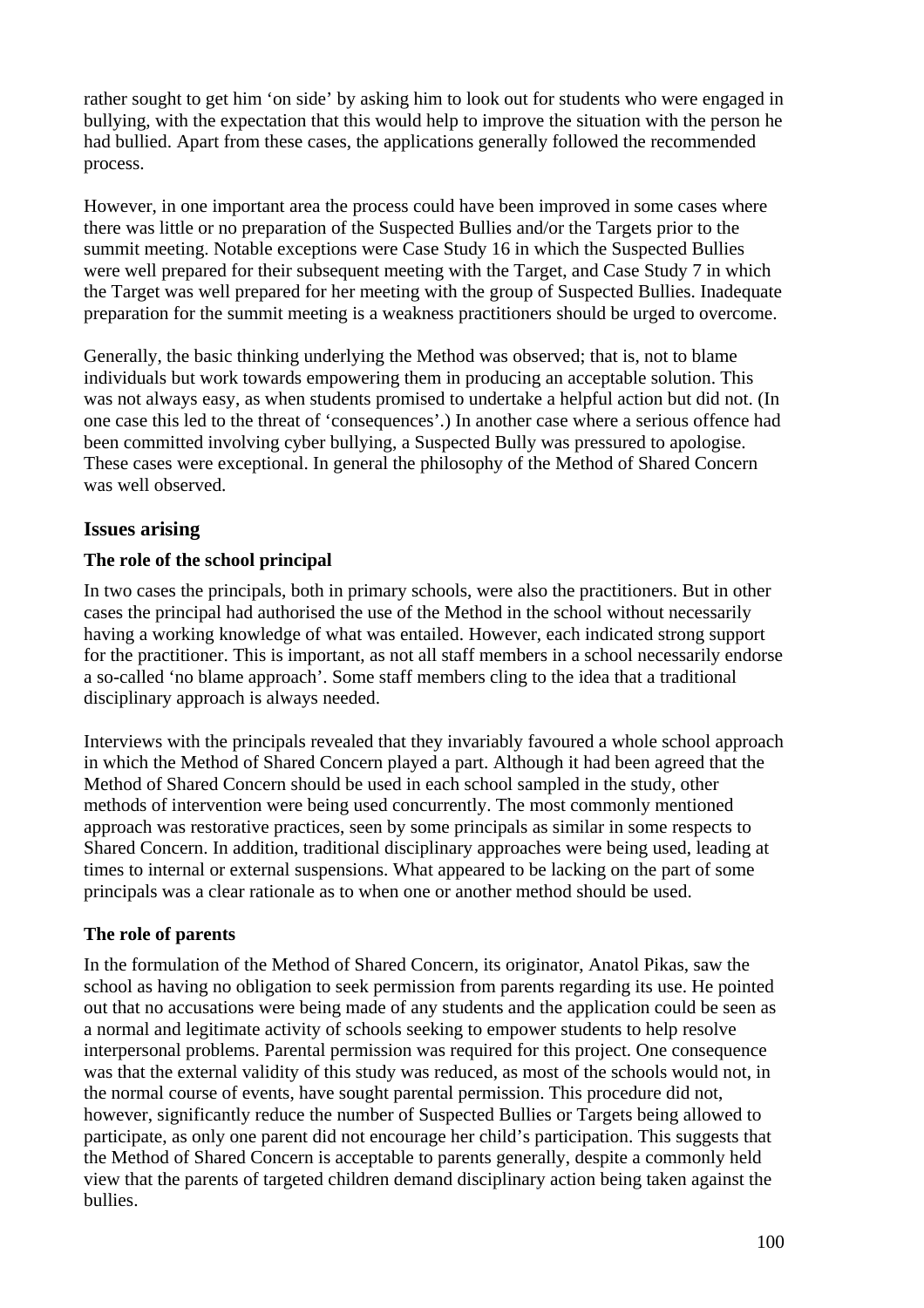## **Community matters**

The question arises as to whether practitioners should take into account what is known or believed about the child's situation outside the school. In some cases in this study, the practitioner was aware of difficulties being experienced by the child at home that seemingly had contributed to the child's behaviour and resulted in some involvement in bully/victim problems. It is generally thought best for schools to avoid any involvement in matters inside the home or in the community. At the same time, it can be useful for the practitioner to be aware of relevant issues that impact upon the child's wellbeing and behaviour.

Another issue is whether the practitioner should seek to coordinate what is being done at the school with external agents who may be working with the child on a related matter. In one case, the practitioner knew that a social worker was also working with the targeted child, but no steps were taken to share information and coordinate their activities. Arguably it would have been better for the targeted child if the two professionals had worked together.

### **Ease and difficulty of cases**

Some cases were decidedly easier to handle and bring to a satisfactory outcome than others. In some cases the ease with which seemingly intractable problems were resolved was surprising to the practitioner, and in some cases to the Target who had believed that nothing could be done to stop the bullying. (This suggests that many children do not seek help because they think that any helping will be unsuccessful.) On the other hand, some cases where the SBs perceived a high degree of provocation by the Target presented substantial difficulties. In what appeared to be the most difficult case – where ethnically provocative statements were made by the Target – the difficulty was compounded because of the anger felt by the parents and other community members who were sensitive to the abuse. Here the problem could be located less in the psychology of individual Suspected Bullies or the social dynamics of their group, and more in the existence of racial or ethnic prejudice in the wider community. Hence action was needed at the community level as well as within the school.

As discussed earlier, one option suggested by Anatol Pikas that may be useful, especially with 'difficult cases', is to encourage the participants at the summit meeting to work towards a verbal agreement, or alternatively a written contract, that sets out how the SBs and T intend to behave towards each other in the future. In the cases reported in this study the practitioners did not feel that this was required.

# **Unforeseen contingencies**

Twists and turns that may occur in the course of interactions between group members can be hard to anticipate. When students become 're-individualised' in the course of the Shared Concern meetings, attitudes towards other group members may change. For instance, a person who was the ringleader may find themselves rejected or even targeted by a person who was a follower, as in Case Study 15. Changes in the dynamics of a group may be positive for the former targeted student but a new Target may well emerge. This event may require a further round of individual and group meetings. In this study such a development was exceptional, but should be seen as a possibility.

# **Relationship between the Method of Shared Concern and other intervention methods**

The confusion between restorative practices and Shared Concern was evident among several practitioners who claimed that the two methods were highly similar. In some applications this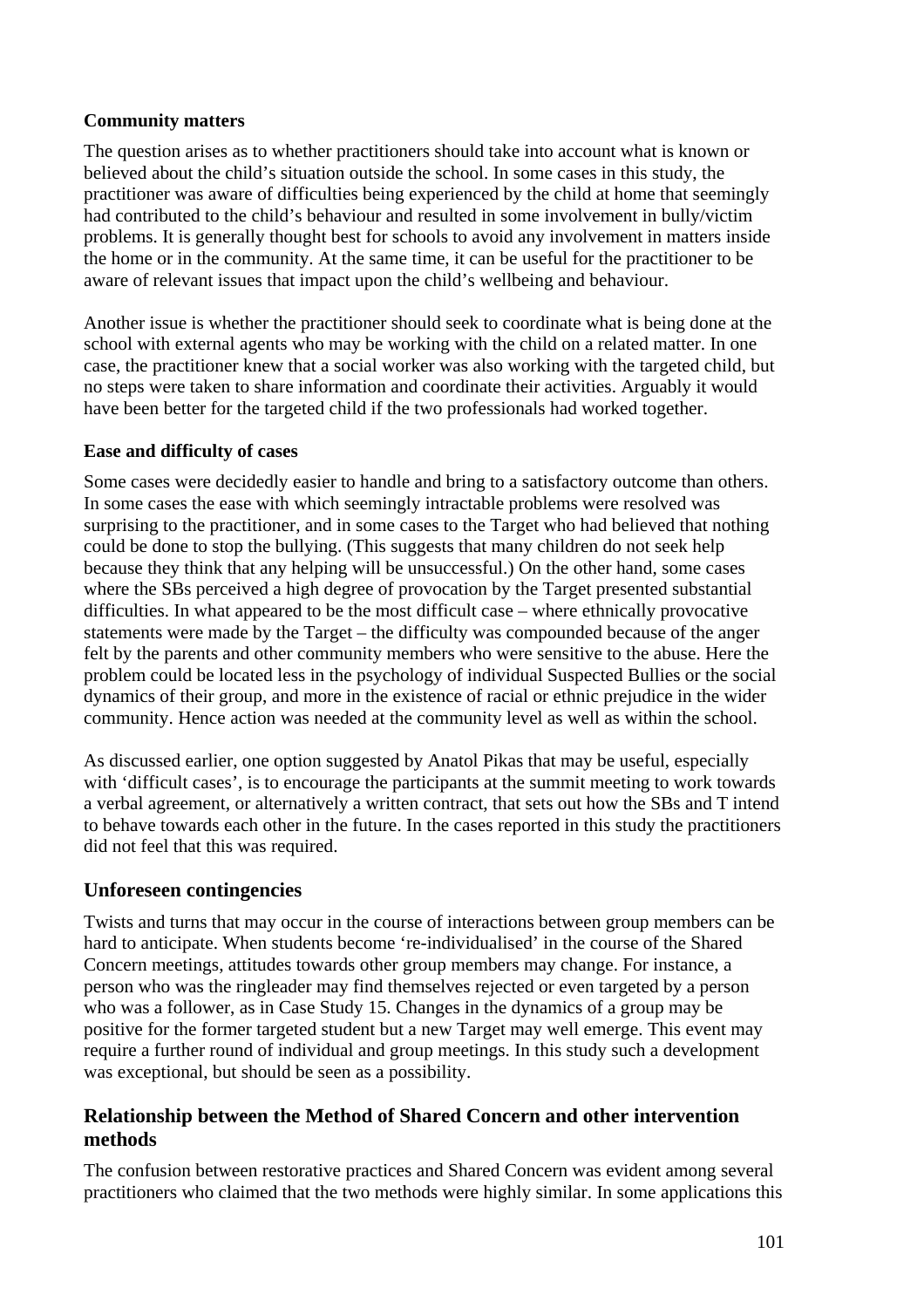may be so. However, there are some important differences. Although both aim at treating with respect the person who has bullied someone and focus upon obtaining a solution in which relationships are restored or acceptable to the parties, restorative practices assume that the person who has bullied is in a sense a 'wrongdoer' and needs to act restoratively to become acceptable to the community. In fact, the starting point for using restorative practices is the 'bully' recognising their wrongdoing. This is not the case with the Method of Shared Concern, although in some cases described in this project it appeared to be a consequence of being involved. In Shared Concern, no authoritative pressure is applied to get the Suspected Bully to acknowledge any guilt. As a result, subsequent actions by the Suspected Bully are likely to be taken willingly rather than in response to external pressure.

Differences between the Support Group Method (formerly known as the No Blame Approach) and the Method of Shared Concern also need to be distinguished, as for some counsellors they are conflated. They are similar in that both seek to avoid blaming the Suspected Bullies. However, Shared Concern does not make use of organised peer pressure from students introduced into meetings to motivate the 'bullies' to act constructively. Further, Shared Concern recognises that the practitioner can work effectively with the Suspected Bullies **as a group**, acknowledging that there may be important differences between members and that a Target who has acted provocatively may need to compromise. The Method of Shared Concern demonstrates its uniqueness largely in its recognition of the importance of group dynamics as well as individual factors. In working with the cases, practitioners in this study repeatedly were able to take into account changes that occurred in relationships between and among group members, and the roles, sometimes changing, which were adopted by individuals.

# **The breadth of application of the Method**

The originator of the Method, Anatol Pikas, has suggested that the Method is most appropriate for use with adolescents. His view is that cases of bullying among younger students can be treated more effectively using a procedure he called 'persuasive coercion'. In defence of this view, it may be argued that:

- (i) older students are generally not susceptible to influence by authority figures
- (ii) younger students commonly do not have the level of cognitive development and insight necessary to participate in group discussions about their relationships with others.

On the other hand, pre-adolescent students tend to be more empathic in their attitudes towards victims of school bullying (Rigby 1997) and for that reason can be expected to show a higher level of concern. Little empirical evidence has been obtained to confirm that preadolescent students cannot benefit from the Method being applied. In this study, interventions were successful in two cases with pre-adolescents, although it should be noted that in one case group discussions were not held. In a third intervention with pre-adolescents the outcome was not successful, arguably because of the misuse of the Method (the students were seen in a group first). The issue of whether Shared Concern can be used effectively with younger students remains uncertain.

It may be questioned whether there are certain people or situations in relation to which it is better not to use the Method. Where there is some degree of mental impairment or psychological disorder the practitioner may hesitate. However, evidence from this study suggests that under some circumstances at least, students with Asperger Syndrome or symptoms of that condition and/or a history of aggressive behaviour may still benefit from the approach. In Case Study 4, the Suspected Bully with a presumed Asperger condition was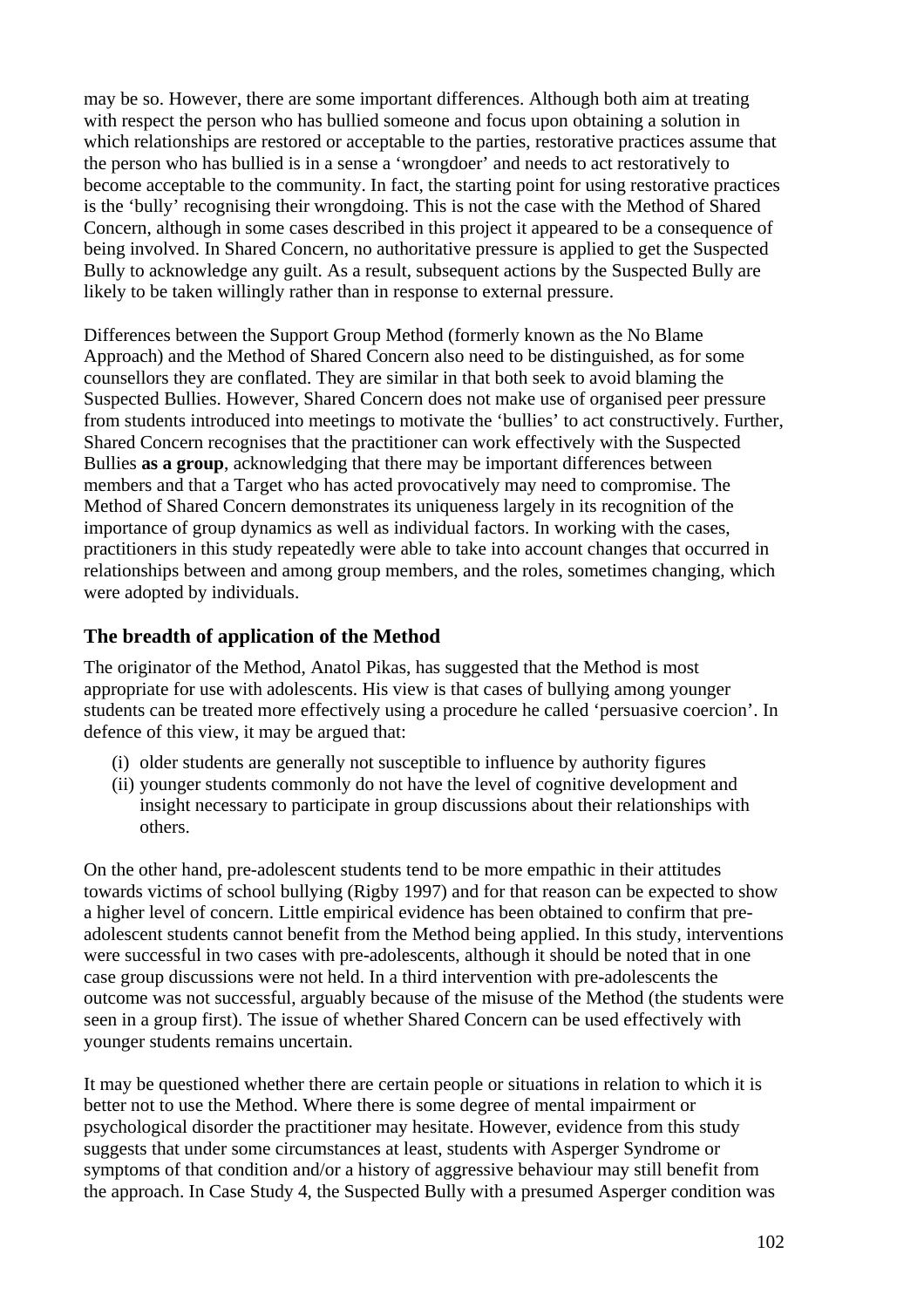helped by the process, as were Targets with similar problems in Case Studies 6, 8 and 10. Notably, two cases in which bully/victim problems occurred in a special or alternative school catering for adolescents with behaviour problems were solved successfully using the Method. An intriguing question is whether the Method can be used with cases where school staff are targeted by students. The successful outcome in Case Study 4 suggests that it can.

# **The future of the Method**

At this stage, the Method of Shared Concern is being used in a minority of schools and in somewhat different ways. As this study shows, some practitioners apply the full version of the Method and others use abbreviated versions. The pressure towards using the shortened versions derives partly from a belief that its application heavily uses time and resources and a suitable venue for conducting group meetings, which some schools find difficulty in providing. Certainly, if the full version is used frequently the demands on some schools could be burdensome. Hence a choice of which versions are to be used needs to be made. Some cases in this study appeared to be handled much more easily than others and possibly required less expenditure of resources. However, where the Target was seen as provocative, rightly or wrongly, a greater degree of effort was needed, first in the group meeting at which contentious issues needed to be carefully discussed, agreed proposals formulated, and preparations made for a resolution of the matter at the summit meeting. Schools considering using versions of the Method also need to address the question of what conditions are most appropriate for its use. Alternatives such as mediation, training the Target to be more assertive, restorative practices, the Support Group Method and the traditional disciplinary approach should all be considered. In addition, schools will need to take into account the available resources; especially whether trained practitioners of the Method are available and what training in the use of the Method can be accessed.

How far and with what success the Method of Shared Concern will be implemented in Australia will depend largely upon the knowledge and skills required for its use being made available to educators in general, and teachers and counsellors in particular. It will also depend on the willingness of schools and school systems to commit necessary resources. Attention has been drawn to the dearth of content relating to school bullying in teacher education internationally (Nicolaides, Toda & Smith 2002). Despite the recommendation made in the *National Safe Schools Framework* (Student Learning and Support Services Taskforce of the Ministerial Council on Education, Employment, Training and Youth Affairs 2003) that pre-service training on countering bullying in schools should be made a priority in teacher education, little has been done to bring this about. With the rapidly increasing knowledge in the field and the continued rise in community awareness of the problem of bullying in schools, the matter has become even more urgent.

# **Limitations of the study**

The sample of schools included in this study was not a random one, consisting of those with staff (a principal and practitioner) who were prepared to undertake the somewhat arduous procedure of obtaining permission from parents, writing detailed reports, and subjecting themselves to lengthy interviews – usually over one hour in duration. Not surprisingly, a large proportion of schools that showed interest initially did not form part of the sample. As indicated above, the act of obtaining parent permission further jeopardised the external validity of the study. Finally, no comparison study was undertaken to ascertain whether an alternative intervention or none at all would have produced significantly different results. Given these limitations, the study should be viewed as exploratory and requires confirmation through further inquiries.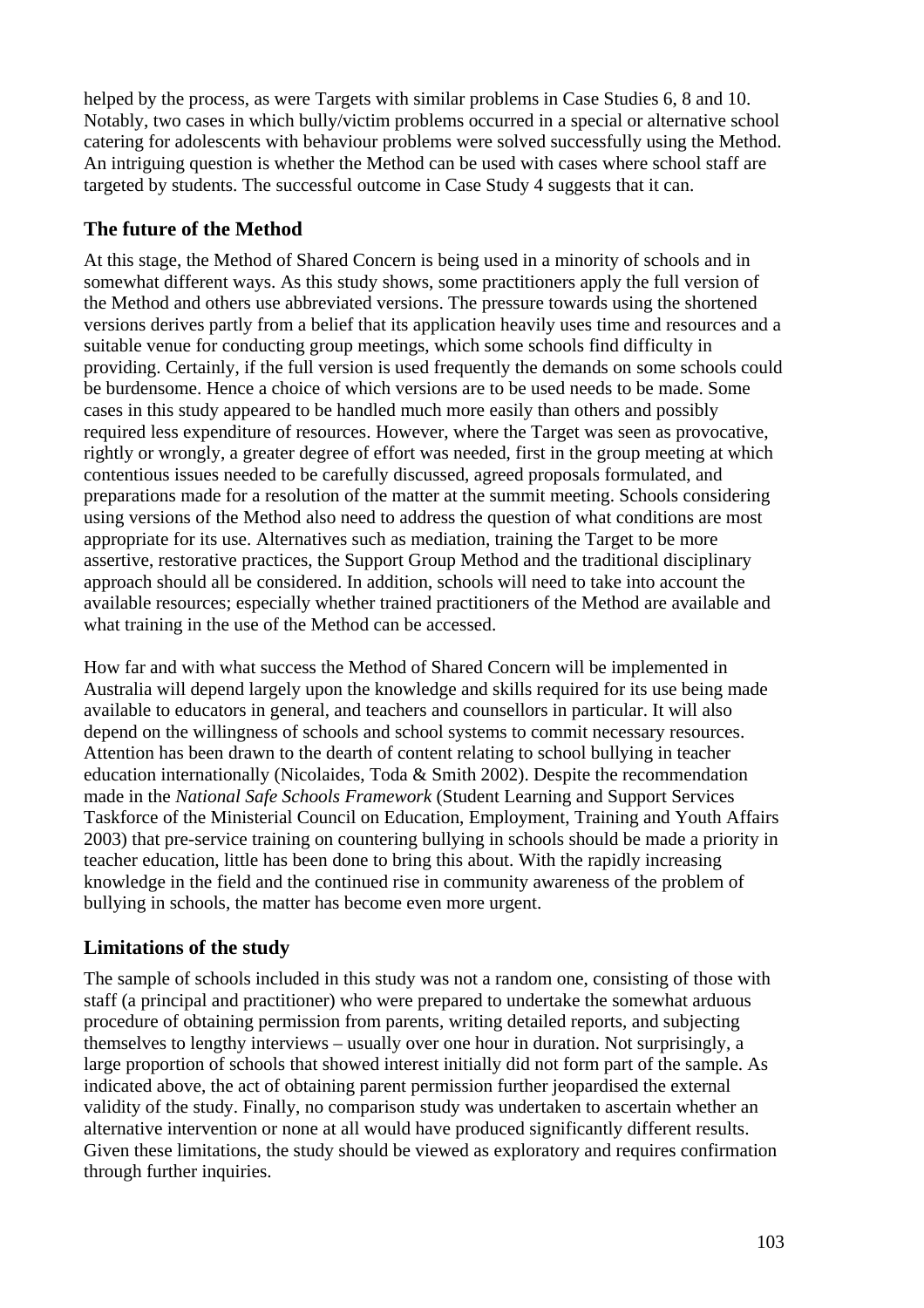# **Conclusions**

Despite its limitations, this study provides the first in-depth examination of the application of the Method of Shared Concern in Australia and results which suggest that the Method can be highly successful in improving the situation of students targeted by those who would bully them. In addition, it proved generally helpful in improving the attitudes and behaviour of those who suspected of bullying others, and was, on the completion of each application, well endorsed by practitioners who unanimously indicated that they would continue to use it with appropriate cases. However, further work is needed to determine in what kinds of cases it can most appropriately be applied.

# **Recommendations**

- 1. Given the demonstrated effectiveness of the Method in successfully addressing cases of bullying, schools be provided with information about the Method of Shared Concern and how they can access appropriate training (see Appendix 3).
- 2. The Method of Shared Concern be taught in pre-service and in-service teacher training, along with other methods of intervention.
- 3. Guidelines be developed for users of the Method to help them make appropriate judgments regarding what aspects of the Method of Shared Concern should be included in particular applications, especially in deciding when to employ group meetings as well as individual interviews.
- 4. As part of the application of the Method, interventions should be routinely evaluated, as in this study, through interviews with the participants individually at an appropriate time after the intervention. These should be conducted by someone other than the practitioner in order to minimise bias.
- 5. Opportunities be provided for the practitioners to meet and share their experiences in actually using the Method and discuss the issues arising in doing so. This could be achieved by means of a Department of Education, Employment and Workplace Relations (DEEWR) sponsored conference or symposium.
- 6. Further research be undertaken to assess the comparative effectiveness of different approaches in addressing cases of bullying. This research would be directed towards establishing the success rate and areas of applicability of the major intervention methods, including the traditional disciplinary approach, mediation, assertiveness training, the Support Group Method, restorative practices and the Method of Shared Concern. Such research is urgently needed.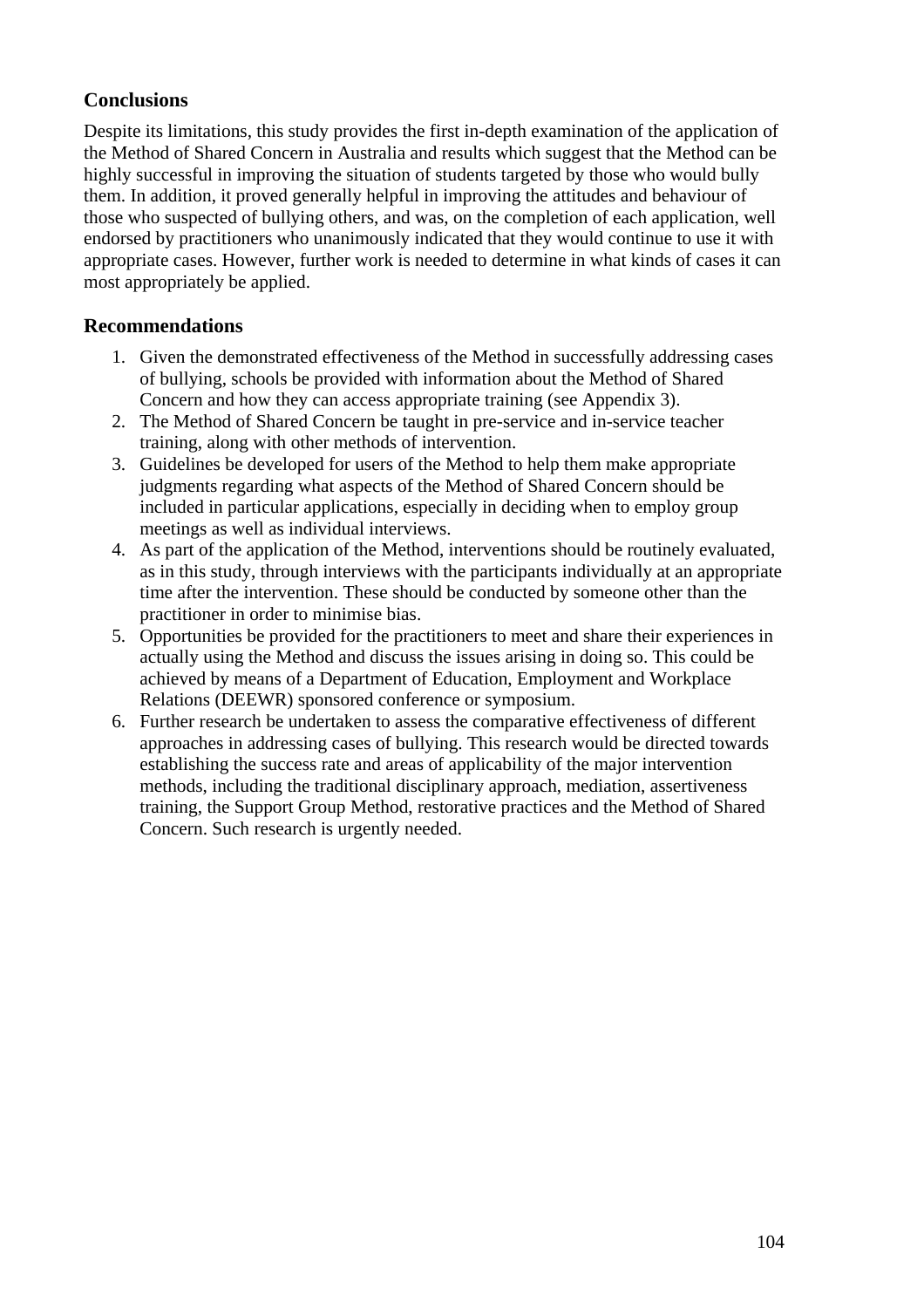Andershed, H, Kerr, M, & Stattin, H 2001, Bullying in school and violence on the streets: are the same people involved?, *Journal of Scandinavian Studies on Crime and Crime Prevention*, 2, 31-49

Baldry, A C & Farrington, D P 2007, Effectiveness of programs to prevent school bullying, *Victims and Offender*, 2, 183-204

Bauman, S, Rigby, K & Hoppa, K 2008, US teachers' and school counsellors' strategies for handling school bullying incidents, *Educational Psychology*, 28, 837-56

Bond, L, Carlin, J B, Thomas, L, Ruin, K & Patton, G 2001, Does bullying cause emotional problems? A prospective study of young teenagers, *British Medical Journal*, 323, 480-484

Duncan, A 1996, The Shared Concern Method for resolving group bullying in schools, *Educational Psychology in Practice*, 12, 2, 94-98

Erceg, E & Cross, D 2008, *Friendly schools and families: teaching and learning handbook*, Camberwell, Victoria, ACER Press

Farrington, D P 1993, Understanding and preventing bullying, *Crime and justice*, M Tonny & N Morris (Eds), 17, Chicago, University of Chicago Press

Fekkes, M, Pijpers, F I M & Verloove-Vanhorick, S P 2005, Bullying: who does what, when, and where? Involvement of children, teachers, and parents, in bullying behaviour, *Health Education Research*, 20, 81-91

Field, E M 1999, *Bully busting*, Lane Cove, NSW, Finch Publishing Pty

Griffiths, C 2001, *Countering bullying in schools training package*, Perth, Australia, Western Australian Department of Education

Hawker<sup>,</sup> D J & Boulton, M J 2000, Twenty years' research on peer victimization and psychosocial maladjustment: a meta-analytic review of cross-sectional studies, *Journal of Child Psychology and Psychiatry*, 42, 441-55

McGrath, H 2006, *Making Australian schools safer: a summary report of the outcomes from the National Safe Schools Framework Best Practice Grants Programme (2004-2005)*, Canberra, DEST

McGrath, H & Noble, T (eds) 2006, *Bullying solutions: evidence-based approaches to bullying in Australian schools*, Sydney, Pearson Education

Murphy, E & Lewers, R 2000, *The hidden hurt*, Ballarat, Wizard Books

Nicolaides, S, Toda, Y & Smith, P K 2002, Knowledge and attitudes about school bullying in trainee teachers, *British Journal of Educational Psychology*, 72, 105-118

Olweus, D 1993, *Bullying at school*, Oxford and Cambridge, MA, Blackwell Publishers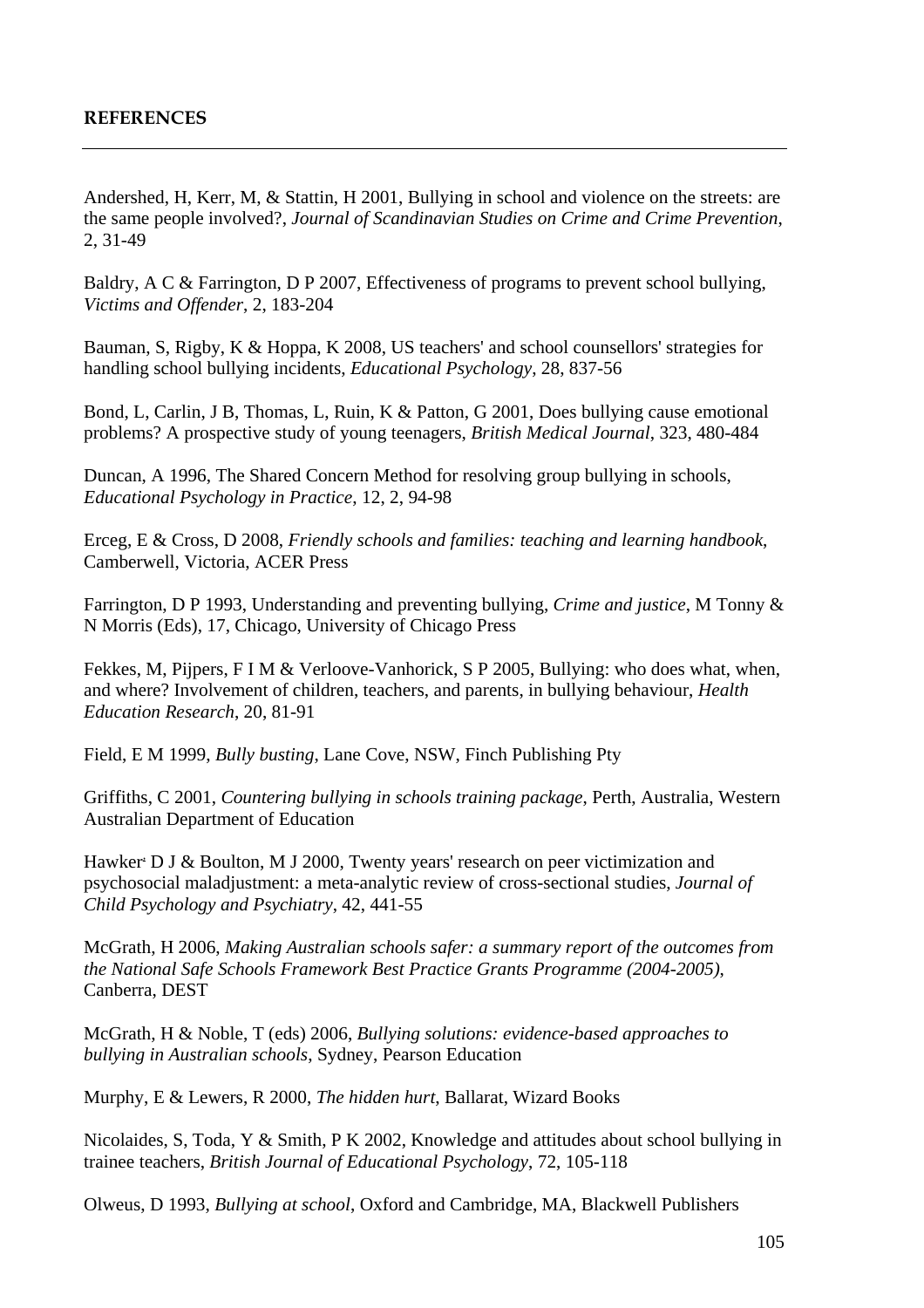Ortega, R, Del Rey, R, & Mora-Merchan, J A 2004, SAVE Model: an antibullying intervention in Spain, *Bullying in schools: how successful can interventions be?*, P K Smith, D Pepler & K. Rigby (Eds.), 167-86, Cambridge, Cambridge University Press

Petersen, L & Rigby, K 1999, Countering bullying at an Australian secondary school, *Journal of Adolescence*, 22, 4, 481-92

Pikas, A 1989, The common concern method for the treatment of mobbing, *Bullying, an international perspective*, E Roland & E Munthe (eds), London, Fulton

Pikas, A 2002, New developments of the Shared Concern Method, *School Psychology International*, 23, 3, 307-36

Readymade Productions 2007, *The Method of Shared Concern: a staff training resource for dealing with bullying in schools*, Adelaide, Readymade Productions www.readymade.com.au/method

Rigby, K 1997, Attitudes and beliefs about bullying among Australian schoolchildren, *Irish Journal of Psychology*, 18, 2, 202-20

Rigby, K 1998, *Manual for the Peer Relations Questionnaire (PRQ)*, Point Lonsdale, Victoria, Australia, The Professional Reading Guide

Rigby, K 2002, *New Perspectives on bullying*, London, Jessica Kingsley

Rigby, K 2005a, Bullying in schools and the mental health of children, *Australian Journal of Guidance and Counselling*, 15, 195-208

Rigby, K 2005b, The Method of Shared Concern as an intervention technique to address bullying in schools: an overview and appraisal, *Australian Journal of Counselling and Guidance*, 15, 27-34

Rigby, K 2008, *Children and bullying: how parents and educators can reduce bullying at school*, Boston, Wiley-Blackwell

Rigby, K & Barnes, A 2002, To tell or not to tell: the victimised student's dilemma *Youth Studies, Australia*, 21, 3, 33-6

Rigby, K & Bauman, S 2007, What teachers think should be done about cases of bullying, *Professional Educator*, ACER, Melbourne

Rigby, K & Cox, I K 1996, The contributions of bullying and low self-esteem to acts of delinquency among Australian teenagers, *Personality and Individual Differences*, 21, 4, 609- 12

Rigby, K & Slee, P T 1999, Suicidal ideation among adolescent school children, involvement in bully/victim problems and perceived low social support, *Suicide and Life-threatening Behavior*, 29, 119-30

Rigby, K & Slee, P T 2008, Interventions to reduce bullying, *International Journal of Adolescent Medicine and Health*, 20, 165-83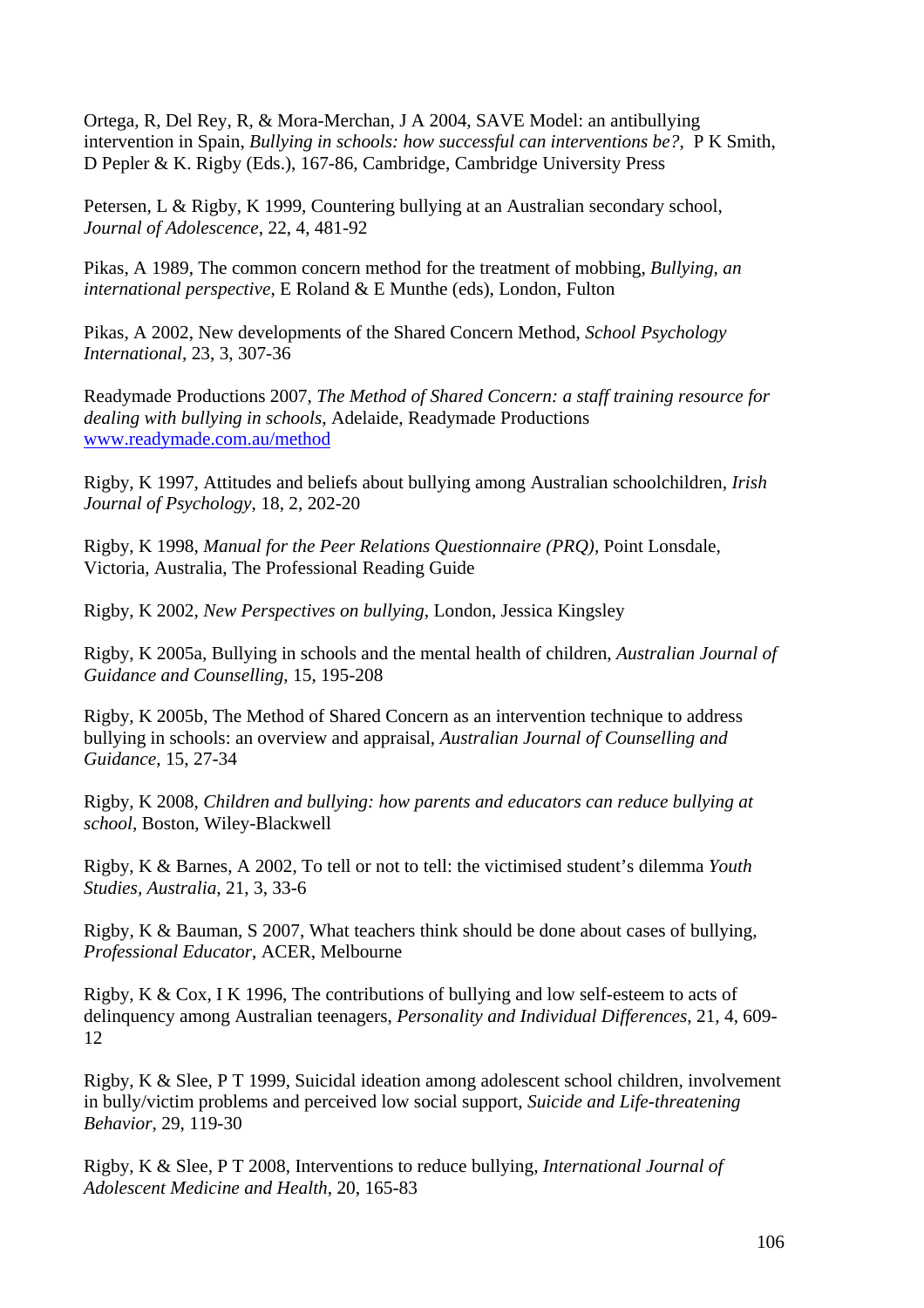Rigby, K & Thomas, E B 2003, *How schools counter bullying: policies and procedures in selected Australian schools*, Point Lonsdale, Australia, The Professional Reading Guide

Robinson, G & Maines, B 1997, *Crying for help: the No Blame Approach to bullying*, Bristol, Lucky Duck Publishing

Rosenfield, S 2000, Crafting usable knowledge, *American Psychologist*, 55, 1347-55

Salmivalli, C 1999, Participant role approach to school bullying: implications for interventions, *Journal of Adolescence*, 22, 453-9

Salmivalli, C, Kaukiainen, A, Voeten, M & Sinisammal, M 2004, Targeting the group as a whole: the Finnish anti-bullying intervention, *Bullying in schools: how successful can interventions be?*, Smith, P K, Pepler, D & Rigby, K, Cambridge, Cambridge University Press

Salmivalli, C, Kaukiainen, A & Voeten M 2005, Anti-bullying intervention implementation and outcome, *British Journal of Educational Psychology*, 75, 465-87

Smith, P K 2001, Should we blame the bullies?, *The Psychologist*, 14, 2, 61

Smith, P K, Howard, S & Thompson, F 2008, in press, Use of the Support Group Method to tackle bullying and evaluation from schools and local authorities in England, *Pastoral Care in Education*

Smith , P K, Morita, Y, Junger-Tas, J, Olweus, D, Catalono, R & Slee, P (Eds) 1999, *The Nature of School bullying*, London, Routledge

Smith, P K, Pepler, D & Rigby, K 2004, *Bullying in schools: how successful can interventions be?*, Cambridge: Cambridge University Press

Smith, P K & Sharp, S (Eds) 1994, *School bullying: insights and perspectives*, London, Routledge

Smith, P K & Shu S 2000, What good schools can do about bullying, *Childhood*, 7, 193-212

Solberg, M E, Olweus, D & Endressen, I M 2007, Bullies and victims at school: are they the same pupils? *British Journal of Educational Psychology*, 77, 441-64

Stevens, V, de Bourdeaudhuij, I, & Van Oost, P 2000, Bullying in Flemish schools: an evaluation of anti-bullying intervention in primary and secondary schools, *British Journal of Educational Psychology*, 70, 195-210

Student Learning and Support Services Taskforce of the Ministerial Council on Education, Employment, Training & Youth Affairs 2003, *National Safe Schools Framework*, Canberra

Sullivan, K 2000, *The anti-bullying handbook*, Oxford, Oxford University Press

Thorsborne, M & Vinegrad, D 2006, *Restorative practice and the management of bullying: rethinking behaviour management*, Queenscliff, Victoria, Inyahead Press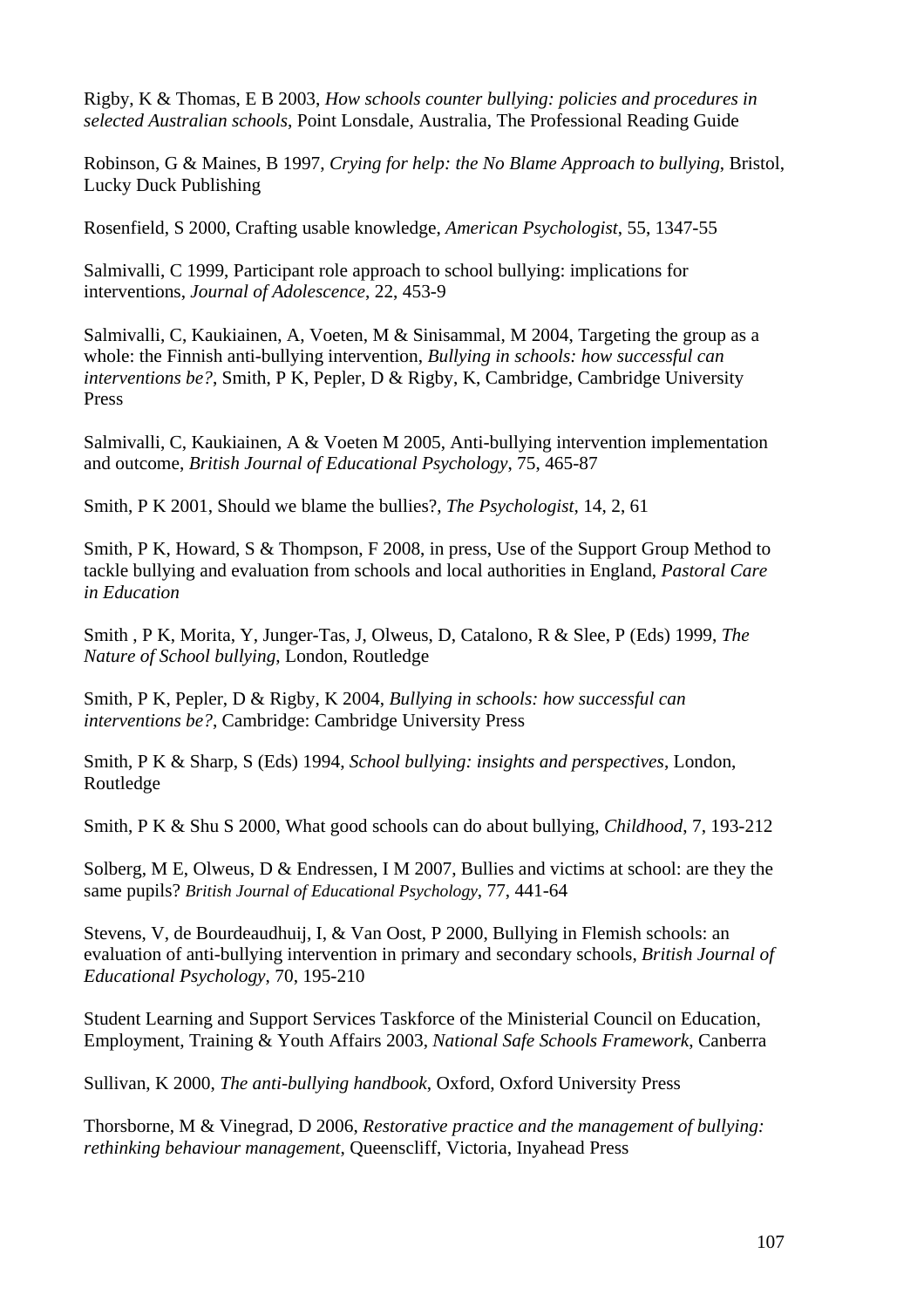Van der Wal, M F, de Wit, C A M & Hirasing, R A 2003, Psychosocial health among young victims and offenders of direct and indirect bullying, *Pediatrics*, 111, 1312-7

Vreeman, R C & Carroll, A E 2007, A systematic review of school-based interventions to prevent bullying, *Archives of Pediatrics and Adolescent Medicine*, 161, 78- 88

Youth Justice Board, United Kingdom 2004, *National Evaluation of the Restorative Justice in Schools Programme*, London, Youth Justice Board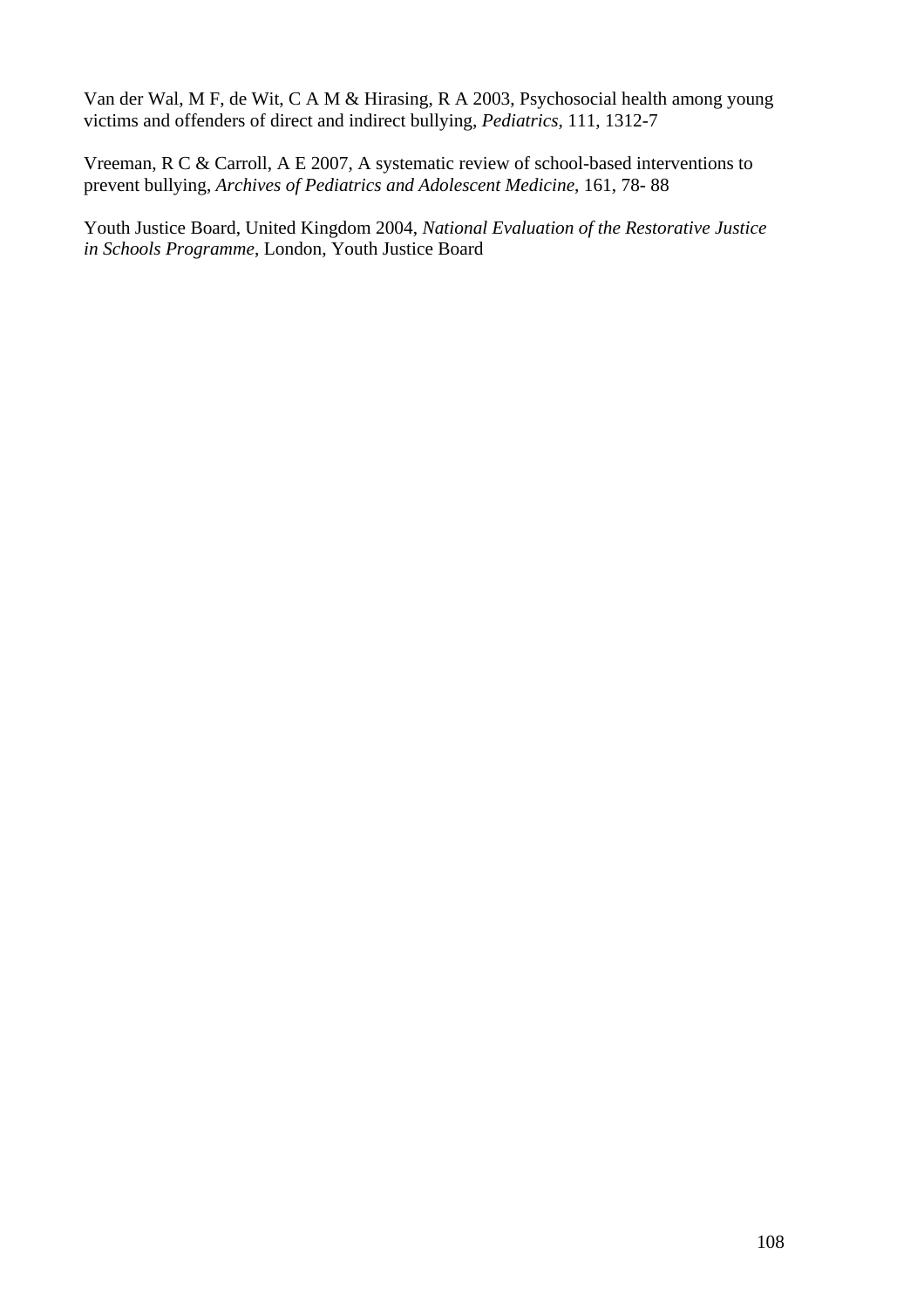## **Appendix 1: Common roles in group bullying**

### **Ringleader**

These students are leaders in their immediate social group and may have an inflated view of their own popularity generally, but may not be liked by the wider peer group despite their influence over others. Many of these students are socially adept and are able to conceal their aggressive motives and behaviour from others. It has been found that children who bully can often talk themselves out of trouble, and influence others to carry out a great deal of the bullying on their behalf.

#### **Assistant**

These students are usually the 'best friend/s' of the ringleader and actively support the ringleader's bullying behaviour towards others. They will carry out bullying alongside the ringleader. The assistant/s also supports the ringleader to maintain power over other members of their immediate social group.

### **Reinforcer**

Reinforcers or colluders in the bullying children's peer group may actually carry out a great deal of the bullying on behalf of ringleaders/assistants, but largely they tend to join-in on incidents of bullying, such as jeering, passing on rumours, anonymously contributing to hate websites and passing on threats.

### **Defender**

These students actively support students who are bullied either at the time of the bullying incident/s by supporting bullied students within social groups,or by seeking help on behalf of bullied students.

#### **Outsider**

These students are also commonly referred to as bystanders. They usually are not directly involved in bullying nor are they themselves directly bullied. Evidence indicates that bullying can be either supported or discouraged by this group of children depending on the actions they take. Bystanders, who are passive observers of bullying, give a form of permission and reinforcement to those that bully by providing them with an audience who appears to condone the bullying through inaction.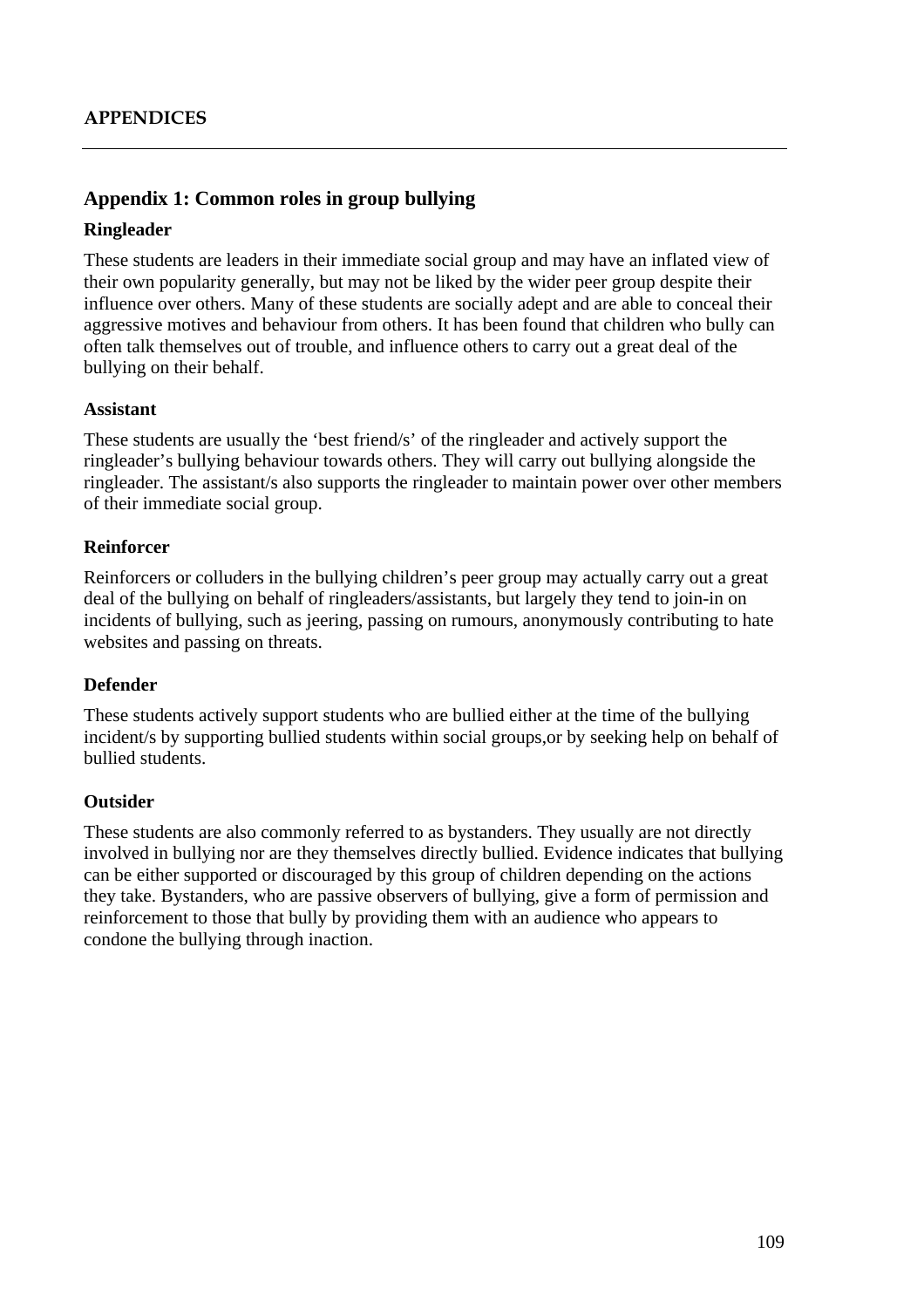# **Appendix 2: Interview schedules used in the study**

# **2a: Interview schedule used by the researcher in interviewing the practitioner**

**KEY:** T= Target or Bullied Student; SB= Student suspected of bullying; P= Practitioner

# **I PRACTITIONER BACKGROUND INFORMATION**

# **A. Demographics**

| A1.              | School:                                                                                            |            |           |
|------------------|----------------------------------------------------------------------------------------------------|------------|-----------|
| A2.              | Practitioner:                                                                                      |            |           |
| A3.              | Gender:                                                                                            |            |           |
| A4.              | Position in school and role:                                                                       |            |           |
| A5.              | Years of teaching/counselling in<br>schools:                                                       |            |           |
| A6.              | Years at the school:                                                                               |            |           |
| В.               | <b>Qualifications and experience</b>                                                               |            |           |
| B1.              | Relevant qualifications e.g.<br>psychologist, counsellor, teacher.                                 |            |           |
| B <sub>2</sub> . | Specific training in Shared Concern<br>Method e.g. attended workshop,<br>viewed DVD, self-learning |            |           |
|                  |                                                                                                    |            |           |
| B <sub>3.1</sub> | Experience in applying Shared<br>Concern - over what period?                                       |            |           |
| B <sub>3.2</sub> | Approx how many cases?                                                                             |            |           |
| B4.              | Have you been involved in training<br>others or acting as consultant on<br>the Shared Concern?     |            |           |
|                  | If so, please describe extent.                                                                     |            |           |
| С.               | <b>Background to the Case</b>                                                                      |            |           |
| C1.              | How did it come to your attention? (more than one answer is possible)                              |            |           |
|                  | I witnessed the bullying happening                                                                 | Yes $\Box$ | No $\Box$ |
|                  |                                                                                                    |            |           |
|                  | I was informed about it by:                                                                        |            |           |
|                  | the bullied student<br>O                                                                           | Yes $\Box$ | No $\Box$ |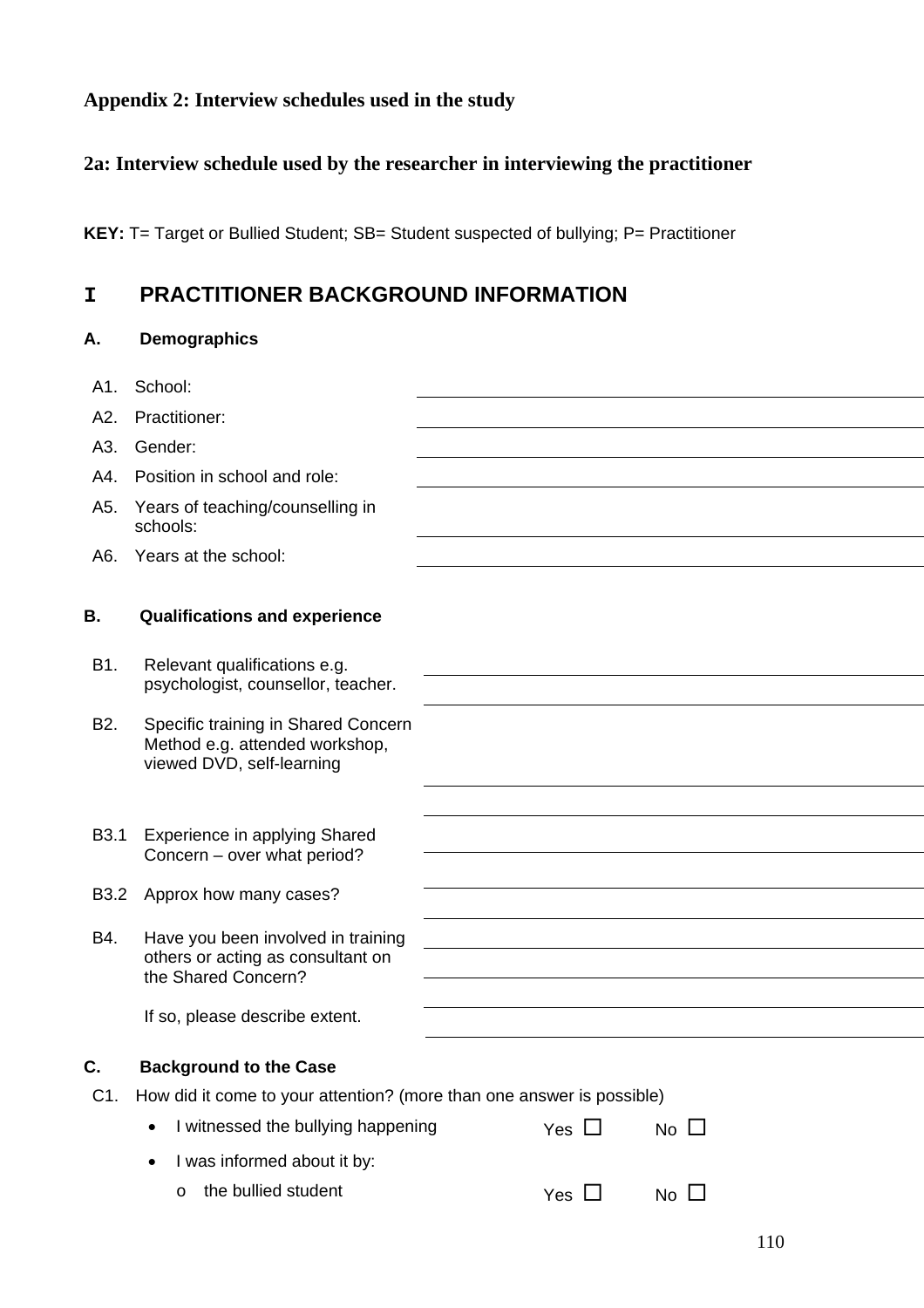|                  | $\circ$   | another student/s                                                                             | Yes $\Box$ | No $\square$ |  |
|------------------|-----------|-----------------------------------------------------------------------------------------------|------------|--------------|--|
|                  | $\circ$   | a staff member/s                                                                              | Yes $\Box$ | No $\Box$    |  |
|                  | O         | a parent/s                                                                                    | Yes $\Box$ | No $\square$ |  |
|                  | $\circ$   | other (please specify)                                                                        |            |              |  |
| $C2$ .           |           | Where had the bullying taken place?                                                           |            |              |  |
| C <sub>3</sub> . |           | Over what period did this case of bullying take place?                                        |            |              |  |
| C4.              | approach? | Why did you decide to use the<br>Method of Shared Concern in this<br>case rather than another |            |              |  |
|                  |           |                                                                                               |            |              |  |
|                  |           |                                                                                               |            |              |  |
| C <sub>5</sub> . |           | How were the students initially<br>chosen to be in the process?                               |            |              |  |
|                  |           |                                                                                               |            |              |  |
|                  |           |                                                                                               |            |              |  |
| C <sub>6</sub> . |           | Were more students included as a<br>result of information obtained<br>subsequently during the |            |              |  |
|                  |           | meetings? If yes, explain why.                                                                |            |              |  |
|                  |           |                                                                                               |            |              |  |
| C7.              |           | How did you decide the order in                                                               |            |              |  |
|                  | be seen?  | which individual students were to                                                             |            |              |  |
|                  |           |                                                                                               |            |              |  |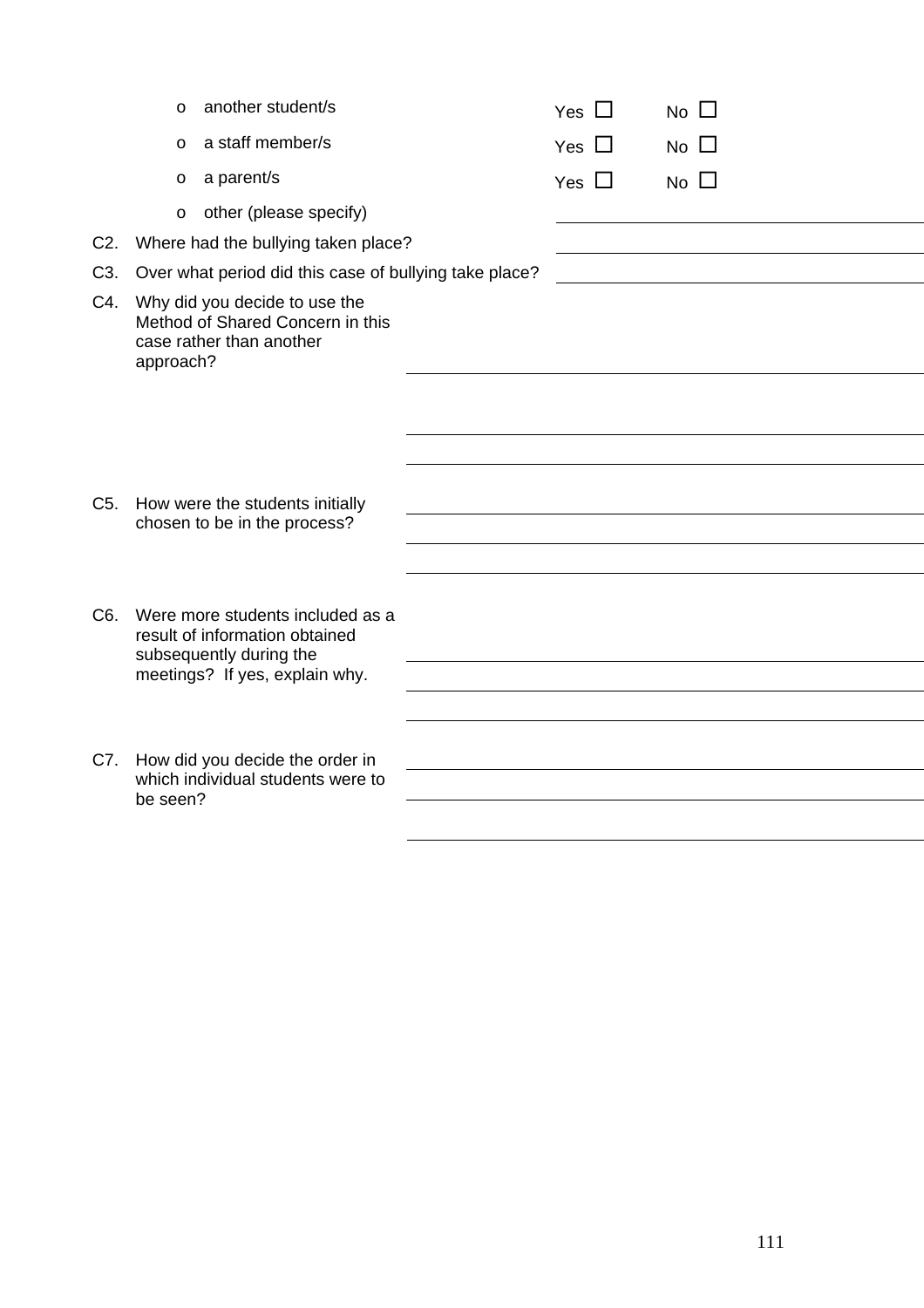# **II PRACTITIONER INTERVIEWS WITH STUDENTS SUSPECTED OF BULLYING**

For **each** interview provide details. Note: this requires a duplication of all the following in Section D (e.g. SB1, SB2, SB3 etc)

| D <sub>1</sub> . | Where did the interview take<br>place? Describe the setting.                                                                                                                                       |                  |                                                                                                    |                        |                                                 |  |
|------------------|----------------------------------------------------------------------------------------------------------------------------------------------------------------------------------------------------|------------------|----------------------------------------------------------------------------------------------------|------------------------|-------------------------------------------------|--|
| D <sub>2</sub> . | How long did this interview last (in<br>minutes)?                                                                                                                                                  |                  |                                                                                                    |                        |                                                 |  |
| D <sub>3</sub> . | Did you take notes during the<br>meetings?                                                                                                                                                         |                  |                                                                                                    |                        |                                                 |  |
| D4.              | Demographic details of SB.                                                                                                                                                                         |                  | Gender: ______________<br>Year: ______________                                                     |                        | Age: _______________<br>Ethnicity: ____________ |  |
| D <sub>5</sub> . | Any background information SB<br>that could be relevant (e.g.<br>whether previously involved in<br>bullying, whether they have been<br>subject to disciplinary<br>action/counselling; reputation). |                  |                                                                                                    |                        |                                                 |  |
| D6.              | Ringleader $\Box$<br>(See definitions in Appendix)                                                                                                                                                 | Assistant $\Box$ | In your opinion, what role did SB play in the bullying?<br>Reinforcer $\square$ Defender $\square$ |                        | Outsider $\Box$                                 |  |
| D7.              | Attitude of SB during the interview<br>(e.g. anxious, hostile,<br>cooperative, open)?                                                                                                              |                  |                                                                                                    |                        |                                                 |  |
| D8.              | What, if anything, was<br>acknowledged by SB suspected<br>of bulling regarding the T's<br>condition (e.g. had been upset,<br>depressed, absent from school<br>etc).                                |                  |                                                                                                    |                        |                                                 |  |
| D9.              |                                                                                                                                                                                                    |                  | How concerned was the SB about the T's condition                                                   |                        |                                                 |  |
|                  | Not at all<br>O                                                                                                                                                                                    | A bit<br>$\circ$ | <b>Moderate Amount</b><br>O                                                                        | Quite a lot<br>$\circ$ | A great deal<br>$\circ$                         |  |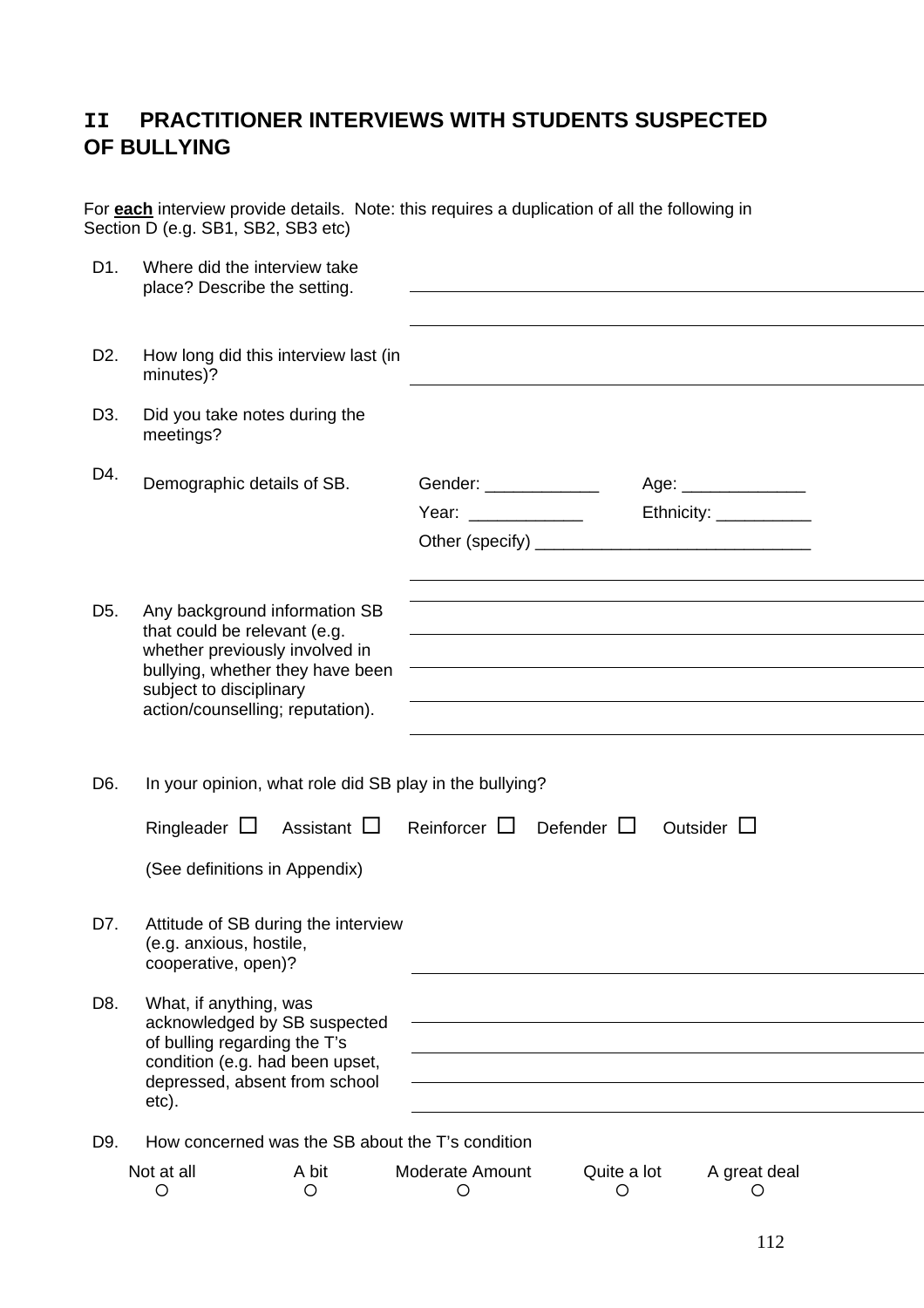| D10.              | What, if anything, was disclosed<br>by the student about how T had     |                                                                                                    |
|-------------------|------------------------------------------------------------------------|----------------------------------------------------------------------------------------------------|
|                   | been treated?                                                          |                                                                                                    |
|                   |                                                                        |                                                                                                    |
|                   |                                                                        |                                                                                                    |
| D11.              | What, if anything, was disclosed                                       |                                                                                                    |
|                   | about the role played by the SB<br>or other student's in the treatment |                                                                                                    |
|                   | of the T?                                                              |                                                                                                    |
| D <sub>12</sub> . | Did SB indicate that there was<br>any provocation by T?                |                                                                                                    |
|                   | If so what?                                                            |                                                                                                    |
|                   |                                                                        |                                                                                                    |
| D <sub>13</sub> . | What suggestion, if any, did SB<br>make about how T could be           |                                                                                                    |
|                   | helped?                                                                |                                                                                                    |
| D14.              | If you made suggestions, how did                                       |                                                                                                    |
|                   | SB respond?                                                            |                                                                                                    |
|                   |                                                                        |                                                                                                    |
| D <sub>15</sub> . |                                                                        |                                                                                                    |
|                   | Did you feel that SB had taken on<br>some personal responsibility to   |                                                                                                    |
|                   | help improve the situation?<br>Please explain:                         |                                                                                                    |
|                   |                                                                        |                                                                                                    |
| D <sub>16</sub> . | Was it evident to SB that                                              |                                                                                                    |
|                   | punishment was not being                                               |                                                                                                    |
|                   | considered? Please explain:                                            |                                                                                                    |
|                   |                                                                        |                                                                                                    |
|                   |                                                                        |                                                                                                    |
| D17.              | they become more relaxed/helpful/chatty?                               | Did the presenting behaviour and attitude change of SB during the course of the interview; such as |
|                   | Change or less relaxed/helpful/chatty                                  | The Same $\Box$<br>More $\Box$<br>Less $\Box$                                                      |
|                   |                                                                        |                                                                                                    |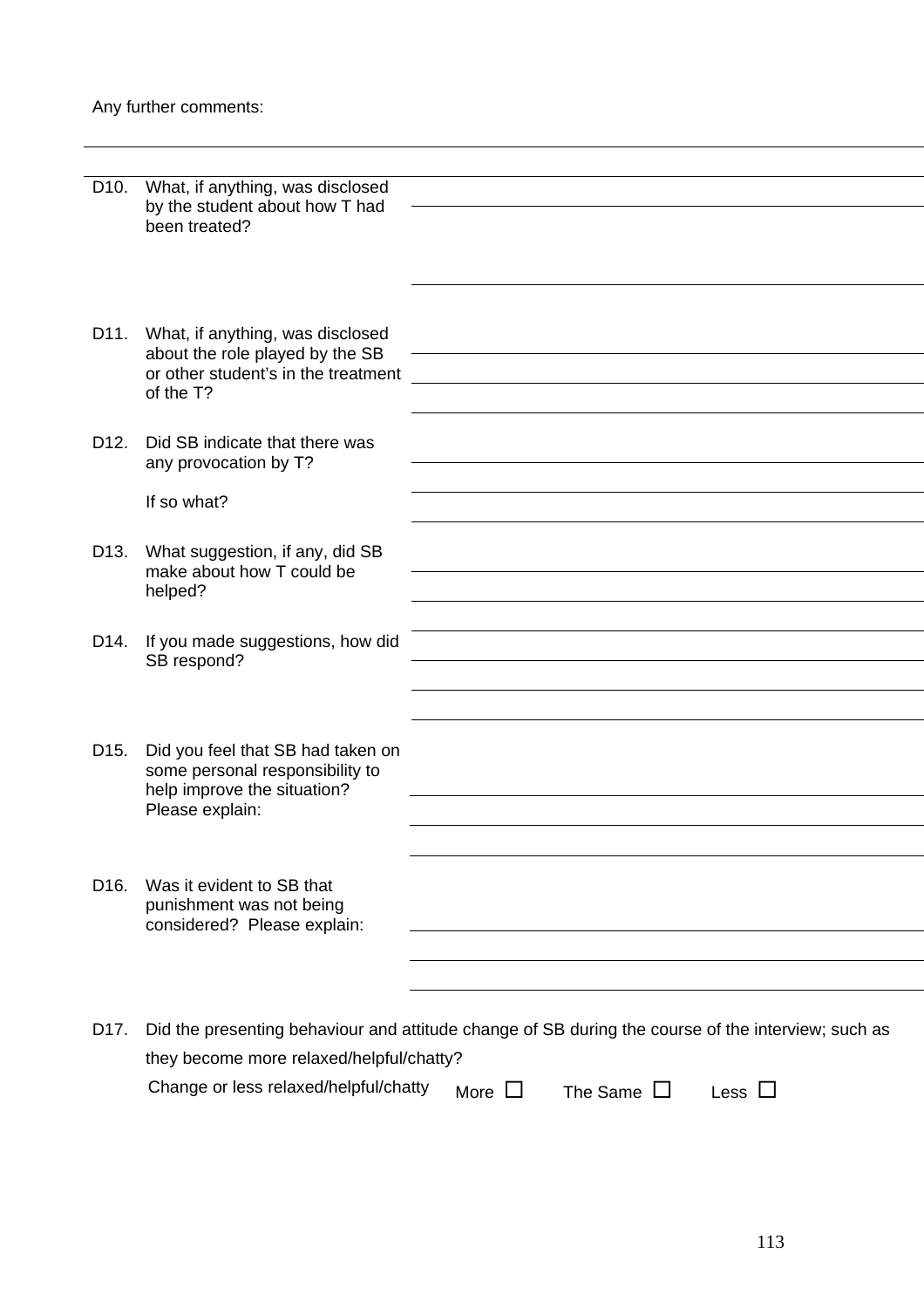| D <sub>18</sub> . | Was an agreement made to meet<br>again?<br>If so, how soon after the initial<br>meetings?                                             | A – as an individual $\Box$<br><b>OR</b><br>$B - as a group$ $\Box$                                                                   |
|-------------------|---------------------------------------------------------------------------------------------------------------------------------------|---------------------------------------------------------------------------------------------------------------------------------------|
| D <sub>19</sub> . | What was your overall impression of what had been achieved at this meeting?                                                           |                                                                                                                                       |
|                   |                                                                                                                                       |                                                                                                                                       |
|                   |                                                                                                                                       |                                                                                                                                       |
| D <sub>20</sub> . | Add any further comments you would like to make about the interview not covered<br>above.                                             |                                                                                                                                       |
|                   |                                                                                                                                       |                                                                                                                                       |
|                   |                                                                                                                                       |                                                                                                                                       |
| D21.              | Did a follow up meeting actually occur with<br>A – individuals $\Box$<br><b>or</b><br>$\Box$<br>$B - group$<br>If no, do not proceed. | If yes, proceed to next question.                                                                                                     |
| D22.              | agreement?<br>What actions did they take?                                                                                             | If you had a second individual meeting, did the SB indicate that he/she had actually fulfilled their<br>Yes $\square$<br>No $\square$ |
|                   |                                                                                                                                       |                                                                                                                                       |
| D <sub>23</sub> . | for T?                                                                                                                                | In your opinion had SB taken action that had brought about progress towards solving the problem                                       |
|                   |                                                                                                                                       |                                                                                                                                       |
|                   |                                                                                                                                       |                                                                                                                                       |
| D24.              | Add any further information about this follow-up meeting.                                                                             |                                                                                                                                       |

Code N<sup>o</sup>: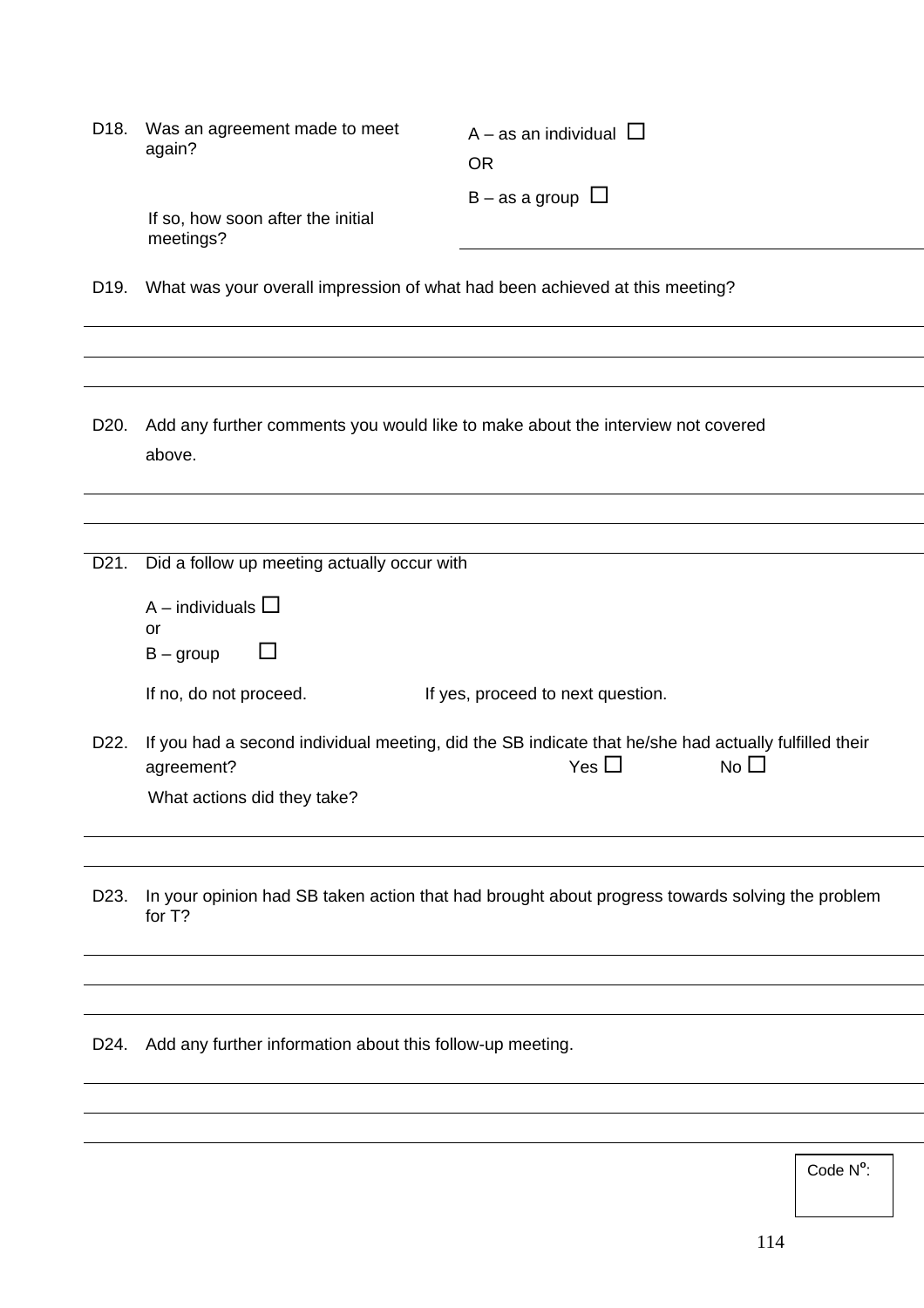# **III PRACTITIONER MEETING WITH THE BULLIED STUDENT (TARGET or T)**

| E1.              | Where did the interview take<br>place? Describe the setting.                                                                                 |                                               |                                                |
|------------------|----------------------------------------------------------------------------------------------------------------------------------------------|-----------------------------------------------|------------------------------------------------|
| E2.              | How long did this interview last (in<br>minutes)?                                                                                            |                                               |                                                |
| E3.              | Did you take notes during the<br>meetings?                                                                                                   |                                               |                                                |
| E4.              | Demographic details of T.                                                                                                                    | Gender: ______________<br>Year: _____________ | Age: _______________<br>Ethnicity: ___________ |
| E <sub>5</sub> . | Any background information of T<br>that could be relevant (e.g.<br>previously bullied, whether they<br>had been getting support; other.      |                                               |                                                |
|                  |                                                                                                                                              |                                               |                                                |
| E6.              | How ready was the T to disclose what had been happening?                                                                                     |                                               |                                                |
|                  |                                                                                                                                              |                                               |                                                |
| E7.              | What did you gather about the feelings of T regarding what had happened?                                                                     |                                               |                                                |
|                  |                                                                                                                                              |                                               |                                                |
| E8.              | What was disclosed about what had happened?                                                                                                  |                                               |                                                |
|                  |                                                                                                                                              |                                               |                                                |
| E9.              | Was there information indicating or suggesting that T had<br>acted provocatively?<br>If so, in what way did you feel T had been provocative? |                                               |                                                |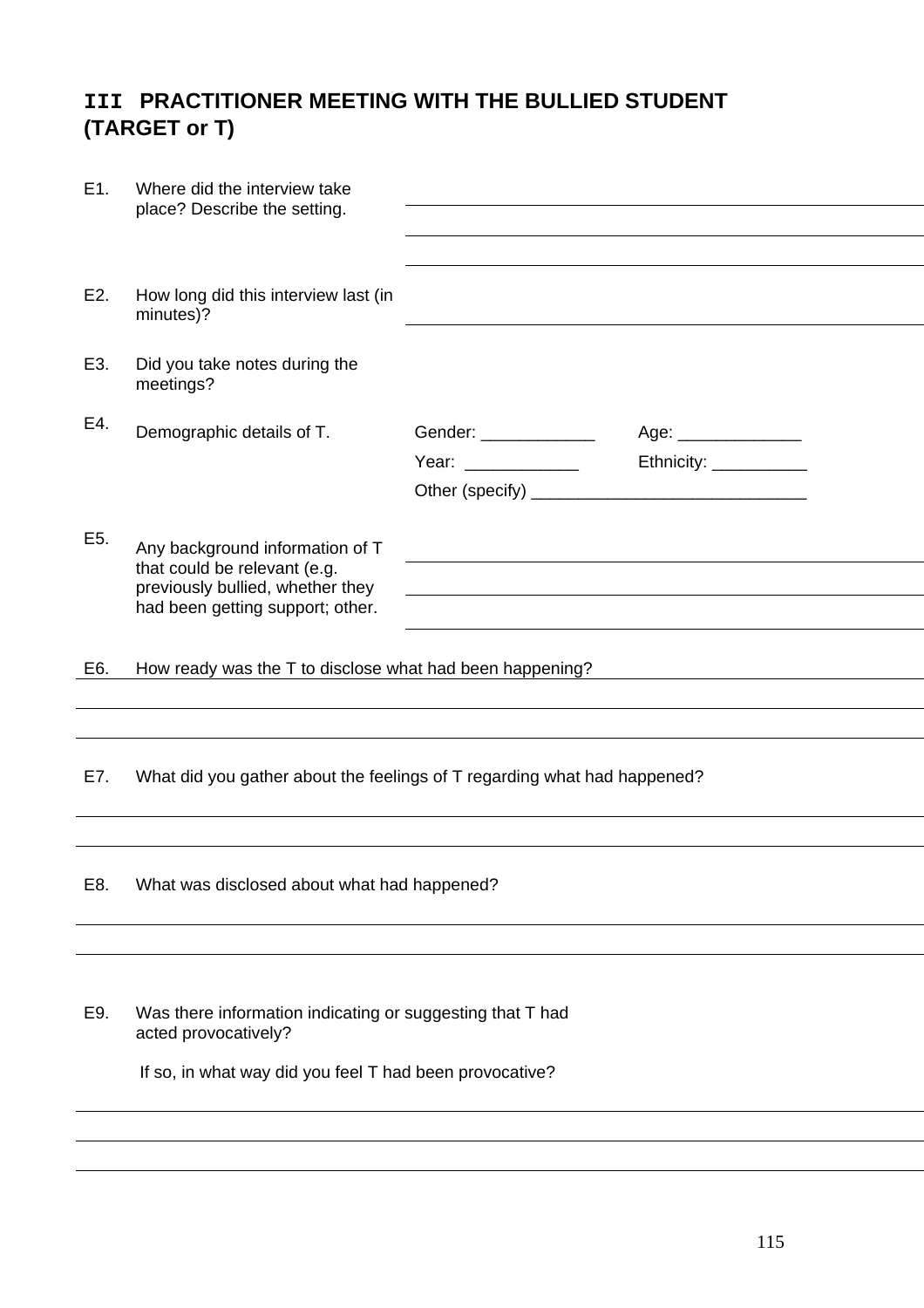E10. How did T feel about being involved in the process of Shared Concern, e.g. enthusiastic, anxious, resistant, wanting the bullying students punished, conciliatory?

E11. Add any further relevant information about what was discovered during this meeting.

- E12. In any subsequent individual meetings with T, did you learn that the situation had changed for T? If so, in what way?
- E13. If you introduced the concept of coming to a meeting with the students formally suspected of bullying them, how did T react to this invitation?

E14. Add any further information from this/these subsequent meeting/s.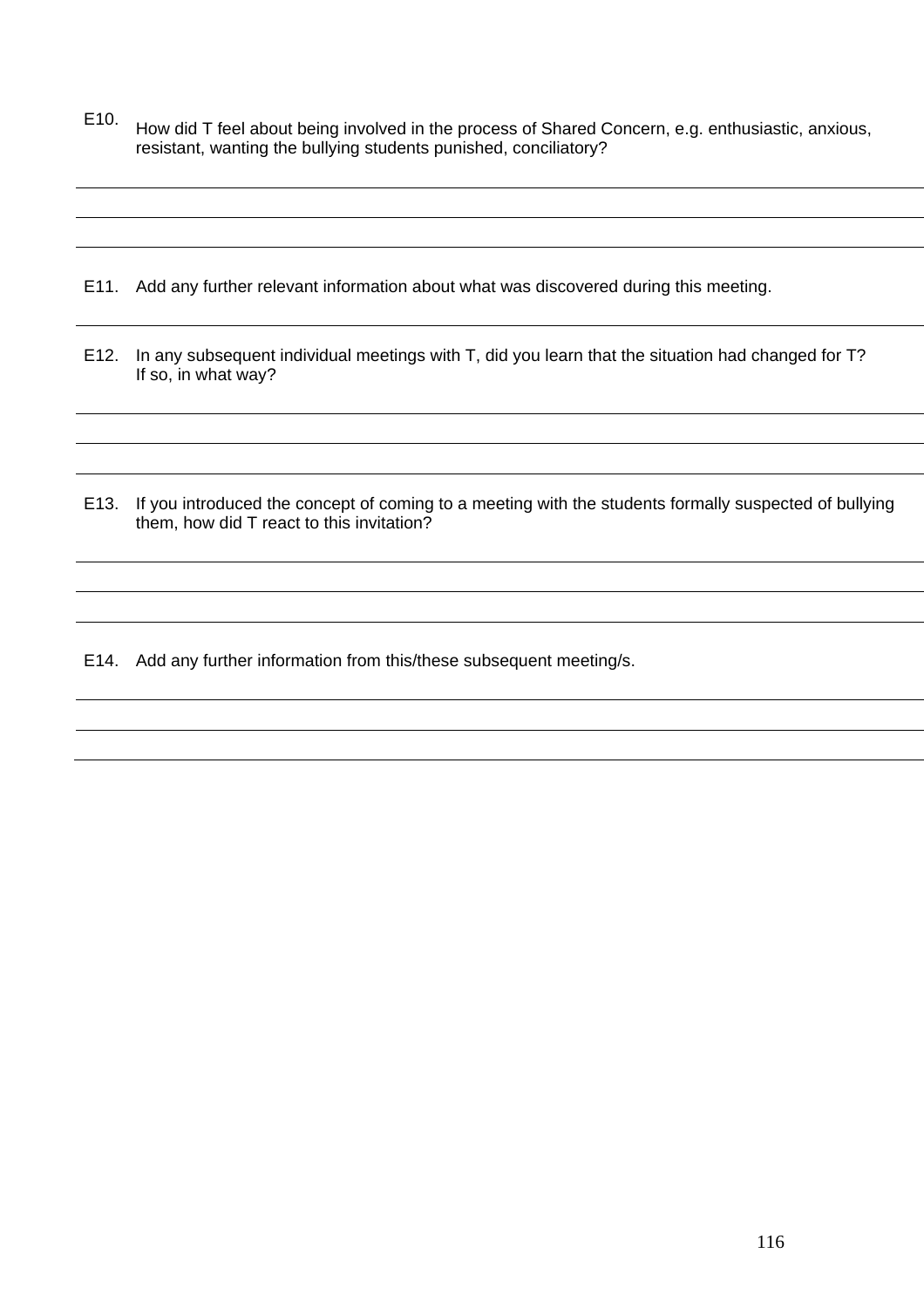# **IV PRACTITIONER MEETING WITH THE GROUP OF STUDENTS FORMERLY SUSPECTED OF BULLYING (SBs)**

F1. Prior to this meeting were you satisfied that enough progress had been made to justify a meeting? What were your grounds?

F2. What was the general atmosphere like when the meeting was held? e.g. tense, relaxed, thoughtful, cynical, rowdy etc.

F3. Were the positive things that each person had done to improve the situation acknowledged at the meeting?  $Yes \Box \qquad No \Box$ 

How did they respond to each other?

- F4. How did a proposal to invite T to a meeting with them arise? Spontaneously by the group or suggested by the Practitioner?
- F5. How ready were they to accept the ground rules for a meeting with T, e.g. such as respectful behaviour

F6. Did you prepare them to say some positive things about T at the meeting?

F7. Did you detect any reservations or reluctance to resolve differences with T? If so, what?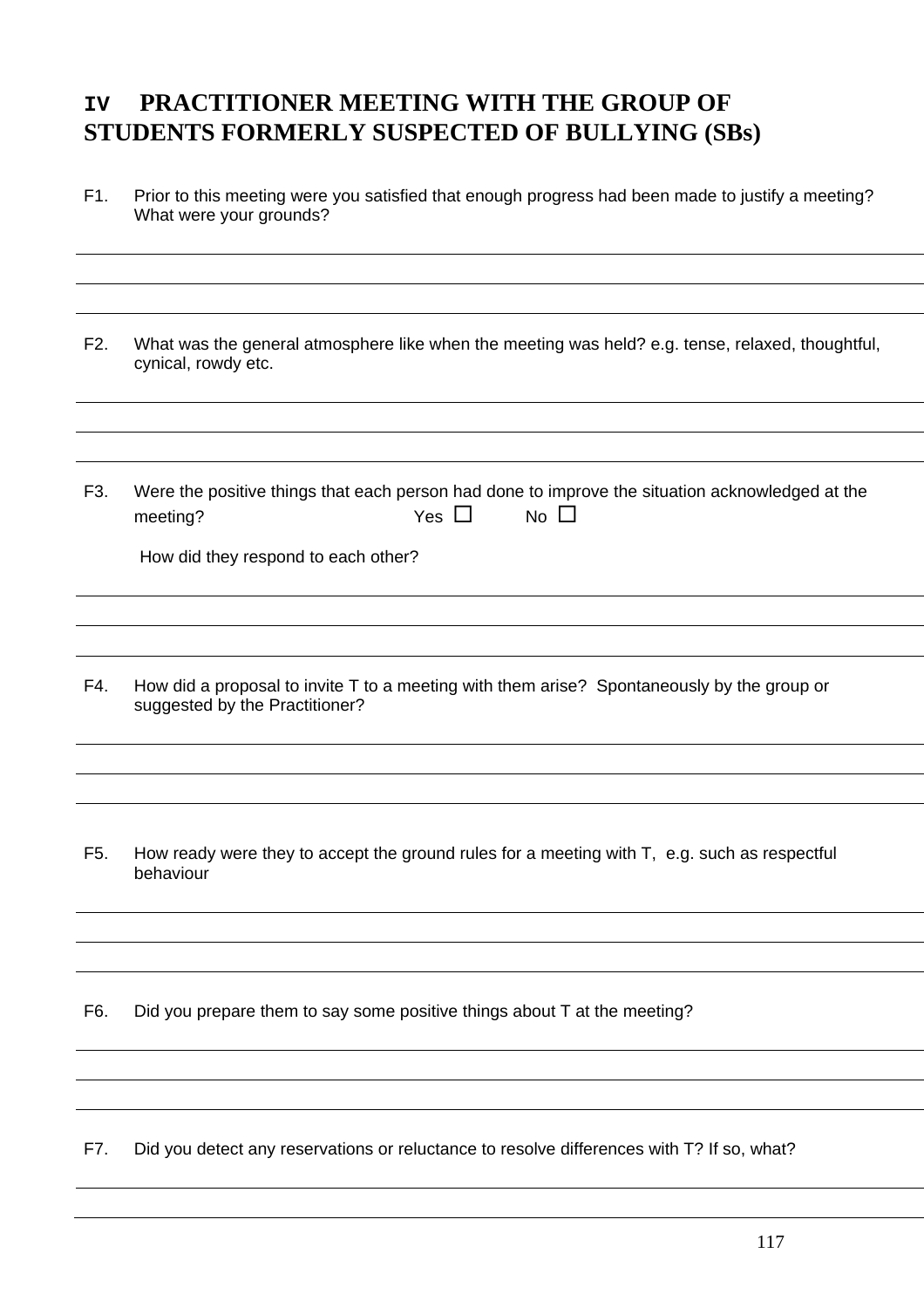F8. Were there significant differences within the group about how to respond to T in the up and coming meeting?

F9. Add any further comments about the group meeting.

**V PRACTITIONER MEETING WITH STUDENTS FORMERLY SUSPECTED OF BULLYING (SBS) AND THE TARGET (T): THE SUMMIT MEETING** 

G1. What was the atmosphere like at this meeting?

G2. Were the former SBs ready to stop behaving negatively towards T? If not, what do you think they were?

G3. Were there some unresolved issues that become apparent and required some mediation?

G4. If mediation was required, how was it done and with what success? (Describe what happened)

G5. Was a written contract created? If so, why and how?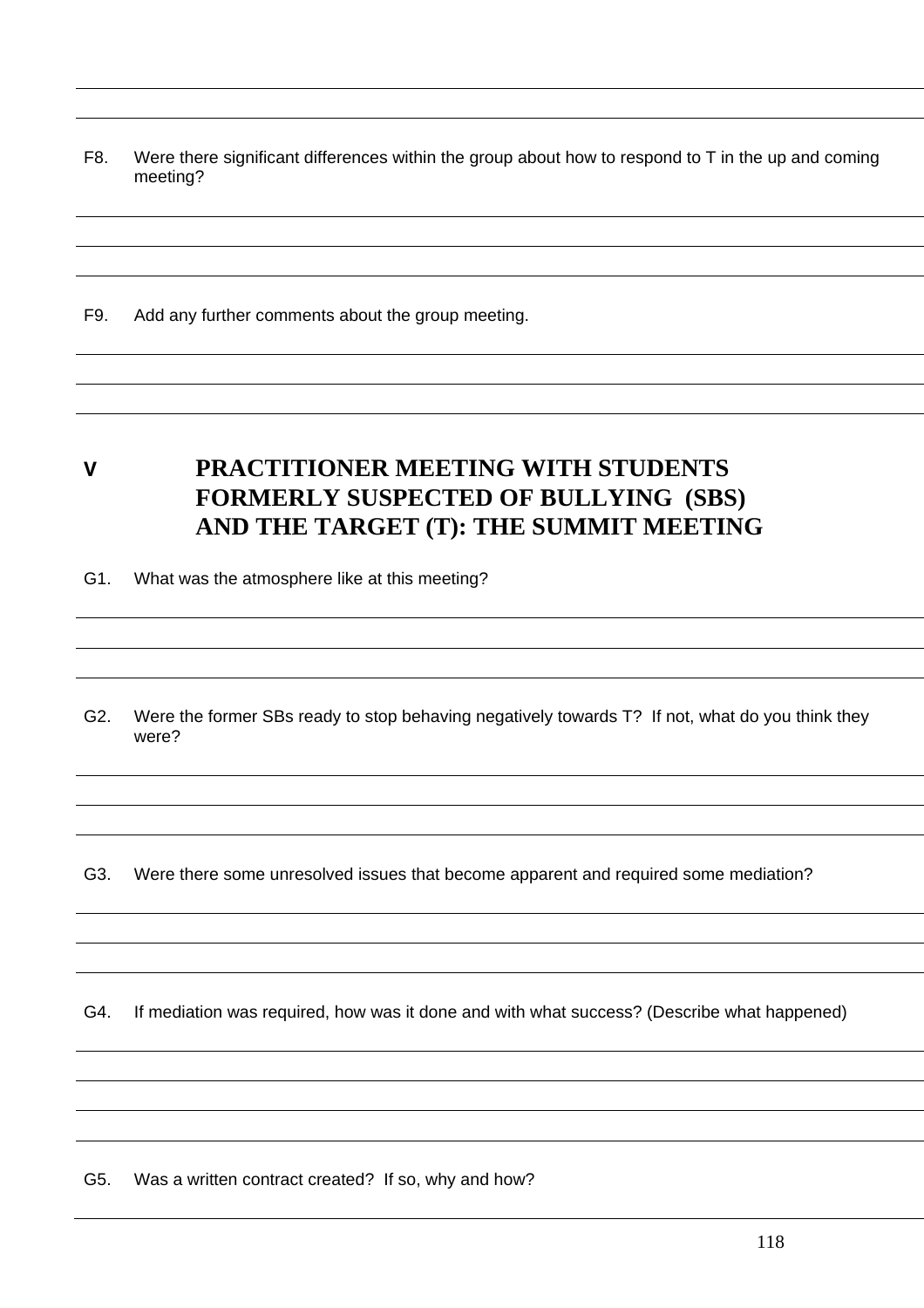G6. What did you see as the main outcome of this meeting?

| G7.  |                | How confident do you feel that the bullying has now stopped?              |         |               |         |                                                                                                |  |
|------|----------------|---------------------------------------------------------------------------|---------|---------------|---------|------------------------------------------------------------------------------------------------|--|
|      | Very Confident | Confident                                                                 | Unsure  | Not Confident |         | Very unconfident                                                                               |  |
|      | $\circ$        | O                                                                         | $\circ$ | $\circ$       |         | $\circ$                                                                                        |  |
| G8.  |                | If you had this case over again would you have done anything differently? |         |               |         |                                                                                                |  |
|      | If so, what?   |                                                                           |         |               |         |                                                                                                |  |
|      |                |                                                                           |         |               |         |                                                                                                |  |
| G9.  |                | Are you likely to use Shared Concern again?                               |         |               |         |                                                                                                |  |
|      | Definitely     | Probably                                                                  |         | Don't Know    |         | Probably Not                                                                                   |  |
|      | $\circ$        | O                                                                         | $\circ$ |               | $\circ$ |                                                                                                |  |
| G10. | Concern?       |                                                                           |         |               |         | On the basis of your experience, what advice would you give on the use of the Method of Shared |  |
|      |                |                                                                           |         |               |         |                                                                                                |  |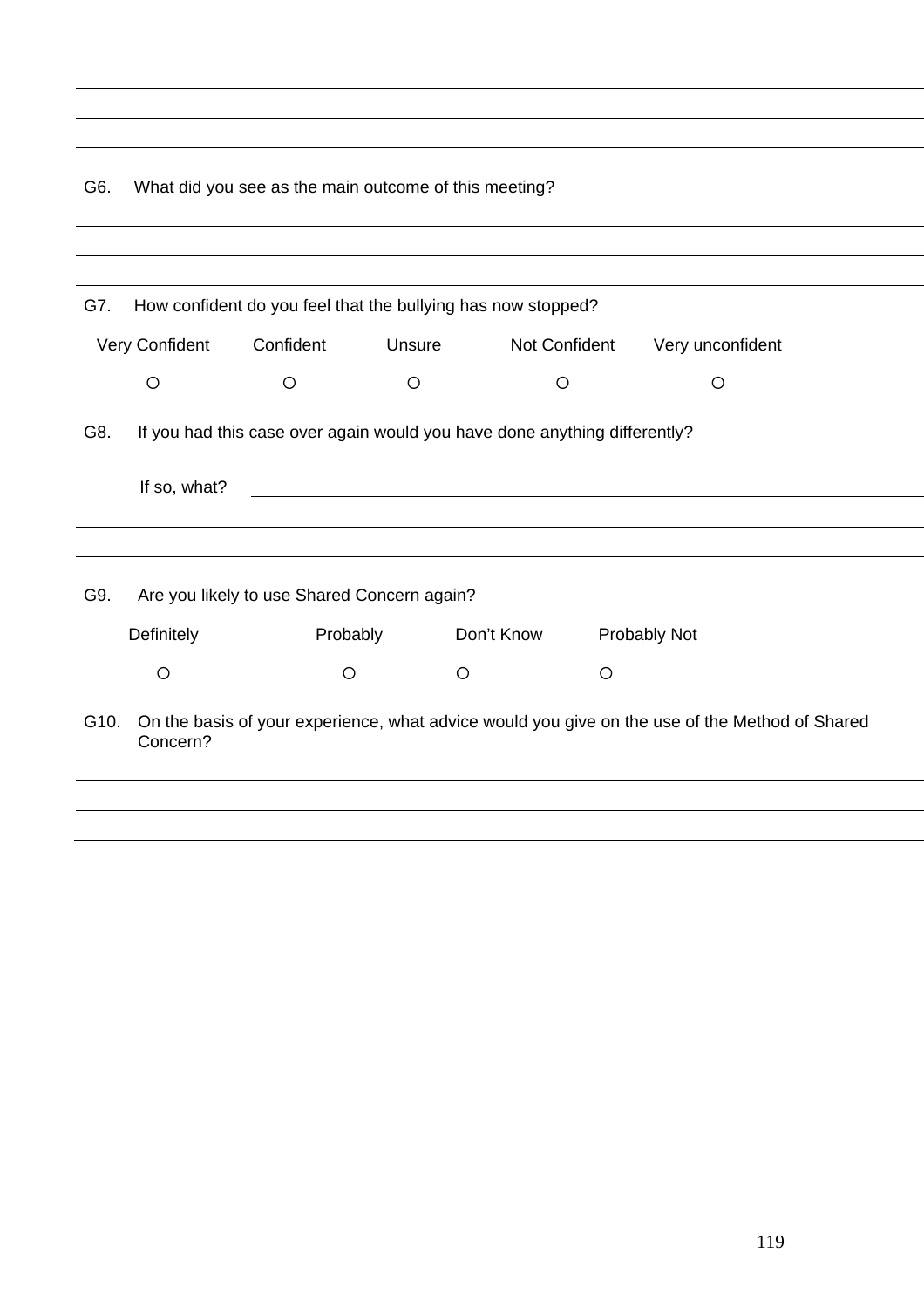**2b: Post-intervention schedule used by a nominated colleague of the practitioner interviewing (i) the former Suspected Bullies and (ii) the Target(s)** 

# **(i) Interviews with students formerly suspected of bullying (SBs)**

Note: this requires a duplication of all the following in Section I e.g. SB1, SB2, SB3, etc.

| 1 <sub>1</sub> | How did you feel it went?                                                                                                                                                           |
|----------------|-------------------------------------------------------------------------------------------------------------------------------------------------------------------------------------|
|                |                                                                                                                                                                                     |
|                |                                                                                                                                                                                     |
| 2.             | Did it change the situation?<br>Worse $\Box$<br>The Same $\Box$<br>Improved $\Box$<br>If so in what way?<br><u> 1980 - John Stein, Amerikaansk politiker (</u> † 1920)              |
|                |                                                                                                                                                                                     |
| 3.             | Do you think it is a good idea to use this process with other young people in the same situation?                                                                                   |
|                |                                                                                                                                                                                     |
|                |                                                                                                                                                                                     |
| 4.             | How do you feel the meeting you had with (insert name of Target/s) went?                                                                                                            |
|                |                                                                                                                                                                                     |
|                |                                                                                                                                                                                     |
|                |                                                                                                                                                                                     |
|                | I have read the above and am happy that it reflects what I said. I agree to have my<br>contribution included in this study. I understand that my contribution will be<br>anonymous. |

**Name: \_\_\_\_\_\_\_\_\_\_\_\_\_\_\_\_\_\_\_\_\_\_\_\_\_\_\_\_\_\_\_\_\_\_\_**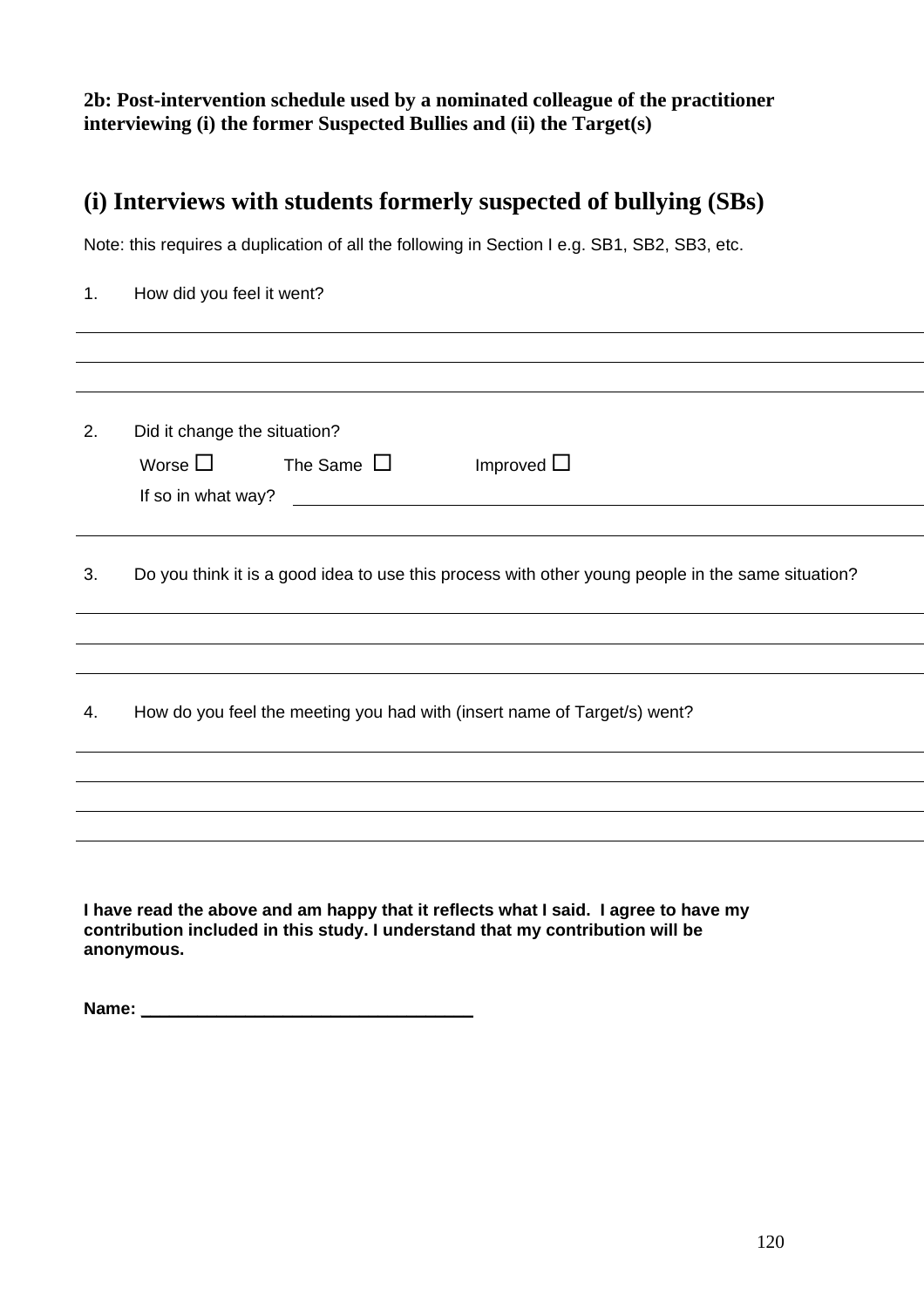# **(ii) Interview with the Target or Targets**

| How did you feel it went?                                                                                                                  |
|--------------------------------------------------------------------------------------------------------------------------------------------|
|                                                                                                                                            |
|                                                                                                                                            |
| Did it change your situation?                                                                                                              |
| Worse $\square$<br>The Same $\Box$<br>Improved $\Box$                                                                                      |
| If so in what way?<br><u> 1980 - Jan Samuel Barbara, martin di sebagai personal di sebagai personal di sebagai personal di sebagai per</u> |
|                                                                                                                                            |
| Do you think it is a good idea to use this process with other young people in the same situation?                                          |
|                                                                                                                                            |
|                                                                                                                                            |
| How do you feel the meeting you had with the students who had bullied you went?                                                            |
|                                                                                                                                            |
|                                                                                                                                            |
|                                                                                                                                            |
|                                                                                                                                            |
|                                                                                                                                            |
|                                                                                                                                            |

**I have read the above and am happy that it reflects what I said. I agree to have my contribution included in this study. I understand that my contribution will be anonymous.** 

**Name: \_\_\_\_\_\_\_\_\_\_\_\_\_\_\_\_\_\_\_\_\_\_\_\_\_\_\_\_\_\_\_\_\_\_\_**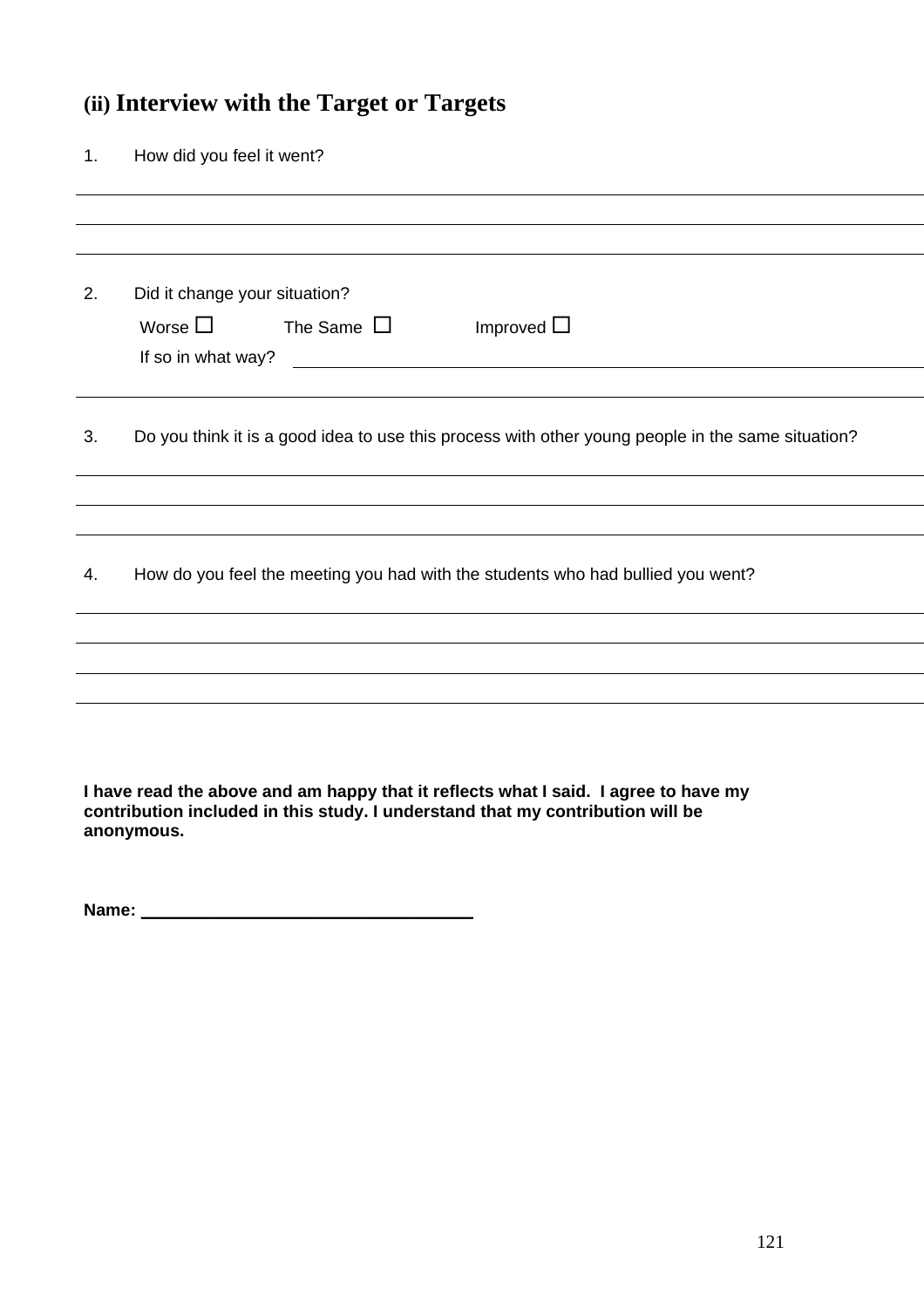# **2c: Interview schedule used by the researcher in interviewing the school principal**

J1. What have been the main challenges in dealing with cases of bullying in your school?

J2. What work has been done in your school to prevent bullying?

- The development of an agreed countering bullying plan/policy.
- Conducting systematic surveillance of student behaviour.
- Surveys on bullying behaviour.
- Curriculum for classrooms on bullying.
- Developing peer support processes; encouraging bystander behaviour.
- Meetings with parents.
- Teacher and parent training on bullying.
- Yard Duty structures/processes.
- Playground design/programs i.e. play equipment, lunch time clubs
- J3. Which of these approaches do you also use in dealing with cases of bullying?
	- 1. Disciplinary action.
	- 2. Helping the bullied students to be more assertive.
	- 3. Mediation between students in conflict.
	- 4. Restorative practices.
	- 5. Support Groups for students social skills, friendship classes
	- 6. The No Blame Approach.
- J4. What are your views on Shared Concern and in what kind of cases would it be used?

### J5. What is your experience of its effectiveness?